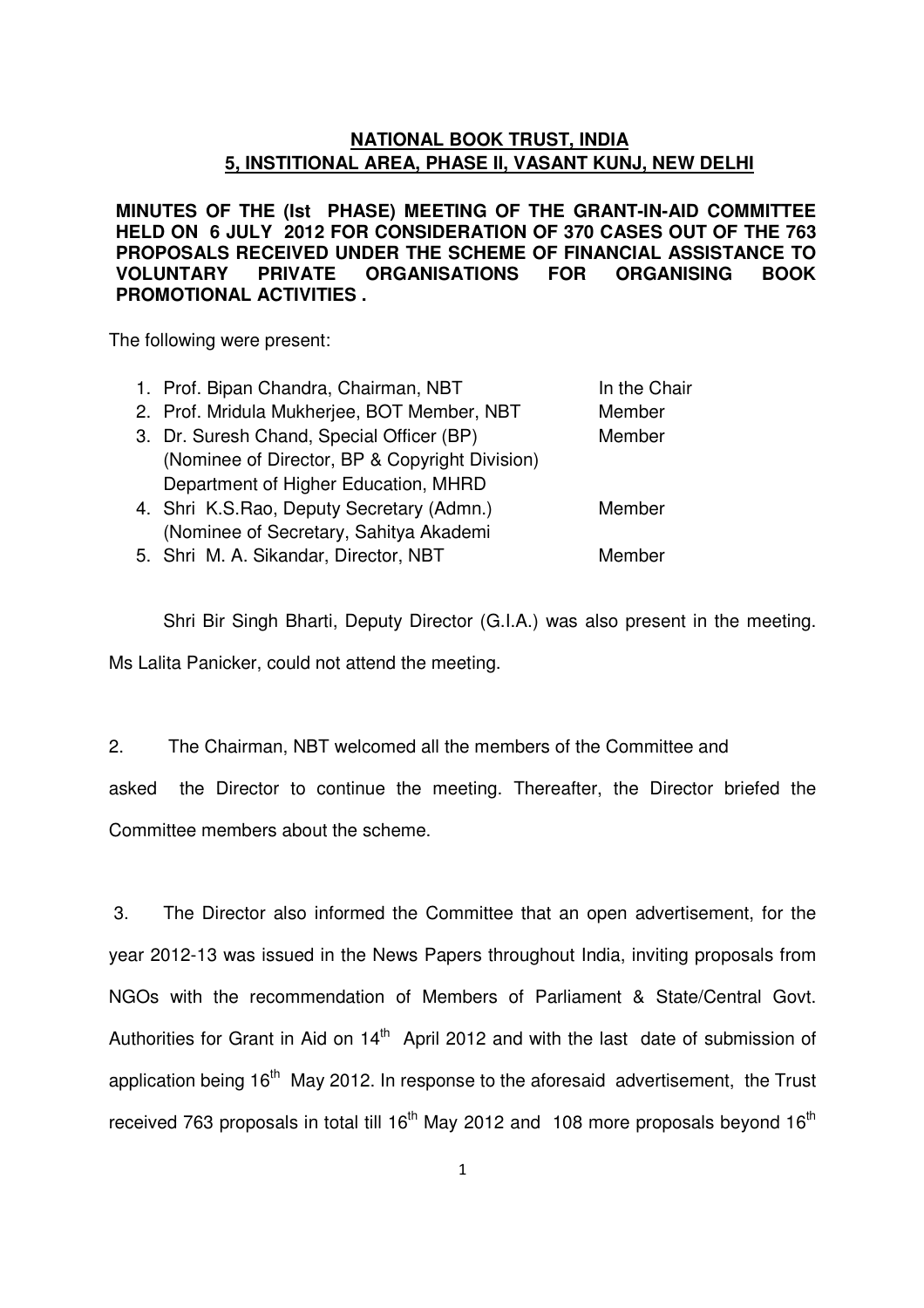May 2012 till date. In order to screen these applications a Sub Committee consisting of the Director, NBT (Chair), one nominee of MHRD and JD(A&F), NBT was constituted by the Chairman NBT. The Sub Committee in its meeting held on 25<sup>th</sup> June 2012 scrutinized 370 cases and recommended 61 proposals for the grant of Rs.85.25 lac (Annexure I).

4. The GIA Committee after due deliberation approved the recommendations of the Sub Committee/Screening Committee for sanction of GIA of Rs.85.25 lac. The Committee re-examined the case of Muvva China Bapi Reddy Memorial Trust, Andhra Pradesh and recommended for Grant-in-Aid of Rs.1.00 lac. The GIA Committee decided that the applications which were received after the due date may be considered separately in the next meeting on its own merit subject to availability of funds as there were less response in some States/U.Ts.

5. One additional agenda item, a letter dated 27.6.2012 addressed to the Chairman, NBT received from Shri Chandar Bushan, Secretary, Pustak Mela Samiti (Regd.), New Delhi alogwith two proposals for the grant of Rs. 10 lac each to hold a National Book Fair at Siliguri (West Bengal) and Chatra (Jharkhand) were placed before the Committee. The Committee after noting the fact that the NGO was sanctioned Rs.2.00 lac during the last financial year 2011-12 for holding a 10 days Book Fair at Ranchi, (Jharkhand ) for the above purpose. But the NGO did not submit the requisite documents as bond on non judicial stamp paper, Resolution, Undertaking and Pre stamp receipt etc. for release of Ist instalment and consequently no grant was released to the NGO. However on 16.3.2012 the NGO had submitted a fax message wherein it had requested the Trust that Book Fair which was already organized at Ranchi from 4 to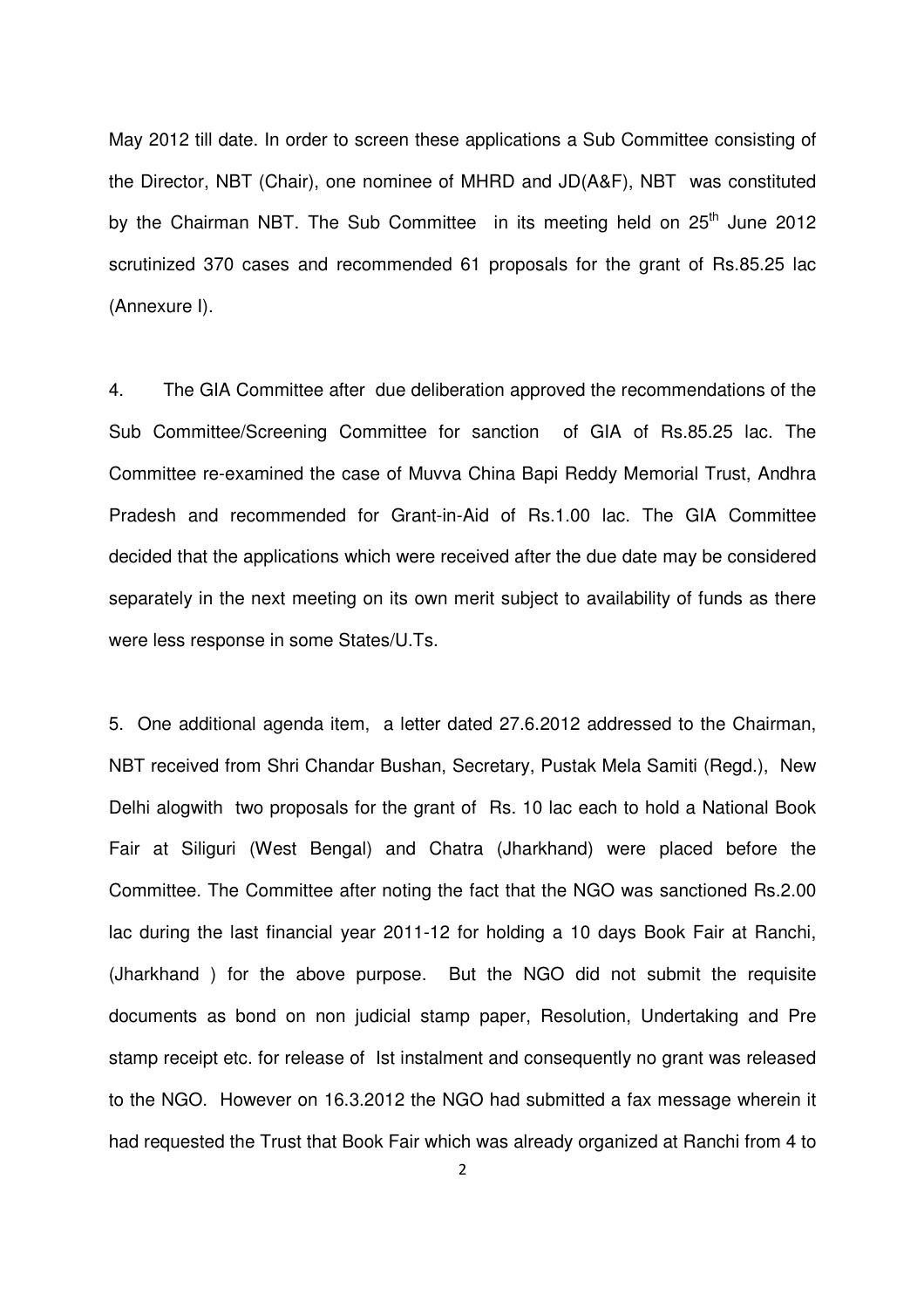13 November 2011 instead of original proposed of the Fair from 18 to 27 November 2011 at Ranchi and the GIA may be released by NBT to the NGO . The GIA Committee was of the view that the NGO has not sought any prior permission for change of dates and not produced any mandatory records for the release of GIA, no more grants could be released to the NGO at this stage.

- 6. XXXXX
- 7. XXXXX

8. The GIA Committee also ratified the grant of GIA sanctioned by the Trust to the following NGOs/Societies:

|    |                                                               | Date      | <b>Amount</b>      |
|----|---------------------------------------------------------------|-----------|--------------------|
| 1. | Sagar Youth Welfare Committee<br>South24 Pargana, West Bengal | 2/12/2011 | <b>Rs.1.00 lac</b> |
| 2. | Hyderabad Book Fair,<br>Hyderabad                             | 20/1/2012 | <b>Rs.5.00 lac</b> |
| 3. | Rashtrakai Ramdhari Singh Dinkar<br>Smariti Nayas, Delhi      | 10/2/2012 | <b>Rs.2.00 lac</b> |

| (M. A. Sikandar) | (Prof. Bipan Chandra) |
|------------------|-----------------------|
| Director, NBT    | <b>Chairman, NBT</b>  |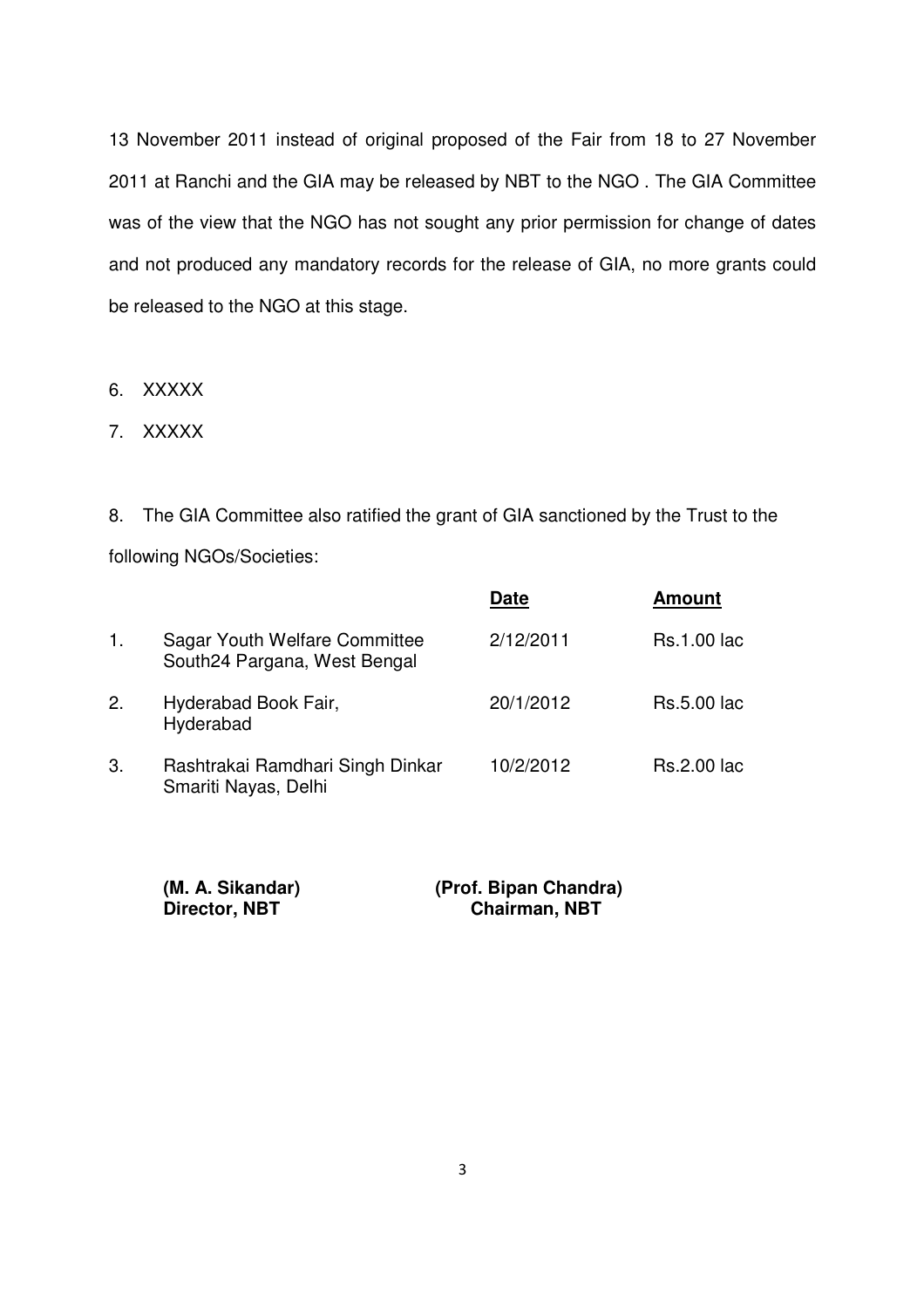#### ANNEXURE- I

#### ANDHRA PRADESH

| S.No.          | Propo<br>sal<br><b>Nol</b> | Name of the NGO                                                                                                                                                                                    | Purpose for which grant<br>applied for and Date & time                                                                                                       | <b>Budget</b><br>Requested<br>(Rs.) | Recomme<br>ndations<br>of Sub<br><b>GIAC</b><br>Committee<br>(Rs.) | <b>Remarks</b>                                                                                  |
|----------------|----------------------------|----------------------------------------------------------------------------------------------------------------------------------------------------------------------------------------------------|--------------------------------------------------------------------------------------------------------------------------------------------------------------|-------------------------------------|--------------------------------------------------------------------|-------------------------------------------------------------------------------------------------|
| $\overline{1}$ | $\overline{2}$             | <b>Ventures Society For Rural</b><br><b>Development</b><br>Chilamathur Block,<br>Anatapur District,<br>Koduru- 515 601,<br>Andhra Pradesh                                                          | Seven Days Book Fair<br>Venue at:<br>Kodur of Hindupur tq.<br>Anantapur<br><b>Dates: 110 7 May 2012</b>                                                      | 4,92,300                            | Nil                                                                | Proposal not<br>found suitable                                                                  |
| $\overline{2}$ | 102 <sup>2</sup>           | Suneta Mahila Mandali<br>Kummaripalem<br>Bhupathipalli (V),<br>Markapur Mandal,<br>Prakasam District,<br>Andhra Pradesh                                                                            | Five days Book Fair.<br>Venue at:<br>Bhupathipalli (V), Markapur<br>(M)<br>Dates:<br>not intimated                                                           | $5,23,875/-$                        | Nil                                                                | Proposal not<br>found suitable                                                                  |
| 3              | 110                        | <b>Schedule Tribe and Backward</b><br><b>Classes Forming Society</b><br>Bhupathipalli,<br><b>B.O. Bhupathipalli (PO)</b><br>Markapur Mandal,<br>Dist. Prakasam- 523 332<br>Andhra Pradesh          | Five-Days Book Fair &<br>Seminar<br>Venue at :<br>Dist. Prakasam<br>A.P.<br>Dates:<br>5 <sup>th</sup> to 10 <sup>th</sup> October 2012                       | $5,05,500/-$                        | 75,000/-                                                           | $\sim$                                                                                          |
| 4              | 155                        | <b>Vijaya Integrated Rural</b><br><b>Development Society</b><br>Off.16-395, Vidya Nursing Home<br>complex, Sharda High School Road,<br>Chilakaluripet Guntur District,<br>Andhra Pradesh - 522 616 | <b>Three</b><br>National<br>Days<br>Intellectual<br>Seminar<br>on<br>Property Right<br><b>Venue At: Dist. Guntur</b><br>(A.P)<br><b>Dates:</b> not intimated | 10,00,000/-                         |                                                                    | <b>Informed</b><br>to<br>contact<br>copy<br>right & BP II,<br>MHRD, for the<br>title of seminar |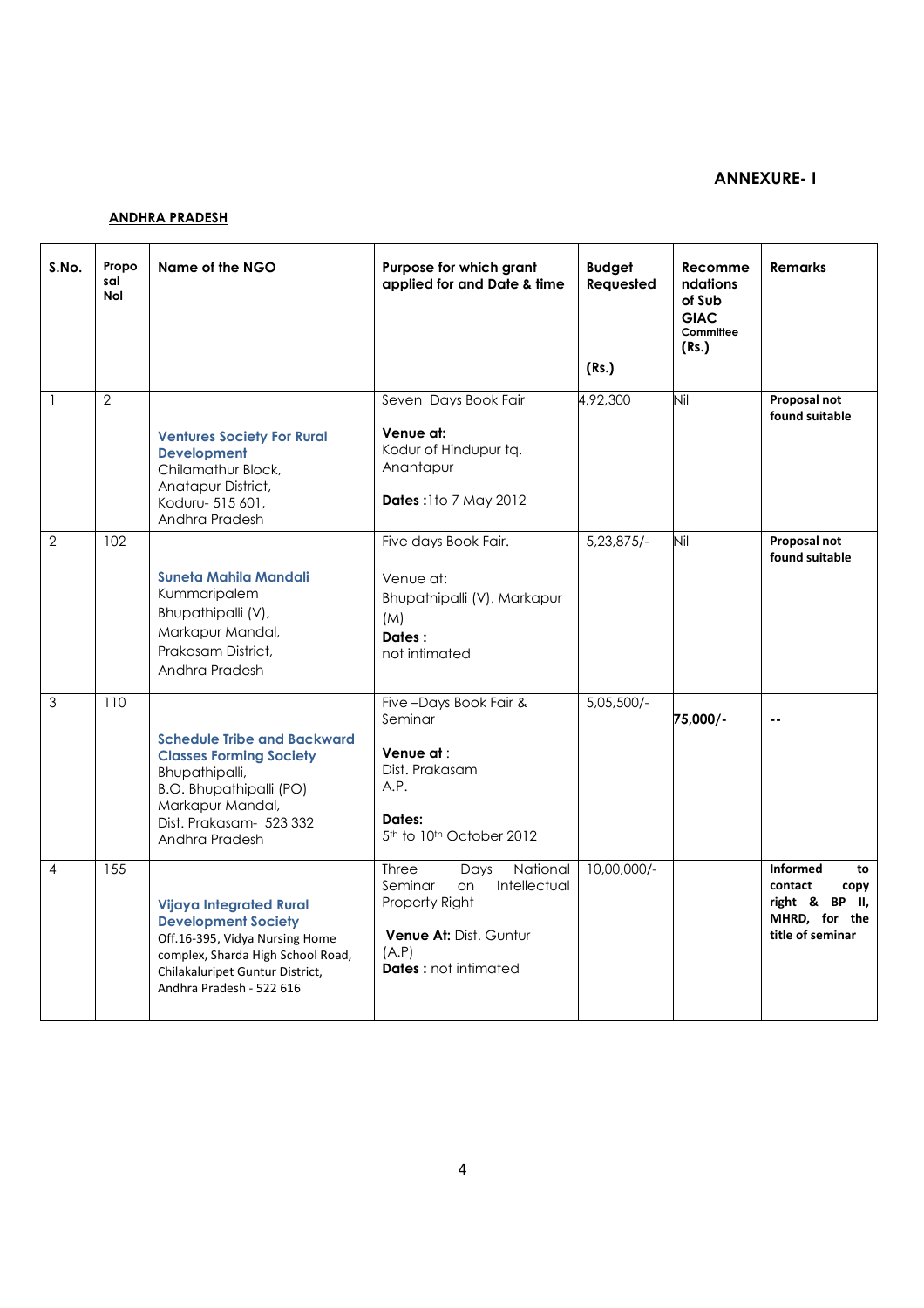| 5              | 165 | <b>Dalith Rural Development</b><br><b>Society</b><br>8/10,<br>Near Chandra Mouli Vidya<br>Nilayam,<br>Kadapa, Distt. - YSR,<br>Andhra pradesh                                                     | Fifteen days book<br>Fair/Exhibition<br>Venue at: Proddatur,<br>Municipal H.Q., (A.P.)<br>Dates:<br>1st to 15th August 2012                                                                                                    | $3,22,500/-$                        | Nil          | Proposal<br>not<br>found suitable                                                                         |
|----------------|-----|---------------------------------------------------------------------------------------------------------------------------------------------------------------------------------------------------|--------------------------------------------------------------------------------------------------------------------------------------------------------------------------------------------------------------------------------|-------------------------------------|--------------|-----------------------------------------------------------------------------------------------------------|
| 6              | 168 | <b>Sarvodaya Integrated Rural</b><br><b>Development Society</b><br>Door No. 3/856,<br>Maruthy Nagar,<br>Proddatur -515 360<br>YSR Dist., Andhra Pradesh                                           | 15 days Book Fair<br>Venue at:<br>Jammalamadugu<br>(Kadapa Dist.)<br>Dates:<br>Ist to 15th August 2012                                                                                                                         | 1,63,500/-                          | Nil          | Proposal<br>not<br>found suitable                                                                         |
| $\overline{7}$ | 178 | <b>Cresent Educational Academy</b><br>Kaganipalli Village & Post,<br>Gorantla Mandal,<br>Distt. - Anantapur,<br>Andhra Pradesh - 515 241                                                          | Five days workshop on Book<br><b>Promotion Activities</b><br>Venue at<br>Anantpur (A.P.)<br><b>Dates:</b> During the year<br>2012-13                                                                                           | $1,77,375/-$                        | Nil          | Proposal<br>not<br>found suitable                                                                         |
| 8              | 235 | <b>Adarsha Rural Development</b><br><b>And Training Society</b><br>Kodikonda - 515 601,<br>Distt. - Anantapur,<br>Andhra Pradesh                                                                  | Two days Seminar on Indian<br>Authors,<br>Publishers<br>&<br><b>Booksellers</b><br>on<br>Book<br>Promotion<br>Activities in 6<br>blocks<br>Venue at: In six block of<br>Distt. - Anantapur, A.P<br><b>Dates: Not intimated</b> | 1,20,750/-<br>$x 6 =$<br>7,24,500/- | Nil          | of<br><b>Topic</b><br>the<br>seminars<br>not<br>intimated.<br>Hence, proposal<br>found<br>not<br>suitable |
| 9              | 239 | <b>Shri Mokshagundam</b><br>Vishweshwaraiah Cultural<br><b>Society</b><br>B.Setty Palli Vill. & Post,<br>Chilamathur Mandal,<br>Hindupur Taluk<br>Distt. - Anantapur,<br>Andhra Pradesh - 515 241 | One<br>week<br><b>Book</b><br>Programme<br>Connected<br>Promotional<br>with<br>ROOK<br><b>Activities</b><br>Venue at: Madakasira<br>(Anantpur Distt.)<br><b>Dates: Not intimated</b>                                           | Fair 2,80,875/-                     | $1,00,000/-$ | $\overline{\phantom{a}}$                                                                                  |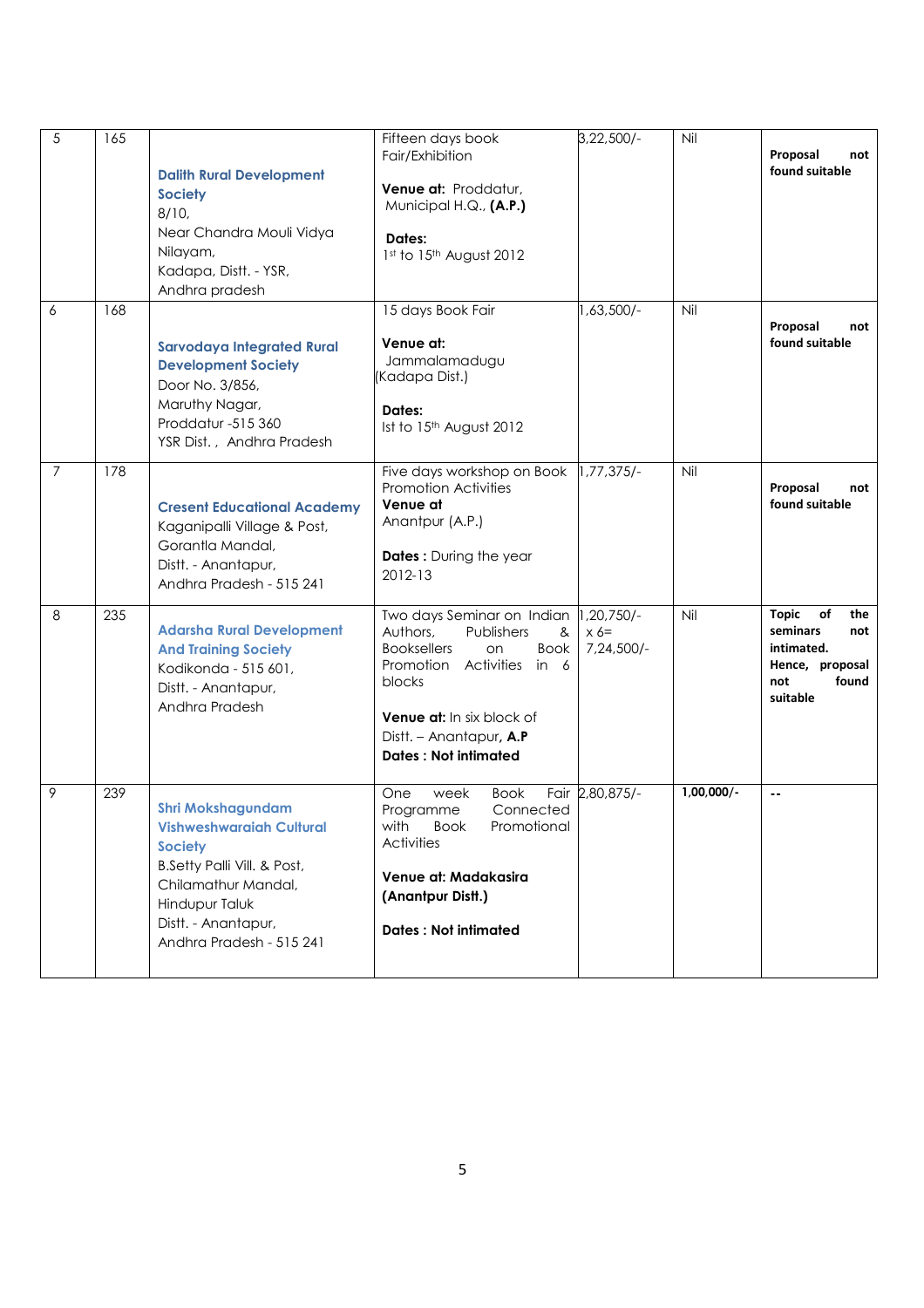| 10 | 337 | Maheshwari Yuvathi Mandali<br>Karimi Reddy Garipalli,<br>(VI), Galiveedu (m),<br>YSR District,<br>Andhra Pradesh                                                | Fifteen days Book<br>Promotional Activities/<br>Exhibition.<br>Venue at:<br>Chakrayapet, Distt. - YSR,<br><b>Andhra Pradesh</b><br>Dates:<br>$1st$ to $15th$ July.2012                      | 1,02,750/-          | <b>Nil</b>                   | Proposal<br>not<br>recommended<br>because<br>organization has<br>not mentioned<br>clear what type<br>of program may<br>be under taken<br>during the fifteen<br>days program. |
|----|-----|-----------------------------------------------------------------------------------------------------------------------------------------------------------------|---------------------------------------------------------------------------------------------------------------------------------------------------------------------------------------------|---------------------|------------------------------|------------------------------------------------------------------------------------------------------------------------------------------------------------------------------|
| 11 | 450 | Vanitha Jyothi Mahila Sangam<br>H.No. 8-44/2,<br>Sri Sai Nagar,<br>Saroor Nagar Balapur,<br>Distt. - Ranga Reddy,<br>Andhra Pradesh                             | Three days Book Fair &<br>Seminar.<br>Venue at: Sri Sai Nagar,<br>(Ranga Reddy), A. P<br>Dates:<br>15th to 17th July2012                                                                    | 3,56,000/-          | 75,000/-                     | $\sim$ $\sim$                                                                                                                                                                |
| 12 | 763 | Vijayawada Book Festival<br><b>Society</b><br>Anjanam Buildings,<br>C.V.R.G.H.M. School Campus,<br>Gopalareddy Road,<br>Vijayawada - 520 002,<br>Andhra Pradesh | Eleven days 24th<br>Vijayawada Book Festival.<br>Venue at: Vijayawada,<br><b>Andhra Pradesh</b><br>Dates:<br>1st to 11th Jan. 2012                                                          | 5,00,000/-          | $3,00,000/$ -                | Subject to NBT<br>will<br>sponsor<br>Literary<br>program/<br>book<br>release function.<br>Organization has<br>to provide space<br>for that.                                  |
| 13 | 370 | Muvva China Bapi Reddy<br><b>Memorial Trust</b><br>Pedaparimi - 552 236,<br>Thullur Mandal,<br>Distt. - Guntur,<br>Andhra Pradesh                               | Six days State level Seminar<br>of Indian Authors, Publishers,<br>& Booksellers on Book<br>promotion.<br>Venue at:<br>Distt. - Guntur,<br>Andhra Pradesh<br>Dates:<br>23rd to 28th Oct.2012 | 4,01,625/-<br>Total | $1,00,000/-$<br>$6,50,000/-$ | Subject to five days<br>book fair including<br>two days seminar.                                                                                                             |
|    |     |                                                                                                                                                                 |                                                                                                                                                                                             |                     |                              |                                                                                                                                                                              |

#### **BIHAR**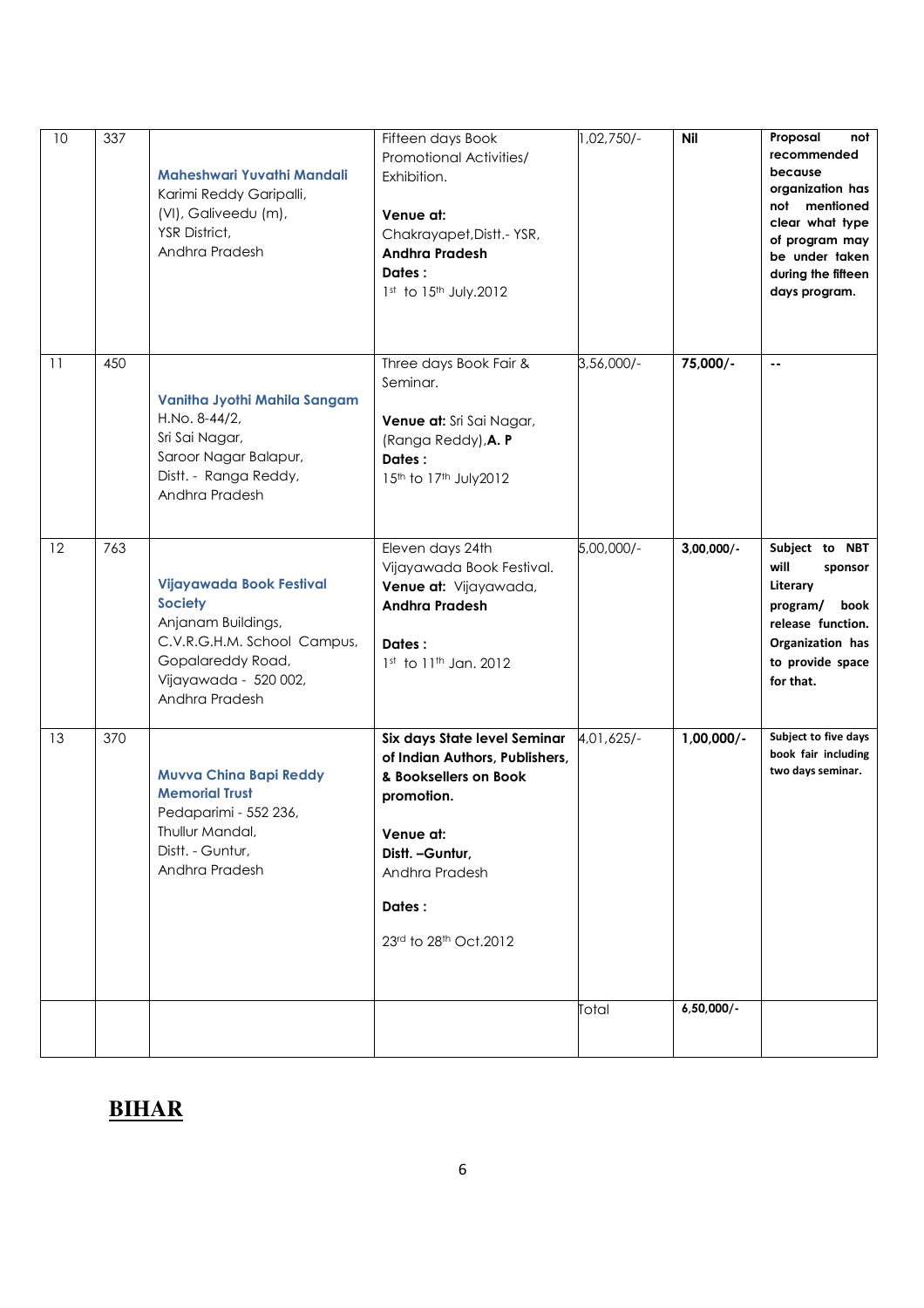| $\mathbf{1}$   | 13  | <b>Alok Foundation</b><br>Chamra Godam Road,<br>Near Masani Mandir,<br>Raghunathpur, Mothari,<br>East Champaran<br><b>Bihar</b>                   | Three days Children Book<br>Fair & Seminar<br>Venue at:<br>East Champaran (Bihar)<br>Dates:<br>25 to 27 August 2012                                              | 1,96,500/-   | Nil      | Proposal not<br>recommended<br>because not<br>found suitable.               |
|----------------|-----|---------------------------------------------------------------------------------------------------------------------------------------------------|------------------------------------------------------------------------------------------------------------------------------------------------------------------|--------------|----------|-----------------------------------------------------------------------------|
| $\overline{2}$ | 29  | <b>Gramdeep Madhubani</b><br>Vill. -Gosaitoal,<br>P.O.- Raghopur Valat,<br>Via - Rampati,<br>Dist.- Madhubani<br>Bihar-847 211                    | Four Days Book Fair &<br>Seminar<br>Venue at:<br>Madhubani<br>Dates:<br>Not intimated                                                                            | 7,61,000/-   | 75,000/- | Proposal<br>recommended<br>subject to<br>minimum<br>contribution of<br>25%. |
| 3              | 62  | <b>Bajrang Yuva Sansthan</b><br>Vill. - Yadupatti,<br>Post-Yadupatti Bazar,<br>Block - Choraut/ Pupari,<br>Distt. - Sitamarrhi,<br>Bihar - 843319 | Three days Workshop for<br><b>Book Sellers</b><br>Venue at:<br>Not intimated<br>Dates:<br>12 to 14 Nov' 2021                                                     | 1,68,750/-   | Nil      | Proposal not<br>recommended<br>because not<br>found suitable.               |
| 4              | 71  | <b>Gyan Kunj Seva</b><br><b>Sansthan Danapur</b><br>Add. Vill.-Laxmi Chak,<br>P.O.- Sarai,<br>Via.- Neura,<br>Distt.- Patna - 801 113<br>Bihar    | Seven days Seminar<br>connected with Book<br><b>Promotion Activities</b><br>Venue at: Patna<br>Dates: Not intimated                                              | $9,31,875/-$ | Nil      | Proposal<br>not<br>recommended<br>because<br>not<br>found suitable.         |
| 5              | 115 | Vatsayan Seva Sanstha<br>Vill. + P.O. - Kamta, PS -<br>Parasi, Block - Kaler,<br>District - Arwal, Bihar                                          | Two days Book Fair and<br>Seminar on Indian Authors,<br>Publishers and Book Seller on<br><b>Book Promotion</b><br>Venue at: Arwal, Bihar<br>Dates: Not intimated | $2,66,250/-$ | Nil      | Proposal<br>not<br>recommended<br>because<br>not<br>found suitable          |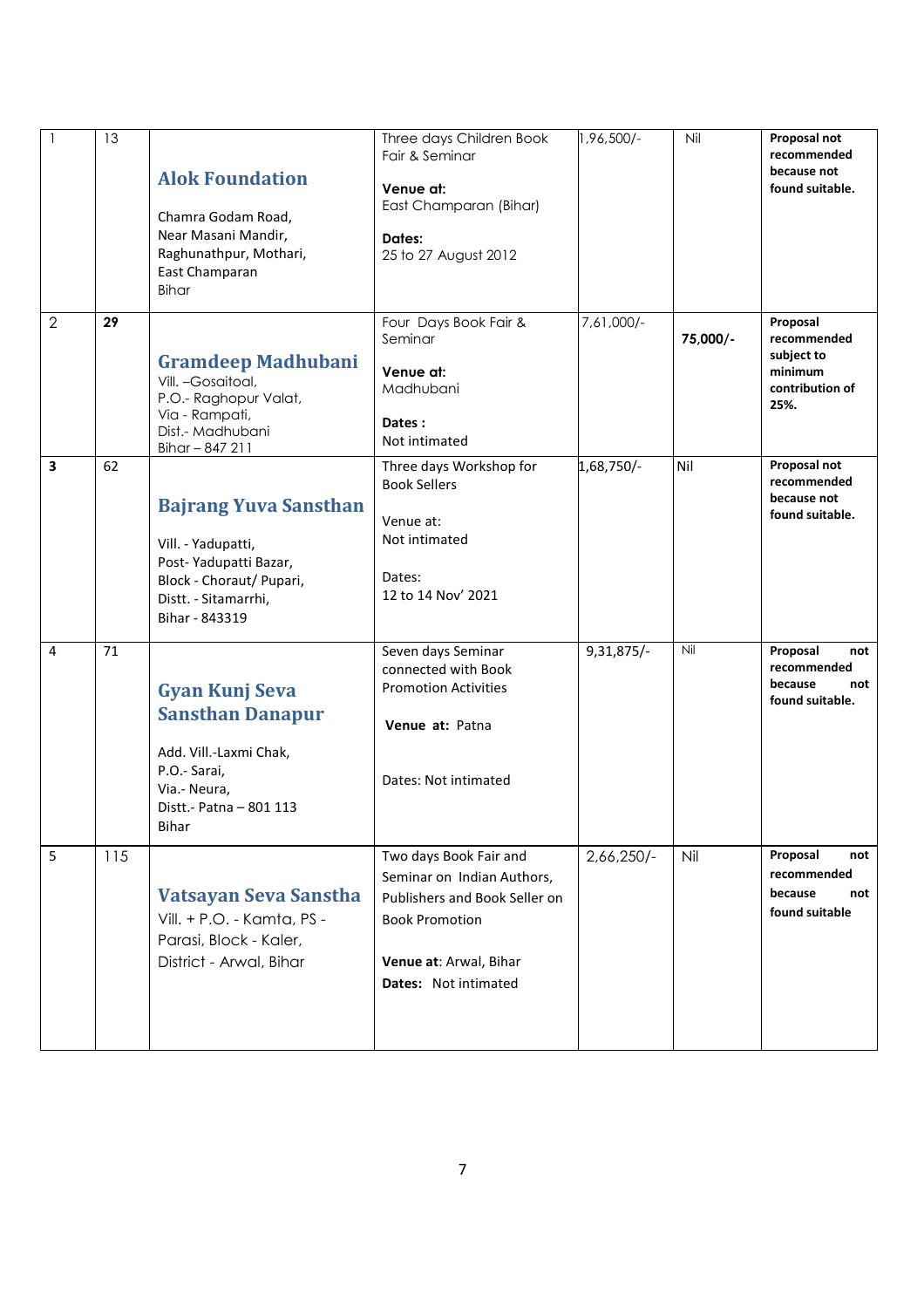| 6              | 117 | <b>Jan Vikas Evam Klayan</b><br><b>Sanstha</b><br>New Etwarpur,<br>Adityapuri, Lallu Path,<br>P.O. - Kurthoul,<br>Via - Punpun, Distt. - Patna,<br>Bihar                               | Two days Book Fair and<br>Seminar on Indian Authors,<br>Publishers and Book Seller on<br><b>Book Promotion</b><br>Venue at: Not intimated<br><b>Dates:</b> Not intimated | 3,78,750/-    | Nil | Proposal<br>not<br>recommended<br>because<br>not<br>found suitable                                                                                   |
|----------------|-----|----------------------------------------------------------------------------------------------------------------------------------------------------------------------------------------|--------------------------------------------------------------------------------------------------------------------------------------------------------------------------|---------------|-----|------------------------------------------------------------------------------------------------------------------------------------------------------|
| $\overline{7}$ | 186 | <b>Human Welfare</b><br><b>Implementation and</b><br><b>Educational Foundation</b><br>Office - Shiv Shakti Nagar,<br>Bihta, Patna - 801 103,<br>Bihar                                  | Five days Book Fair &<br>Seminar<br>Venue at:<br>Not intimated<br>Dates:<br>Not intimated                                                                                | $6,15,000$ /- | Nil | Proposal<br>not<br>recommended<br>because<br>not<br>found suitable.                                                                                  |
| 8              | 228 | <b>International Maithli</b><br><b>Society</b><br>C/O U N Mishra Kanakjee,<br>39/F, Danbi Road,<br>Kathalbari, Darbhanga,<br><b>Bihar</b>                                              | Four days Book Fair<br>Venue at:<br>Darbhanga, Bihar<br>Dates:<br>Not intimated                                                                                          | $2,00,000/-$  | Nil | Proposal<br>not<br>recommended<br>because address<br>mentioned<br>in<br>Annual<br>Report<br>attached<br>for<br>2011-12 is<br>of<br>Pitampura, Delhi. |
| 9              | 232 | <b>Jabaj Educational And</b><br><b>Welfare Foundation</b><br>Vill. + P.O. - Naya Tola,<br>Vaishali, Ward No. -13,<br>Near Mathur Pillar,<br>PS + Distt. - Vaishali - 844 128,<br>Bihar | Five days National level 4,31,250/-<br>Seminar on India Authors,<br>Publishers & Booksellers<br>Venue at:<br>Not intimated<br>Dates:<br>October 2012                     |               | Nil | Proposal<br>not<br>recommended<br>because<br>estimated<br>budget on higher<br>side<br>and<br>not<br>found in order.                                  |
| 10             | 241 | <b>Karpuri Thakur</b><br><b>Gramin Vikas</b><br><b>Sansthan</b><br>Kisan Colony,<br>P.O. Anisabad,<br>Patna - 800 002, Bihar                                                           | days Book Fair & 5,20,875/-<br><b>Five</b><br>Seminar<br>Venue at:<br>Patna, Bihar<br>Dates:<br>Not intimated                                                            |               | Nil | Proposal<br>not<br>recommended<br>because<br>estimated<br>budget on higher<br>side and<br>not<br>found in order.                                     |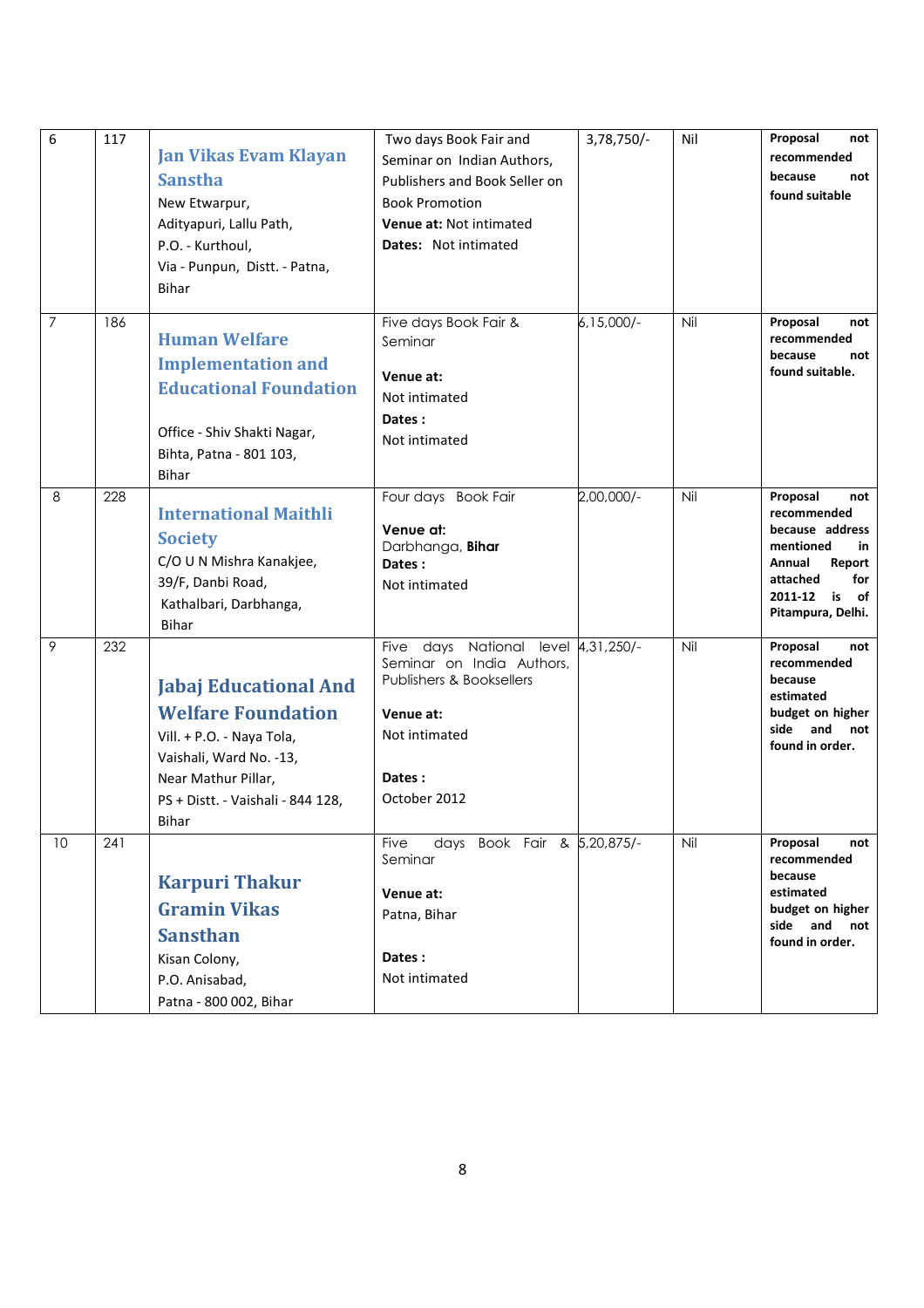| 11 | 251 | <b>Urmila Seva Ashram</b><br>At. + P.O. Naya Nagar,<br>Distt. - Samastipur,<br><b>Bihar</b>                                                               | Book Fair & 2,66,250/-<br>Two<br>days<br>Seminar on Indian Authors<br>Publishers<br><b>Booksellers</b><br>&<br>Promotion<br>Venue at: Distt. - Samastipur,<br><b>Bihar</b><br>Dates:<br>Not intimated       |              | Nil | Proposal<br>not<br>recommended<br>because<br>estimated<br>budget on higher<br>side.                                                         |
|----|-----|-----------------------------------------------------------------------------------------------------------------------------------------------------------|-------------------------------------------------------------------------------------------------------------------------------------------------------------------------------------------------------------|--------------|-----|---------------------------------------------------------------------------------------------------------------------------------------------|
| 12 | 260 | <b>Samadhan</b><br>Kameshwari Niwas, Vinodanand<br>colony,<br>Madhubani - 847 211,<br><b>Bihar</b>                                                        | Four Days Book Fair &<br>Other Activities Akshar Mela<br>Venue at:<br>At Bahadurpur block of<br>Darbhanga (Bihar)<br>Dates:<br>Not intimated                                                                | $6,22,500/-$ | Nil | Proposal<br>not<br>recommended<br>because<br>estimated<br>budget on higher<br>side.                                                         |
| 13 | 261 | <b>Ilashree Seva Sansthan</b><br>Babapokhar,<br>Rajputani Tola,<br>Jainager Village,<br>Via & Block - Jainager,<br>Distt. - Madhubani - 847 226,<br>Bihar | Four Days<br>1. Book Fair<br>2.Seminar/Workshop<br>3. Painting, debate competions<br>&<br><b>4.Cultural Activites</b><br>Venue at: Jainagar,<br>Dist. Madhubani, Bihar<br>Dates: During the year<br>2012-13 | 4,87,500/-   | Nil | Proposal<br>not<br>recommended<br>because<br>not<br>found<br>suitable<br>for one day each<br>program for total<br>four<br>days<br>programs. |
| 14 | 262 | <b>Shikshit Berojgar Nav</b><br><b>Uvak Sang Samitee</b><br>At. - Tamkuha,<br>P.O. - Daunaha,<br>PS - Dhanaha,<br>Distt. - West Champaran,<br>Bihar       | Five Days Book Fair<br>connected with Book<br>Promotional activities<br>Venue at:<br>Distt. - Madhubani,<br>West Champaran, Bihar<br>Dates:<br>$5^{\text{th}}$ to 9 <sup>th</sup> Nov.2012                  | 4,98,700/-   | Nil | Proposal<br>not<br>recommended<br>because<br>not<br>found suitable.                                                                         |
| 15 | 263 | <b>Shambuk Jan Kalyan</b><br><b>Samiti</b><br>Siswa Humihar,<br>P.O. - Siwrajpur,<br>P.S. - Yogapatti,<br>Distt. - West Champaran,<br>Bihar               | Five Days Book Fair<br>connected with Book<br>Promotional activities<br>Venue at:<br>BetiahDistt. - West<br>Champaran, Bihar<br>Dates:<br>26 <sup>th</sup> to 30 <sup>th</sup> Oct.2012                     | 5,11,841/-   | Nil | specific<br>No<br>proposal<br>mention.                                                                                                      |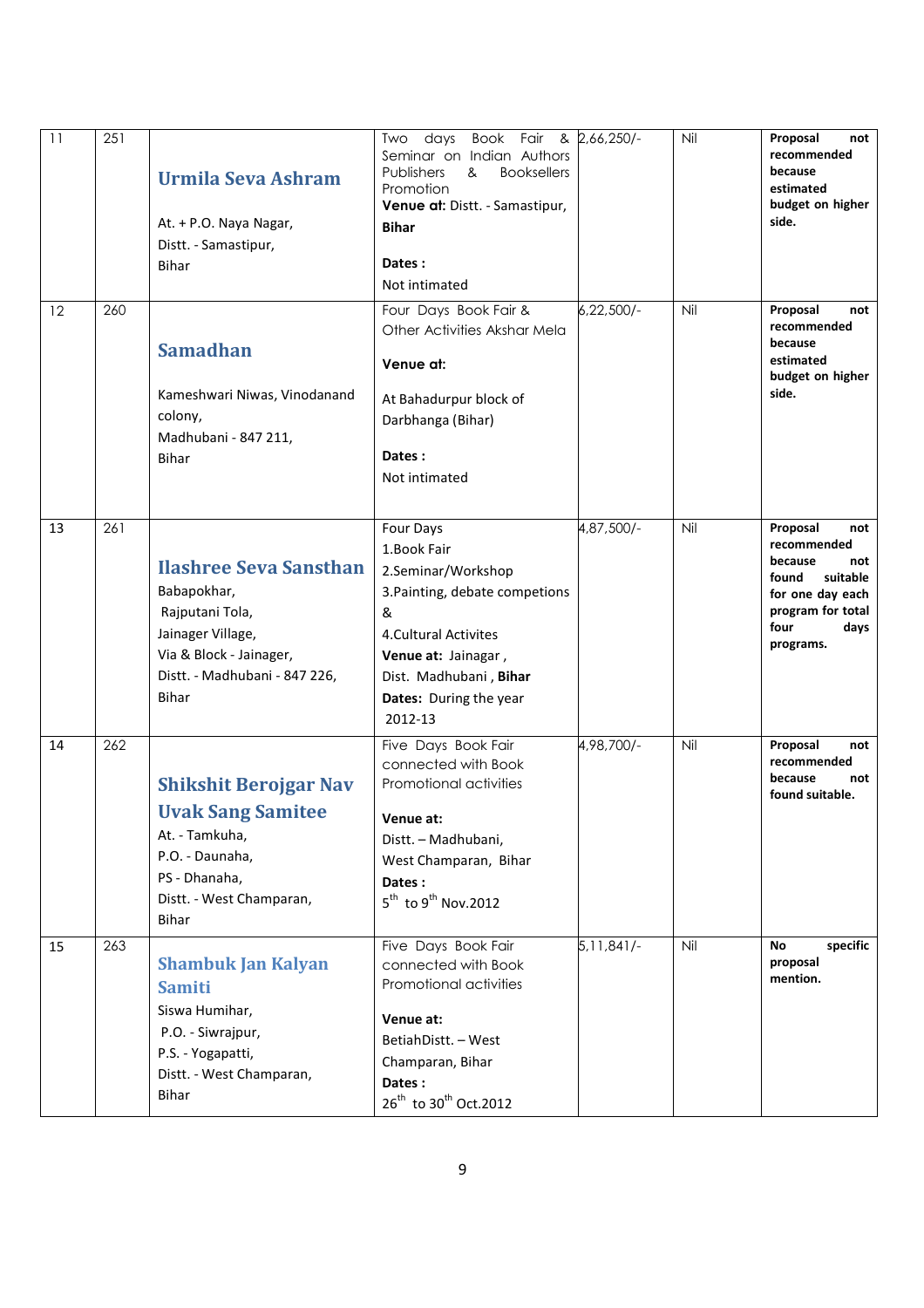| 16<br>17 | 296<br>336 | <b>Anirudh Seva Sansthan</b><br>H.O.-803/B,<br>Ground Floor, Main Road, Budha<br>Colony,<br>Block-Patna Sadar,<br>Distt.- Patna,<br>Bihar -800 001                                                         | Two Days Seminar of Indian<br>Authors/<br>Publishers/Booksellers on<br>subjects which have direct<br>bearing on Book Promotion<br>in India.<br>Venue at: Patna, Bihar<br>Dates:<br>27 <sup>th</sup> to 28 <sup>th</sup> Dec.2012<br>Six days Book Fair & Seminar. | $1,03,875/-$<br>$5,25,000/-$                                         | Nil<br>$1,00,000/-$ | specific<br>No<br>proposal.<br>NBT will do at<br>Patna.<br>Grant                                                                                                                     |
|----------|------------|------------------------------------------------------------------------------------------------------------------------------------------------------------------------------------------------------------|-------------------------------------------------------------------------------------------------------------------------------------------------------------------------------------------------------------------------------------------------------------------|----------------------------------------------------------------------|---------------------|--------------------------------------------------------------------------------------------------------------------------------------------------------------------------------------|
|          |            | Harijan Adivashi Mahila<br><b>Kalyan Samiti</b><br>Veer Kunwar Singh Colony,<br>Dalhatta Bazar,<br>Distt.- Munger,<br>Bihar - 811 201                                                                      | Venue at:<br>Distt.- Munger, Bihar<br>Dates:<br>15 <sup>th</sup> to 20 <sup>th</sup> Aug.2012                                                                                                                                                                     |                                                                      |                     | recommended<br>subject to obtain<br>consent of<br>- 15<br>publishers<br>to<br>participate in the<br>book fair out of<br>total<br>27<br>publishers listed<br>with<br>the<br>proposal. |
| 18       | 339        | <b>People's Association</b><br><b>For Research And</b><br><b>Development</b><br>Bhadseni Via Tungi,<br>Distt. - Nawadah,<br>Bihar - 805 129                                                                | Two days Book Fair & Seminar<br>on Indian Authors Publishers<br>and Booksellers Promotion.<br>Venue at: Sheikhpura,<br><b>Bihar</b><br><b>Dates: Not intimated</b>                                                                                                | $2,66,250/-$<br>(For Book<br>Fair)<br>1,12,500/-<br>(For<br>Seminar) | Nil                 | Proposal<br>not<br>recommended<br>because<br>not<br>found suitable                                                                                                                   |
| 19       | 719        | <b>Srishthi Bal Yuva</b><br><b>Avam Mahila Utthan</b><br><b>Mandal</b><br>Ramvariksh Sadan,<br>Gandhi Ashram,<br>Behind Khadi Bahndar,<br>Block & Post - Hazipur,<br>Distt. - Vaishali,<br>Bihar - 844 101 | Seven days Hazipur Book Fair<br>Venue at: Hazipur,<br><b>Bihar</b><br><b>Dates:</b> During the month of<br>July to December2012                                                                                                                                   | 4,50,000/-<br>Total                                                  | Nil<br>$1,75,000/-$ | Proposal<br>not<br>recommended<br>because<br>not<br>found suitable                                                                                                                   |
|          |            |                                                                                                                                                                                                            |                                                                                                                                                                                                                                                                   |                                                                      |                     |                                                                                                                                                                                      |

**CHHATTISGARH**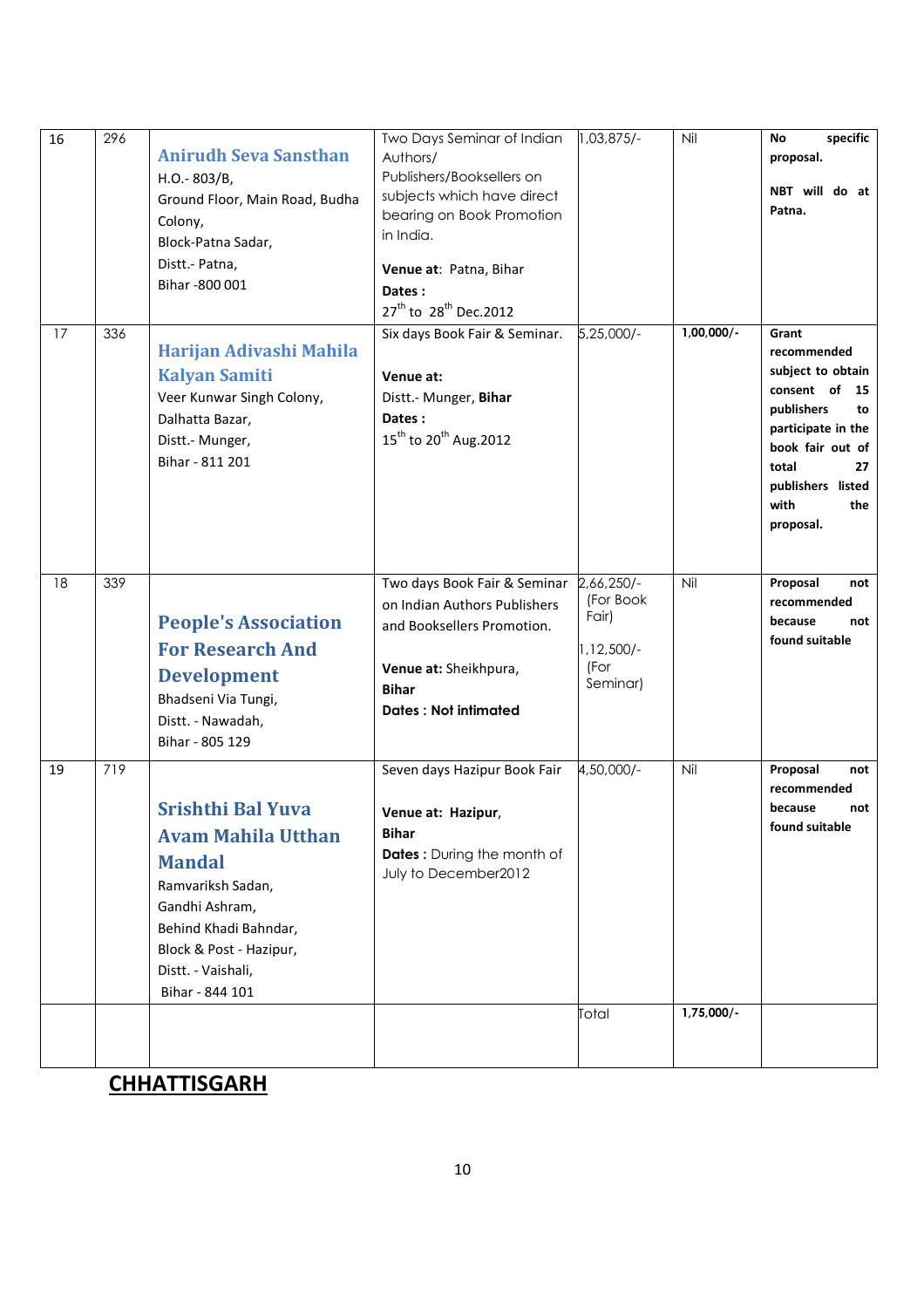| 1              | 27  | <b>Arshil Shishan</b><br>Prashikshan &<br><b>Welfare Society</b><br>Siddiqui Manzil,<br>Raja Talab,<br>Raipur District,<br>Chhattisgarh                    | Three days Book<br>Fair/Exhibition<br>Venue at : Dist. Bastar,<br>Chhattisgarh<br>Dates:<br>27, 28 and 29 July 2012                                                | 2,94,000/-      | Nil      | Proposal<br>not<br>recommended<br>because three<br>days book fair<br>may not<br>be<br>useful.                                                         |
|----------------|-----|------------------------------------------------------------------------------------------------------------------------------------------------------------|--------------------------------------------------------------------------------------------------------------------------------------------------------------------|-----------------|----------|-------------------------------------------------------------------------------------------------------------------------------------------------------|
| $\overline{2}$ | 47  | <b>Shramik Seva Samiti</b><br>Vill. - Deogai & Post -<br>Aaragahi, Tahsil -<br>Ramanujgunj,<br>Distt. - Balrampur-<br>Ramanujgunj,<br>Chhattisgarh 497 220 | Three days Seminar for<br>Indian Writers,<br><b>Publishers and Book</b><br><b>Sellers</b><br>Venue at<br>Balrampur, Chattisgarh<br>Dates:<br>21 to 23 October 2012 | 2,40,000/-      | Nil      | Proposal<br>not<br>recommended<br>because three<br>days seminar<br>without<br>intimating the<br>proper Topic of<br><b>Seminar</b><br>is.<br>improper. |
| 3              | 48  | Kesharwani Shiksha<br><b>Samiti</b><br>Budha Tola,<br>Ward No. - 6,<br>Ramanujganj,<br>Distt. - Balrampur-<br>Ramanujgunj,<br>Chhattisgarh - 497 220       | Three days Book<br>Exhibition<br>Venue at<br>Balrampur, Ramanujganj<br>Dist. Chattisgarh<br>Dates:<br>16 to 18 August 2012                                         | 3,15,000/-      | Nil      | Proposal<br>not<br>recommended<br>because three<br>days book fair<br>may not<br>be<br>useful.                                                         |
| $\overline{4}$ | 180 | <b>Smt. Durga Devi</b><br><b>Smriti Seva Samiti</b><br>Near Employment Exchange,<br>Pandari, Distt. - Raipur,<br>Chhattisgarh - 492 004                    | Three<br>days<br>Exhibition cum Seminar<br>Venue at: Gariyaband<br>Chhattisgarh<br>Dates: 17 to 19 June 2012                                                       | Book 2,96,250/- | 75,000/- | $\overline{\phantom{a}}$                                                                                                                              |
| 5              | 197 | <b>Chetna Sangh</b><br>Vill.- Bharuwadih Khurd,<br>Post - Mohranga,<br>B.O. Tilda,<br>Distt. - Raipur,<br>Chhatisgarh                                      | Three days book Fair cum<br>Book reading promotional<br>programme.<br>Venue at: Raipur (CG)<br>Dates:<br>10 to 12 July 2012                                        | $2,40,000/-$    | Nil      | Proposal<br>not<br>recommended<br>because three<br>days book fair<br>may not<br>be<br>useful.                                                         |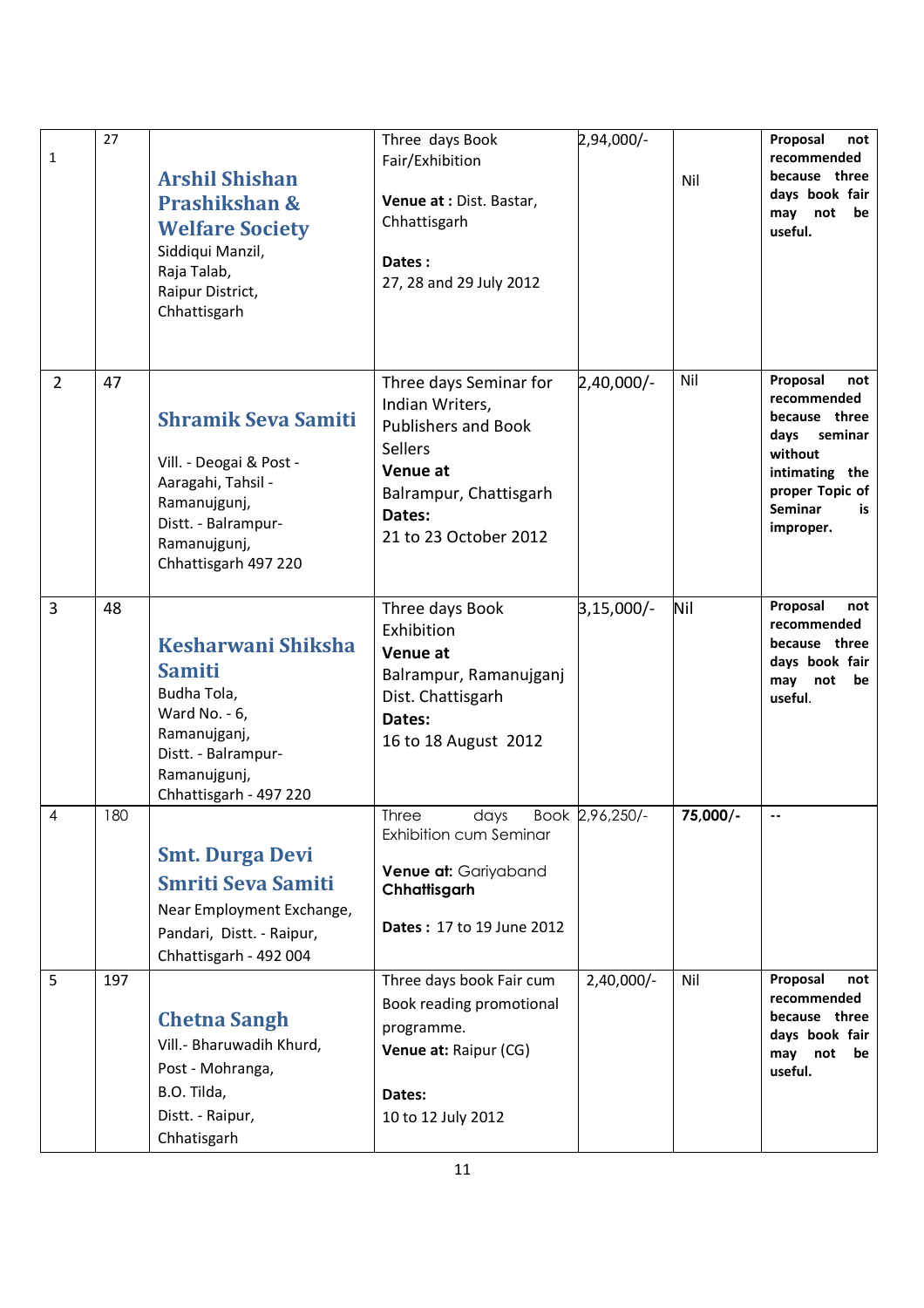| 6              | 256 | <b>Aazad Navyuvak</b><br><b>Samiti</b><br>C/O Shri Hemprasad Tiwari,<br>Near Stadium,<br>Shetty Nagar,<br>Raigarh, Chhattisgarh                                | Total five days event Three<br>Days Book Fair & Two Days<br>Seminar<br>Venue at:<br>Distt. - Raigarh,<br>Chhattisgarh<br>Dates:<br>$8^{th}$ to $12^{th}$ July2012            | $6,36,50/-$                  | Nil                 | Proposal<br>not<br>recommended<br>because<br>not<br>found suitable.                           |
|----------------|-----|----------------------------------------------------------------------------------------------------------------------------------------------------------------|------------------------------------------------------------------------------------------------------------------------------------------------------------------------------|------------------------------|---------------------|-----------------------------------------------------------------------------------------------|
| $\overline{7}$ | 301 | <b>Parwah Educational</b><br>and Welfare Society<br>Officers Colony,<br>Near Rim Tower,<br>Ward No. - 14, At-Sakti,<br>Distt.- Janjgir Champa,<br>Chhattisgarh | Three Days Book Fair cum 2,40,000/-<br><b>Book reading</b><br>Promotional program.<br>Venue at:<br>Distt.- Janjgir Champa,<br>Chhattisgarh<br>Dates:<br>10 to 12 August 2012 |                              | 75,000/-            | $\overline{\phantom{a}}$                                                                      |
| 8              | 309 | <b>Samadhan Seva</b><br><b>Samiti</b><br>ASDE, Shop No. - 9,<br>1st Floor, Sahu Complex,<br>Tikrapara, Raipur,<br>Chhattisgarh                                 | Three Days Book Fair cum<br><b>Book reading Promotional</b><br>Program.<br>Venue at:<br>Distt. - Mahasamund,<br>Chhattisgarh<br>Dates: 10 to 12 Aug. 2012                    | $2,40,000/-$<br><b>Total</b> | Nil<br>$1,50,000/-$ | Proposal<br>not<br>recommended<br>because three<br>days book fair<br>may not<br>be<br>useful. |
|                |     |                                                                                                                                                                |                                                                                                                                                                              |                              |                     |                                                                                               |

#### **DELHI**

| 24 |                               | Two days seminar on         | $7,53,000/-$ | 2,50,000/- | $-$ |
|----|-------------------------------|-----------------------------|--------------|------------|-----|
|    |                               | Author, Reader and          |              |            |     |
|    | <b>Authors Guild of India</b> | <b>Contemporary Society</b> |              |            |     |
|    | $F-12,$                       | Venue at:                   |              |            |     |
|    | Jungpura Extension,           | Chennai, (T.N)              |              |            |     |
|    | New Delhi-110014              | Dates:                      |              |            |     |
|    |                               | January 2013                |              |            |     |
|    |                               |                             |              |            |     |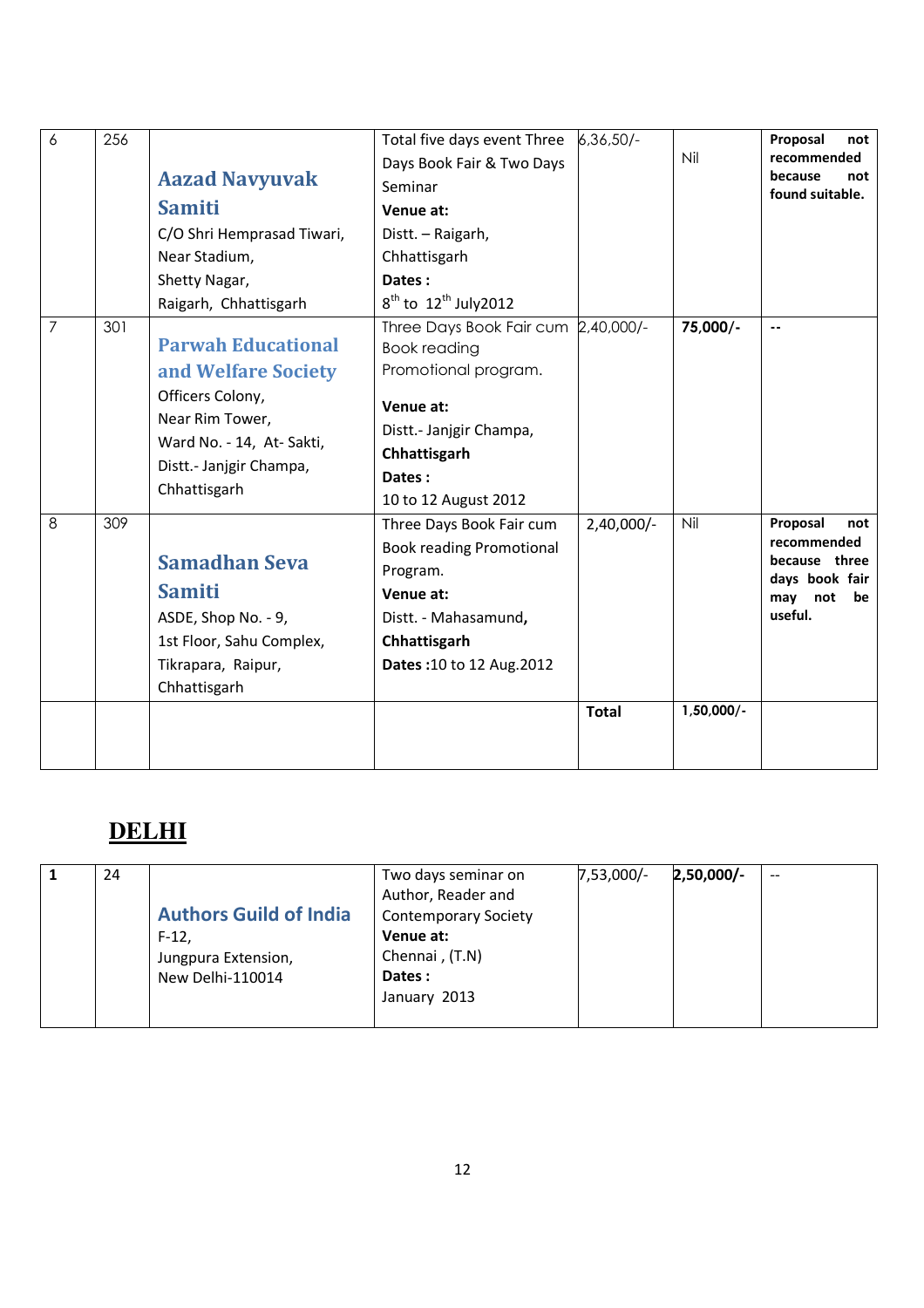| $\overline{2}$ | 49 |                                            | To meet expenditure on                                  | 62,77,500/-  | 20,00,000/- | $\overline{\phantom{a}}$                  |
|----------------|----|--------------------------------------------|---------------------------------------------------------|--------------|-------------|-------------------------------------------|
|                |    |                                            | the organizing Nine days                                |              |             |                                           |
|                |    | <b>The Federation of</b>                   | Delhi Book Fair-2012                                    |              |             |                                           |
|                |    | <b>Indian Publishers</b>                   | and various Book                                        |              |             |                                           |
|                |    | 18/1C, Institutional Area                  | <b>Promotional Activities</b>                           |              |             |                                           |
|                |    | (Near JNU)                                 | Therein.                                                |              |             |                                           |
|                |    | Aruna Asaf Ali Marg                        | Venue: Delhi                                            |              |             |                                           |
|                |    | New Delhi 110 067                          | Dates:                                                  |              |             |                                           |
|                |    |                                            | 1 to 9 September 2012                                   |              |             |                                           |
| 3              | 57 | <b>Gaurav Jyoti Welfare</b>                | Four days Book fair &<br>Seminar                        | 3,90,750/-   | Nil         | Proposal<br>not<br>recommended<br>because |
|                |    |                                            | Venue at:                                               |              |             | organization                              |
|                |    | <b>Society</b>                             | Not intimated                                           |              |             | has<br>not                                |
|                |    | Gali No. - 1,                              | Dates:                                                  |              |             | intimated                                 |
|                |    | Radha Vihar,                               | Not intimated                                           |              |             | venue<br>and                              |
|                |    | Mukundpur Ext.                             |                                                         |              |             | dates of the                              |
|                |    | New Delhi - 110 042                        |                                                         |              |             | <b>Book Fair</b><br>&                     |
|                |    |                                            |                                                         |              |             | <b>Seminar</b>                            |
| 4              | 58 | <b>Shrimati Usha Rani</b>                  | Four days Books Seminar &<br>Workshop etc.              | $3,90,750/-$ | Nil         | Proposal<br>not<br>recommended<br>because |
|                |    | <b>Mahila Gramodhyog</b>                   | Venue at:                                               |              |             | organization has                          |
|                |    | <b>Seva Sanstha</b>                        | Not intimated                                           |              |             | applied for four<br>days<br>books         |
|                |    | 1/4024, Street No. 4,                      | Dates:                                                  |              |             | seminar<br>&                              |
|                |    | Ram Nagar Extn.,                           | During the year 2012-13                                 |              |             | workshop<br>etc.                          |
|                |    | Bhagwan Pur Khera,                         |                                                         |              |             | without<br>intimating<br>the              |
|                |    | Shahdara, Delhi -110 032                   |                                                         |              |             | proper<br><b>Topics</b>                   |
|                |    |                                            |                                                         |              |             | and venue of the                          |
|                |    |                                            |                                                         |              |             | Seminar<br>&                              |
|                |    |                                            |                                                         |              |             | Workshop.                                 |
| 5              | 77 | <b>Rural Organization for</b>              | Two Book Exhibition &<br>Seminar 5 Days each            |              | Nil         | Proposal<br>not<br>recommended            |
|                |    | <b>Social Efforts Society</b>              | A.5 days Book Exh.                                      |              |             | because<br>not                            |
|                |    | C/O Jai Dada Dev                           | At Swai Madhopur (Raj.)                                 |              |             | found suitable.                           |
|                |    | Communication,                             | From 14 to 18 January                                   | $6,43,125/-$ |             |                                           |
|                |    | Plot No. 1651A,                            | 2013                                                    |              |             |                                           |
|                |    | Khasra No.165,                             | B.Another 5 Days Book Exh.<br>At Tonk Rajasthan From 21 |              |             |                                           |
|                |    | Near Solanki Public School,<br>Durga Park, | to 25 January 2013                                      | $6,66,000/-$ |             |                                           |
|                |    | Dabri Nasirpur Main Road,                  |                                                         |              |             |                                           |
|                |    | New Delhi - 110 045                        |                                                         |              |             |                                           |
|                |    |                                            |                                                         |              |             |                                           |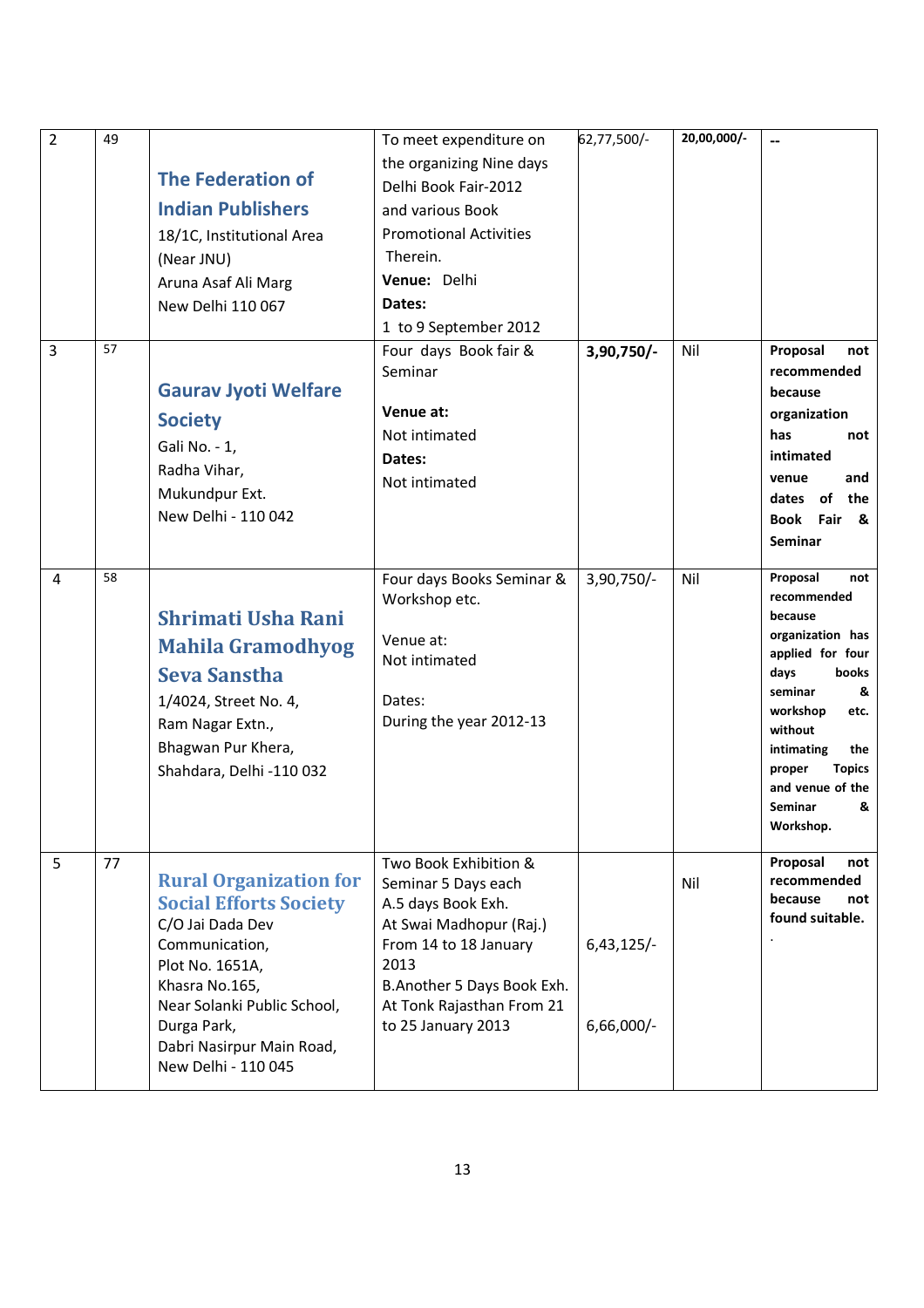| 6              | 105 | <b>Bhartiya Ekta Vikas</b><br><b>Manch</b><br>$C-106$ ,<br>Vijay Vihar,<br>Phase-II,<br>Delhi - 110085                                                          | Five- Days Book Exhibition/ 1,99,875/-<br>Book Fair<br>Venue at:<br><b>Not intimated</b><br>Dates:<br>Not intimated                                                                 |                            | $1,00,000/-$   |                                                                                                                                                              |
|----------------|-----|-----------------------------------------------------------------------------------------------------------------------------------------------------------------|-------------------------------------------------------------------------------------------------------------------------------------------------------------------------------------|----------------------------|----------------|--------------------------------------------------------------------------------------------------------------------------------------------------------------|
| $\overline{7}$ | 116 | Rashtrakavi Ramdhari<br><b>Singh Dinkar Samriti</b><br><b>Nyas</b><br>M-3, Mukherjee Tower,<br>Dr. Mukherjee Nagar,<br>Ist Floor<br>Delhi -110 009              | Eleven days<br>Book Fair & Cultural<br>А.<br>Festival at Mumbai<br>during the year 2012<br>B. Eight Days Book Fair &<br>Cultural Festival at<br>Varanasi 14 to 23<br>November 2012  | 40,00,000/-<br>Rs.30,000/- | $\overline{a}$ | Subject<br>to<br>submission<br>οf<br>utilization<br>certificate<br>οf<br>previous grant.<br>This case will<br>be considered<br>the<br>in<br>next<br>meeting. |
| 8              | 136 | <b>Rajus Rural Social</b><br><b>Welfare society</b><br>Plot No.-289,<br>Flat No.-102,<br>Chattarpur,<br>Maidan Garhi Road,<br>New Delhi -110 068                | Three Days Book<br>Fair/Seminar of Indian<br>Authors/Publishers/book<br>Sellers for Book Promotion<br>Venue at:<br>Chhatarpur, Mehrauli,<br>Delhi<br>Dates:<br>15 to 17 August 2012 | 3,51,000                   | Nil            | Proposal<br>not<br>recommended<br>because three<br>days<br>book<br>Fair/Seminar<br>without<br>intimating the<br>proper Topic of<br>Seminar is not<br>proper. |
| 9              | 149 | <b>Operational Research</b><br><b>And Development</b><br>services (ORDS)<br>318, Wadhwa Complex,<br>D-288-89,<br>Laxmi Nagar,<br>Vikas Marg,<br>Delhi - 110 092 | Three Days Book Fair cum<br><b>Book Reading Promotional</b><br>Programme<br>Venue at<br>Firozpur Jhirka<br>(Haryana)<br>Dates:<br>10 to 12 July 2012                                | 2,40,000/-                 | Nil            | Proposal<br>not<br>recommended<br>because<br>financial<br>estimates<br>are<br>not in order<br>and proposal is<br>also not found<br>suitable.                 |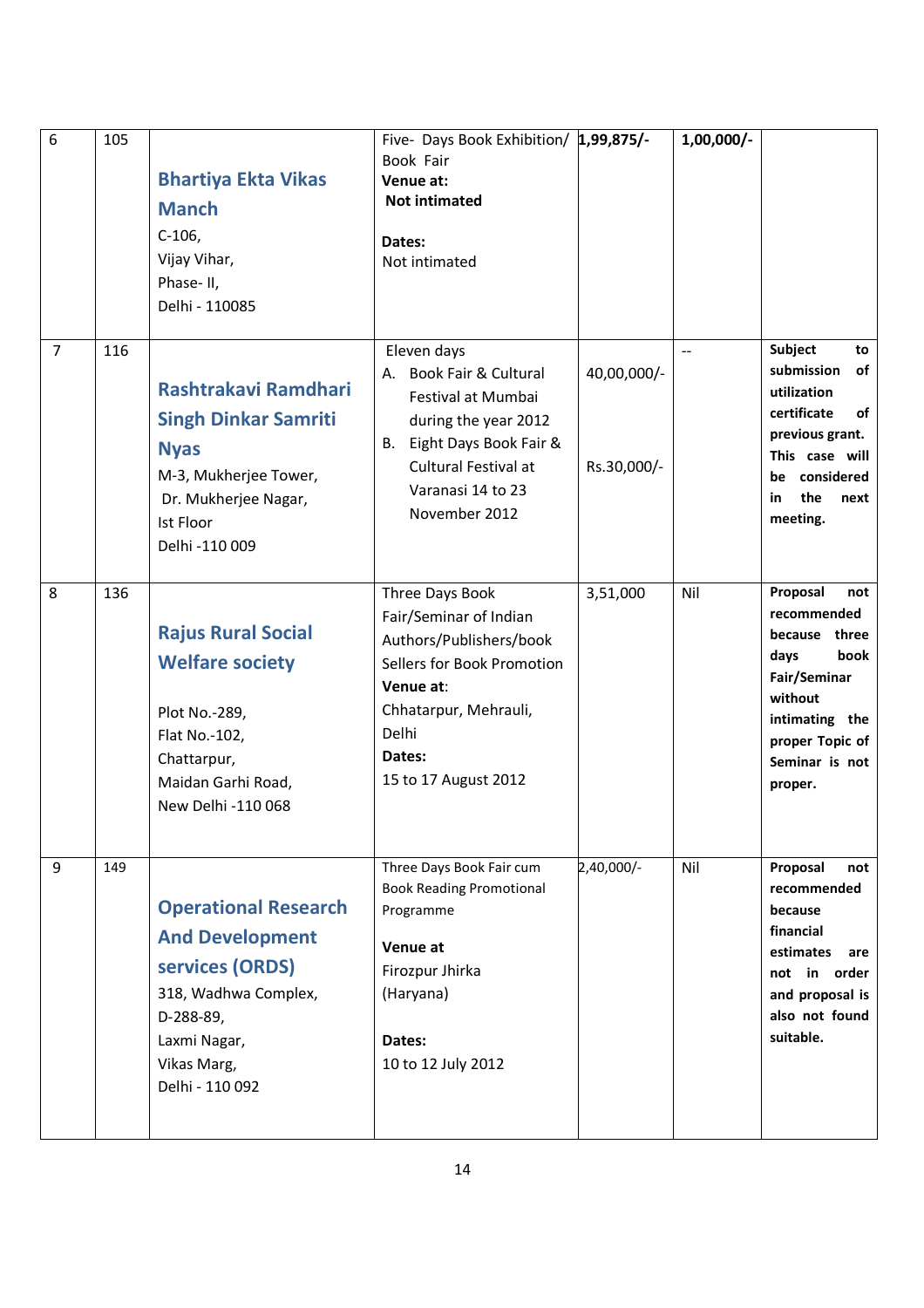| 10 | 156 | <b>Real Care</b><br>P-13, IInd Floor,<br>South Extension, Part -II,<br>New Delhi- 110 049                                   | Three<br>National<br>Days<br>Intellectual<br>Seminar<br>on<br>Property Right<br><b>Venue At:</b><br>Visakhapatnam<br>Dates:<br>not intimated                         | 10,000,00/-  | Nil          | Letter is being<br>written<br>to<br>contact<br>copyright<br>&<br>section,<br><b>BP-II</b><br>MHRD for the<br>event<br>proposed.                                                                                        |
|----|-----|-----------------------------------------------------------------------------------------------------------------------------|----------------------------------------------------------------------------------------------------------------------------------------------------------------------|--------------|--------------|------------------------------------------------------------------------------------------------------------------------------------------------------------------------------------------------------------------------|
| 11 | 157 | <b>I.P. Arts Society</b><br>17/99, Gali No. 3,<br>Than Singh Nagar,<br>Anand Parbat,<br>Karol Bagh,<br>New Delhi - 110 005, | Five-Days<br>Book Fair and Children's<br>Activities<br>Venue at: Dehradun<br>Dates:<br>20 to 24 February 2013                                                        | $6,26,250/-$ | Nil          | Proposal<br>not<br>recommended<br>because budget<br>estimate is on<br>higher side.                                                                                                                                     |
| 12 | 212 | <b>Book Promotion</b><br><b>Society, India</b><br>B-4/320 B,<br>Keshavpuram,<br>Delhi -110 035                              | days National Book 12,30,000/-<br>Ten<br>Fair<br>Venue at:<br>Mohali, Punjab<br>Dates: $5^{th}$ to $14^{th}$<br>October2012                                          |              | Nil          | NBT is already<br>doing lot of<br>programmes<br>directly<br>in<br><b>Punjab State</b>                                                                                                                                  |
| 13 | 213 | <b>Maa Ratni</b><br>409, GF,<br>D - Pocket,<br>Dilshad Graden,<br>New Delhi - 110 095                                       | Three days Seminar and 5,15,466/-<br>Book Fair on Promotion of<br><b>Books and Reading Habits</b><br>Venue at:<br><b>North East Delhi</b><br>Dates:<br>Not intimated |              | $1,00,000/-$ | $\overline{a}$                                                                                                                                                                                                         |
| 14 | 214 | <b>Disha Foundation</b><br>H-148,<br>New Saraswati Society,<br>Sector -9,<br>Rohini, New Delhi -110 085                     | Book Fair, 6,15,000/-<br>Four<br>days<br>Seminar & Kavi Sammelan<br>Venue at:<br><b>Not intimated</b><br>Dates:<br>Not intimated                                     |              | $1,00,000/-$ | Subject to Venue<br>of Delhi Hatt is<br>not acceptable.<br>Event to be held<br>preferably in East<br><b>Delhi</b><br>&<br>submission<br>of<br><b>Utilization</b><br><b>Certificate</b><br>for<br>the grant 2011-<br>12 |
| 15 | 223 | <b>Nayee Umang</b><br>C-171, Pocket No. - A,<br>Phase - II, Mayur Vihar,<br>New Delhi - 110 091                             | Two days Seminar<br>Venue at:<br><b>Not intimated</b><br>Dates: In the Month of<br>October2012 to<br>Feburary2013                                                    | 1,50,000/-   | 75,000/-     | Proposal<br>recommended<br>subject<br>to<br>preferably<br>children<br>book<br>Fair or activity<br>instead<br>of<br>seminar.                                                                                            |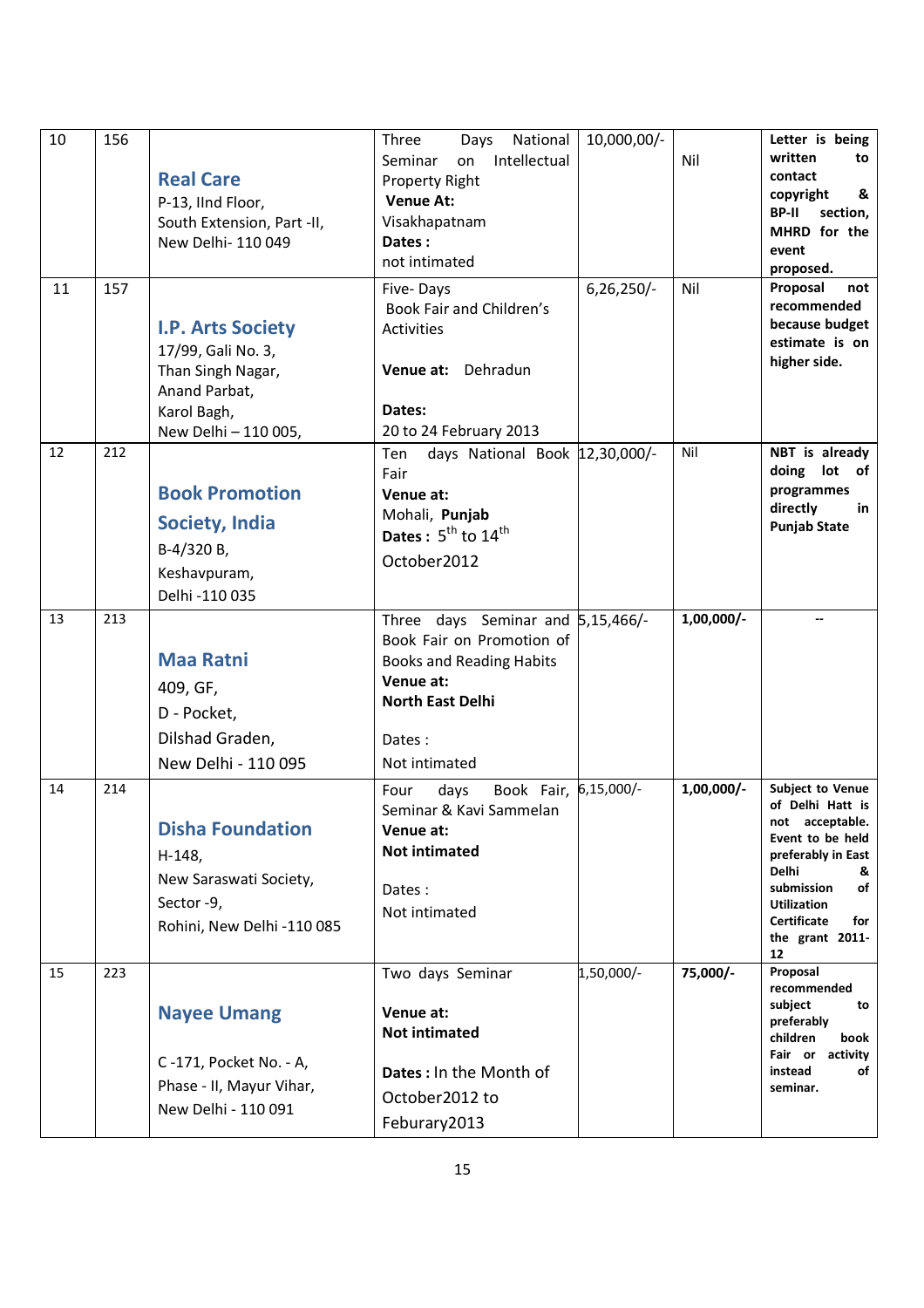| 16 | 224 | <b>All India Global Society</b><br>103 A, Sector - 6,<br>Pocket - 2, D.D.A. Flats,<br>Papan Kalan Dwarka,<br>New Delhi - 110 075                                              | 1) Five days Book Exhibition 9,05,250/-<br>Seminar<br>Children's<br>&<br>educational Activities<br>Venue at: Sanganer,<br>Distt.-Jaipur, Rajasthan<br><b>Dates</b> : $19^{th}$ Nov 2012 to 23 <sup>rd</sup><br>Nov 2012<br>2) Five days Book Exhibition<br>&<br>Seminar<br>Children's<br>on<br><b>Books</b><br>Venue at:<br>Chaksu,<br>Distt.<br>Jaipur,<br>Rajasthan<br>Dates: 26 <sup>th</sup> Nov 2012 to 30 <sup>th</sup><br><b>Nov 2012</b> | 8,82,750/- | Nil | Proposal<br>not<br>recommended<br>because budget<br>on higher<br>İS.<br>side,<br>not<br>settlement<br>.of<br>earlier<br>grant<br>and venue not<br>found suitable |
|----|-----|-------------------------------------------------------------------------------------------------------------------------------------------------------------------------------|--------------------------------------------------------------------------------------------------------------------------------------------------------------------------------------------------------------------------------------------------------------------------------------------------------------------------------------------------------------------------------------------------------------------------------------------------|------------|-----|------------------------------------------------------------------------------------------------------------------------------------------------------------------|
| 17 | 231 | <b>Soumitra Welfare</b><br><b>Society, Bhopal</b><br><b>Administrative Office</b><br>39, lind Floor,<br>Mohammad Pur,<br>Near Bhikaji Cama Place,<br>New Delhi -110 066       | Three days Book Fair<br>Venue at:<br>Srinagar, Jammu & Kashmir<br>Dates: $19^{th}$ to $21^{st}$ Aug<br>2012                                                                                                                                                                                                                                                                                                                                      | 3,40,500/- | Nil | Proposal<br>not<br>recommended<br>because some<br>other<br>organization of<br>Jammu<br>&<br><b>Kashmir</b><br>have<br>also applied for<br>same venue.            |
| 18 | 288 | <b>Priyanka Welfare</b><br><b>Society</b><br>D-124, MCD Flats,<br>New Usmanpur,<br>Delhi -110 053                                                                             | Five days Seminar on Book 3,14,250/-<br><b>Promotional Activities</b><br>Venue at:<br>Not intimated<br><b>Dates: Not intimated</b>                                                                                                                                                                                                                                                                                                               |            | Nil | Proposal<br>not<br>recommended<br>because venue<br>and dates not<br>intimated.                                                                                   |
| 19 | 327 | <b>People for Education</b><br><b>Research Scholarship</b><br>and Outward Nutrition<br>(PERSON)<br>29, 2nd Floor,<br>Mohammadpur,<br>Bhikajicama Place,<br>New Delhi -110 066 | Seven Days National Level<br>Book Fair of India Authors,<br><b>Publishers and Booksellers</b><br>on Book Promotion<br>Awareness.<br>Venue at:<br>Dist.- Haridwar,<br><b>Uttarakhand</b><br>Dates:<br><b>Not intimated</b>                                                                                                                                                                                                                        | 4,36,550/- | Nil | Proposal<br>not<br>recommended<br>because<br>not<br>found suitable                                                                                               |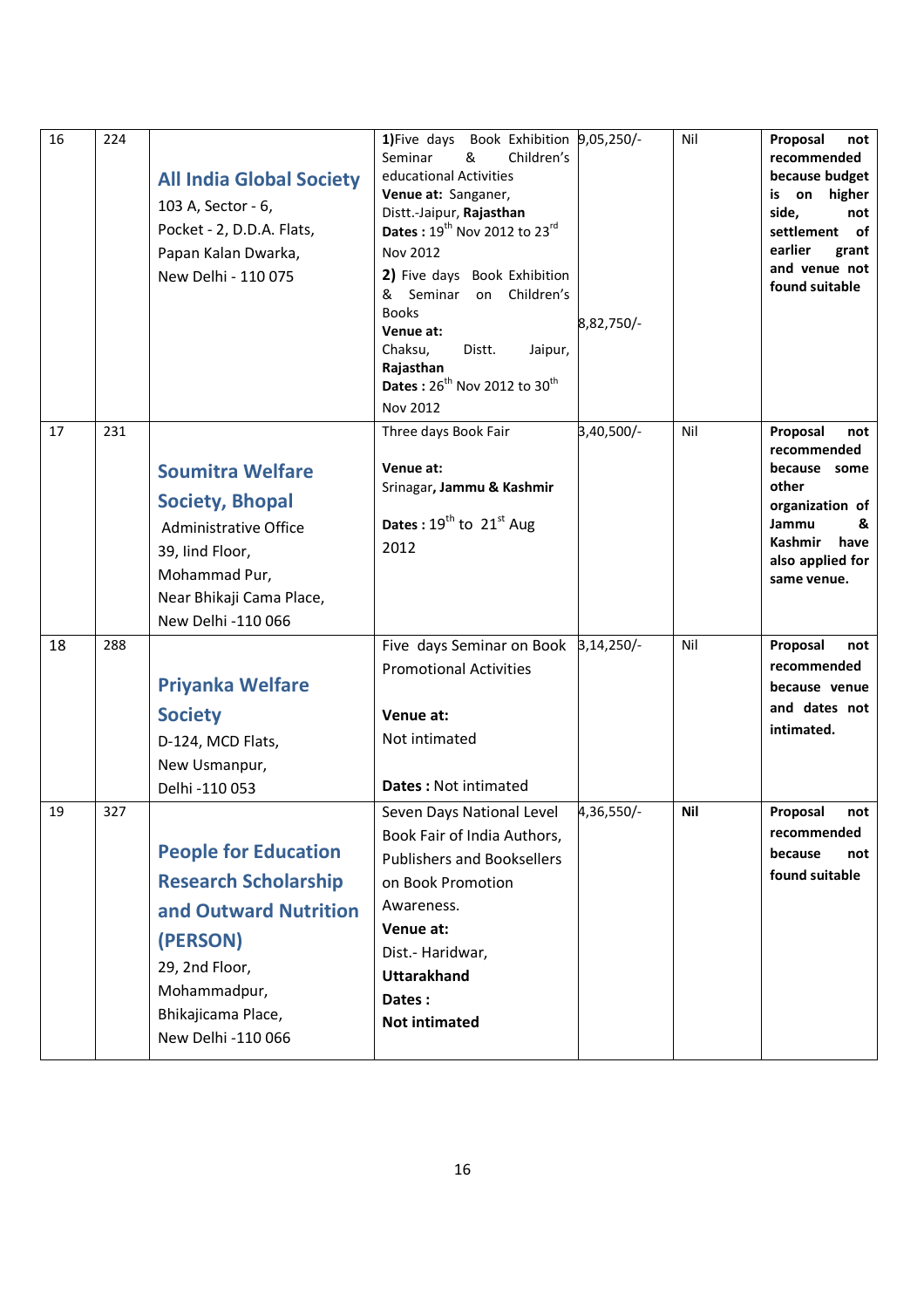| 20 | 342 |                                                                                                                                                                                                                   | Fifteen days Book Fair                                                                                                                                                                                                                                                                                                                      | 6,00,000/-               | <b>Nil</b> | Proposal<br>not                                                                                    |
|----|-----|-------------------------------------------------------------------------------------------------------------------------------------------------------------------------------------------------------------------|---------------------------------------------------------------------------------------------------------------------------------------------------------------------------------------------------------------------------------------------------------------------------------------------------------------------------------------------|--------------------------|------------|----------------------------------------------------------------------------------------------------|
|    |     | <b>Khushbu Vikas Sahyogi</b><br><b>Samiti</b>                                                                                                                                                                     | Venue at: Not Intimated                                                                                                                                                                                                                                                                                                                     |                          |            | recommended<br>because<br>not<br>found suitable                                                    |
|    |     | 13-B/1, Kabir Bhawan,<br>Bareja Market,<br>Main Mathura Road,<br>Badarpur, South East Distt.,<br>New Delhi -110 044                                                                                               | Dates: Not Intimated                                                                                                                                                                                                                                                                                                                        |                          |            | with no venue<br>also                                                                              |
| 21 | 348 | <b>Bhajan Lal Goyal</b><br><b>Educational &amp; Welfare</b><br><b>Society</b><br>$B-264/8$ ,<br>Sri Ram Colony,<br>Delhi - 110 094                                                                                | Five days Book Fair cum<br><b>Book Reading Promotional</b><br>Program through Debate,<br>Competitions and<br>Awareness Program.<br>Venue at: Sadat Pur,<br>North East Delhi                                                                                                                                                                 | 2,85,000/-               | <b>Nil</b> | Proposal<br>not<br>recommended<br>because<br>not<br>found suitable<br>for<br>several<br>programme. |
| 22 | 423 | <b>Saraswati Convent</b><br><b>Education Society</b><br>112/3, Shakti Vihar,<br>Meethapur Extn.,<br>Badarpur,<br>New delhi - 110 044                                                                              | Dates: 10 to 14 Oct.2012<br>Ten days Seminar<br>Training/Workshop to<br>Promotion<br>Venue at: Sadat Pur,<br>North East Delhi<br>Dates: Not Intimated                                                                                                                                                                                       | 6,00,000/-               | 75,000/-   | $\overline{\phantom{a}}$                                                                           |
| 23 | 705 | <b>All India Shiksha</b><br><b>Evam Vikas</b><br><b>Association</b><br>Flat No. 62, (First Floor),<br>Block - 2, Plot No. 10,<br>Pocket - 6, Janta Flats,<br>Nasirpur, Dwarka - Phase - I,<br>New Delhi - 110 045 | 1) Five days Children Book<br>Exhibition & Seminar on<br>Children's Books.<br>Venue at: Khatu Shyamji -<br>Distt, Rajasthan<br>Dates: 5 Nov to 9 Nov 2012<br>2) Five days Children Book<br>Exhibition & Seminar on<br>Children's Books.<br>Venue at: Tehsil - Sikar, Distt.<br>- Sikar, Rajasthan<br>Dates: $12^{th}$ to $16^{th}$ Nov 2012 | 8,94,375/-<br>8,80,500/- | Nil        | Proposal<br>not<br>recommended<br>because<br>not<br>found suitable                                 |
| 24 |     | <b>Cine Darbaar Welfare</b><br><b>Society</b><br>W -104, 2 <sup>nd</sup> Floor,<br>Greater Kailash, Part - I,                                                                                                     | Workshop & a Camp for the<br>promotion of Book Culture<br>(Literary Studio) for Six<br>months<br>Venue At: Chandigarh                                                                                                                                                                                                                       | 5,54,750/-               | 2,00,000/- | <b>Under</b><br>innovative<br>programme/<br>event, subject<br>to conduct the                       |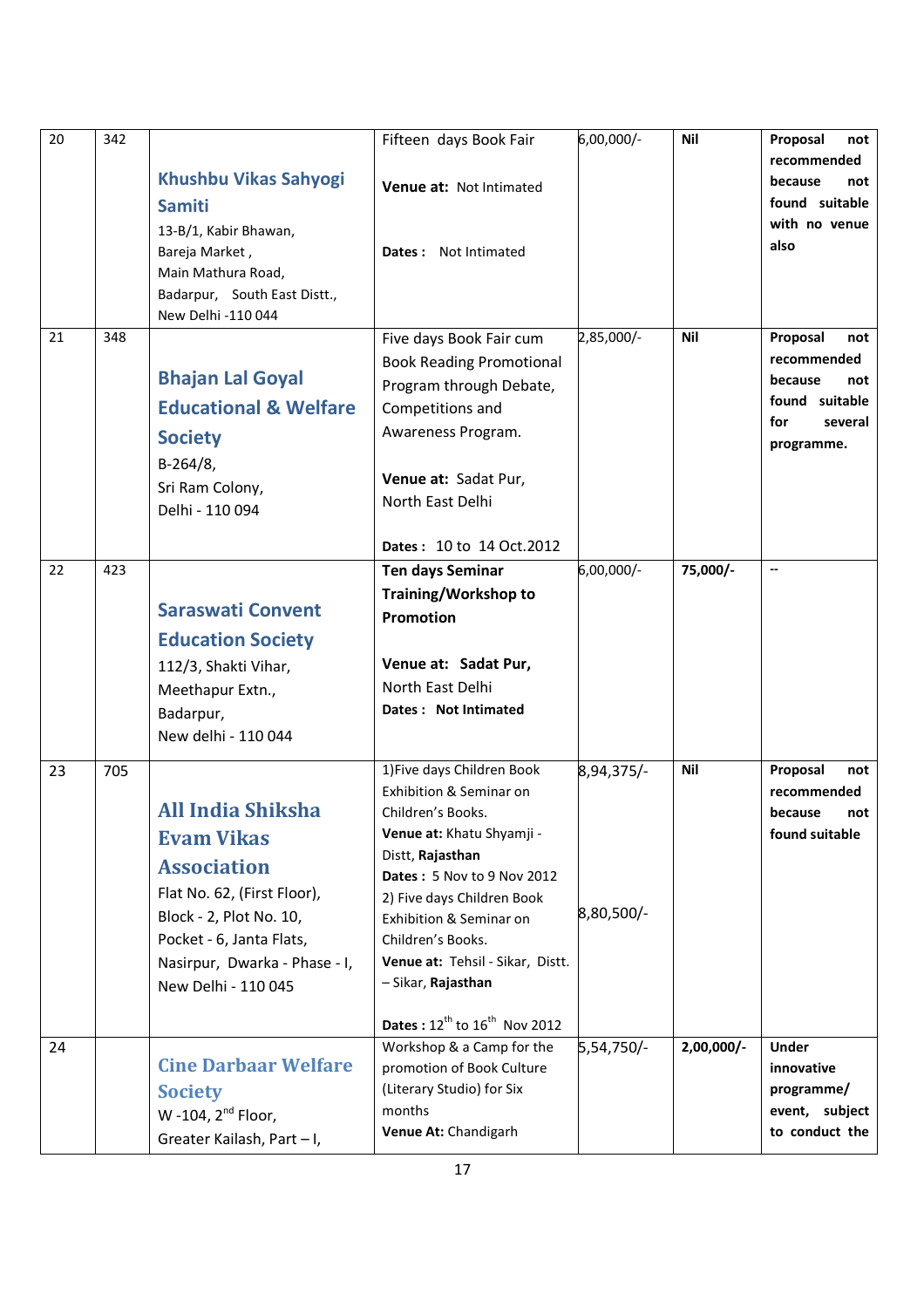|  | New Delhi - 110 048 | <b>Dates: Not Intimated</b> |       |             | event in Delhi<br>in<br>only<br>consulation<br>with Trust. |
|--|---------------------|-----------------------------|-------|-------------|------------------------------------------------------------|
|  |                     |                             | Total | 29,00,000/- |                                                            |

## **GOA**

| 1 | 166 | <b>Dogears Print Media</b><br>Pvt. Ltd.<br>Plot No. 16, Gogol,<br>Vidhyanagar,<br>Housing Board Colony,<br>Margao, Salcete,<br>South Goa - 403 601, Goa | Two day seminar on the<br>subject "Publishing next 12"<br>the Future of Publishing<br>Venue at:<br>Goa<br><b>Dates: 14 to 15 September</b><br>2012 | 15,74,036/- | $2,00,000/-$ | $\ddotsc$ |
|---|-----|---------------------------------------------------------------------------------------------------------------------------------------------------------|----------------------------------------------------------------------------------------------------------------------------------------------------|-------------|--------------|-----------|
|   |     |                                                                                                                                                         |                                                                                                                                                    | Total       | $2,00,000/-$ |           |

#### **GUJARAT**

|   | $12 \overline{ }$ | <b>Saloni Foundation</b><br>21, Sahjanand Plaza,<br>Bhatta, Paldi,<br>Ahmedabad - 380 007,<br>Gujarat                                       | Five days Book Fair &<br>Seminar<br>Venue at: Bharuch<br>(Gujarat)<br><b>Dates:</b> During the year<br>2012-13             | $5,37,750/-$ | $1,00,000/-$ | $-$ |
|---|-------------------|---------------------------------------------------------------------------------------------------------------------------------------------|----------------------------------------------------------------------------------------------------------------------------|--------------|--------------|-----|
| 2 | 15                | Ahmedabad Jilla Mahila &<br><b>Balvikas Sangh</b><br>C-9, Ayojan Nagar,<br>Nr. Shreyas Crossing.,<br>Paldi, Ahmedabad - 380007<br>(Gujarat) | Five days Book Fair<br>& Seminar.<br>Venue at: Law Garden,<br>Ellisbridge,<br>Ahmedabad<br>Dates:<br>16 to 20 October 2012 | 6,81,000/-   | $1,00,000/-$ | $-$ |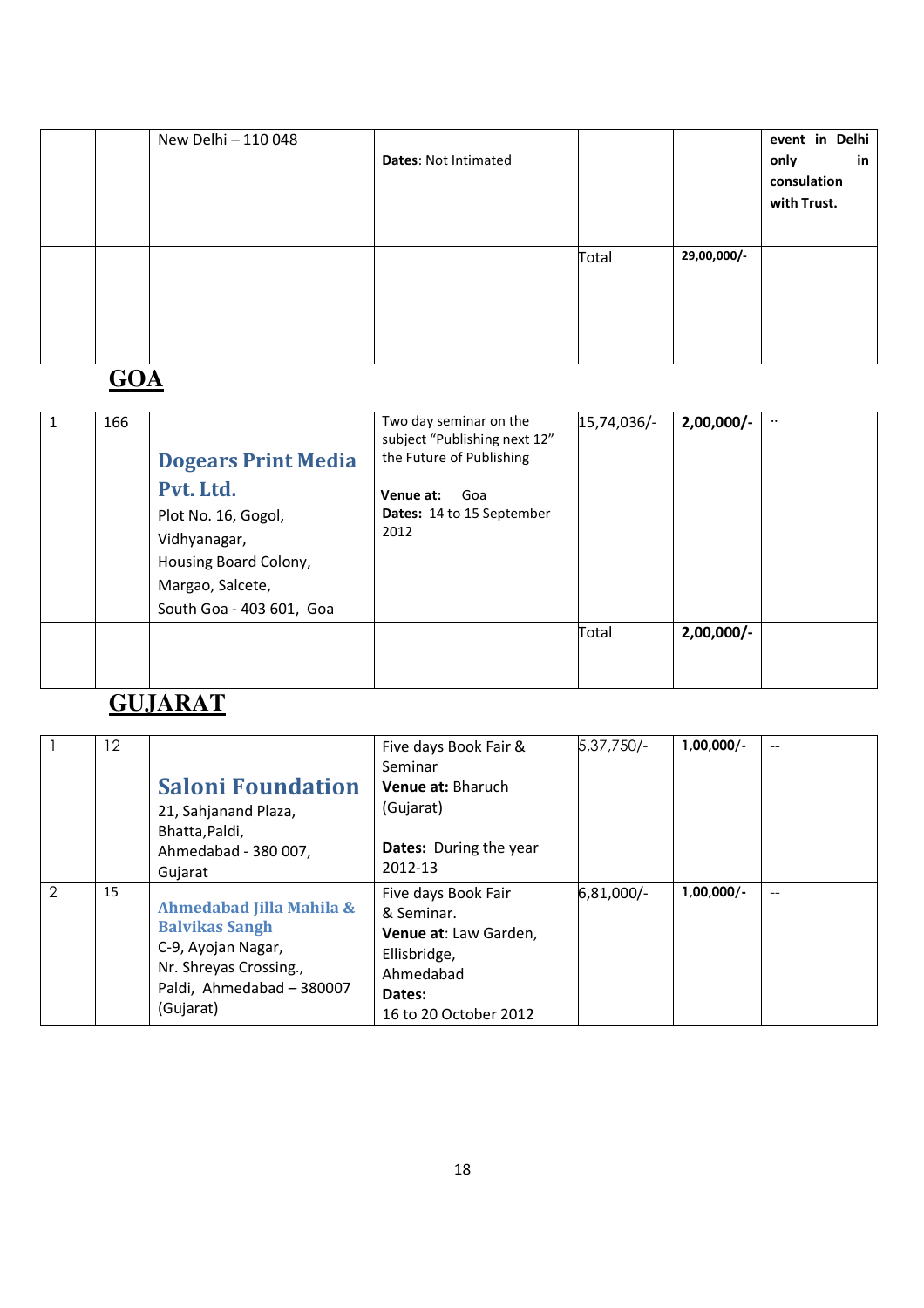| 3              | 23 |                            | Five days                                | 5,43,000/-   | $1,00,000/-$ | $\overline{a}$                |
|----------------|----|----------------------------|------------------------------------------|--------------|--------------|-------------------------------|
|                |    |                            | Book Fair & Seminar on                   |              |              |                               |
|                |    | <b>Success Foundation</b>  | Children's Literature                    |              |              |                               |
|                |    | C/3 Celler,                | Venue at: Godhara,                       |              |              |                               |
|                |    | Anand Mangal - III,        | Gujarat                                  |              |              |                               |
|                |    | Opp. Core House,           | Dates:                                   |              |              |                               |
|                |    | Nr. Primal Crossing,       | 16 to 20 November 2012                   |              |              |                               |
|                |    | Ambawadi, Ahmedabad        |                                          |              |              |                               |
|                |    | Gujarat-380006             |                                          |              |              |                               |
| $\overline{4}$ | 30 |                            | Days Book Fair and 5,08,500/-<br>Five    |              | 75,000/-     | $-$                           |
|                |    |                            | days<br>Seminar<br>one<br>on             |              |              |                               |
|                |    | <b>Punita Foundation</b>   | <b>Usefulness</b><br>of<br>Old           |              |              |                               |
|                |    | 264, Kothni Pole           | Literature                               |              |              |                               |
|                |    | Nr. Bhut Ni Ambli          | Venue at: Mehsana,                       |              |              |                               |
|                |    | Raipur, Ahmedabad-1        | Gujarat                                  |              |              |                               |
|                |    | Gujarat                    | Dates: 24 to 28 Nov' 2012                |              |              |                               |
| 5              | 34 |                            | Seven Days Children's Book               | $6,92,775/-$ | 75,000/-     | $\overline{a}$                |
|                |    |                            | Fair & Seminar on Children               |              |              |                               |
|                |    | <b>Prayas Foundation</b>   | Literature during the                    |              |              |                               |
|                |    | B/402, Bansari Apartment,  | National Book Week 2012                  |              |              |                               |
|                |    | 3/A Maninagar              | Venue at:                                |              |              |                               |
|                |    | Co.Op. Society.            | Gandhinagar                              |              |              |                               |
|                |    | Opp. Saraswati, Balmandir, | (Gujarat)                                |              |              |                               |
|                |    | Char Rasta, Maninagar,     | Dates:                                   |              |              |                               |
|                |    | Ahmedabad -380 008         | 14 to 20 November 2012                   |              |              |                               |
|                |    | (Gujarat)                  |                                          |              |              |                               |
|                |    |                            |                                          |              |              |                               |
| 6              | 36 |                            | Five Days Children's book 4,84,500/-     |              | Nil          | Proposal not                  |
|                |    |                            | Fair                                     |              |              | recommended                   |
|                |    | Divyajyoti                 | Venue at:                                |              |              | because not<br>found suitable |
|                |    | <b>Foundation</b>          | Balasinor, Dist. Kheda                   |              |              | for Children's                |
|                |    | 43, Sammrudhideep          | Dates:                                   |              |              | book fair.                    |
|                |    | Society,                   | 12 to 16 December 2012                   |              |              |                               |
|                |    | Nr. Town Hall,             |                                          |              |              |                               |
|                |    | Bl. Balasinor,             |                                          |              |              |                               |
|                |    | Distt. - Kheda,            |                                          |              |              |                               |
|                |    |                            |                                          |              |              |                               |
|                |    | B1 Balazinor - 388 255,    |                                          |              |              |                               |
|                | 42 | Gujarat                    |                                          |              | 75,000/-     | $-$                           |
| $\overline{7}$ |    |                            | Five Days Book Fair & One<br>day Seminar | $6,08,250/-$ |              |                               |
|                |    | <b>Parivartan</b>          |                                          |              |              |                               |
|                |    | B/3, Basement,             | Venue at:                                |              |              |                               |
|                |    | Anand Mangal - 3,          | Dist. Anand (Gujarat)                    |              |              |                               |
|                |    | Rajnagar Club Lane,        |                                          |              |              |                               |
|                |    | Nr. Parimal Crossing,      | <b>Dates: 15 to 19</b>                   |              |              |                               |
|                |    | Ellisbridge, Ahmedabad-    | October 2012                             |              |              |                               |
|                |    | 380006                     |                                          |              |              |                               |
|                |    | (Gujarat)                  |                                          |              |              |                               |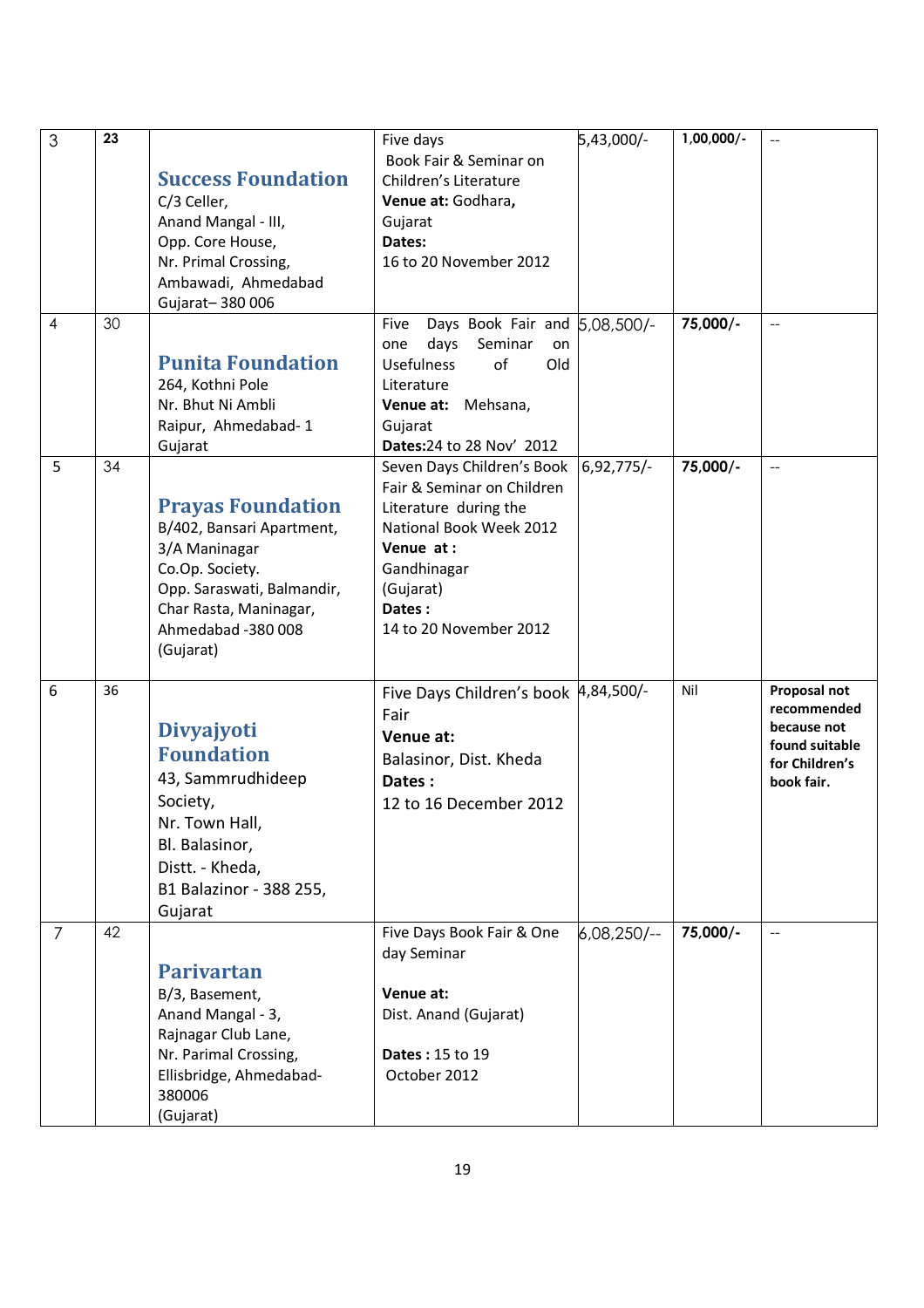| 8  | 44  | <b>Social Women</b><br><b>Education Economic</b><br><b>Trust</b><br>610, $6^{th}$ Floor,<br>Anand Mangal-3,<br>Opp. Core House<br>Nr. Parimal Crossing,<br>Ellisbridge,<br>Ahmedabad 380 006<br>Gujarat | Five Days Book Fair &<br>Children's Educational<br>Activities<br>Venue at:<br>Taluka Panchayat<br>Community Hall, Nr. Bus<br>Stand, Prantij, Dist.<br>Sabarkantha<br>Dates:<br>21 to 25 Nov' 2012 | 5,43,000/- | Nil          | Proposal<br>not<br>recommended<br>because<br>previous<br>grant<br>not settled.                      |
|----|-----|---------------------------------------------------------------------------------------------------------------------------------------------------------------------------------------------------------|---------------------------------------------------------------------------------------------------------------------------------------------------------------------------------------------------|------------|--------------|-----------------------------------------------------------------------------------------------------|
| 9  | 45  | Ashwini Mahila Seva<br><b>Sangh</b><br>A/5, Atilaxmi Apartment,<br>Nr. Ramdevpir Tekra,<br>Vadaj, Ahmedabad - 13<br>Gujarat                                                                             | Five days Book Fair &<br>Seminar on Children<br>Literature<br>Venue at:<br>Baroda (Gujarat)<br>Dates:<br>21 to 25 Nov' 2012                                                                       | 5,10,750/- | 75,000/-     | --                                                                                                  |
| 10 | 46  | Kheda Jilla Mahila &<br><b>Balvikas Sangh</b><br>G/75, Rameshwar Flat,<br>Vikasgruh Road,<br>Ashoknagar,<br>Paldi,<br>Ahmedabad - 380007,<br>Gujarat                                                    | Five days Book Fair<br>on Seminar<br>Children Books for<br>personality development<br>Venue at<br>Mahemdabad<br>Kheda, Gujarat<br>Dates: 2 to 6 November<br>2012                                  | 5,81,250/- | Nil          | Proposal<br>not<br>recommended<br>because<br>not<br>found suitable                                  |
| 11 | 118 | <b>Namratadeep</b><br><b>Foundation</b><br>At Zampli Ni Pole,<br>Shrimali Wadi,<br>Kapadwanj - 387 620<br>Dist. Kheda,<br>Gujarat                                                                       | Five Days Book Fair &<br>Seminar on Children<br>Literature<br>Venue at:<br>Surat, Gujarat<br>Dates:<br>8 to 12-9-2012                                                                             | 4,93,275/- | $1,00,000/-$ | Proposal<br>recommended<br>for book fair<br>only and not<br>for seminar &<br>Children<br>Literature |
|    |     |                                                                                                                                                                                                         |                                                                                                                                                                                                   | Total      | 7,00,000/-   |                                                                                                     |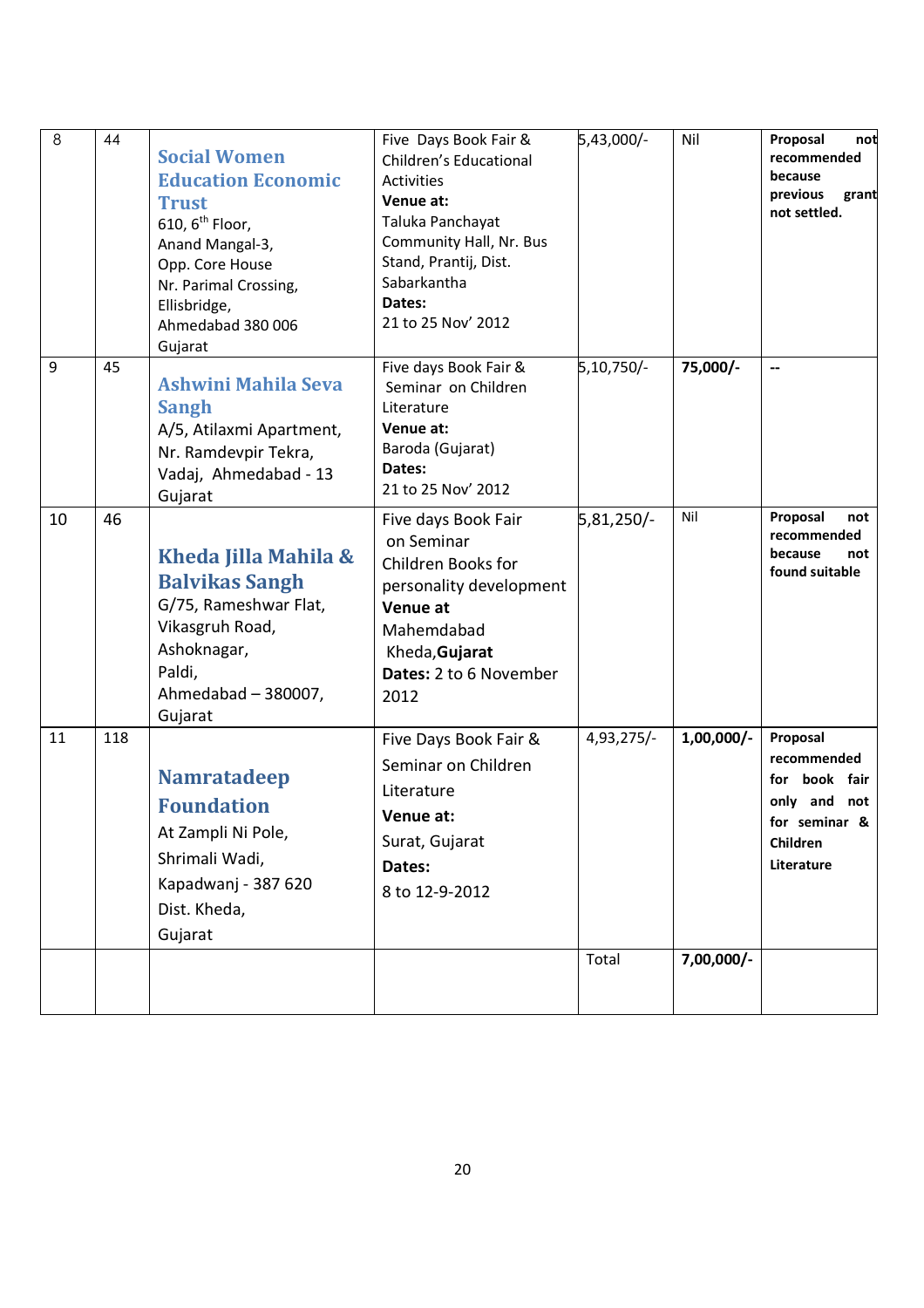### **HARYANA**

|                | 7  | <b>Yuva Vikas Club</b><br>Mitathal<br>V.P.O. Mitathal<br>Distt. Bhiwani<br>Haryana                                                                                                                                           | 1. Four Days Book Fair at<br>Bhiwani, Haryana during<br>the year 2012-13<br>2. Four days Book Fir at<br>Rohtak, Haryana during<br>the year 2012-13                                                            | 5,47,500 for<br><b>Bhiwani</b><br>Rs.5,47,500/<br>- for Rohtak<br>(Haryana)                                                                                                                                                                                               | Nil      | Proposal<br>not<br>found suitable                       |
|----------------|----|------------------------------------------------------------------------------------------------------------------------------------------------------------------------------------------------------------------------------|---------------------------------------------------------------------------------------------------------------------------------------------------------------------------------------------------------------|---------------------------------------------------------------------------------------------------------------------------------------------------------------------------------------------------------------------------------------------------------------------------|----------|---------------------------------------------------------|
| $\overline{2}$ | 8  | <b>The Azad Shiksha</b><br><b>Samiti</b><br>V.P.O - Chang,<br>Distt. - Bhiwani,<br>Haryana                                                                                                                                   | 1. Four Days Book Fair<br>& Children's Activities at<br>Jhunjhunu (Rajasthan)<br>2. Four days Book Fair &<br>Children's Activities at<br>Rajgarh (Pilani) Rajasthan<br>Dates:<br>Not intimated                | 4,50,000/-<br>4,50,000/-                                                                                                                                                                                                                                                  | Nil      | Proposal<br>not<br>found suitable                       |
| 3              | 54 | Samaj Sudhar Yuva<br><b>Sangharsh Samiti</b><br>V.P.O. Amupur,<br>The. Nissing,<br>Distt. - Karnal,<br>Haryana                                                                                                               | Five days book fair,<br>Seminar cum Workshop<br>A. Two Book Fair<br>days each<br><b>B.</b> Three Seminars 5<br>days each<br>C. Five days<br>workshop<br>Venue at:<br>Not intimated<br>Dates:<br>Not intimated | A.5,84,000/-<br>for Ist Book<br>Fair &<br>4,38,000/- for<br>2 <sup>nd</sup> Book Fair<br>B.2,35,000 for<br>Ist seminar<br>1,76,250/- for<br>2 <sup>nd</sup> Seminar &<br>Budget for 3rd<br>seminar not<br>intimated.<br>$C.2,42,500/-$<br>for Ist<br>workshop &<br>181875 | Nil      | Proposal<br>not<br>found suitable                       |
| $\overline{4}$ | 60 | <b>Society For Awareness,</b><br><b>Welfare, Education &amp;</b><br><b>Rural Advancement</b><br>$(S.A.W.E.R.A)$ ,<br>Jhimron wali gali<br>Ward no. 8,<br>Safidon city,<br>Block Safidon,<br>Distt. Jind,<br>Haryana - 126112 | Five Days Book Fair & One<br>Day Seminar connected<br>with Book Promotional<br>Activities<br>Venue at: Jind<br>(Haryana)<br>Dates:<br>14 to 18 Dec. 2012                                                      | $6,11,250/-$                                                                                                                                                                                                                                                              | 50,000/- | Proposal<br>recommended<br>for 5 days Book<br>Fair only |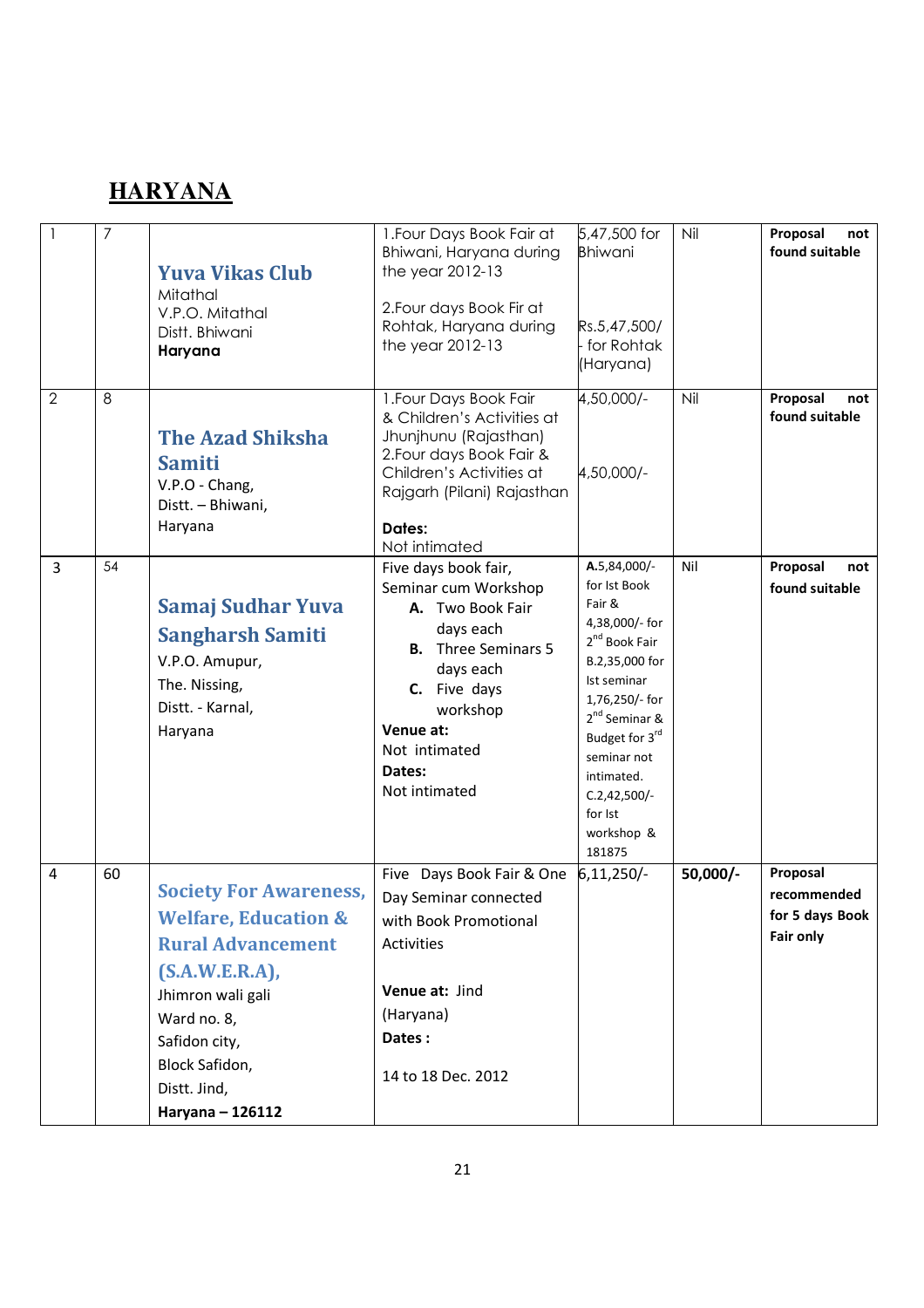| 5              | 78  | <b>Parivartan</b><br>Ward No. 15,<br>Near Haryana College of<br>Education,<br>Rampura Road Safidon,<br>Tehsil & Block-Safidon,<br>District-Jind-126 112,<br>Haryana | Five days Book Exhibition<br>& Seminar<br>at Jind, From:<br>17 to 21 December 2012<br>Five days Book Exh.<br>Seminar at Sonipat<br>From 24 to 28 December<br>2012 | $12, 14, 500/-$<br>$9,10,875/-$ | Nil        | District already<br>covered. Thus,<br>Proposal<br>not<br>found suitable |
|----------------|-----|---------------------------------------------------------------------------------------------------------------------------------------------------------------------|-------------------------------------------------------------------------------------------------------------------------------------------------------------------|---------------------------------|------------|-------------------------------------------------------------------------|
| 6              | 86  | <b>Yuva Kranti Mission</b><br>H.No.370,<br>Sector 13,<br>Hisar<br>Haryana                                                                                           | Five-Days<br>Mega Book Fair &<br>Seminar<br>Venue at: Aggarsain<br>Bhawan, Hisar<br>Haryana<br>Dates: 14 <sup>th</sup> to 18 <sup>th</sup><br>November 2012       | $6,99,000/-$                    | <b>Nil</b> | Proposal<br>not<br>found suitable                                       |
| $\overline{7}$ | 221 | <b>New Adarsh</b><br><b>Education Society</b><br>Firojpur, Bangar,<br>Dsitt. - Sonepat,<br>Haryana                                                                  | Book Fair, 5,66,250/-<br>Five<br>days<br>workshop & Seminar<br>Venue at:<br>Firojpur, Bangar,<br>Sonepat, Haryana<br>Dates:<br>Not intimated                      |                                 | <b>Nil</b> | Venue<br>not<br>found suitable<br>dates not<br>&<br>intimated also.     |
| 8              | 229 | <b>Career Point</b><br><b>Educational</b><br><b>Organization</b><br>#231, New D.C. Colony,<br>In s Front Of E.S.I. Hospital,<br>District - Bhiwani,<br>Haryana      | Five<br>days<br><b>Exhibition &amp; Seminar</b><br>Venue at:<br>Mohindergarh,<br>Narnaul Haryana<br>Dates :<br>15 to 20Dec 2012                                   | Book 3,75,000/-                 | <b>Nil</b> | Proposal<br>not<br>found suitable                                       |
| 9              | 242 | Samaj Vikash Samiti<br>Vill. - Nara,<br>Tehsil - Narnaund,<br>Distt. - Hissar,<br>Haryana                                                                           | <b>Three</b><br>days<br><b>Exhibition &amp; Seminar</b><br>Venue at: Sirsa, Haryana<br>Dates: During the month<br>Dec 2012                                        | Book 1,83,000/-                 | 75,000/-   | Proposal<br>recommended<br>subject to<br>- 5<br>days Book Fair<br>only  |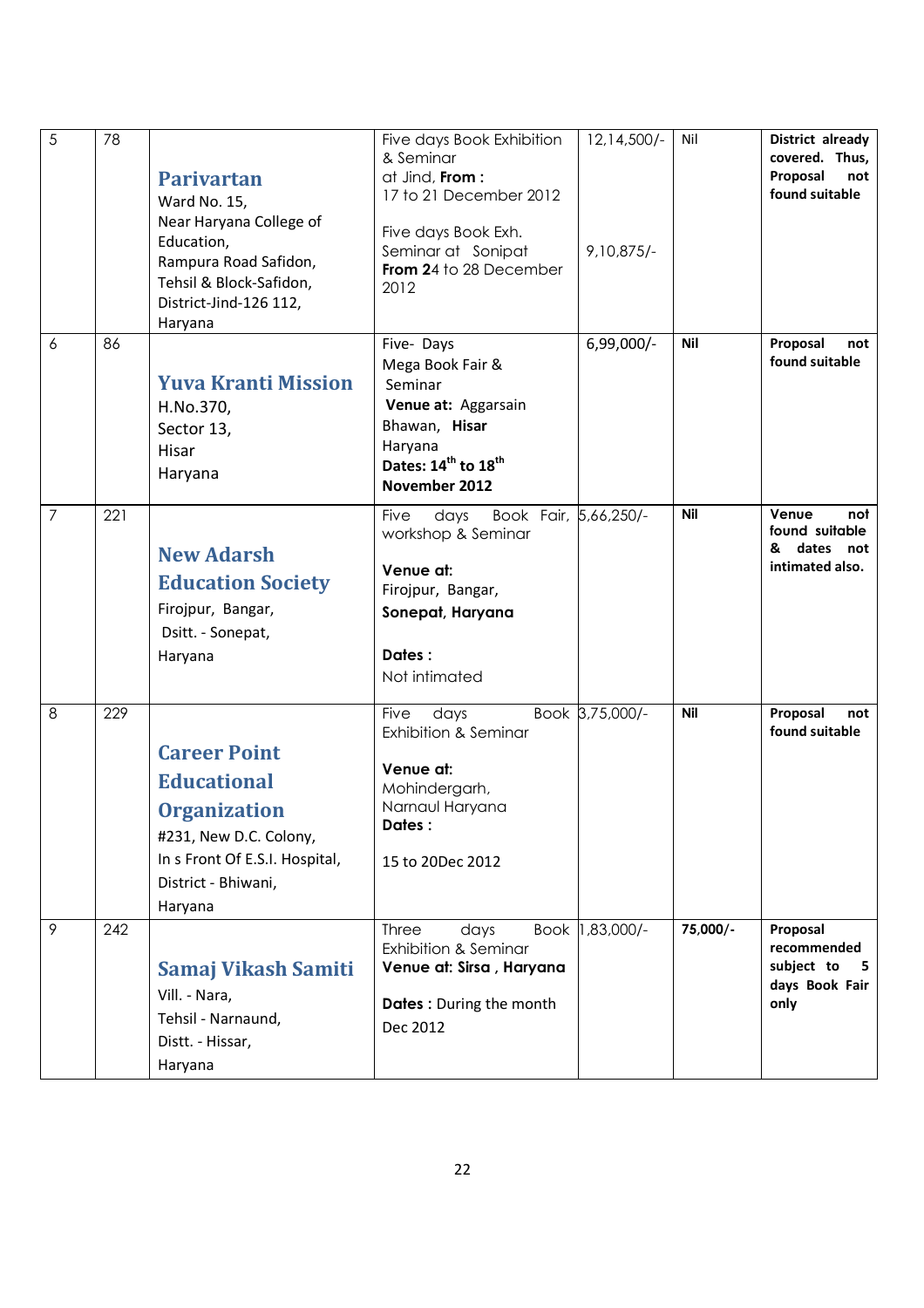| 10<br>11 | 244<br>245 | <b>Nehru Yuva Club</b><br>Vill. - Nara,<br>Tehsil - Narnaund,<br>Distt. - Hissar,<br>Haryana                          | Five days Book Exhibition & 3,66,000/-<br>Seminar<br>Venue at: Tohana,<br>Fatehabad, Haryana<br>Dates:<br>During the month Nov2012<br>Five days Book Exhibition & 3,58,500/-                |                               | <b>Nil</b><br><b>Nil</b> | Proposal<br>not<br>found suitable<br>and<br>no<br>of<br>experience<br>book event.<br>Proposal<br>not |
|----------|------------|-----------------------------------------------------------------------------------------------------------------------|---------------------------------------------------------------------------------------------------------------------------------------------------------------------------------------------|-------------------------------|--------------------------|------------------------------------------------------------------------------------------------------|
|          |            | <b>Yuva Mandal Budana</b><br>Vill. - Budana,<br>Tehsil - Narnaund,<br>Distt. - Hissar,<br>Haryana                     | Seminar<br>Venue at:<br>Kurukshetra, Haryana<br>Dates:<br>During the month Dec2012                                                                                                          |                               |                          | found suitable<br>and<br>no<br>experience<br>οf<br>book event.                                       |
| 12       | 259        | <b>Gram Sudhar samiti</b><br>V.P.O. - Badhana,<br>Block - Alewa,<br>Tehsil & Distt. - Jind,<br>Haryana - 126 111      | Five Days Book Fair &<br>Seminar connected with<br><b>Book Promotional</b><br>Activities.<br>Venue at: Rajound<br>Distt. - Kaithal,<br>Haryana<br>Dates: $14^{th}$ to $18^{th}$<br>Nov.2012 | 6,41,250/-                    | <b>Nil</b>               | Venue<br>not<br>found suitable                                                                       |
| 13       | 303        | <b>Shahid Chander</b><br><b>Shekhar Azad Sewa</b><br><b>Samiti</b><br>Vill. - Bhali,<br>Anand Pur,<br>Rohtak, Haryana | Four Days Book Fair &<br>Children's Activities at<br><b>Rewari and</b><br>Rohtak<br>Dates:<br>Not Intimated                                                                                 | 4,08,000/-<br>&<br>3,37,500/- | <b>Nil</b>               | Proposal<br>not<br>found suitable<br>and<br>no<br>experience<br>of<br>book event.                    |
| 14       | 710        | <b>Gramin Utthan</b><br>Samiti,<br>Bhaproda,<br>VPO - Bhaproda,<br>Distt. - Jhajjar,<br>Haryana                       | <b>Book Fair &amp; Seminar on</b><br>Children's Literature.<br>Venue at:<br>Jhajjar, Haryana<br>Dates:<br>25 <sup>th</sup> to 28 <sup>th</sup> Dec.2012                                     |                               | <b>Nil</b>               | Proposal<br>not<br>found suitable                                                                    |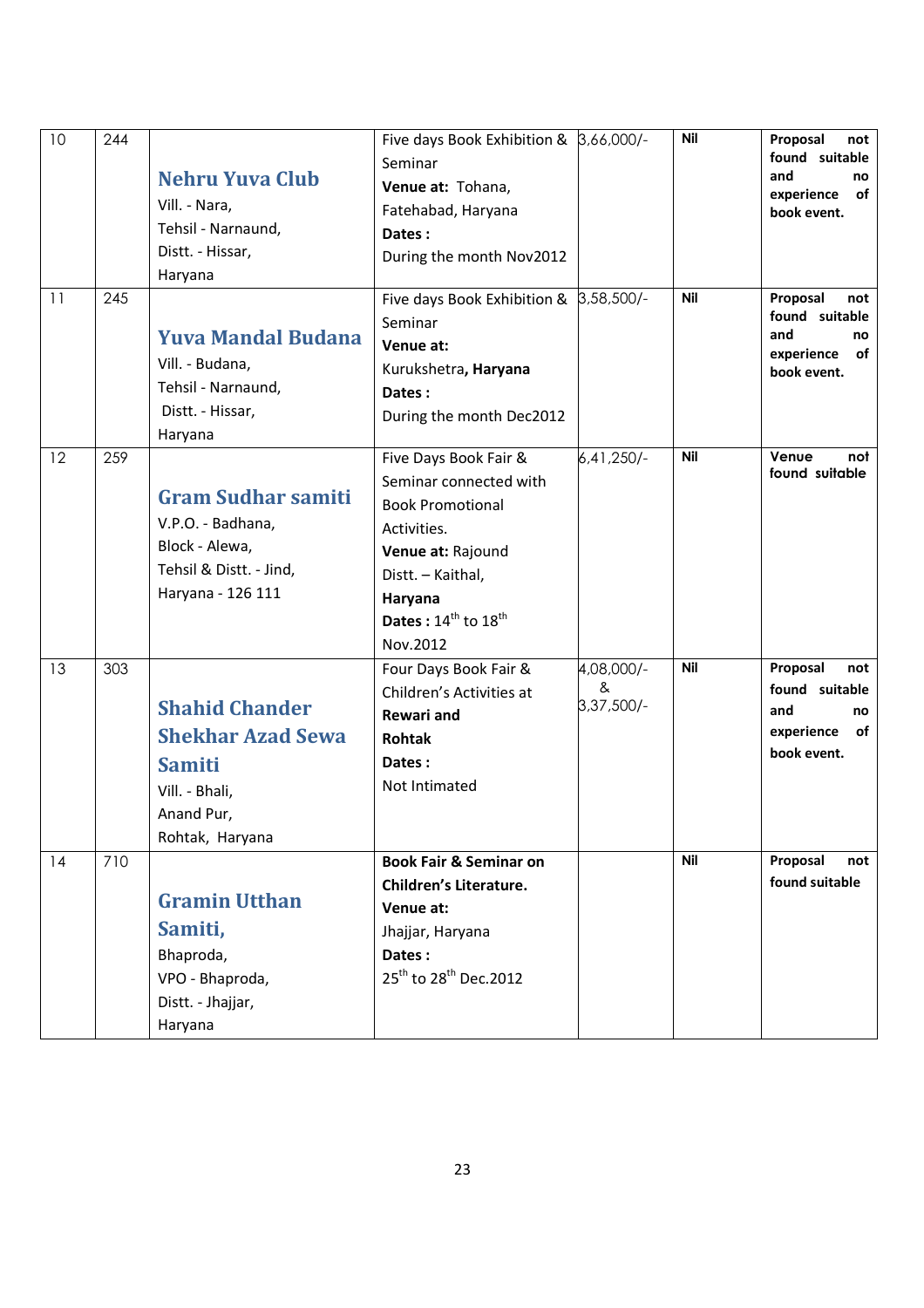| 15 | 718 | Surbhi Jan Kalyan<br><b>Samiti</b><br>Vill. & Post - Sankhol,<br>Tehsil - Bahadurgarh,<br>Distt. - Jhajjar - 124 507,<br>Haryana | 1) Five days Mega Book<br>Exhibition & Seminar on<br>Haryanvi Literature<br><b>Venue at: Distt. - Jhajjar,</b><br>Haryana<br><b>Dates</b> : $14^{th}$ to $18^{th}$ Jan. 2013<br>2) Five days Book Exhibition &<br>Seminar on Children<br><b>Educational Activities.</b><br>Venue at: Tehsil -<br>Bahadurgarh, Haryana<br>Dates: | $6,96,525/-$<br>$6,82,875/-$ | Nil          | Proposal<br>not<br>found suitable |
|----|-----|----------------------------------------------------------------------------------------------------------------------------------|---------------------------------------------------------------------------------------------------------------------------------------------------------------------------------------------------------------------------------------------------------------------------------------------------------------------------------|------------------------------|--------------|-----------------------------------|
|    |     |                                                                                                                                  | $21^{st}$ to 25 <sup>th</sup> Jan. 2013                                                                                                                                                                                                                                                                                         |                              |              |                                   |
|    |     |                                                                                                                                  |                                                                                                                                                                                                                                                                                                                                 | Total                        | $1,25,000/-$ |                                   |

## **JAMMU & KASHMIR**

|                | 86 | <b>S.R. Institute of</b><br><b>Development</b><br>P.O Box: 777, GPO,<br>Srinagar - 190009,<br>Kashmir<br>(J&K)                                                      | Six Days Mega Book Fair<br>and Seminar<br>Venue at: Kashmir<br><b>Dates: During the</b><br>year 2012-13                                               | $8,53,663/-$ | Nil | Proposal<br>not<br>recommended<br>because<br>previous grant<br>not settled.                 |
|----------------|----|---------------------------------------------------------------------------------------------------------------------------------------------------------------------|-------------------------------------------------------------------------------------------------------------------------------------------------------|--------------|-----|---------------------------------------------------------------------------------------------|
| $\overline{2}$ | 6  | <b>Kashmir Research</b><br><b>Institute of</b><br><b>Education &amp; Solar</b><br><b>Technology (KRIEST)</b><br>K.P.Road, Block-Achabal<br>Dist. - Anantnag,<br>J&K | Six days Exhibition and<br>Seminar under Book<br>Promotional Scheme.<br>Venue at:<br>Anantnag Dist. (J&K)<br><b>Dates:</b> During the<br>year 2012-13 | 3,42,900/-   | Nil | Proposal<br>not<br>found suitable                                                           |
| 3              | 9  | <b>Rehbar</b> (An<br><b>Organization for</b><br><b>Women &amp; Child</b><br>Development)<br>Naikbagh, Nowgam<br>Srinagar-190 001,<br>Kashmir                        | Six days Book Fair and<br>Seminar<br><b>Venue at: Pulwama Dist.</b><br>(J&K)<br><b>Dates:</b> During the year<br>2012-13                              | $2,10,369/-$ | Nil | Proposal<br>not<br>found suitable<br>because head<br><b>Budget</b><br>wise<br>not submitted |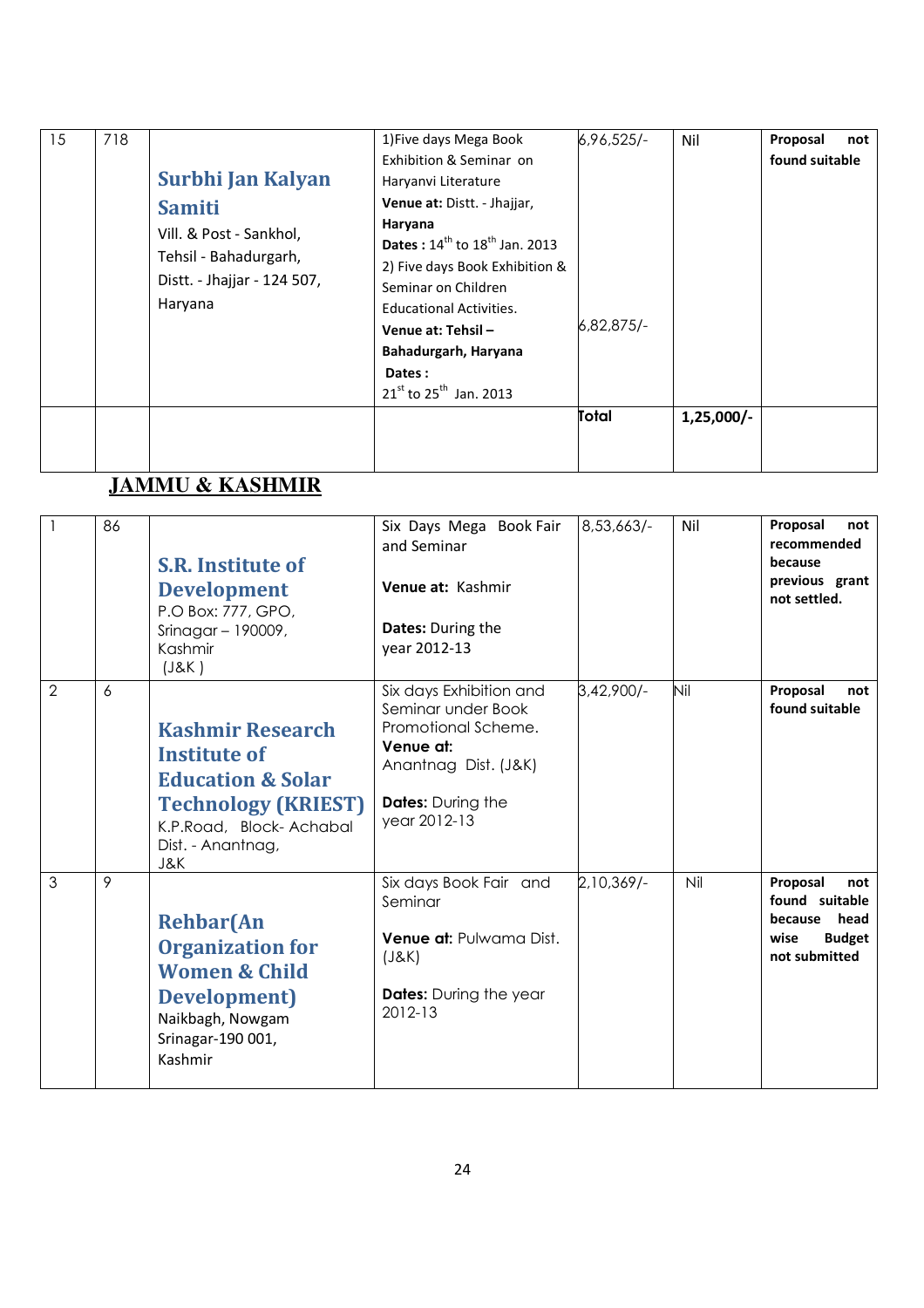| $\overline{4}$ | 10 | <b>Showkat Naseer</b><br><b>Institute of</b><br>Development &<br><b>Technology of</b><br><b>Kashmir</b><br>S.K. Colony,<br>Block - Achabal<br>Distt. - Anantnag,<br>J&k                                  | Six days Exhibition and<br>Seminar<br>Venue at:<br>Kulgam (J&K)<br>Dates:<br>During the year 2012-13                    | $3,55,500/-$ | Nil      | <b>Financial</b><br>Statement for<br>huge cash in<br>hand does not<br>appear proper<br>& proposal not<br>found suitable. |
|----------------|----|----------------------------------------------------------------------------------------------------------------------------------------------------------------------------------------------------------|-------------------------------------------------------------------------------------------------------------------------|--------------|----------|--------------------------------------------------------------------------------------------------------------------------|
| 5              | 17 | <b>Neat</b><br>(NGO'S Education &<br><b>Trainings)</b><br>P.O. Box-810<br>GPO Srinagar - 190001<br>(Jammu & Kashmir)                                                                                     | Six days Seminar & Book<br>Fair<br>Venue at : Baramulla<br>(J&K)<br>Dates: During the year<br>2012-13                   | 3,66,150/-   | Nil      | Proposal<br>not<br>found suitable                                                                                        |
| 6              | 19 | <b>Sheikh ul Alam</b><br><b>Welfare Society</b><br>Naikbagh, Near FEI School,<br>Natipra<br>Srinagar 190 015<br>Kashmir<br>Jammu & Kashmir                                                               | Six days Seminar & Book<br>Fair<br>Venue at<br>Budgam, (J&K)<br>Dates:<br><b>Not intimated</b>                          | 3,45,500/-   | Nil      | Proposal<br>not<br>found suitable                                                                                        |
| 7              | 37 | <b>United Mahila</b><br><b>Association of</b><br><b>Integrated</b><br><b>Development</b><br><b>J&amp;K Srinagar</b><br><b>UMAID</b><br>Kralsangri, Brain,<br>Nishat, Srinagar,<br>Kashmir - 190 001, J&K | Five Days Book Exhbition<br>and Seminar<br>Venue at: Ganderbal<br>(J&K)<br>Dates: For the year 2012-<br>13              | 85,663/-     | Nil      | Proposal<br>not<br>found suitable                                                                                        |
| 8              | 52 | <b>Kashmir Artisans</b><br><b>Society J&amp;K</b><br>Baripora, Nawakadal,<br>Srinagar - 190 002,<br>Kashmir, J&K                                                                                         | Six Days Seminar and<br><b>Book Exhibition</b><br>Venue at:<br>Kupwara, J&K<br><b>Dates:</b> During the year<br>2012-13 | 1,84,309/-   | 75,000/- | Subject<br>to<br>nominate from<br>J.N.V.<br>Kupwara<br>to<br>inspect<br>the<br>event.                                    |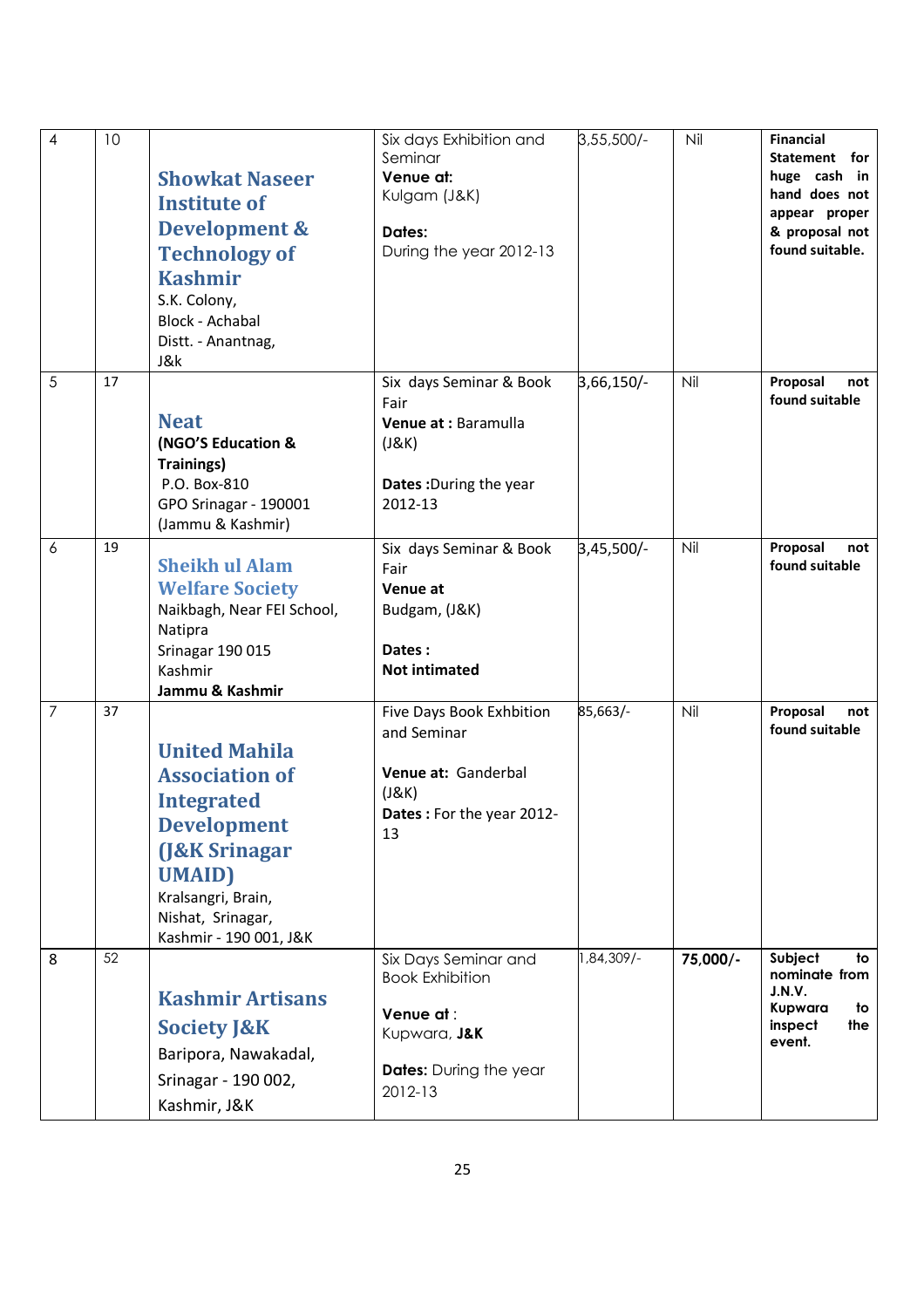| 9 | 152 | <b>Social Reforms and</b><br><b>Charitable</b><br><b>Organization</b><br>Shaheedi Road,<br>Kishtwar - 182 204<br>Jammu & Kashmir | Six days Book Fair &<br>Seminar<br>Venue at<br>Kishtwar<br>J&K.<br>Dates:<br>Not intimated | 2,88,000/- | Nil      | Proposal not<br>found suitable |
|---|-----|----------------------------------------------------------------------------------------------------------------------------------|--------------------------------------------------------------------------------------------|------------|----------|--------------------------------|
|   |     |                                                                                                                                  |                                                                                            | Total      | 75,000/- |                                |

## **KARNATAKA**

|                | 79 | <b>Integrated National</b><br><b>Development In Asia</b><br>Pittapulla Nagannavara<br>Building,<br>Kandanakovi - 577 512,<br>Chitradurga - Distt.,<br>Karnataka                                                                     | <b>Book</b><br>Three<br>days<br>Fair/Seminar<br>Indian<br>of<br>Authors /<br>publishers/<br><b>Booksellers</b><br>for<br>book<br>Promotion<br>Venue at: Chitradurga<br>(Karnataka)<br><b>Dates:</b> Not intimated | $4,57,000/-$ | Nil          | Proposal<br>not<br>recommended<br>because three<br>days book fair<br>is not useful.                      |
|----------------|----|-------------------------------------------------------------------------------------------------------------------------------------------------------------------------------------------------------------------------------------|-------------------------------------------------------------------------------------------------------------------------------------------------------------------------------------------------------------------|--------------|--------------|----------------------------------------------------------------------------------------------------------|
| $\overline{2}$ | 80 | <b>Sri Renukadevi</b><br><b>Women's &amp; Children</b><br><b>Welfare</b><br><b>Development</b><br><b>Foundation</b><br>Kaveri Enterprises Upstair,<br>Binny Company Road,<br>Davangere,<br>K.E.B. Extension - 577 001,<br>Karnataka | Three days Book Fair<br>/Seminar Indian<br>Authors/Publishers/Book<br>Sellers for book Promotion<br><b>Venue at: K.E.B. Extension</b><br>Davangere, (Karnataka)<br>Dates:17 to 19 Aug 2012                        | $3,56,250/-$ | $1,00,000/-$ | Proposal<br>recommended<br>for 5 days book<br>fair only & may<br>do<br>some<br>children's<br>activities. |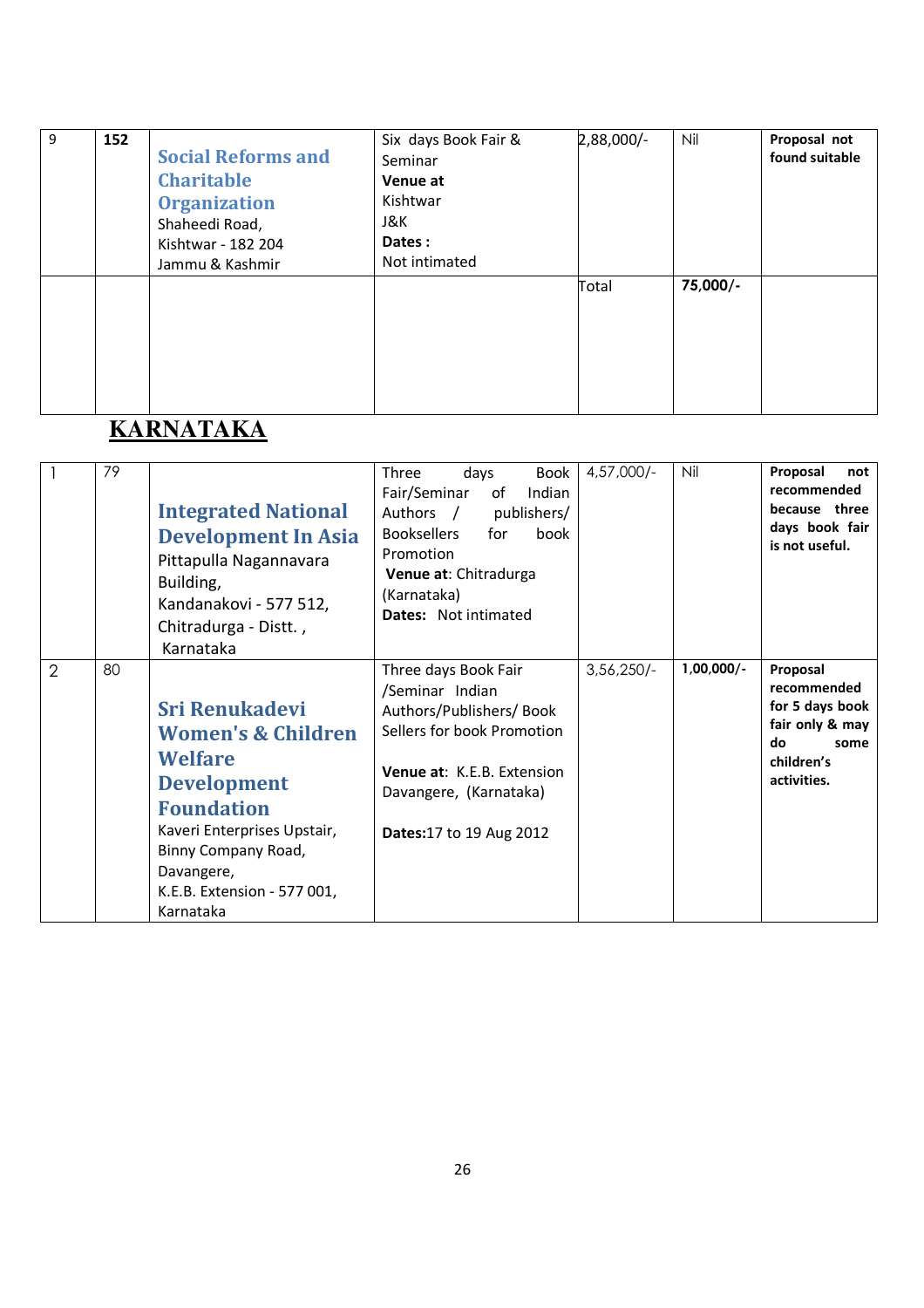| 3              | 81  | <b>Brothers Integrated</b><br><b>Reconstruction And</b><br><b>Development of</b><br><b>Society</b><br>D.No. 1774/41,42, Upstairs<br>1st Floor Saraswathi /<br>Vinayaka,<br>Badavane Nittuvalli,<br>Davangere - 577 004,<br>Karnataka | Three days Book<br>Fair/Seminar of Indian<br>Authors/<br>Publishers/Booksellers for<br>book Promotion<br>Venue at:<br>Nilluvalli Davangere,<br>Karnataka<br>Dates:<br>20 to 22-8-2012 | 4,83,000/-   | Nil          | Proposal<br>not<br>found suitable                                                       |
|----------------|-----|--------------------------------------------------------------------------------------------------------------------------------------------------------------------------------------------------------------------------------------|---------------------------------------------------------------------------------------------------------------------------------------------------------------------------------------|--------------|--------------|-----------------------------------------------------------------------------------------|
| $\overline{4}$ | 111 | <b>Janraksha Rural</b><br><b>Development Trust</b><br>(R)<br>#02, 1st Cross, Sunil Building,<br>Opp.Sihineeru Kolla,<br>Mandya,<br>Karnataka - 571 401                                                                               | Two days Seminar on<br>Secrets of Successful<br>Freelance Writing and Self<br>Publishing of Books<br>Venue at:<br>Mandya District<br>(Karnataka)<br>Dates:<br>13 to 14 October 2012   | 1,05,500/-   | 75,000/-     | Proposal<br>recommended<br>for Two days<br>workshop<br>instead<br><b>of</b><br>Seminar. |
| 5              | 681 | <b>Deepankar Charity</b><br><b>Foundation</b><br>Raj - Gruha Palace,<br>Warawatti (B),<br>TQ. - Bhalki,<br>Distt. - Bidar,<br>Karnataka                                                                                              | Three days Seminar for<br>Indian Writers, Publishers<br>& Booksellers<br>Venue at : District - Bidar,<br>(Karnataka)<br>Dates:<br>21st to 23rd Aug. 2012                              | $3,76,500/-$ | Nil          | Proposal<br>not<br>recommended<br>because three<br>days book fair<br>is not useful.     |
| 6              | 729 | <b>Abhivruddi (Society</b><br><b>For Social</b><br>Development)<br>4th Cross, Mahalaxmi<br>Nagar, Near Mahalaxmi<br>Temple,<br>Distt. - Gubbi - 572 216,<br>Karnataka                                                                | Three days Book<br>Exhibition.<br>Venue at:<br>Taluk - Kunigal<br>District - Tumkur<br>(Karnataka)<br>Dates:<br><b>Not Intimated</b>                                                  | 3,76,500/-   | $1,00,000/-$ |                                                                                         |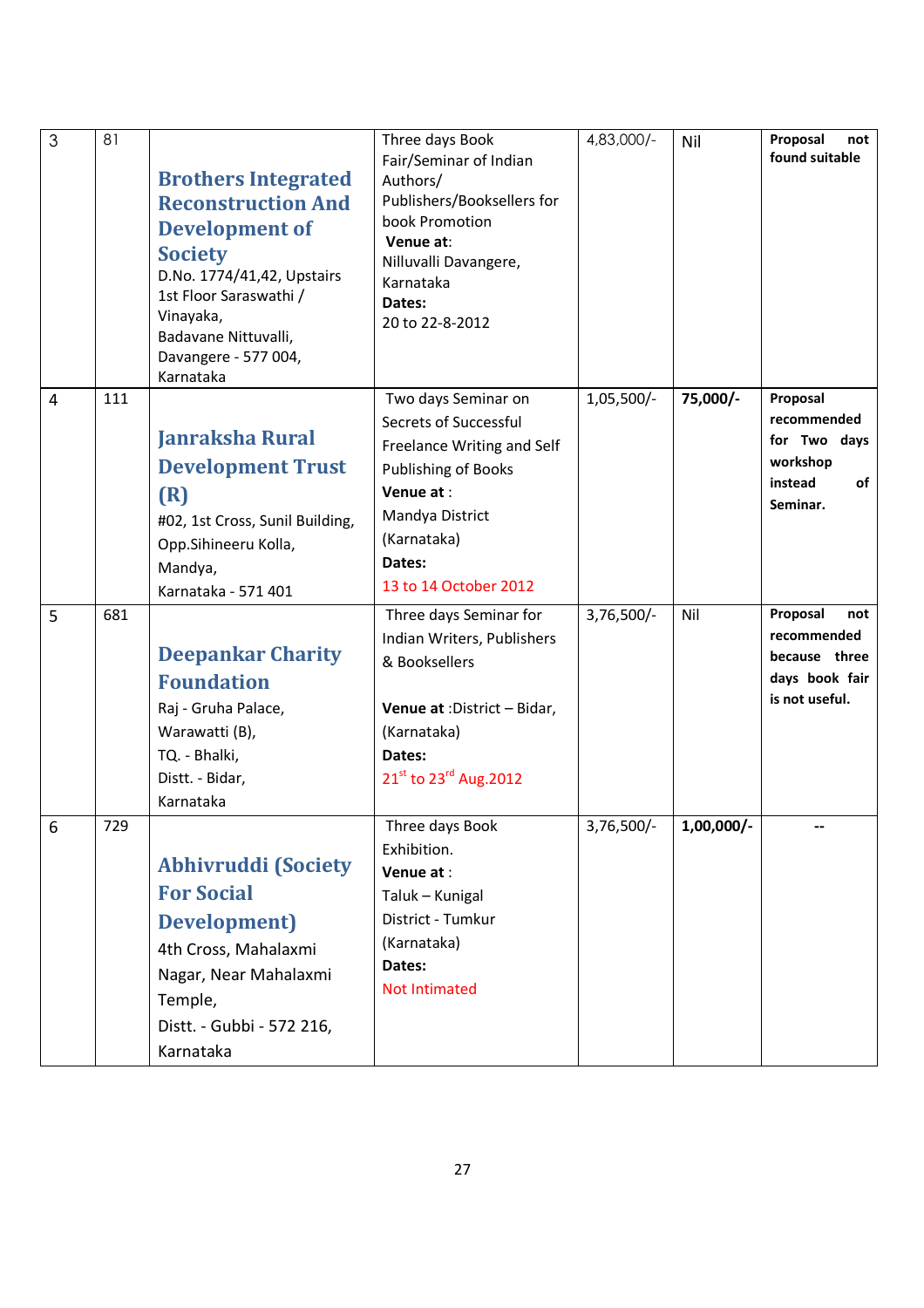| 7 | 736 |                                                                                                                                                                                                  | Three days Book Exhibition                                                                                 | $2,53,500/-$ | 75,000/-     |  |
|---|-----|--------------------------------------------------------------------------------------------------------------------------------------------------------------------------------------------------|------------------------------------------------------------------------------------------------------------|--------------|--------------|--|
|   |     | <b>Shimmer Urban &amp;</b><br><b>Rural Development</b><br><b>Association, Bijapur</b><br>Gulabarga,<br>Opp. Malsa Nursing Home,<br>Jala Nagar,<br>S.R. Colony,<br>Distt. - Bijapur,<br>Karnataka | Venue at :<br>District - Bijapur<br>(Karnataka)<br>Dates:<br>24 <sup>th</sup> to 30 <sup>th</sup> Sep.2012 |              |              |  |
|   |     |                                                                                                                                                                                                  |                                                                                                            | <b>Total</b> | $3,50,000/-$ |  |

# **KERALA**

| $\mathbf{1}$   | 203 | <b>Darshan Cultural</b><br><b>Society</b><br>Ward No. - 9/180,<br>Sastri Road,<br>Kottayam - 686 001,<br>Kerala                                             | Ten days 29 <sup>th</sup> Kottayam<br><b>International Book Fair</b><br>Venue at: Kottayam Town,<br>Kerala<br>Dates: During the year<br>2012-13 at the beginning of<br>calendar year.                                                                                 | 10,00,000/- | $3,00,000/$ - | Subject<br>to<br>submission<br>of<br><b>Utilization</b><br>Certificate<br>for<br>the grant<br>of<br>2011-12 |
|----------------|-----|-------------------------------------------------------------------------------------------------------------------------------------------------------------|-----------------------------------------------------------------------------------------------------------------------------------------------------------------------------------------------------------------------------------------------------------------------|-------------|---------------|-------------------------------------------------------------------------------------------------------------|
| $\overline{2}$ | 230 | <b>Antharashtra</b><br><b>Pusthakotsava</b><br>Samithi,<br>Kaloor Towers, Kaloor,<br>Kanayannur Taluk,<br>Distt. - Ernakulam,<br>Kochi - 628 017,<br>Kerala | Ten days Book Festival (16 <sup>th</sup><br>Kochi International Book<br>Festival) and literacy<br>competitions for<br>school/college students,<br>lecturers by prominent<br>personalities<br>Venue at: Kochi, Kerala<br><b>Dates:</b> $1^{st}$ to $10^{th}$ Dec. 2012 | 8,00,000/-  | $3,00,000/$ - |                                                                                                             |
|                |     |                                                                                                                                                             |                                                                                                                                                                                                                                                                       | Total       | $6,00,000/-$  |                                                                                                             |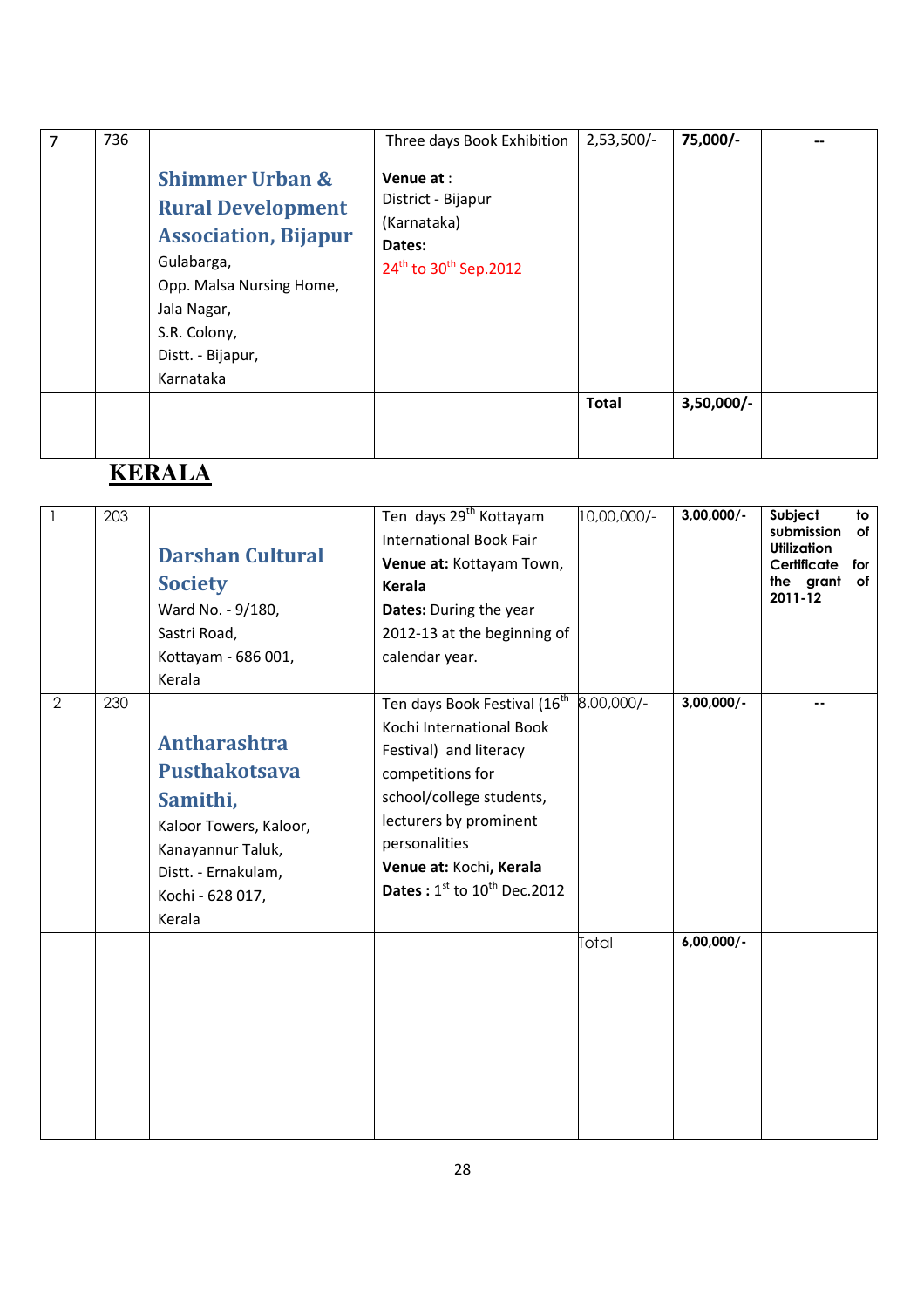#### Madhya Pradesh

| $\mathbf{1}$<br>7,01,250/-<br><b>Nil</b><br>40<br>Seven Days Seminar of<br>Authors, Publishers &           | Proposal not<br>found suitable |
|------------------------------------------------------------------------------------------------------------|--------------------------------|
| <b>Booksellers on Book</b><br>Pracheen samvradhi<br><b>Promotion Activities</b>                            |                                |
| Samajsewi Sanstha                                                                                          |                                |
| Greenfield Convent School,<br>Venue at:                                                                    |                                |
| Dushyant Nagar,<br>Dushyant Nagar,                                                                         |                                |
| Thatipur,<br>Thatipur, Gwalior<br>Gwalior,                                                                 |                                |
| Madhya Pradesh<br>Dates: Not intimated                                                                     |                                |
| $\overline{2}$<br>83<br>$3,45,000/-$<br>Nil<br>Three days Workshop on<br>Proposal                          | not                            |
| <b>Book Promotion</b>                                                                                      | recommended                    |
| because<br><b>Vijyasan Devi</b>                                                                            |                                |
| Venue at:<br>purpose<br><b>Mandal</b><br>Sehore                                                            | &<br>topic of three            |
| Office 4,5, Physiocare                                                                                     | days workshop                  |
| (Near Barfi House),<br>Dates:<br>on                                                                        | book                           |
| Naya Pura Mandir Road,<br>19 to 21-7-2012<br>promotion                                                     | is                             |
| Lal Gufa Ghati, Bhopal,                                                                                    | not mentioned.                 |
| Madhya Pradesh                                                                                             |                                |
| $\mathfrak{S}$<br>Three days Workshop on<br>$5,09,250/-$<br>Nil<br>84<br>Proposal<br><b>Book Promotion</b> | not<br>found suitable          |
| <b>Samarpan Samaj</b>                                                                                      |                                |
| Venue at:<br><b>Kalyan Samiti</b>                                                                          |                                |
| Sehore<br>H.No. 15, New Indra Nagar,                                                                       |                                |
| Thatipur,<br>Dates:                                                                                        |                                |
| Gwalior,<br>15 to 17-7-2012                                                                                |                                |
| Madhya Pardesh                                                                                             |                                |
| 85<br>Three days Workshop on<br>4,60,250<br>Nil<br>Proposal<br>4                                           | not                            |
| <b>Book Promotion</b>                                                                                      | found suitable                 |
| <b>Yuva Shikshit</b><br>Venue at:                                                                          |                                |
| <b>Berojgar Sahayta</b><br><b>Bhopal</b>                                                                   |                                |
| <b>Samiti</b>                                                                                              |                                |
| Devlok Appartment, Inderpuri,<br>Dates:                                                                    |                                |
| 18 to 20-6-2012<br>Bhopal,                                                                                 |                                |
| Madhya Pradesh<br>87<br>5<br>Nil                                                                           |                                |
| Three days Workshop on<br>4,60,250<br>Proposal                                                             | not                            |
|                                                                                                            | found suitable                 |
| <b>Book Promotion</b>                                                                                      |                                |
| <b>Nav Shiksha Evam</b><br>Venue at:                                                                       |                                |
| Samaj Kalyan<br><b>Bhopal</b>                                                                              |                                |
| <b>Sansthan Sehore</b><br>E-7/771, Arera Colony,<br>Dates:                                                 |                                |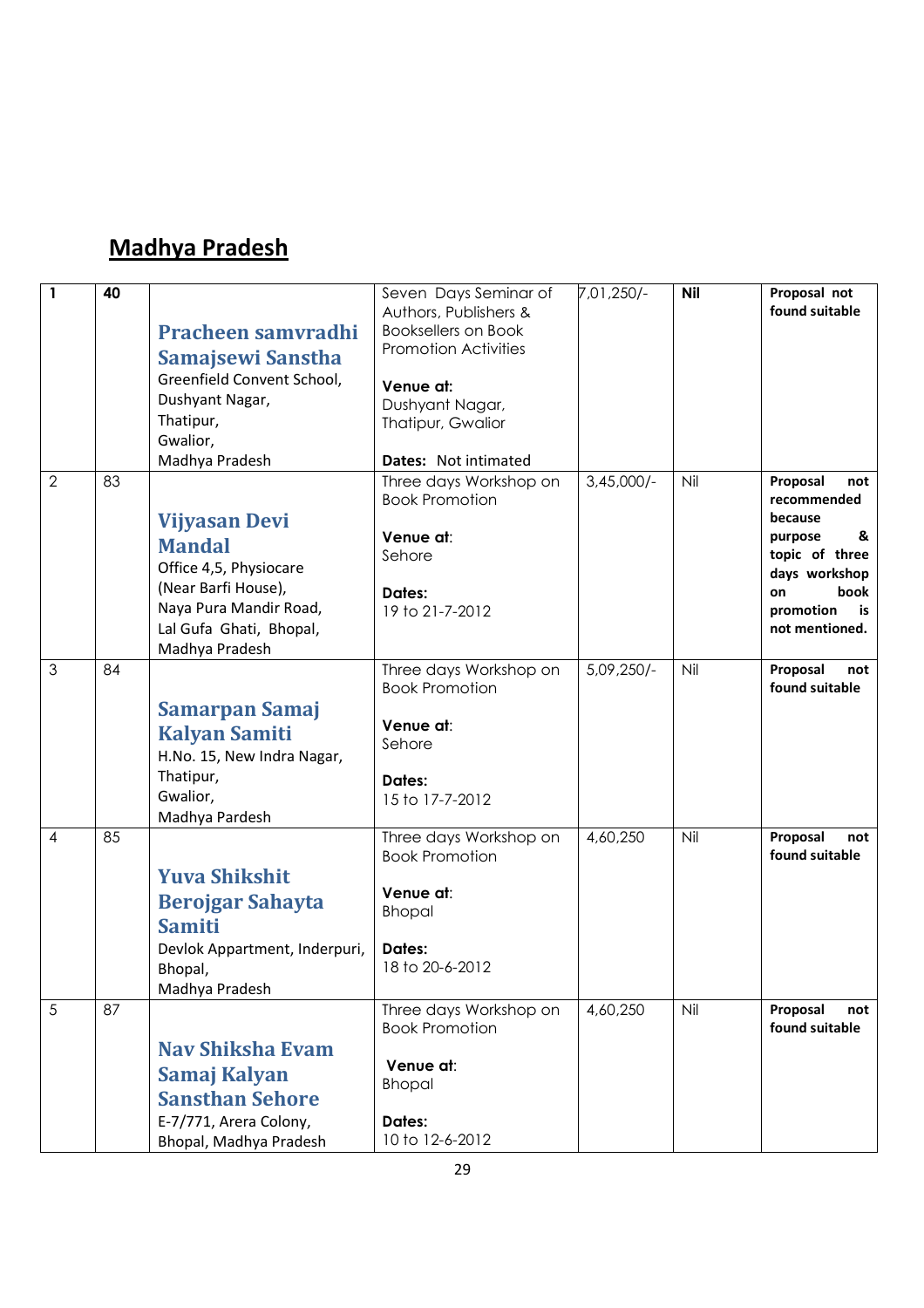| 6  | 96  | Kadambni Shiksha<br><b>Avam Samaj Kalyan</b><br><b>Seva Samiti</b><br>3 - Paras Nagar<br>Berasiya Road<br>Karond<br>Bhopal - 462010<br>Madhya Pradesh                                           | Proposal for Two Events:-<br>1. Five days Book Fair &<br>Seminar at Hindi<br>Bhawan, Bhopal<br>2. Another Five days Book<br>Fair & Seminar at<br>Karond Foanda (M.P.)<br>Dates: During the year<br>2012-13 | 5,55,000/-<br>for each<br>book fair | 75,000/- | Subject<br>to<br>1 <sup>st</sup><br>conduct<br>Program only |
|----|-----|-------------------------------------------------------------------------------------------------------------------------------------------------------------------------------------------------|------------------------------------------------------------------------------------------------------------------------------------------------------------------------------------------------------------|-------------------------------------|----------|-------------------------------------------------------------|
| 7  | 145 | <b>Paryawaran</b><br><b>Sanrakshan Evam</b><br>Samaj Kalyan Samiti<br>116/2, Indira Colony, Hanifi<br>Raidas Building, shedas<br>Marg,<br>Distt.& Tehsil - Barwani,<br>Madhya Pradesh - 451 551 | Two Days Seminar of<br>writers and Literary<br>Persons in the Memory of<br>Amar Sheed, Bhima<br>Nagar a hero of 1857<br>Revolution<br>Venue at : Barwani<br>Dates: Not mentioned                           | 1,35,750/-                          | Nil      | Proposal<br>not<br>found suitable                           |
| 8  | 146 | <b>Society For Economic</b><br><b>Research &amp; Welfare</b><br><b>Activity (SERWA)</b><br>M-35, Triveni Complex,<br>Roshanpura, T.T. Nagar,<br>Bhopal -462 003,<br>Madhya Pradesh              | Five days Book Fair,<br>Seminar on Sakshrta<br>Paricharcha & Kavya Goshti<br>and Children's Activities<br>Venue at: Kolar<br>Dates: Not mentioned                                                          | $5,77,750/-$                        | Nil      | Proposal<br>not<br>found suitable                           |
| 9  | 177 | <b>Pragati Yuva Vikas</b><br><b>Kendra</b><br>Near Civil Court,<br>Luvkush Nagar,<br>Chattarpur,<br>Madhya Pradesh                                                                              | Five days workshop on<br><b>Book Promotion Activities.</b><br>Venue at<br>Timakragh, (M.P.)<br><b>Dates: 25 to 29</b><br>December 2012                                                                     | 4, 35, 375/-                        | Nil      | Proposal<br>not<br>found suitable                           |
| 10 | 179 | <b>Poonam Samaj Seva</b><br><b>Samiti</b><br>Vill. - Sathon,<br>Tehsil - Porsa,<br>Distt. - Morena,<br>Madhya Pradesh -476 115                                                                  | Five days Book Fair<br>Venue at: Posra Dist.<br><b>Dates: Not intimated</b>                                                                                                                                | 3,90,000/-                          | Nil      | Proposal<br>not<br>found suitable                           |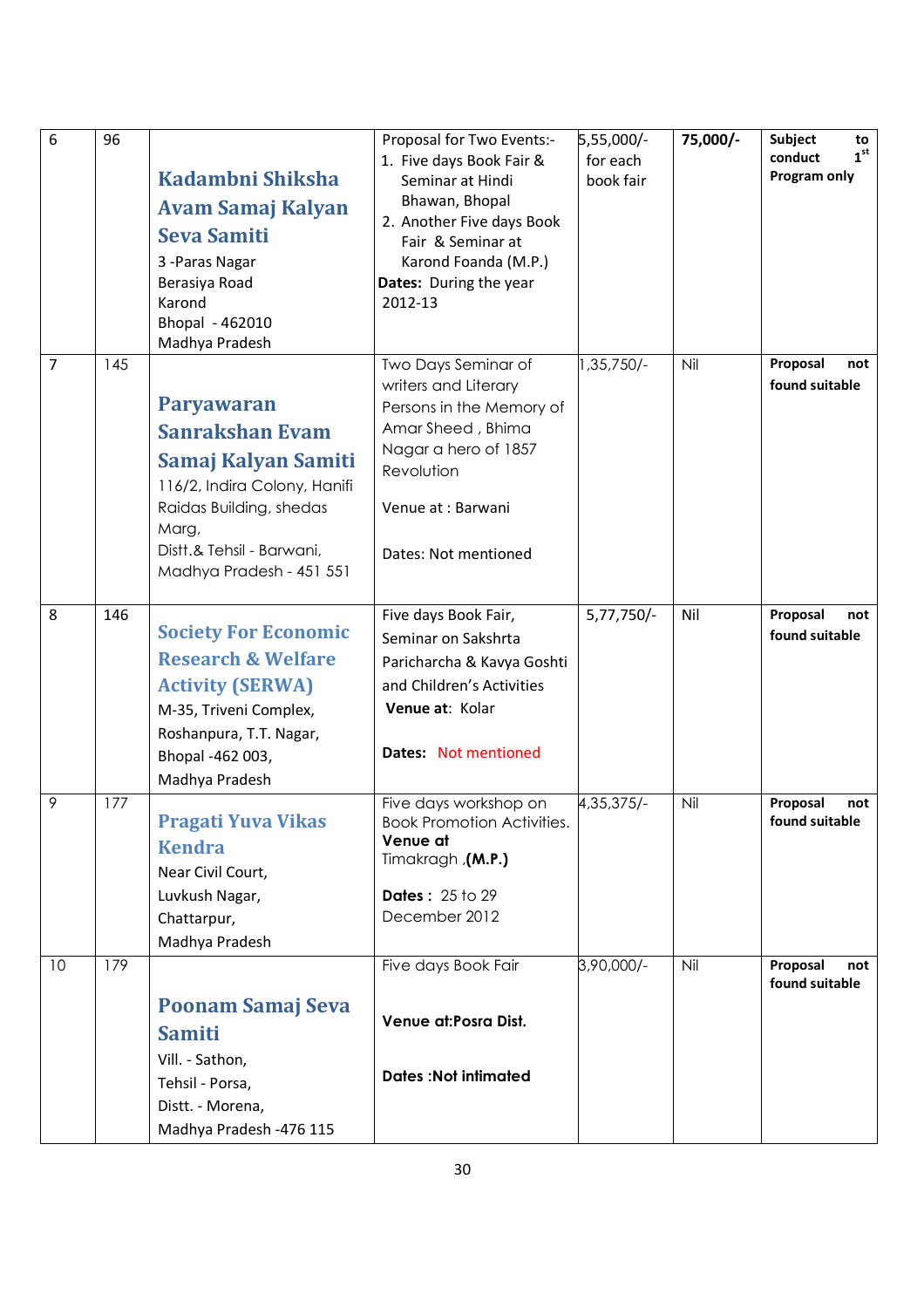| 11 | 276 |                           | Five days Book Fair              | 4, 13, 250/- | Nil | Proposal<br>not |
|----|-----|---------------------------|----------------------------------|--------------|-----|-----------------|
|    |     | <b>Madakini Sanskritk</b> |                                  |              |     | found suitable  |
|    |     | <b>Evam Samaj Kalyan</b>  | Venue at: Sanchi, Raisen,        |              |     |                 |
|    |     | <b>Seva Samiti</b>        | Madhya Pradesh                   |              |     |                 |
|    |     | 1/2, Vishwakarma,         |                                  |              |     |                 |
|    |     | Near paras Nagar,         | Dates: During the year           |              |     |                 |
|    |     | Berasia Road, Karond,     | 2012-2013                        |              |     |                 |
|    |     | Bhopal - 462 038,         |                                  |              |     |                 |
|    |     | Madhya Pradesh            |                                  |              |     |                 |
| 12 | 283 |                           | Five days Book                   | 4,09,000/-   | Nil | Proposal<br>not |
|    |     |                           | Promotion & Culture              |              |     | found suitable  |
|    |     | <b>Gajanand Shiksha</b>   | Programmes                       |              |     |                 |
|    |     | <b>Evam Samaj Kalyan</b>  | Venue at: Distt. - Datia,        |              |     |                 |
|    |     | Samiti,                   | Madhya Pradesh                   |              |     |                 |
|    |     | Kamanipul                 |                                  |              |     |                 |
|    |     | Lakshmiganj, Gwalior,     | <b>Dates: Proposed dates</b>     |              |     |                 |
|    |     | Madhya Pradesh            | 18 to 22.1.2013                  |              |     |                 |
|    |     |                           |                                  |              |     |                 |
| 13 | 290 |                           | Book Festival 2012-13            | 7,87,500/-   | Nil | Proposal<br>not |
|    |     | <b>Dushyant Kumar</b>     | Five days Book Fair & a          |              |     | found suitable  |
|    |     |                           | Seminar to develop Book          |              |     |                 |
|    |     | <b>Samarak Pandulipi</b>  | Culture with other cultural      |              |     |                 |
|    |     | <b>Sanghralya</b>         | activities therein.              |              |     |                 |
|    |     | $F-50/17$ ,               |                                  |              |     |                 |
|    |     | South Tatya Tope Nagar,   | Venue at: Dushyant Kumar         |              |     |                 |
|    |     | Shard Joshi Marg,         | Sangrahalaya, Bhopal             |              |     |                 |
|    |     | Bhopal - 462 003,         |                                  |              |     |                 |
|    |     | Madhya Pradesh            | Dates: 14 <sup>th</sup> Nov.2012 |              |     |                 |
| 14 | 302 |                           | Seven Days Workshop              | 75,000/-     | Nil | Proposal<br>not |
|    |     |                           | conventions for                  |              |     | found suitable  |
|    |     | <b>Vimladevi Samriti</b>  | information and publicity        |              |     |                 |
|    |     | <b>Shiksha Samiti</b>     | on Book Promotional              |              |     |                 |
|    |     | B-25, Surya Nagar,        | Activities.                      |              |     |                 |
|    |     | Distt. - Gwalior,         | Venue at: Not intimated          |              |     |                 |
|    |     | Madhya Pradesh            |                                  |              |     |                 |
|    |     |                           | Dates: Not intimated             |              |     |                 |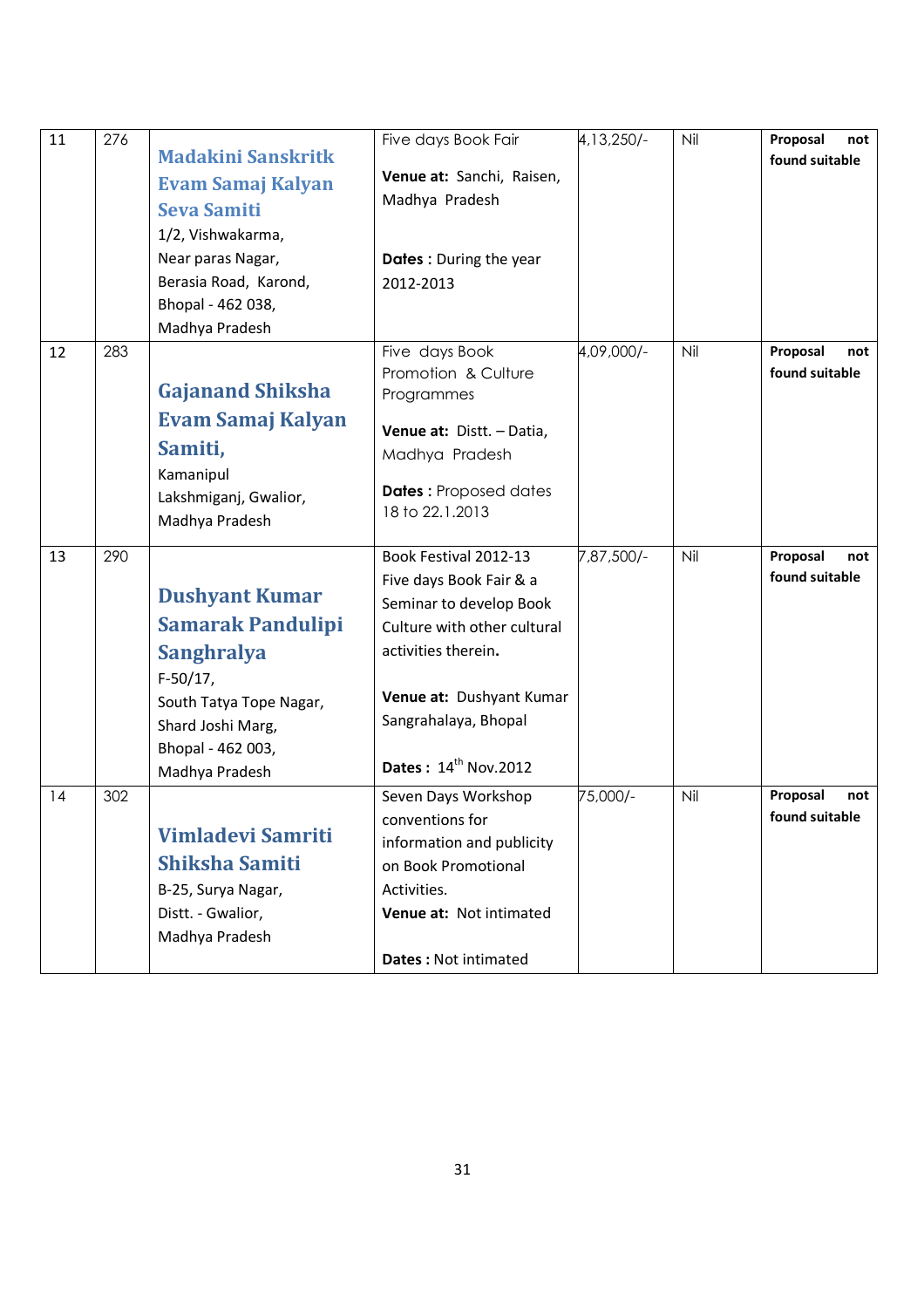| 15 | 315 |                               | Three Days Book Fair cum<br><b>Book reading Promotional</b> | 2,40,000/-   | 75,000/- | Subject<br>to<br>conduct<br><b>Five</b> |
|----|-----|-------------------------------|-------------------------------------------------------------|--------------|----------|-----------------------------------------|
|    |     | <b>Manav Seva Kalyan</b>      | Program.                                                    |              |          | days Book fair<br>only.                 |
|    |     | <b>Sansthan</b>               |                                                             |              |          |                                         |
|    |     | 289, Ganga Nagar,             | Venue at: Dist.-Dewas,                                      |              |          |                                         |
|    |     | Dewas,                        | Madhya Pradesh                                              |              |          |                                         |
|    |     | Madhya Pradesh                | <b>Dates</b> : $10^{th}$ to $12^{th}$ July                  |              |          |                                         |
|    |     |                               | 2012                                                        |              |          |                                         |
| 16 | 320 |                               | Five Days Book Fair.                                        | 4, 35, 375/- | 75,000/- | Subject<br>to                           |
|    |     |                               |                                                             |              |          | organize event                          |
|    |     | <b>Sarvangin Mahila</b>       | Venue at:                                                   |              |          | at Jhansi.                              |
|    |     | <b>Vikas Samiti</b>           | Dist.- Chhatarpur,                                          |              |          |                                         |
|    |     | Sitaram Colony,               | Madhya Pradesh                                              |              |          |                                         |
|    |     | Behind Amar Mandap,           |                                                             |              |          |                                         |
|    |     | Chhatarpur,                   | Dates: $27th$ to $31st$                                     |              |          |                                         |
|    |     | Madhya Pradesh                | Dec.2012                                                    |              |          |                                         |
| 17 | 340 |                               | Three days Book Fair &                                      | 5,01,000/-   | Nil      | Proposal<br>not                         |
|    |     | <b>Anubhav Gram Sewa</b>      | workshop on Book                                            |              |          | found suitable                          |
|    |     | <b>Samiti</b>                 | Promotion activities.                                       |              |          |                                         |
|    |     |                               |                                                             |              |          |                                         |
|    |     | Ashish Nitay,<br>Phycal Road, | Venue at: Shivpuri,<br><b>Madhya Pradesh</b>                |              |          |                                         |
|    |     | Shivpuri, Distt. - Shivpuri,  |                                                             |              |          |                                         |
|    |     | Madhya Pradesh                | <b>Dates</b> : $5^{th}$ to $7^{th}$ Aug. 2012               |              |          |                                         |
| 18 | 341 |                               | Three days workshop on                                      | 4,80,750/-   | Nil      | Proposal<br>not                         |
|    |     |                               | <b>Book Promotion activities.</b>                           |              |          | found suitable                          |
|    |     | <b>Society for Education</b>  |                                                             |              |          |                                         |
|    |     | and Technical                 | Venue at: Shivpuri,                                         |              |          |                                         |
|    |     | <b>Training</b>               | <b>Madhya Pradesh</b>                                       |              |          |                                         |
|    |     | H.No. 110,                    |                                                             |              |          |                                         |
|    |     | Arya Samaj Road,              | Dates: $25^{th}$ to $27^{th}$                               |              |          |                                         |
|    |     | Shivpuri,                     | Aug.2012                                                    |              |          |                                         |
|    |     | Distt. - Shivpuri,            |                                                             |              |          |                                         |
|    |     | Madhya Pradesh                |                                                             |              |          |                                         |
| 19 | 349 |                               | Five days Seminar, Book                                     | 2,60,250/-   | Nil      | Proposal<br>not<br>found suitable       |
|    |     | Jyoti Shiksha Avam            | Fair and Workshop on Book                                   |              |          |                                         |
|    |     | Samaj Kalyan Samiti           | Promotion Activities.<br>Venue at:                          |              |          |                                         |
|    |     | Behind of Digree College,     | Distt. - Sheopur,                                           |              |          |                                         |
|    |     | Shri Rathore Ka Makan,        | Madhya Pradesh                                              |              |          |                                         |
|    |     | Pali Road,                    |                                                             |              |          |                                         |
|    |     | Sheopur,                      | <b>Dates:</b> During the year                               |              |          |                                         |
|    |     |                               |                                                             |              |          |                                         |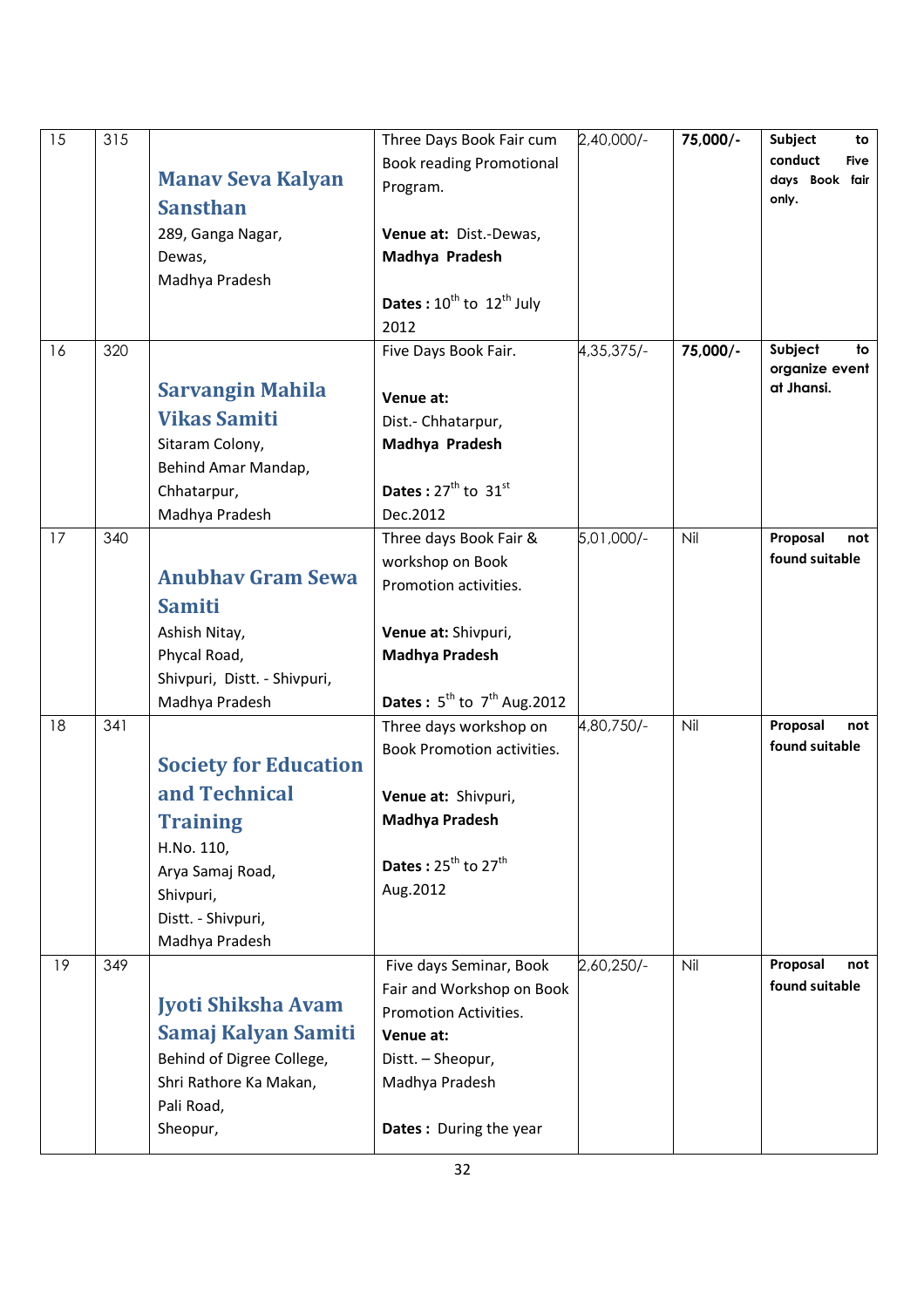|    |     | Madhya Pradesh                                                                                                           | 2012                                                                                                                           |            |              |                                                                                       |
|----|-----|--------------------------------------------------------------------------------------------------------------------------|--------------------------------------------------------------------------------------------------------------------------------|------------|--------------|---------------------------------------------------------------------------------------|
| 20 | 366 | <b>Avtar Smriti Shiksha</b><br><b>Evam Kalyan Samiti</b><br>Vivekanand Colony, Ganesh<br>Pura, Morena,<br>Madhya Pradesh | Seven days Book Fair &<br>Seminar Cum Workshop<br>Venue at: Distt. - Datia<br>Madhya Pradesh<br>Dates: During the year<br>2012 | 5,27,000/- | Nil          | <b>Date</b><br>of<br>Registration<br>Certificate has<br>been expired<br>on August2009 |
|    |     |                                                                                                                          |                                                                                                                                | Total      | $2,25,000/-$ |                                                                                       |

## Maharashtra

| $\mathbf{1}$   | 69 | <b>Shri Swami</b><br><b>Vivekanand</b><br><b>Bahuddeshiya</b><br>Sevabhavisanstha<br>Surlegaonkar Niwas,<br>Border Lane<br>At Post Georai TQ. Georai,<br>Dist Beed 4311 127<br>Maharashtra | Two days conference of<br>writers & publishers<br>Venue at: Beed, MS<br>Dates: 10-11 November<br>2012                                                     | 68,250/-   | Nil | Proposal not<br>found suitable                                                                          |
|----------------|----|--------------------------------------------------------------------------------------------------------------------------------------------------------------------------------------------|-----------------------------------------------------------------------------------------------------------------------------------------------------------|------------|-----|---------------------------------------------------------------------------------------------------------|
| $\overline{2}$ | 75 | <b>Soni Mahila</b><br><b>Bahuuddeshiya</b><br>Sevabhavi Sanstha<br>Kacchi Niwas, Gurwar Peth,<br>Near Post Office Ambejogai,<br>TQ. - Ambejogai, Distt. - Beed,<br>Maharashtra             | Two Days conference of<br>Authors/printers/publisher<br>s on book promotion<br>activity<br>Venue At: Ambejogai<br>Beed, MS<br><b>Dates:</b> not intimated | $72,000/-$ | Nil | Proposal<br>not<br>recommended<br>because<br>topic<br>days<br>οf<br>two<br>conference not<br>mentioned. |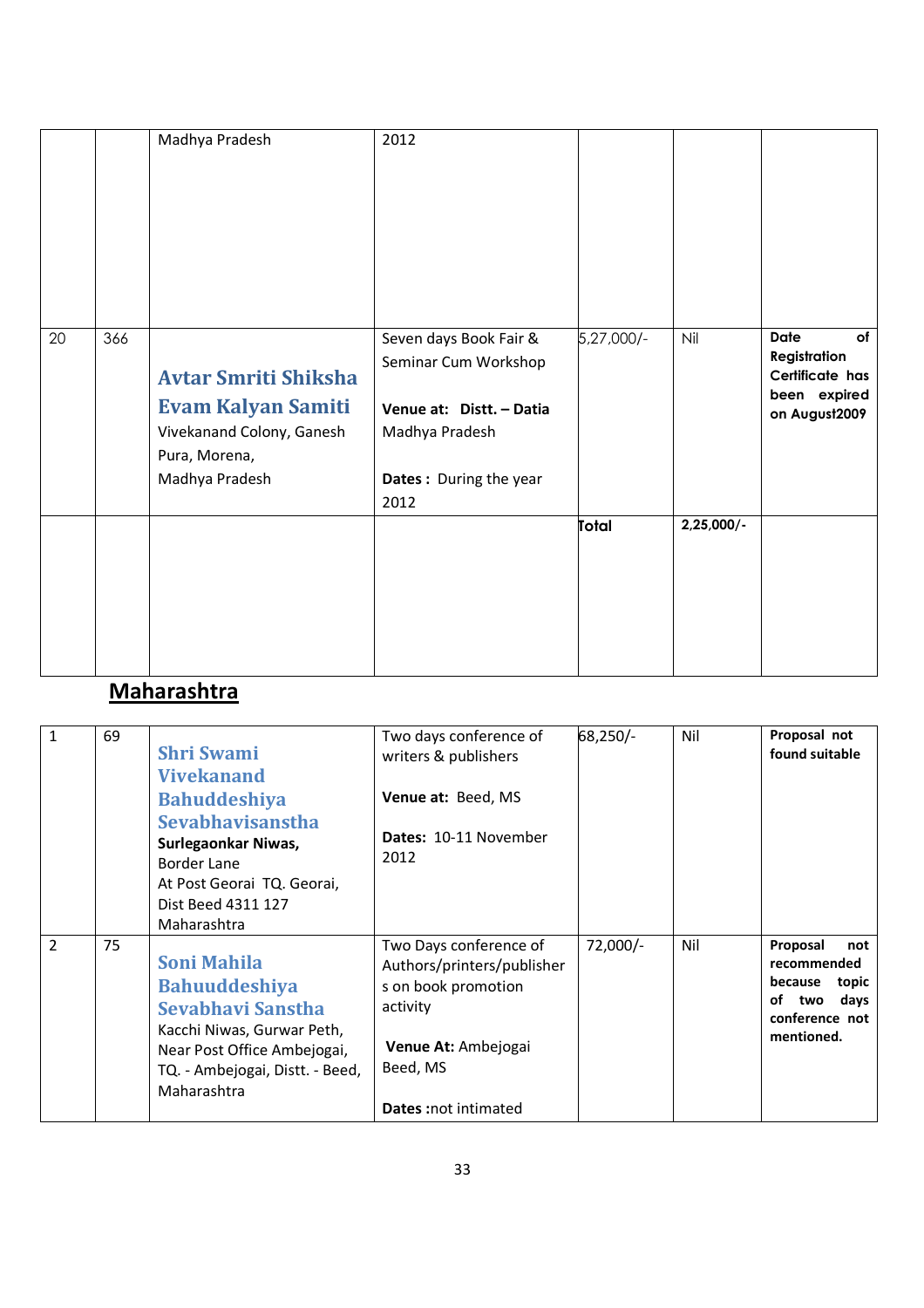| $\mathfrak{Z}$   | 88  |                                                         | Three days Mega Book<br>Exhibition    | 2,86,000/-   | Nil        | Proposal not<br>found suitable    |
|------------------|-----|---------------------------------------------------------|---------------------------------------|--------------|------------|-----------------------------------|
|                  |     | <b>Ahilya</b><br><b>Bahuudheshiya</b>                   | Venue at: Osmanabad                   |              |            |                                   |
|                  |     | <b>Shikshan Prasarak</b>                                | Maharashtra                           |              |            |                                   |
|                  |     | <b>Mandal</b>                                           | <b>Dates: Not intimated</b>           |              |            |                                   |
|                  |     | Ahilya Niwas,                                           |                                       |              |            |                                   |
|                  |     | i Nagar, Barshi Road,                                   |                                       |              |            |                                   |
|                  |     | Latur 413 517<br>Maharashtra                            |                                       |              |            |                                   |
| $\overline{4}$   | 123 |                                                         | Five days Book Fair                   | $3,56,000/-$ | <b>Nil</b> | Proposal<br>not                   |
|                  |     |                                                         |                                       |              |            | found suitable                    |
|                  |     | <b>Dharti Mata</b>                                      | Venue at: Dist Jahna                  |              |            |                                   |
|                  |     | <b>Bahuuddeshiya</b>                                    | Dates:                                |              |            |                                   |
|                  |     | <b>Sevabhavio Sanstha</b>                               | 10 to 14 October 2012                 |              |            |                                   |
|                  |     | Baranjala (Sable), P.O. -                               |                                       |              |            |                                   |
|                  |     | Tadegaon, Tq. Bhokardan,<br>Distt. - Jalna, Maharashtra |                                       |              |            |                                   |
| 5                | 139 |                                                         | Six days Seminar of                   | -/250, 91,   | Nil        | Proposal<br>not                   |
|                  |     |                                                         | Authors, Publisher and                |              |            | found suitable                    |
|                  |     | <b>Swamivivekanand</b>                                  | <b>Booksellers of Maharashtra</b>     |              |            | without proper                    |
|                  |     | <b>Bahuuddeshiya</b>                                    | State On the topics to have           |              |            | topic of six<br>days Seminar      |
|                  |     | <b>Gramin Vikas</b>                                     | more and better books to              |              |            |                                   |
|                  |     | <b>Sanstha</b>                                          | encourage Publishers/                 |              |            |                                   |
|                  |     | C/O Jay Mata Di Fruit stoll,                            | Authors/writers to work in            |              |            |                                   |
|                  |     | Main Road,                                              | a more professional<br>manner         |              |            |                                   |
|                  |     | Distt. - Ahmednagar,                                    | Seminar for six days is a             |              |            |                                   |
|                  |     | At/Post/Tal: Shevgaon,                                  | lengthy programme.                    |              |            |                                   |
|                  |     | Maharashtra - 414 502                                   | Venue at: Shevgoori,                  |              |            |                                   |
|                  |     |                                                         | Ahmednagar Dist.                      |              |            |                                   |
|                  |     |                                                         | <b>Dates: Not mentioned</b>           |              | Nil        |                                   |
| $\boldsymbol{6}$ | 140 |                                                         | 15 days book seminar in 15<br>School. | $1,74,000/-$ |            | Proposal<br>not<br>found suitable |
|                  |     | <b>Hanuman Krida</b>                                    |                                       |              |            | without proper                    |
|                  |     | Samajik va                                              | Venue at:                             |              |            | topic for 15                      |
|                  |     | <b>Sanskrutik Mandal</b>                                | Not mentioned                         |              |            | days Seminar in<br>15 Schools     |
|                  |     | C/O shri Sai Baker's,                                   |                                       |              |            |                                   |
|                  |     | Main Road,                                              | <b>Dates: Not mentioned</b>           |              |            |                                   |
|                  |     | At/Post/Tal: Shevgaon, Distt. -                         |                                       |              |            |                                   |
|                  |     | Shevgaon, Ahmednagar.                                   |                                       |              |            |                                   |
|                  |     | Maharashtra - 414 502                                   |                                       |              |            |                                   |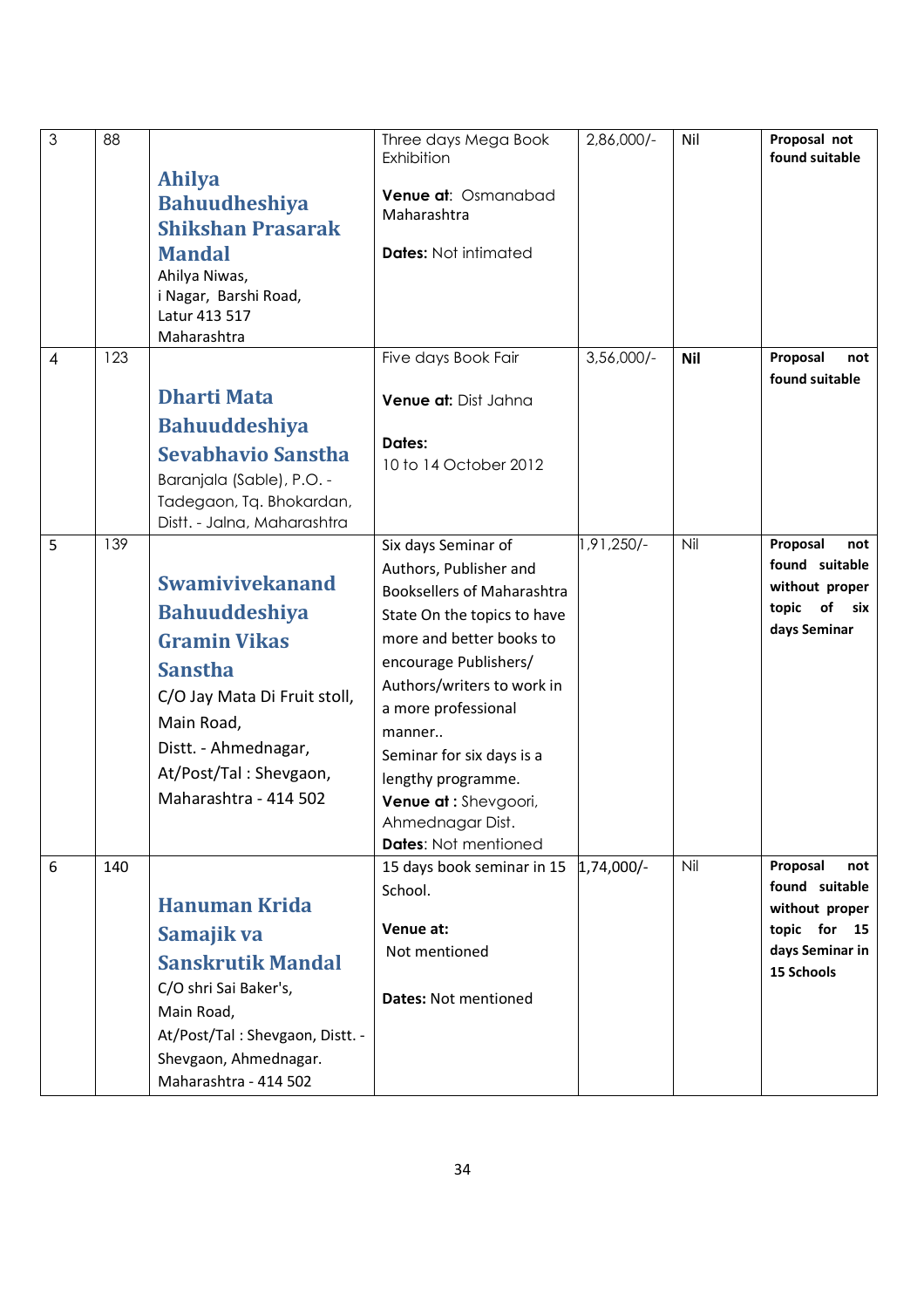| $\overline{7}$ | 141 | <b>Yash Bahuuddeshiya</b><br><b>Gramin Vikas</b><br>Sanstha, Newasa<br>Tal-Newasa, Distt.-<br>Ahmednagar, C/O Shoba<br>RavsahebGandhare,<br>Near Dyaneshwar<br>Mahavidyala,<br>Post - Newasa- 414 603,<br>Maharashtra | Seven days Seminar on the 2,80,875/-<br>topics:<br>1. To have more & better<br>books<br>2. To encourage<br>Publishers/Authors/Writers<br>to work in amore<br>professional manner<br>Venue at: Newasa Dist.<br>Ahmednagar<br><b>Dates: Not mentioned</b>                                                                                                                          |            | Nil | Proposal<br>not<br>found suitable<br>without topic<br>for seven days<br><b>Seminar</b>             |
|----------------|-----|-----------------------------------------------------------------------------------------------------------------------------------------------------------------------------------------------------------------------|----------------------------------------------------------------------------------------------------------------------------------------------------------------------------------------------------------------------------------------------------------------------------------------------------------------------------------------------------------------------------------|------------|-----|----------------------------------------------------------------------------------------------------|
| 8              | 148 | <b>Sanjivani</b><br><b>Bahuuddeshiya</b><br><b>Gramin Vikas</b><br><b>Sanstha, Shevgaon</b><br>C/O shri Sai Baker's,<br>Main Road,<br>At/Post/Tal: Shevgaon,<br>Distt. - Shevgaon,<br>Maharashtra - 414 502           | days Seminar of 2,67,000/-<br>Seven<br>Authors,<br>Publisher<br>and<br>Booksellers of Maharashtra<br>State on Book Promotion<br>Activities on the subject<br>A. To have more and batter<br>books<br><b>B.</b> To encourage publishers,<br>authors and writers to work in<br>a more professional manner.<br>Venue<br>at<br>Shevgaon<br>(Dist. Ahmadnagar)<br>Dates: Not mentioned |            | Nil | Proposal<br>not<br>found suitable<br>without topic<br>for seven days<br><b>Seminar</b>             |
| 9              | 154 | <b>Navprabhat</b><br><b>Shaikshanik Sanstha</b><br>A/PO - Dahindule,<br>Tahsil & Distt. - Nandurbar,<br>Maharashtra - 425 412                                                                                         | Three Days Book<br><b>Exhibition cum Seminar</b><br>Venue At: Nandurbar<br>Distt. (M.S.)<br>Dates : not intimated                                                                                                                                                                                                                                                                | 2,96,250/- | Nil | Proposal<br>not<br>recommended<br>because three<br>days<br>book<br>exhibition may<br>not be useful |
| 10             | 172 | Padmavati<br><b>Bahuddeshiya</b><br><b>Mahila Mandal</b><br>Plot No.1, Shiveshwar Colony,<br>Near Jitu Communication,<br>Mayur Park road, Aurangabad,<br>Maharashtra                                                  | <b>Book Exhibitions in 25</b><br>Schools of Aurangabad<br>Dist.<br>Three days Exhibition in<br>each school<br>Total duration is 75 days                                                                                                                                                                                                                                          | 3,73950/-  | Nil | Proposal<br>not<br>found suitable<br>for<br>book<br>exhibition in 25<br>Schools.                   |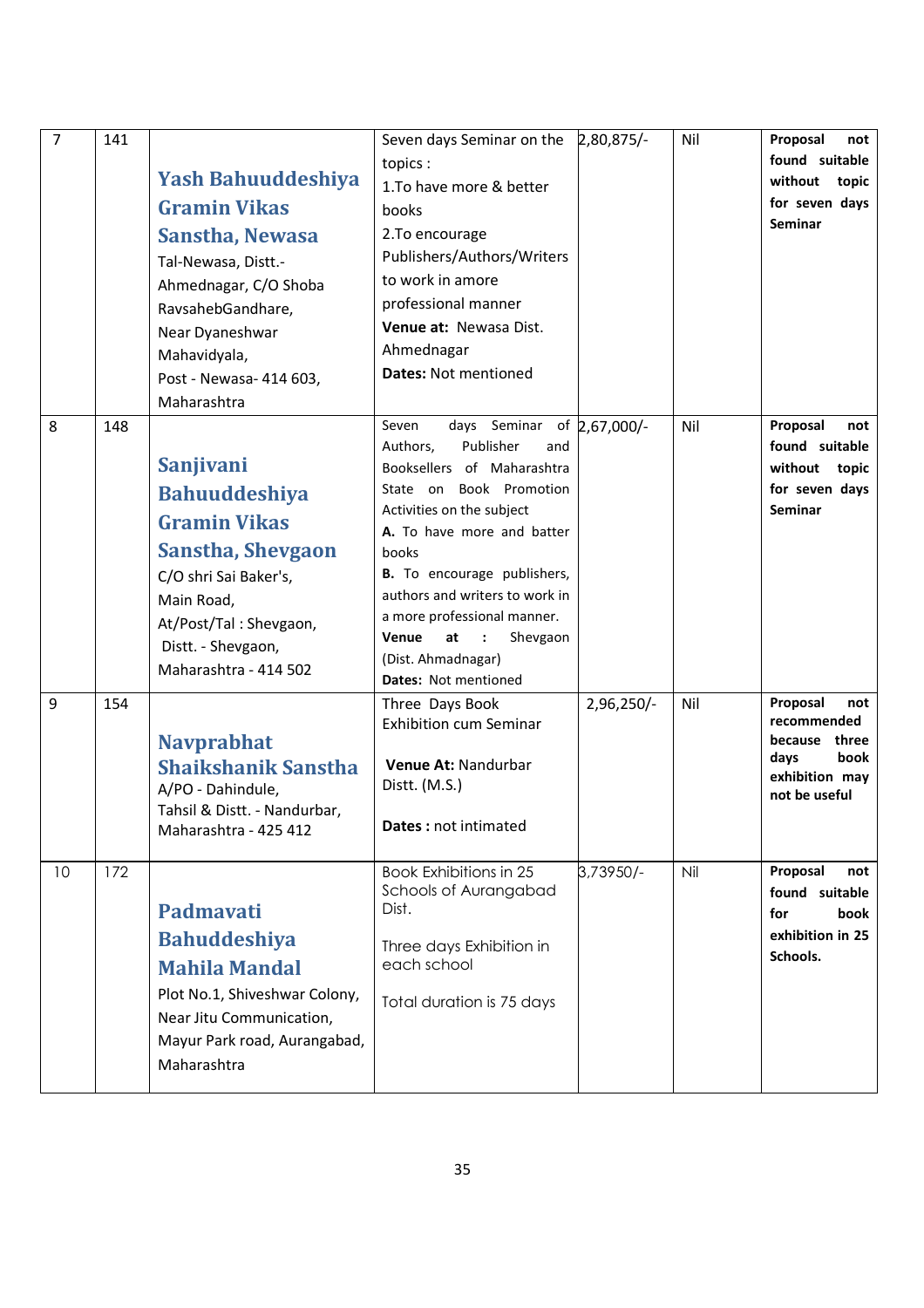| 11 | 173 | <b>Shrinath</b><br><b>Bahuuddeshiya</b><br>Gramin Vikas Sanstha,<br>Wahegaon, Tal - Paithan,<br>Distt. - Aurangabad,<br>Maharshtra                                                                          | Seven days Seminar on<br><b>Book Promotion activities</b><br>Venue at: Wahegaon Tq.<br>Paithan<br>Dist. - Aurangabad<br>Dates: Not intimated | 1,53,075/- | Nil          | Proposal<br>not<br>found suitable<br>without topic<br>for seven days<br><b>Seminar</b> |
|----|-----|-------------------------------------------------------------------------------------------------------------------------------------------------------------------------------------------------------------|----------------------------------------------------------------------------------------------------------------------------------------------|------------|--------------|----------------------------------------------------------------------------------------|
| 12 | 174 | Narayana Vyayam<br><b>Shala &amp; Krida</b><br><b>Mandal</b><br>N-7, F-48/7,<br>Ayodhyanagar, CIDCO,<br>Aurangabad,<br>Maharshtra                                                                           | Seven days Seminar on<br><b>Book Promotion activities</b><br>Venue at<br>Cidco, Aurangabad,<br>Datess:<br>Not intimated                      | 1,35,000/- | Nil          | Proposal<br>not<br>found suitable                                                      |
| 13 | 175 | <b>Sai Ganesh</b><br><b>Bahuuddeshiya</b><br><b>Gramin Vikas</b><br>Sanstha, Salwadgaon<br>Tal-Shevgaon,<br>Distt.-Ahmednagar, C/O Vijay<br>Bhaskar Lande,<br>At Post - Salwadgaon- 414<br>502, Maharashtra | Seven days Seminar on<br><b>Book Promotion activities</b><br>Venue at<br>Not intimated<br>Datess:<br>Not intimated                           | 2,70,000/- | Nil          | Proposal<br>not<br>found suitable                                                      |
| 14 | 215 | <b>Vidarbh Hindi</b><br><b>Sahitya Samelan</b><br>Mor Hindi Bhawan,<br>Rani Jhansi Chowk,<br>Sita Bardi, Vardha Road,<br>Nagpur-440 012,<br>Maharashtra                                                     | Seven days Book Fair & 6,48,750/-<br>Seminar<br>Venue at:<br>Nagpur, Maharashtra<br><b>Dates:</b> During The Month<br>September2012          |            | $1,00,000/-$ | Subject<br>to<br>conduct Book<br>fair only<br>and<br>not<br>for<br>Seminar             |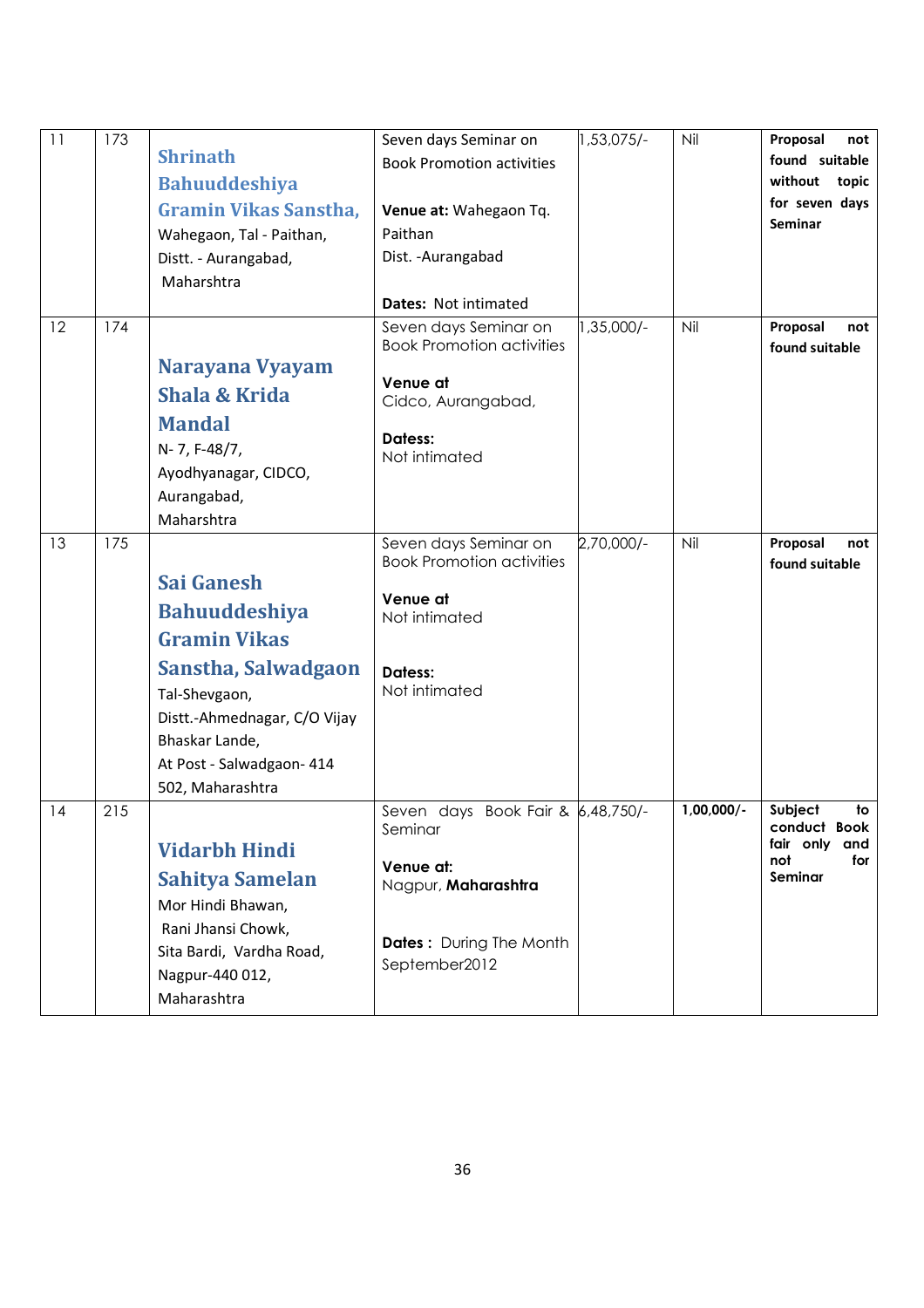| 15 | 255 | <b>Rajarshee</b><br><b>Pratishthan Vambori</b><br>A/P - Vambhori,<br>Tal - Rahuri,<br>Distt. - Ahmednagar<br>Maharashtra - 413 704 | To conduct 25 Book<br>Exhibition in Schools of<br>Ahmednagar (M.S.). The<br>duration of each school<br>exhibition may be three<br>days each.<br>Venue at: Not intimated<br><b>Dates: Not intimated</b> | 5,96,250/- | Nil        | Proposal<br>not<br>found suitable |
|----|-----|------------------------------------------------------------------------------------------------------------------------------------|--------------------------------------------------------------------------------------------------------------------------------------------------------------------------------------------------------|------------|------------|-----------------------------------|
| 16 | 270 | <b>Chandrodya Mahila</b><br><b>Mandal</b><br>Paravali (V),<br>Distt. - Beed,<br>Maharashtra - 431 515                              | Five Days National Level<br>Book Fair of Indian<br>Authors, Publishers &<br><b>Book Sellers on Book</b><br>Promotion<br>Venue at: Distt. - Beed,<br>Maharashtra<br>Dates: October2012                  | 4,32,450/- | Nil        | Proposal<br>not<br>found suitable |
| 17 | 277 | <b>Sustainable Research</b><br>& Development<br>Centre, Jeur,<br>Tal - Rnagar,<br>Distt. - Ahmednagar,<br>Maharastra               | <b>Book Exhibition in 25</b><br>Schools for Three Days<br>Each<br>enue at: $Dist.$ -<br>Ahmeddnagar,<br><b>Maharashtra</b><br><b>Dates: Not intimated</b>                                              | 5,96,250/- | Nil        | Proposal<br>not<br>found suitable |
| 18 | 323 | <b>Sant Kedareshwar</b><br><b>Samajik</b><br><b>Prathishthan</b><br>Parali (V),<br>Distt. - Beed,<br>Maharashtra                   | Five Days National Level<br>Book Fair of India Authors,<br><b>Publishers and Booksellers</b><br>on Book Promotion.<br>Venue at: Dist.- Beed,<br>Maharashtra<br><b>Dates: Not intimated</b>             | 4,36,550/- | <b>Nil</b> | Proposal<br>not<br>found suitable |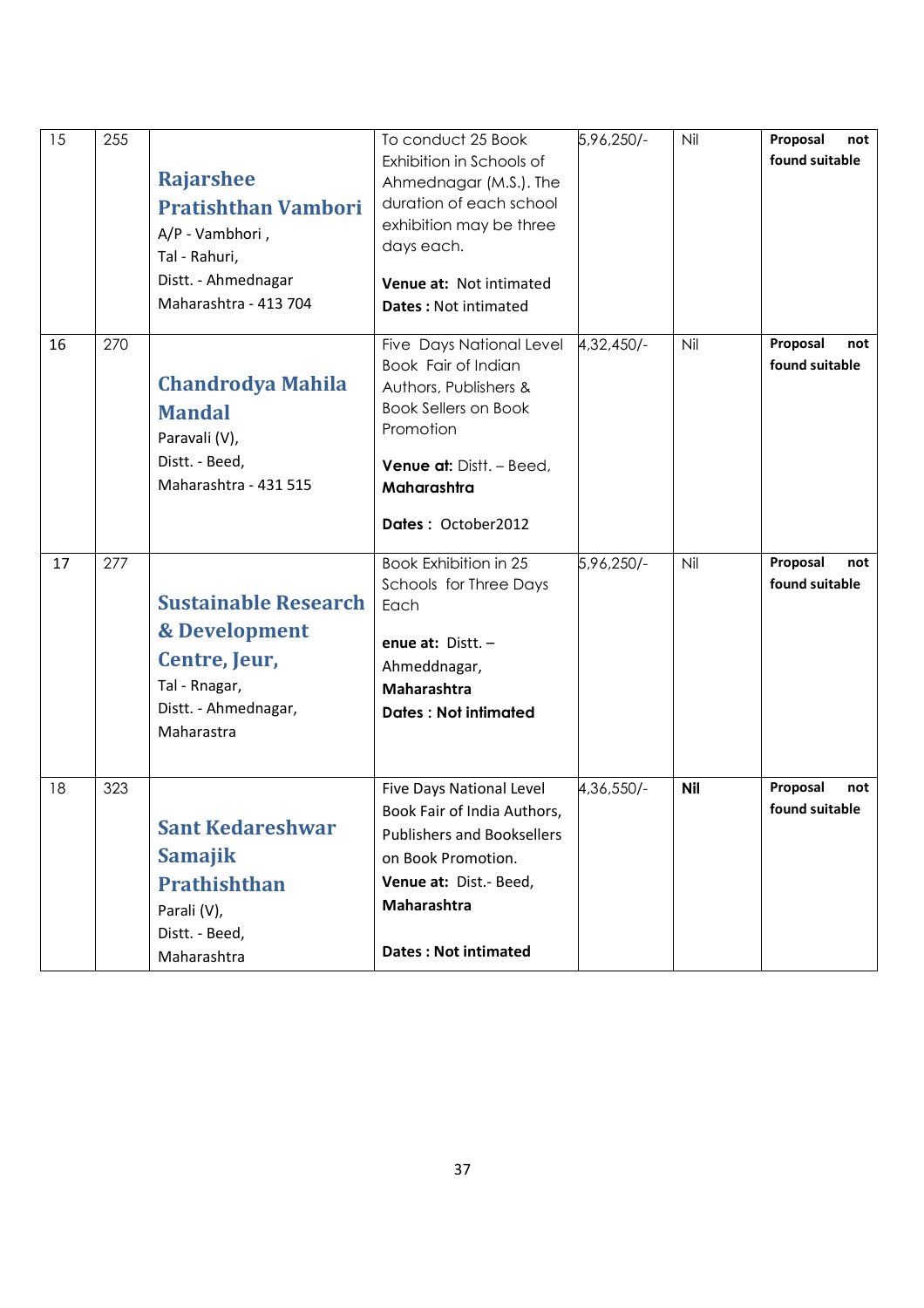| 19 | 331 | <b>Sainath</b><br><b>Bahuuddeshiya</b><br><b>Gramin Vikas</b><br><b>Sanstha</b><br>Ghodke Niwas,<br>Saliwada Paithan,<br>TQ. - Paithan,<br>Distt.- Aurangabad,<br>Maharashtra - 431 107               | Five Days Seminar of Indian 2,69,250/-<br>Authors, Publishers, and<br><b>Booksellers on Book</b><br>Promotion in India.<br>Venue at:<br>Distt.- Aurangabad,<br>Maharashtra<br><b>Dates: Not intimated</b> |                                                                                | <b>Nil</b>                  | Proposal<br>not<br>found suitable |
|----|-----|-------------------------------------------------------------------------------------------------------------------------------------------------------------------------------------------------------|-----------------------------------------------------------------------------------------------------------------------------------------------------------------------------------------------------------|--------------------------------------------------------------------------------|-----------------------------|-----------------------------------|
| 20 | 641 | <b>Pravara Institute Of</b><br><b>Research And</b><br><b>Education In Natural</b><br><b>And Social Science</b><br>(PIRENS)<br>Loni BK, Tal.- Rahata, Distt. -<br>Ahmednagar,<br>Maharashtra - 413 736 | Seminar for one day and<br>Training courses for one<br>year<br>Venue at: Ahmednagar,<br>Nashik, Aurangabad<br>Dates: One year 1.4.2012<br>to 31.3.2012                                                    | 2,02,000/-<br>For Seminar<br>&<br>Rs.4,74,000/<br>- for<br>Training<br>Courses | <b>Nil</b>                  | Proposal<br>not<br>found suitable |
| 21 | 738 | <b>Chikhali Vikas</b><br><b>Pratisthan</b><br>At & Post - Chikhali,<br>Tal - Shrigonda,<br>Distt. - Ahmednagar - 414 502,<br>Maharashtra                                                              | Book Exhbition in 25<br>Schools three days each<br>Venue at: Chikhali<br><b>Dates: Duration of the</b><br>Programme 75 days                                                                               | 4,96,875/-<br>Total                                                            | <b>Nil</b><br>$1,00,000/$ - | Proposal<br>not<br>found suitable |
|    |     |                                                                                                                                                                                                       |                                                                                                                                                                                                           |                                                                                |                             |                                   |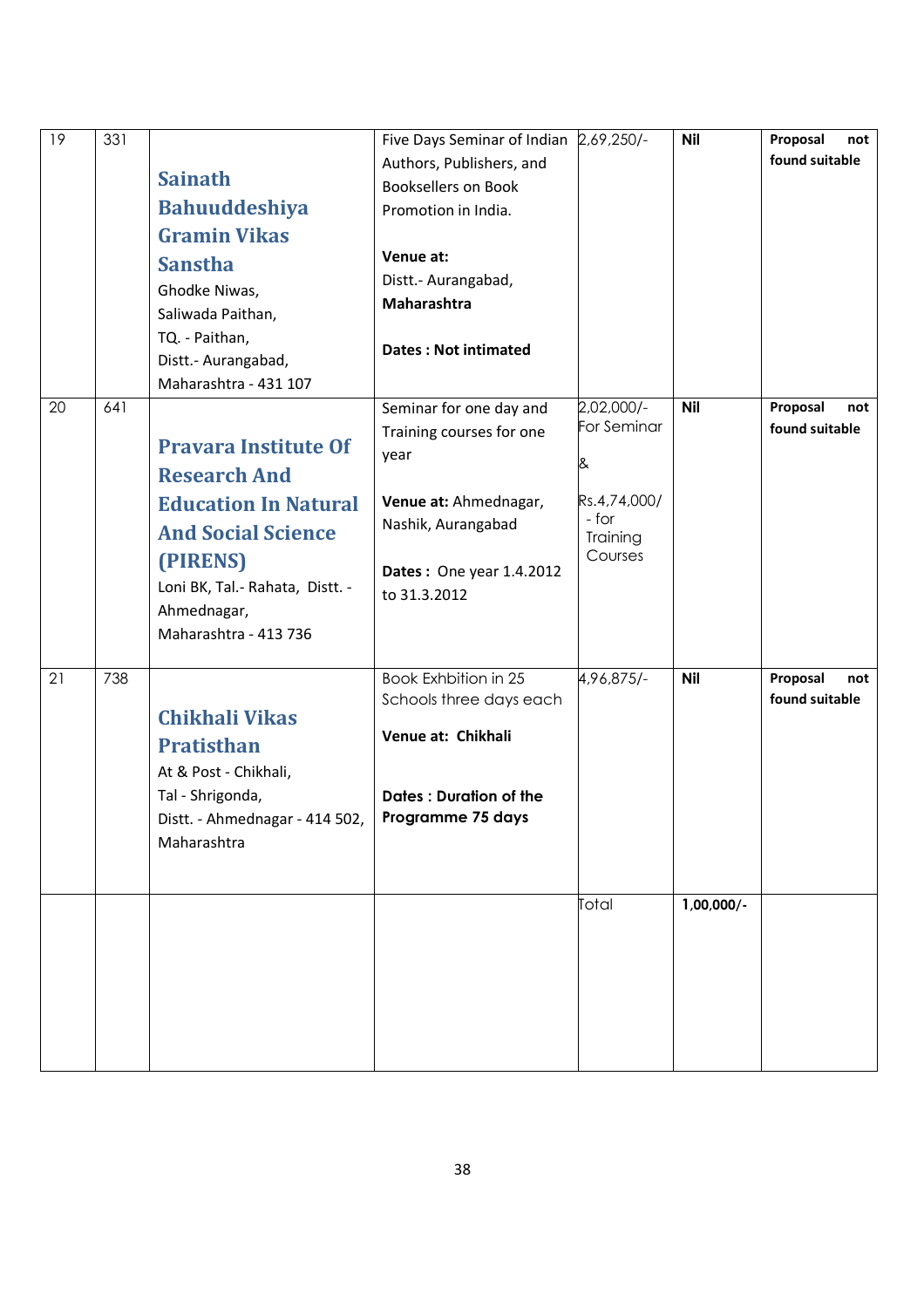#### **Odisha**

| $\mathbf{1}$   | 11 | <b>SUDHA</b><br>Ramachandi Balikuda Sahi,<br>Station Road, Puri - 752 002,<br>Odisha                                                                                                                                | Five days Book Fair-cum<br>Seminar in Puri and its two<br><b>Blocks</b><br>Venue & dates<br>Puri an in its two Blocks<br>A. Puri Town<br>3 to 7-9-2012<br>B. Sadar Block<br>24 to 28-9-2012<br>C. Brahamgiri Block<br>8 to 12-10-2012 | -,000,48,6   | $1,00,000/-$ | Proposal<br>recommended<br>for Puri Book<br>fair only |
|----------------|----|---------------------------------------------------------------------------------------------------------------------------------------------------------------------------------------------------------------------|---------------------------------------------------------------------------------------------------------------------------------------------------------------------------------------------------------------------------------------|--------------|--------------|-------------------------------------------------------|
| $\mathbf 2$    | 16 | <b>Participatory &amp;</b><br><b>Reconstruction</b><br><b>Institute Action (PRIA)</b><br>At Kolha (Champapur)<br>P.O. Kalakala, Via Byree<br>Dist Jajpur 754 082<br>Block Badachana, Jajpur<br>Taluk Jajpur, Orissa | Seven Days Book Fair &<br>Seminar-cum-Workshop<br>Venue at:<br>Chhatia, Dist. Jajpur,<br>Orissa<br>Dates:<br><b>Book Fair from</b><br>2 to 8 Dec 2012<br>Seminar from<br>7 to 8 Dec. 2012                                             | 5,00,250/-   | Nil          | Proposal<br>not<br>found suitable                     |
| $\overline{3}$ | 72 | <b>Social Agency for</b><br><b>Farmers</b><br><b>Empowerment</b><br>(SAFE)<br>At. Haladibasanta,<br>P.O.- Bangurigaon,<br>Block - kakatpur,<br>Distt. - Puri,<br>Odisha - 752 118                                   | Two days Seminar on "The<br>Role of Writers in Building<br>of the Nation"<br><b>Venue At:</b><br>Haramauri Conference Hall,<br>Kaklpur, Puri, Odisha<br>Dates : not intimated                                                         | $1,00,000/-$ | Nil          | Proposal<br>not<br>found suitable                     |
| 4              | 76 | Maa Laxmi Mahila<br><b>Sangathan</b><br>AT Baghra Road,<br>W.No. - 16, Baripada,<br>Distt. - Mayurbhanj,<br>Odisha - 757 001                                                                                        | Five Days Book Fair with a<br>Seminar<br><b>Venue At:</b><br>Mayurbhanj<br>Dates : not intimated                                                                                                                                      | 4,28,5000    | $1,00,000/-$ | --                                                    |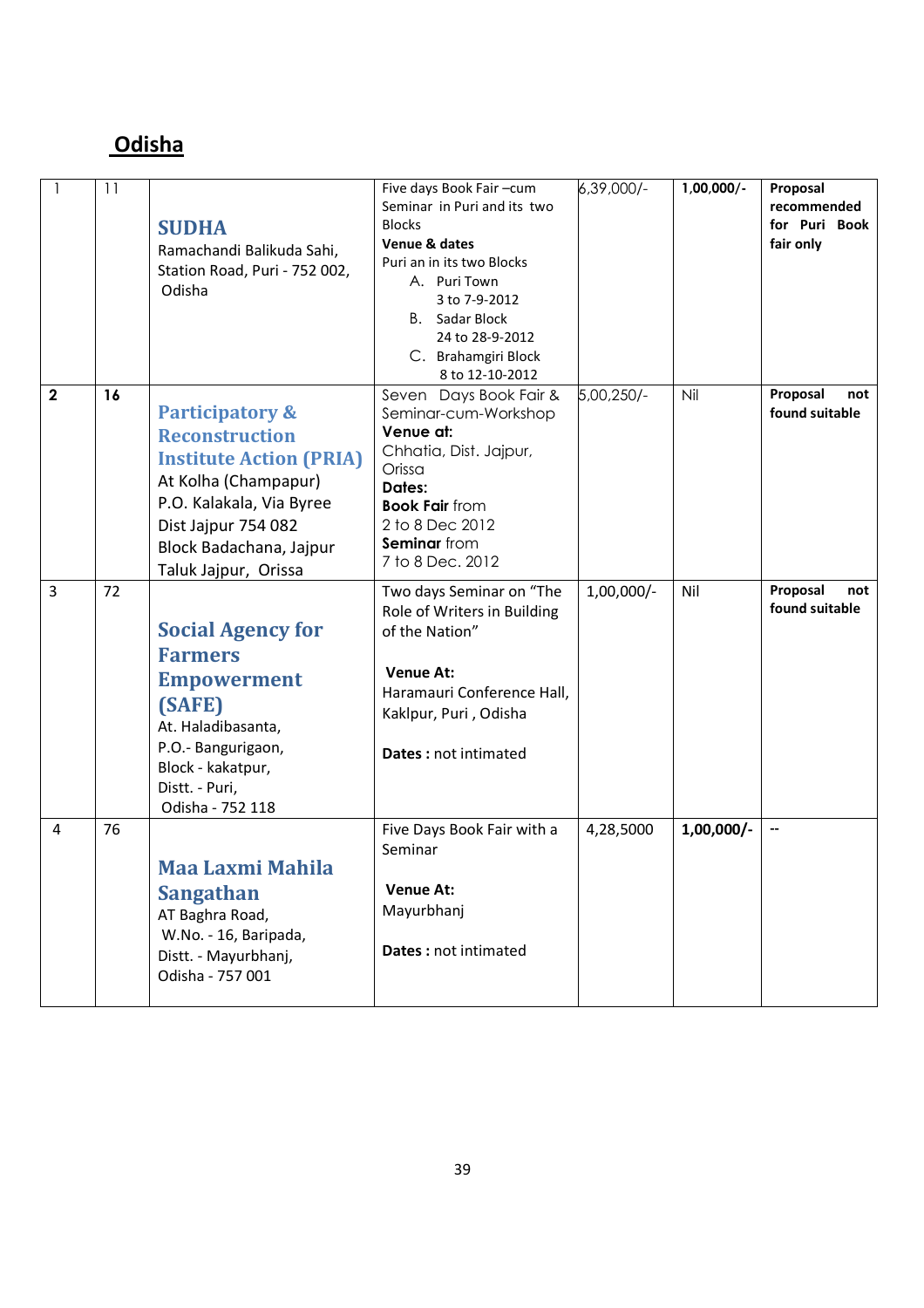| 5              | 95  | <b>Health Environment</b><br><b>Literacy Plantation</b><br>(H.E.L.P.)<br><b>Organisation</b><br>At.PO: Dala, Jajpur Road,<br>Dist. Jajpur,<br>Orissa 755 098 | Five-Days Book Fair<br>Venue at:<br>Jajpur<br>Orissa.<br>Dates: Not intimated                                                                                                                                                                                                                                                                                                                                       | 4,50,000/- | <b>Nil</b> | Proposal<br>not<br>found suitable<br>because<br><b>Financial</b><br>estimate found<br>unrealistic.                        |
|----------------|-----|--------------------------------------------------------------------------------------------------------------------------------------------------------------|---------------------------------------------------------------------------------------------------------------------------------------------------------------------------------------------------------------------------------------------------------------------------------------------------------------------------------------------------------------------------------------------------------------------|------------|------------|---------------------------------------------------------------------------------------------------------------------------|
| 6              | 119 | <b>Prachi Youth Social</b><br><b>Organization (PYSO)</b><br>At /P.O.- Kakatpur, Block -<br>Kakatpur,<br>Distt. - Puri,<br>Odisha- 752 108                    | Seven days Book Fair & a<br>Seminar<br>A. Topic of Seminar Status<br>of Book Reading Habit<br>among the rural people of<br>Odisha.<br><b>B.Theme of Book Fair will</b><br>be "Rural India<br>Venue at: Kakatpur in Puri<br>District, Odisha<br>Dates: Not intimated                                                                                                                                                 | 1,28,663/- | Nil        | <b>District</b><br>Puri<br>already<br>covered                                                                             |
| $\overline{7}$ | 158 | <b>Sadhana</b><br>At - Achyutapur,<br>P.O.- Garhrupas, Block - Gop<br>Distt. - Puri,<br>Odisha - 752 110                                                     | Five-Days Book Fair<br>Konark<br>Venue at : Konark,<br>Dist. Puri<br>Dates: 2 to 6 Nov'2012                                                                                                                                                                                                                                                                                                                         | 1,29,000/- | <b>Nil</b> | Organization<br>found<br>not<br>for<br>suitable<br>holding<br>book<br>fair as per audit<br>report of past<br>three years. |
| 8              | 164 | <b>Maa Sarada</b><br><b>Pallimangal Kala</b><br><b>Sansad</b><br>At Sanabad<br>P.O. Pichukuli,<br>Block-Bolgarh,<br>Dist. Khurda,<br>Orissa                  | Two Days Conference of<br>writers/publishers on the<br>following subjects.<br>1. Role of writers in promoting<br>Odia Languages and Literature<br>in present context<br>2. Kabita Patha Prabhandha<br>Patha of writers.<br>3. Role of Public in Odia<br>Language movement etc.<br>4. Modern Writers<br>contribution for preserving<br>Folk Culture<br>Venue at: Sanabada Khurda<br>(Odisha)<br>Dates: Not intimated | 2,25,000/- | Nil        | Proposal<br>not<br>found suitable                                                                                         |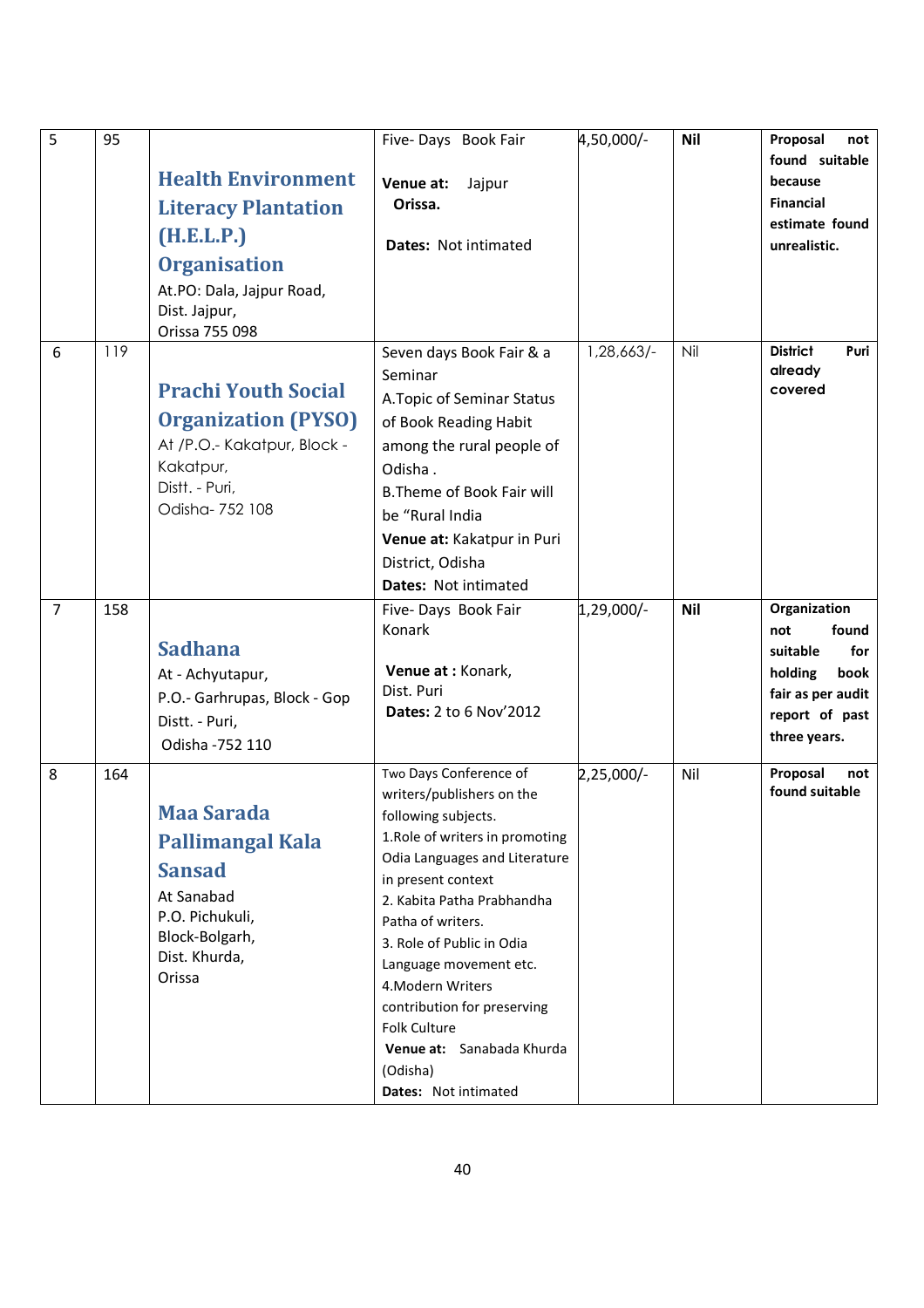| 9  | 200 | <b>Bhabagrahi Kala</b><br><b>Niketan</b><br>At P.O. Barua,<br>P.S. Nikirai,<br>Block/Distt. - Kendrapara,<br>Odisha - 754 250                                            | Seven Days training<br>programme of Young writers<br>and Publisher in connection<br>with promotion of Books<br>Venue at: Not intimated<br>Dates: During the year<br>2012-13     | $1,12,500/-$ | Nil          | Proposal<br>not<br>found suitable<br>for seven days<br>program.                                                     |
|----|-----|--------------------------------------------------------------------------------------------------------------------------------------------------------------------------|---------------------------------------------------------------------------------------------------------------------------------------------------------------------------------|--------------|--------------|---------------------------------------------------------------------------------------------------------------------|
| 10 | 225 | <b>Karakamal Yubak</b><br><b>Sangha</b><br>At. - Kuberapuri Aiginia,<br>P.O. - Aiginia,<br>Distt. - Khurda - 751 019,<br>Orissa                                          | Four days National Level<br>Seminar on Indian authors<br>& publishers<br>Venue at: Rayagada<br>(Odisha)<br>Dates: Not intimated                                                 | $3,15,000/-$ | Nil          | Proposal<br>not<br>found suitable                                                                                   |
| 11 | 271 | <b>Bikalpa Bikash -</b><br><b>Orissa</b><br>At - Odakapa,<br>P.O.- Tukuda,<br>Distt. - Angul - 759 127,<br>Orissa                                                        | 8 <sup>th</sup> Angul District Book Fair<br>-2012-13 for Seven Days.<br>Venue at: Angul Distt. -<br>Head Qtr., Orissa<br><b>Dates: In the Month</b><br>Feb.2013                 | 5,62,500/-   | $1,50,000/-$ | Subject<br>to<br>submission<br>оf<br>Utilization<br>Certificate<br>of<br>the grant for<br>the year 2011-<br>$12 \,$ |
| 12 | 292 | <b>Prepetual</b><br><b>Reconstructive</b><br><b>Institute for Youth</b><br><b>Activity (PRIYA)</b><br>$H/O - 141,$<br>KananVihar, Phase-II,<br>Bhubaneswar-31,<br>Orissa | Five Days Book Fair<br>Venue at: Muniguda NAC -<br>HQ. Orissa<br><b>Dates:</b> 10 to $14^{th}$ October<br>2012                                                                  | 4,45,000/-   | Nil          | Proposal<br>not<br>found suitable<br>because<br><b>Budget</b><br>is<br>unrealistic.                                 |
| 13 | 329 | <b>Bapu Yuvak Sangha</b><br>At - Kunjakanta,<br>Near AI Broiler,<br>Block - Sadar,<br>Taluk-Dhenkanal,<br>P.O./ Distt. - Dhenkanal,<br>Odisha - 759 001                  | Seven Days National Level<br>Book Fair & Seminar cum<br>Workshop.<br>Venue at:<br>Distt.- Dhenkanal,<br>Odisha<br><b>Dates:</b> $8^{\text{th}}$ to $14^{\text{th}}$<br>Nov.2012 | 5,09,250/-   | Nil          | <b>District already</b><br>covered<br>&<br>Proposal<br>not<br>found suitable                                        |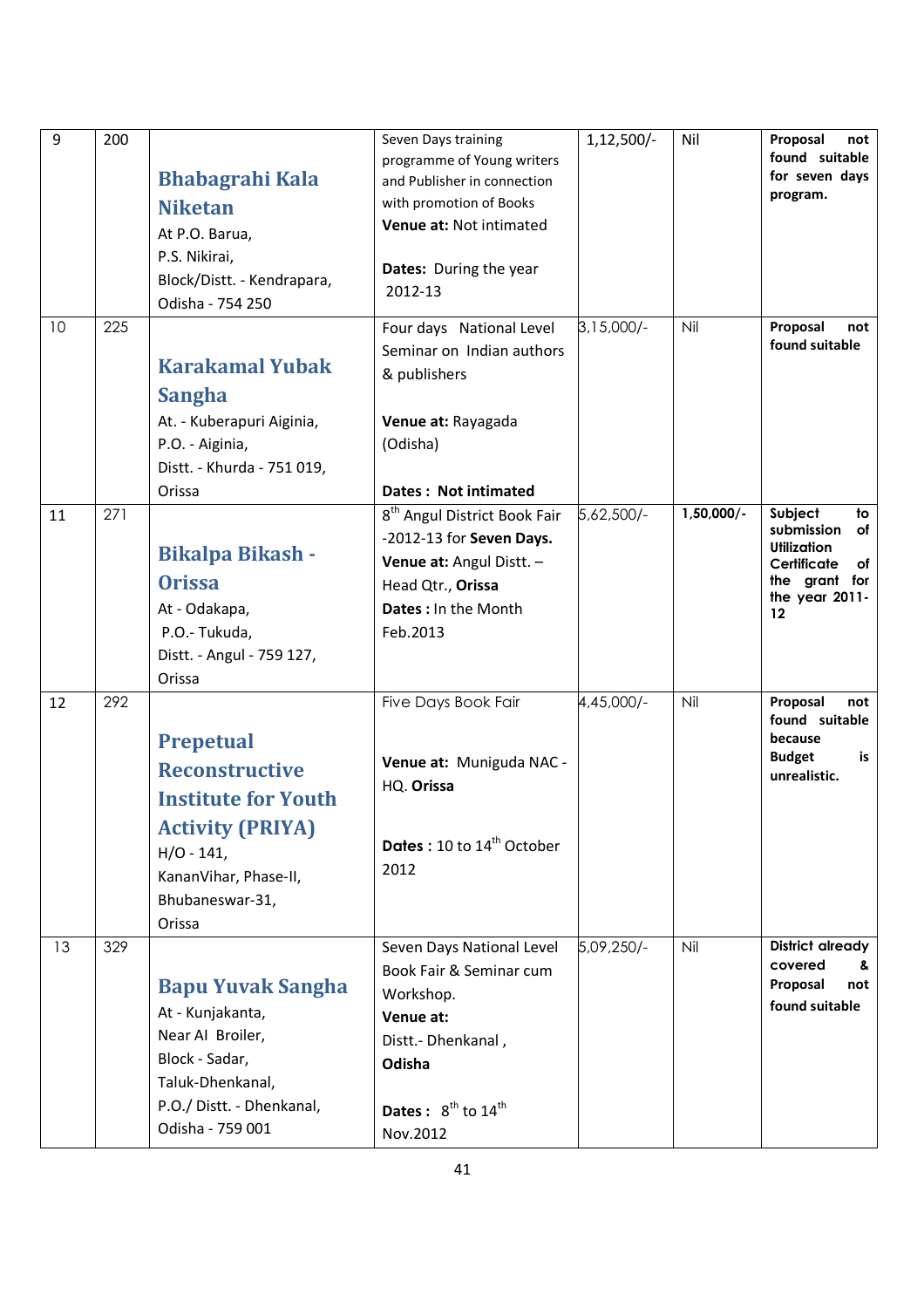| 14 | 335 | <b>Maa Durga Rural</b><br><b>Women's Udyog</b><br>At-Rajendra Nagar,<br>P.O. - Madhupatna,<br>Distt. - Cuttack,<br>Odisha | Seven days Book Fair/<br>Exhibition.<br>Venue at:<br>Distt. - Cuttack,<br>Odisha<br>Dates: Not intimated | $6,75,000/-$ | Nil           | Proposal<br>not<br>found suitable<br>planning<br><b>NBT</b><br>to do Book Fair<br>at Cuttack. |
|----|-----|---------------------------------------------------------------------------------------------------------------------------|----------------------------------------------------------------------------------------------------------|--------------|---------------|-----------------------------------------------------------------------------------------------|
|    |     |                                                                                                                           |                                                                                                          | Total        | $3,50,000/$ - |                                                                                               |

# **Rajasthan**

| 344 | <b>Manay Shakti Vikash</b><br>Samiti,<br>Near Bus Stand, Jayal,<br>VPG-Jayal,<br>Block - Jayal,<br>Distt. - Nagaur,<br>Rajasthan - 341 023 | Four days Book Fair &<br>Seminar of Book Promotion<br>Activities.<br>Venue at: Jayal Nagaur<br>(Rajasthan)<br><b>Dates:</b> Not intimated | $4,42,800/-$ | 75,000/- | Subject<br>to<br>submission<br>of<br><b>Utilization</b><br>Certificate<br>for<br>the grant of<br>the year 2011-<br>12 |
|-----|--------------------------------------------------------------------------------------------------------------------------------------------|-------------------------------------------------------------------------------------------------------------------------------------------|--------------|----------|-----------------------------------------------------------------------------------------------------------------------|
|     |                                                                                                                                            |                                                                                                                                           | Total        | 75,000/- |                                                                                                                       |

## Tamil Nadu

| $\mathbf{1}$ | 109 | <b>FEDCROT</b> (Formation<br><b>Education Development</b><br><b>Centre for Rural</b><br><b>Organization and</b><br><b>Training</b> )<br>1 A Arunachalam Street,<br>North Gate, S.S.Colony,<br>District - Madurai - 625 016,<br>Tamilnadu | Three Days Book Exhibition<br><b>Venue At:</b><br>Madurai Town<br>Dates:<br>1, 2, and 3 August 2012 | $3,82,500/-$ | 75,000/- | Proposal<br>recommended<br>subject<br>to<br>minimum<br>five<br>book<br>days<br>exhibition. |
|--------------|-----|------------------------------------------------------------------------------------------------------------------------------------------------------------------------------------------------------------------------------------------|-----------------------------------------------------------------------------------------------------|--------------|----------|--------------------------------------------------------------------------------------------|
|--------------|-----|------------------------------------------------------------------------------------------------------------------------------------------------------------------------------------------------------------------------------------------|-----------------------------------------------------------------------------------------------------|--------------|----------|--------------------------------------------------------------------------------------------|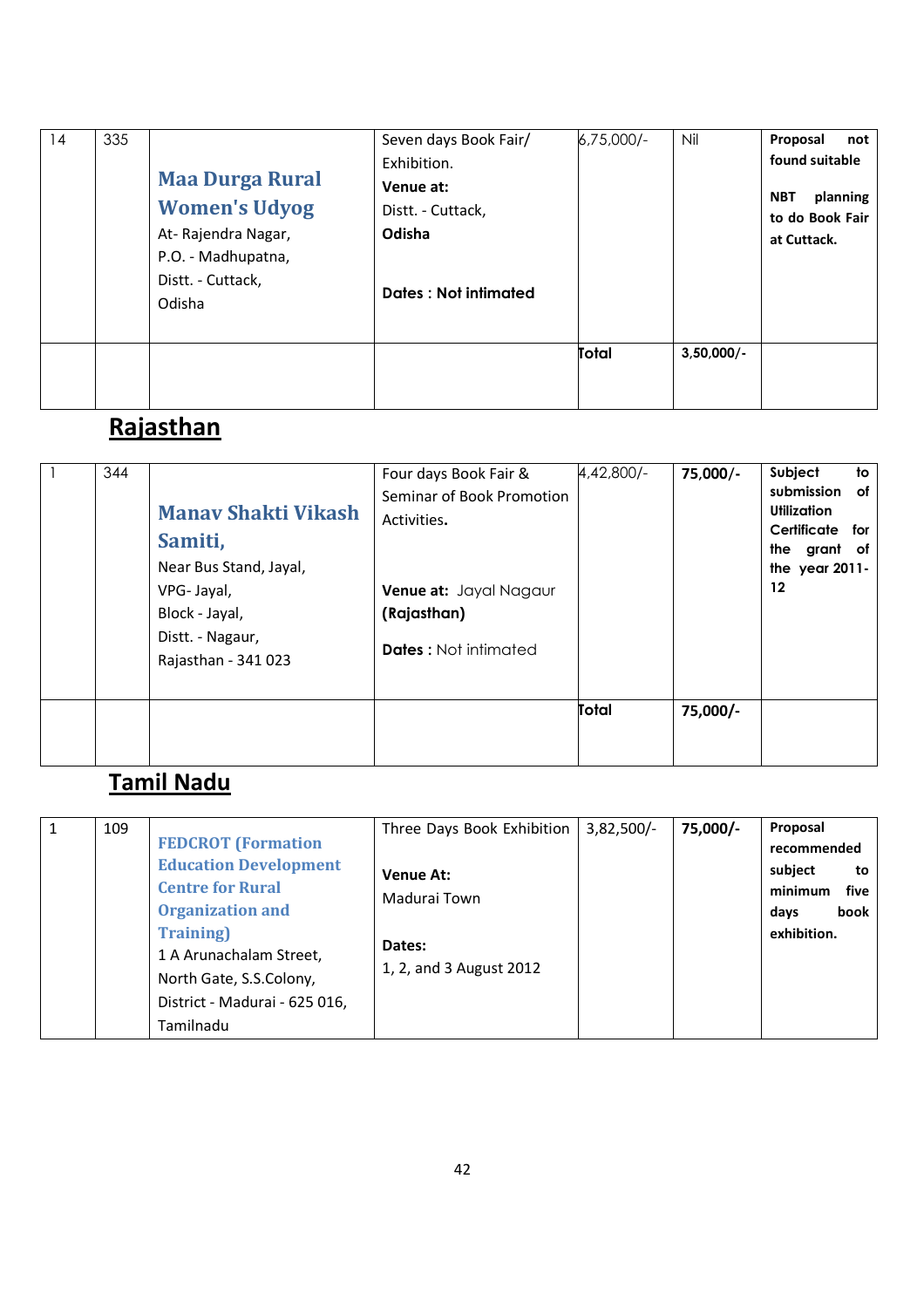| 2 | 321 |                                                                                            | Three Days Book Exhibition       | $2,51,800/-$ | 75,000/-     | be<br>May                                                     |
|---|-----|--------------------------------------------------------------------------------------------|----------------------------------|--------------|--------------|---------------------------------------------------------------|
|   |     | <b>Centre for Rural</b><br><b>Education And</b>                                            | <b>Venue At: Madurai Town</b>    |              |              | considered<br>in<br>meeting<br>next<br>with<br>recommendation |
|   |     | <b>Development (CRED)</b>                                                                  | <b>Dates: 18 to 20 July 2012</b> |              |              | letter.                                                       |
|   |     | 301, Main Road, T.V.<br>Adipatti, (P.O.) (T.K.)<br>Madurai Distt.,<br>Tamil Nadu - 625 218 |                                  |              |              |                                                               |
|   |     |                                                                                            |                                  | Total        | $1,50,000/-$ |                                                               |

# Uttar Pradesh

|                | 3  | <b>Upkar Samiti</b><br>Rupapur Krishnaji Puram,<br>Afeem Kothi<br>Pratapgarh,<br><b>Uttar Pradesh</b>                                        | Ten Days Book Fair<br>Venue at:<br>Pratapgarh (U.P.)<br>Dates:<br>During the year 2012-13                                             | 7,13,700/-   | 75,000/- |                                   |
|----------------|----|----------------------------------------------------------------------------------------------------------------------------------------------|---------------------------------------------------------------------------------------------------------------------------------------|--------------|----------|-----------------------------------|
| $\mathfrak{D}$ | 22 | Saraswati Gramin<br>vikas Sanstha<br>Village Shekhwa, Takipur<br>P.O. Sherpur Khana Jaadpur,<br>Distt. - Saharanpur,<br><b>Uttar Pradesh</b> | Five days Book Fair<br>Venue at<br>Saharanpur(U.P.)<br>Dates: During the year<br>2012-13                                              | 3,75,000/-   | 75,000/- |                                   |
| $\mathcal{S}$  | 31 | Akhil Bhartiya Jan<br><b>Kalyan and Seva</b><br>Sangh,<br>D-15, Chandarpuri,<br>Dhaulipyau,<br>Mathura.<br>(U.P)                             | Five Days Book Fair & one<br>Day Seminar<br>Venue at:<br>Kisan Bhawan<br>Dampier Nagar,<br>Mathura (U.P.)<br>Dates: 3 to October 2012 | $5,25,000/-$ | Nil      | Proposal<br>not<br>found Suitable |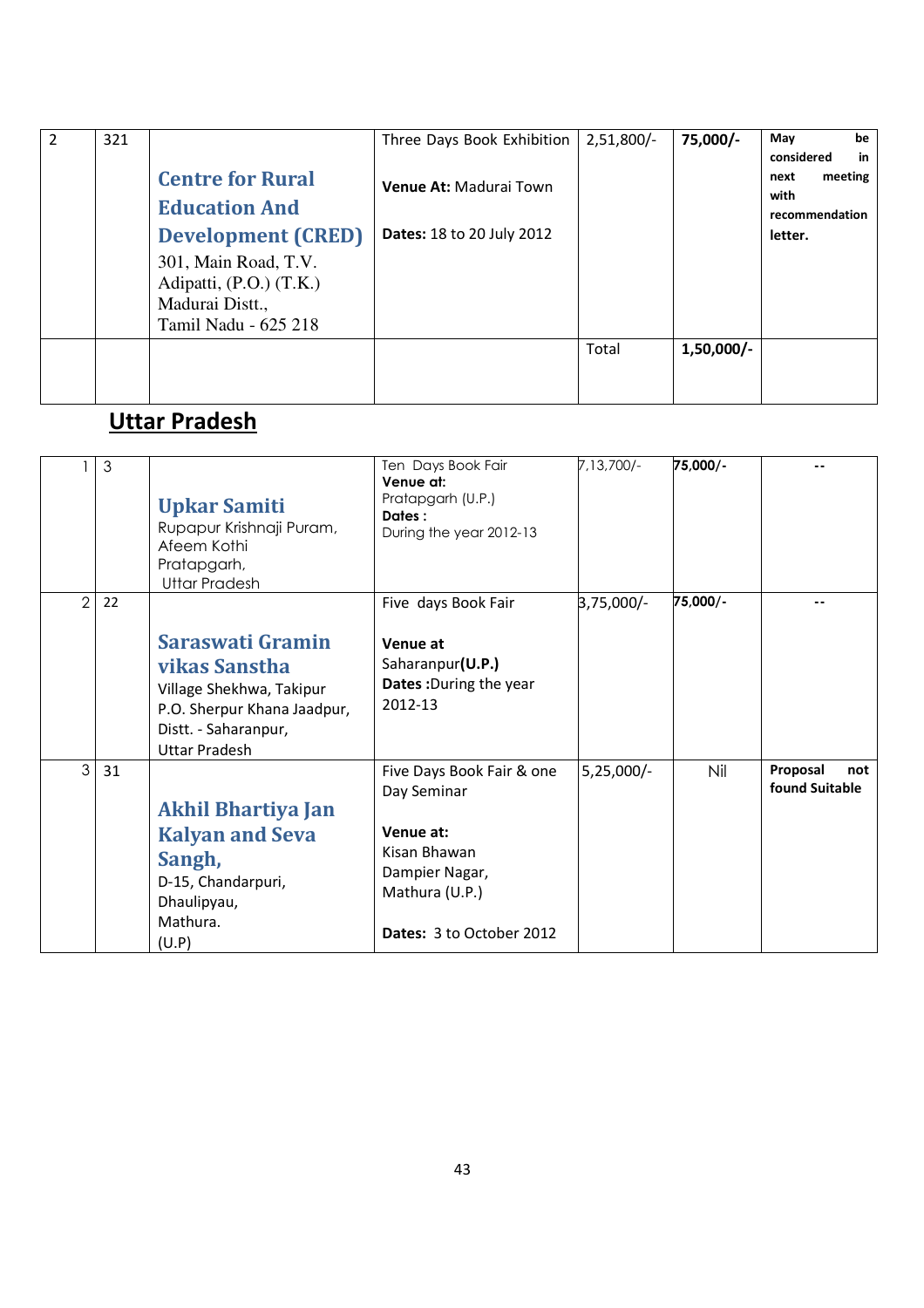| 4              | 32 | Vighyan Prodyogiki<br><b>Gramodyag Prasar Samiti</b><br>29, M.I.G Govindpur Colony,<br>Allahabad - 211 004,<br><b>Uttar Pradesh</b>                           | Six Days Book Fair of 15<br>stalls.<br>Venue at:<br>In any dist. of the U.P<br>including Koshambi,<br>Chitrakut and Pratapgarh<br>Dates: 15 to 20 Dec2012 | 1,50,000/- | Nil | Proposal<br>not<br>found suitable |
|----------------|----|---------------------------------------------------------------------------------------------------------------------------------------------------------------|-----------------------------------------------------------------------------------------------------------------------------------------------------------|------------|-----|-----------------------------------|
| 5              | 35 | <b>Sankalp Sewa</b><br><b>Sansthan</b><br>Mohalla-Pachghara,<br><b>Tehsil Fatehpur</b><br>Dist Barabani 225 305<br><b>Uttar Pradesh</b>                       | Five Days Book Fair<br>Venue at:<br>Barabanki<br>Dates:<br>For the year 2012-13                                                                           | 3,09,000/- | Nil | Proposal<br>not<br>found suitable |
| 6              | 39 | <b>Aman Mahila Vikas</b><br><b>Samiti</b><br>Mohalla-Purana Ganj,<br>Betuk Road,<br>Distt.-Ram Pur - 244 901<br><b>Uttar Pradesh</b>                          | Five Days Book Fair<br>Venue at:<br>Rampur (U.P.)<br>Dates:<br>2012-13                                                                                    | 6,85,000   | Nil | Proposal<br>not<br>found suitable |
| $\overline{7}$ | 41 | <b>Adarsh Yuva Vikas</b><br><b>Samiti</b><br>Village - Tiloiyan Khurd,<br>Post - Sankh,<br>Tehsil - Sandila<br>District - Hardoi,<br>Uttar Pradesh - 241 204  | Two Seminars Three days<br>each<br>Venue at:<br>At two locations of<br>Hardoi Dist.<br><b>Dates:</b> Not intimated                                        | 2,26,875/- | Nil | Proposal<br>not<br>found suitable |
| 8              | 50 | <b>Swami Vivekanand</b><br><b>Shiksha Sansthan</b><br>43, Lakhperabagh Colony,<br><b>Near Tulsi Medical Store</b><br>Dist. Barabanki<br>Uttar Pradesh 225 001 | Five-Days Books Fair for<br>Indian Authors, Publishers<br>and Book Sellers on Book<br>Promotion<br>Venue at: Hardoi, U.P.<br><b>Dates: Not intimated</b>  | 5,62,500/- | Nil | Proposal<br>not<br>found suitable |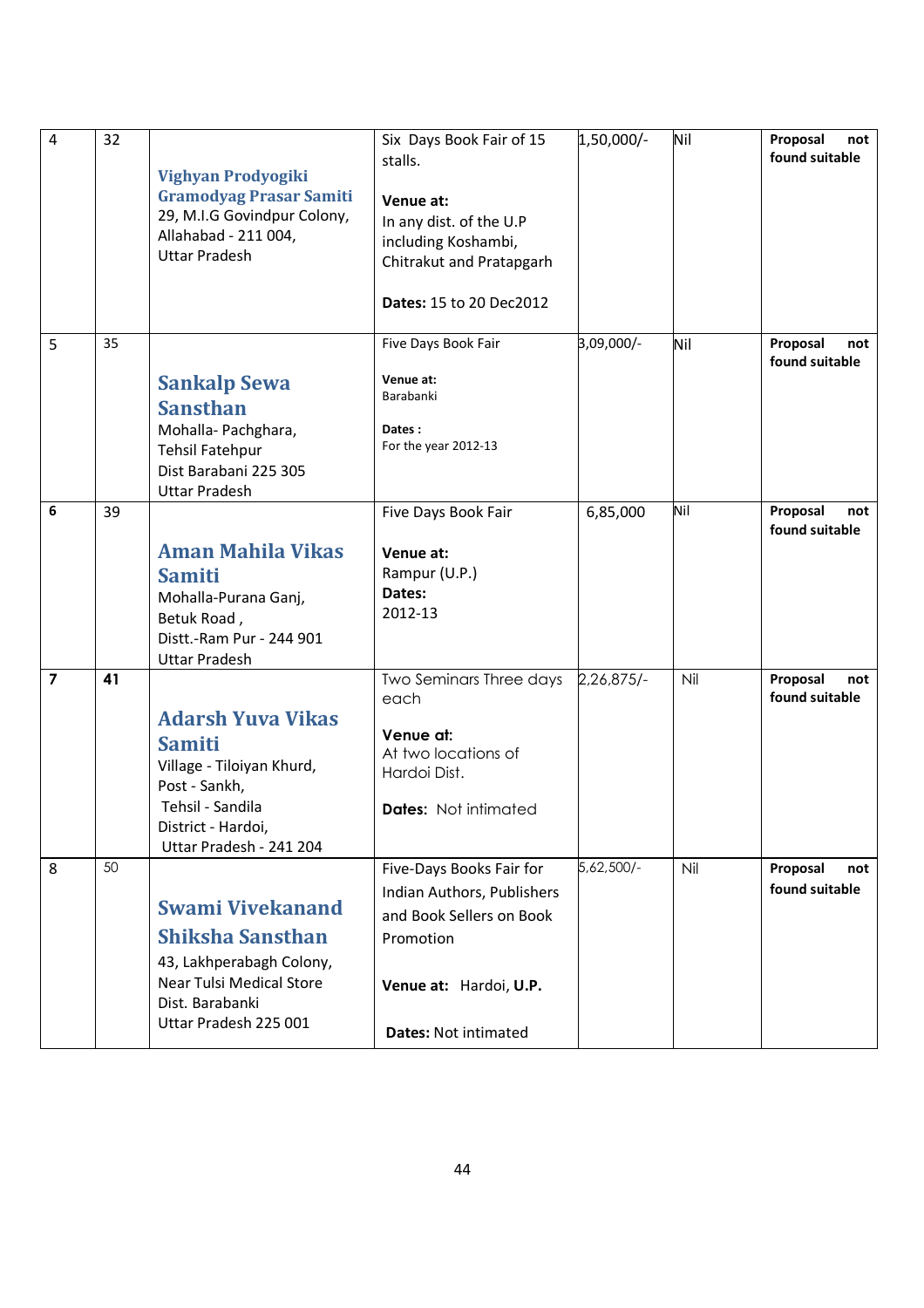| 9  | 53 |                                                        | Five Days Book Fair             | $3,33,750/-$ | Nil      | Venue<br>not           |
|----|----|--------------------------------------------------------|---------------------------------|--------------|----------|------------------------|
|    |    | <b>Surya Vikas Samiti</b>                              | And one day Seminar             |              |          | found suitable         |
|    |    | 9, Nagar Nigam Market,                                 | Venue at: Maharanjganj          |              |          |                        |
|    |    | Opp. Darulsafa, Hazratganj,                            | (Ad joining to Indo Nepal       |              |          |                        |
|    |    | Lucknow, 226001                                        | Border)                         |              |          |                        |
|    |    | (U.P)                                                  | Dates: 2012-13                  |              |          |                        |
| 10 | 55 |                                                        | Five days Book Fair             | $3,05,000/-$ | Nil      | Venue<br>not           |
|    |    | Surya Narayan Rishi                                    |                                 |              |          | found suitable         |
|    |    | <b>Ram Sewa Sansthan</b>                               | Venue at:Shivkuti,<br>Allahabad |              |          |                        |
|    |    | H.No. 233A/1C,                                         |                                 |              |          |                        |
|    |    | P.O. - Teliarganj,<br>Block - Sardar, Allahabad,       | Dates:15 to 20 December         |              |          |                        |
|    |    | <b>Uttar Pradesh</b>                                   | 2012                            |              |          |                        |
| 11 | 56 |                                                        | Five days book fair &           | $6,37,500/-$ | Nil      | Proposal<br>not        |
|    |    |                                                        | Seminar                         |              |          | found suitable         |
|    |    | <b>Tulsi Gramodyog</b>                                 | Venue at: Mirzapur              |              |          |                        |
|    |    | <b>Vikas Sansthan</b>                                  |                                 |              |          |                        |
|    |    | Bhitariya Chauraha,<br>Post - Ram Sanehi Ghat,         | <b>Dates:</b> Not intimated     |              |          |                        |
|    |    | Distt. - Barabanki - 225 409,                          |                                 |              |          |                        |
|    |    | <b>Uttar Pradesh</b>                                   |                                 |              |          |                        |
| 12 | 61 |                                                        | Five Days Book Fair             | 4,75,000/-   | Nil      | Proposal<br>not        |
|    |    |                                                        |                                 |              |          | found suitable         |
|    |    | Jagriti Mahila Sewa                                    | Venue at:                       |              |          | due<br>to<br>different |
|    |    | <b>Sansthan</b>                                        | 1.Allahabad (Meza)              |              |          | venues.                |
|    |    | 133, A.B.C. Railway Colony<br>Allahabad                | 2. Mirzapur<br>3.Chandouli      |              |          |                        |
|    |    | <b>Uttar Pradesh</b>                                   | Dates:                          |              |          |                        |
|    |    |                                                        | Not intimated                   |              |          |                        |
| 13 | 65 |                                                        | Four Days Book                  | 4,62,750/-   | 75,000/- | Subject to four        |
|    |    |                                                        | Fair & Workshop                 |              |          | days book fair         |
|    |    | <b>Roshan lal Gautam</b>                               |                                 |              |          | only & not for         |
|    |    | <b>Gramin Vikas Samiti</b>                             | Venue at:<br>Sadabad Hq.        |              |          | Workshop.              |
|    |    | Gautam Building,                                       | (Hathras -UP)                   |              |          |                        |
|    |    | Opp. Raodways Bus Stand,<br>Sadabad, Hathras - 281 306 | Dates: 7 to 10 December         |              |          |                        |
|    |    | U.P.                                                   | 2012 For book fair              |              |          |                        |
|    |    |                                                        | 9 t 10 December 2012For         |              |          |                        |
|    |    |                                                        | workshop                        |              |          |                        |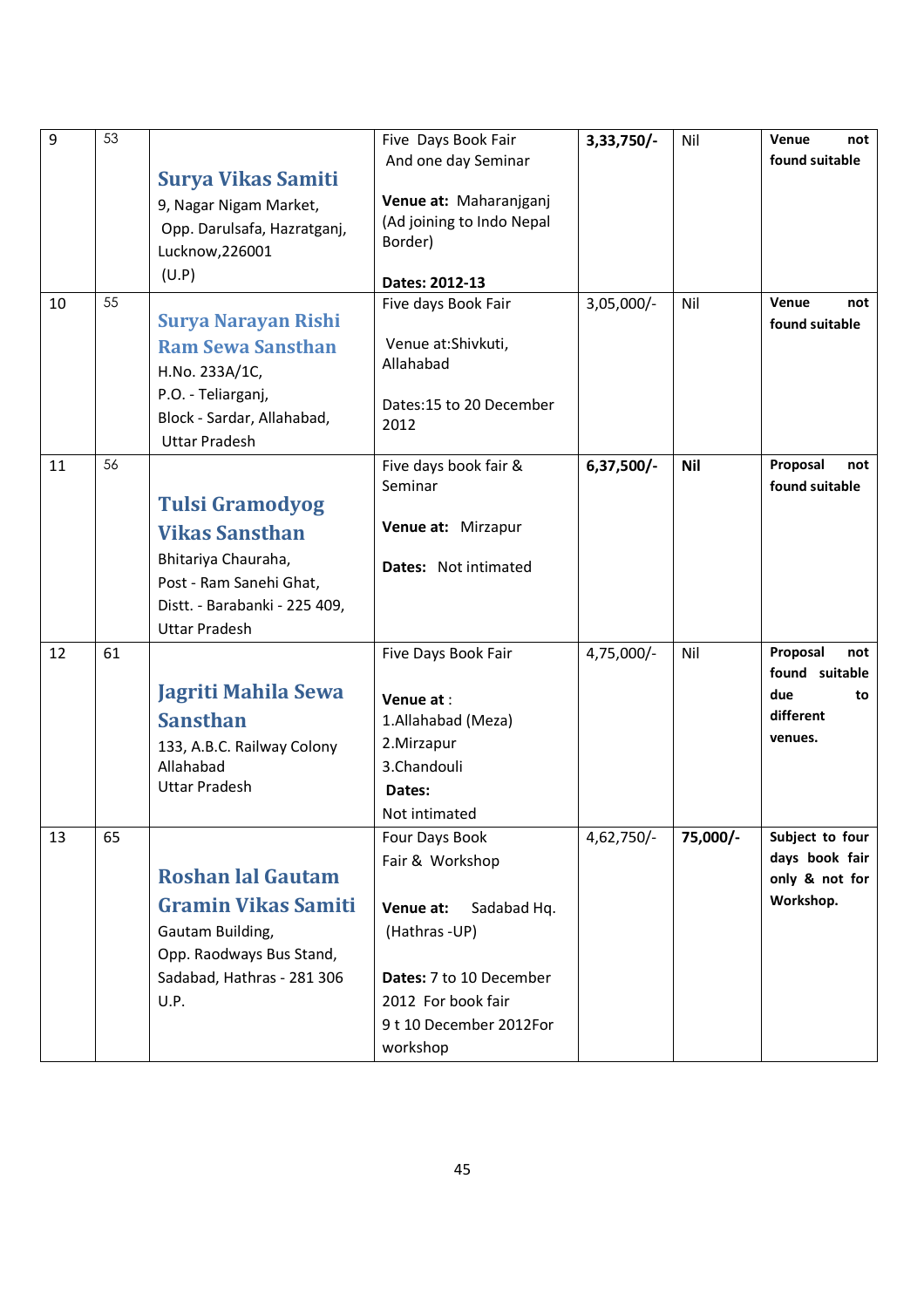| 14 | 66 |                                                  | Four- Days Book Fair and         | 4,62,750/-   | 75,000/-   | Subject to four                   |
|----|----|--------------------------------------------------|----------------------------------|--------------|------------|-----------------------------------|
|    |    |                                                  | Workshop                         |              |            | days book fair                    |
|    |    | Samaj Kalyan                                     |                                  |              |            | only & not for                    |
|    |    | <b>Sansthan</b>                                  | Venue at : Tundla                |              |            | Workshop.                         |
|    |    | Village Nagla Maszid,                            | <b>Dates: For Book Fair</b><br>7 |              |            |                                   |
|    |    | <b>Block and Taluk Tundla</b>                    | to 10 December 2012 or           |              |            |                                   |
|    |    | Post-Tundla                                      | Workshop 9 to 10                 |              |            |                                   |
|    |    | Distt. - Firozabad                               | December 2012                    |              |            |                                   |
|    |    | Block /Taluk-Tundla<br>$(U.P) - 283204$          |                                  |              |            |                                   |
| 15 | 67 |                                                  | Four-Days                        | 4,62,750/-   | Nil        | Proposal<br>not                   |
|    |    |                                                  | Book Fair and Workshop           |              |            | found suitable                    |
|    |    | <b>RCK Gramin Seva</b>                           |                                  |              |            |                                   |
|    |    | <b>Sansthan</b>                                  | Venue at: Mainpuri (U.P.)        |              |            |                                   |
|    |    | Power House Road,                                |                                  |              |            |                                   |
|    |    | Dist. Manpuri                                    | <b>Dates: 15 to 18 Dec 2012</b>  |              |            |                                   |
|    |    | <b>Uttar Pradesh</b>                             |                                  |              |            |                                   |
| 16 | 68 |                                                  | Five Days Book Fair              | 5,06,250/-   | <b>Nil</b> | Proposal<br>not                   |
|    |    | <b>Shanti Shaikshik Evam</b>                     |                                  |              |            | found suitable                    |
|    |    | Samajik Kalyan                                   | Venue at:                        |              |            |                                   |
|    |    | <b>Sansthan</b>                                  | <b>BKT Block of Lucknow</b>      |              |            |                                   |
|    |    | 645A/134,                                        |                                  |              |            |                                   |
|    |    |                                                  | Dates:26 to 30 September         |              |            |                                   |
|    |    | Jankipuram,<br>Lucknow 226 021                   | 2012                             |              |            |                                   |
|    |    | <b>Uttar Pradesh</b>                             |                                  |              |            |                                   |
|    |    |                                                  |                                  |              |            |                                   |
|    |    |                                                  |                                  |              |            |                                   |
| 17 | 73 |                                                  | Five days Seminar and            | 2,46,750/-   | Nil        | Proposal<br>not<br>found suitable |
|    |    | <b>Future Planner</b>                            | <b>Book Fair on Creating</b>     |              |            |                                   |
|    |    |                                                  | <b>Awareness for Reading</b>     |              |            |                                   |
|    |    | <b>Society</b>                                   | Habit among School going         |              |            |                                   |
|    |    | Vill. + P.O. - Maroofpur,<br>Tehsil- Sakaldeeha, | Girls and Neo Literate<br>Women  |              |            |                                   |
|    |    | Distt. - Chandauli, Uttar                        |                                  |              |            |                                   |
|    |    | Pradesh                                          | Venue At: Mirzapur (U.P.)        |              |            |                                   |
|    |    |                                                  | Dates: not intimated             |              |            |                                   |
| 18 | 82 |                                                  | Three days Book Fair             | $1,50,000/-$ | Nil        | Proposal<br>not                   |
|    |    |                                                  |                                  |              |            | found suitable                    |
|    |    | Sri Satya Sai Shiksha                            | Venue at:                        |              |            | <b>Three</b><br>days              |
|    |    | <b>Evam Gramya Vikas</b>                         | Mathura                          |              |            | book fair is not                  |
|    |    | <b>Sansthan</b>                                  |                                  |              |            | useful                            |
|    |    | B-48, Moti kunj Extension,                       | <b>Dates:</b> 2 to 4-10-2012     |              |            |                                   |
|    |    | Mathura,                                         |                                  |              |            |                                   |
|    |    | <b>Uttar Pradesh</b>                             |                                  |              |            |                                   |
|    |    |                                                  |                                  |              |            |                                   |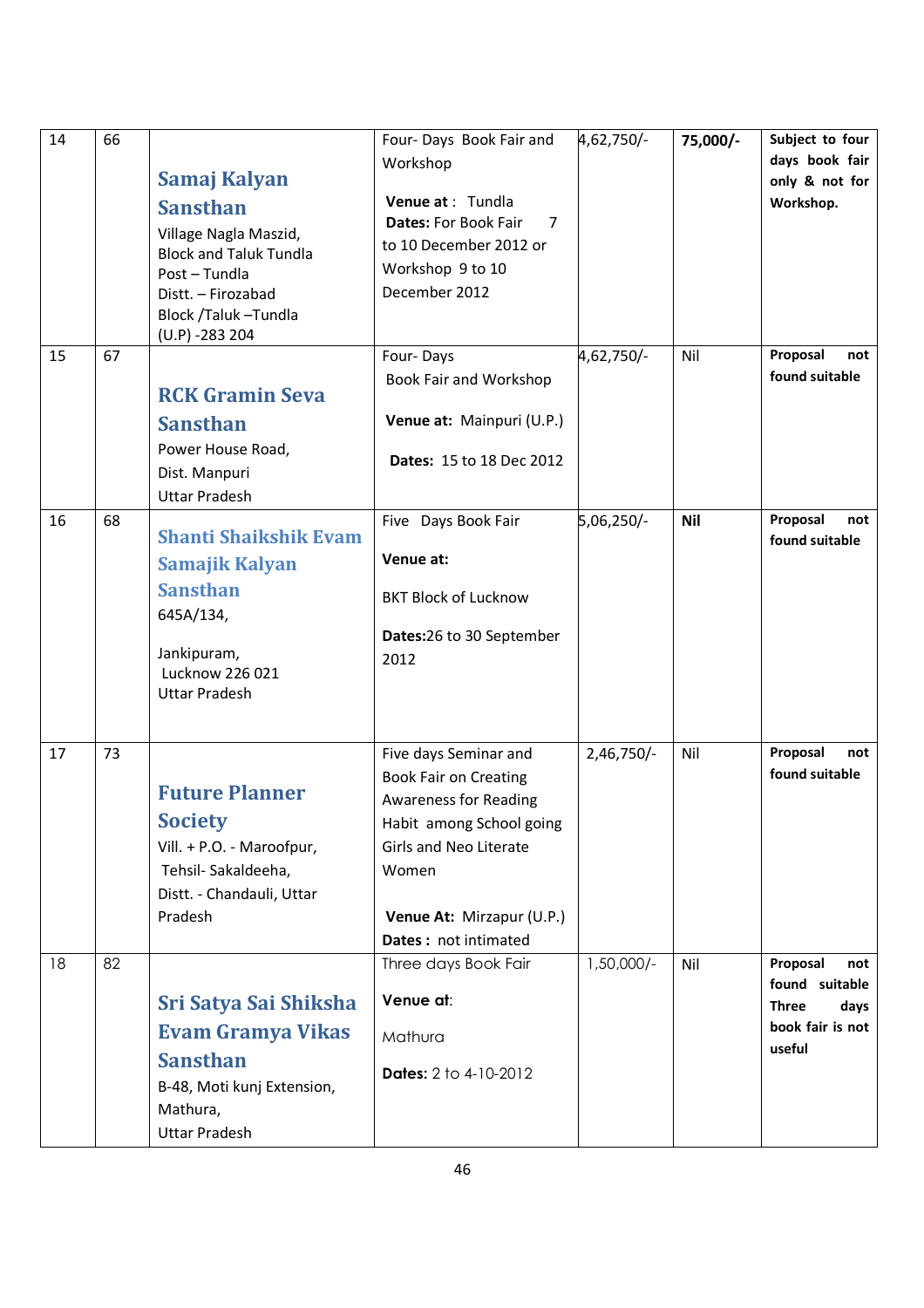| 19 | 89  | <b>Grameen Vikas Seva</b>                                                                                                              | Eight days & Seminar for<br>conveying survey on<br>Book Industry with                                                                                                 | 3,81,000/-              | Nil        | Proposal<br>not<br>found suitable |
|----|-----|----------------------------------------------------------------------------------------------------------------------------------------|-----------------------------------------------------------------------------------------------------------------------------------------------------------------------|-------------------------|------------|-----------------------------------|
|    |     | <b>Samiti</b>                                                                                                                          | communal harmony                                                                                                                                                      |                         |            |                                   |
|    |     | Vill. - Post - Bahlolpur,<br>Distt. - Gonda,                                                                                           | Venue at: Gonda                                                                                                                                                       |                         |            |                                   |
|    |     | <b>Uttar Pradesh</b>                                                                                                                   | <b>Dates:</b> Not intimated                                                                                                                                           |                         |            |                                   |
| 20 | 93  | <b>MADAD</b>                                                                                                                           | Five days Book Fair and<br>Seminar                                                                                                                                    | 4,16,250/-              | Nil        | Proposal<br>not<br>found suitable |
|    |     | Major Action Device to<br>Achieve Development                                                                                          | Venue at: Shahjahanpur<br>U.P.                                                                                                                                        |                         |            |                                   |
|    |     | Madhuban Vihr Colony Near<br><b>BSNL Tower, Sai City, Post</b><br>Digurai (MVM) IIM Road<br>Lucknow 226 020<br>(Uttar Pradesh)         | Not intimated<br>Dates:                                                                                                                                               |                         |            |                                   |
| 21 | 100 | <b>Shri Ambikeshwar</b><br><b>Sewa Sansthan</b><br>Village - Bhanpur,<br>Post - Sarawan,<br>Distt. - Gonda,<br>Uttar Pradesh - 271 403 | Five- days Book Fair of<br>Indian Authors, Publishers<br>and Book sellers on Book<br>Promotion<br>Venue at: Gonda, U.P.<br>Dates: During the year<br>2012-13          | 4,87,500/-              | Nil        | Proposal<br>not<br>found suitable |
| 22 | 101 | <b>Tagore Bal</b><br><b>Gramodyog Samiti</b><br>Shivali,                                                                               | Seven days Book Fair,<br>Seminar and Workshop<br>Venue At: Shivali<br>(Bulandsahar)                                                                                   | <b>Rs</b><br>4,62,750/- | Nil        | Proposal<br>not<br>found suitable |
|    |     | Distt.-Bulandshahr,<br><b>Uttar Pradesh</b>                                                                                            | <b>Dates:</b> During the year<br>2012-13                                                                                                                              |                         |            |                                   |
| 23 | 103 | <b>Bharat Gaurav Samaj</b><br>sewa Sansthan<br>G/677, Azad Nagar,<br>Dist. Barabanki<br>Uttar Pradesh 225 001                          | Five- Days Book Fair &<br>Seminar of Indian Authors,<br><b>Publishers and Book Sellers</b><br>on Book Promotion<br>Venue at: Sitapur,<br>U.P.<br>Dates: Not intimated | 6,00,000/-              | <b>Nil</b> | Proposal<br>not<br>found suitable |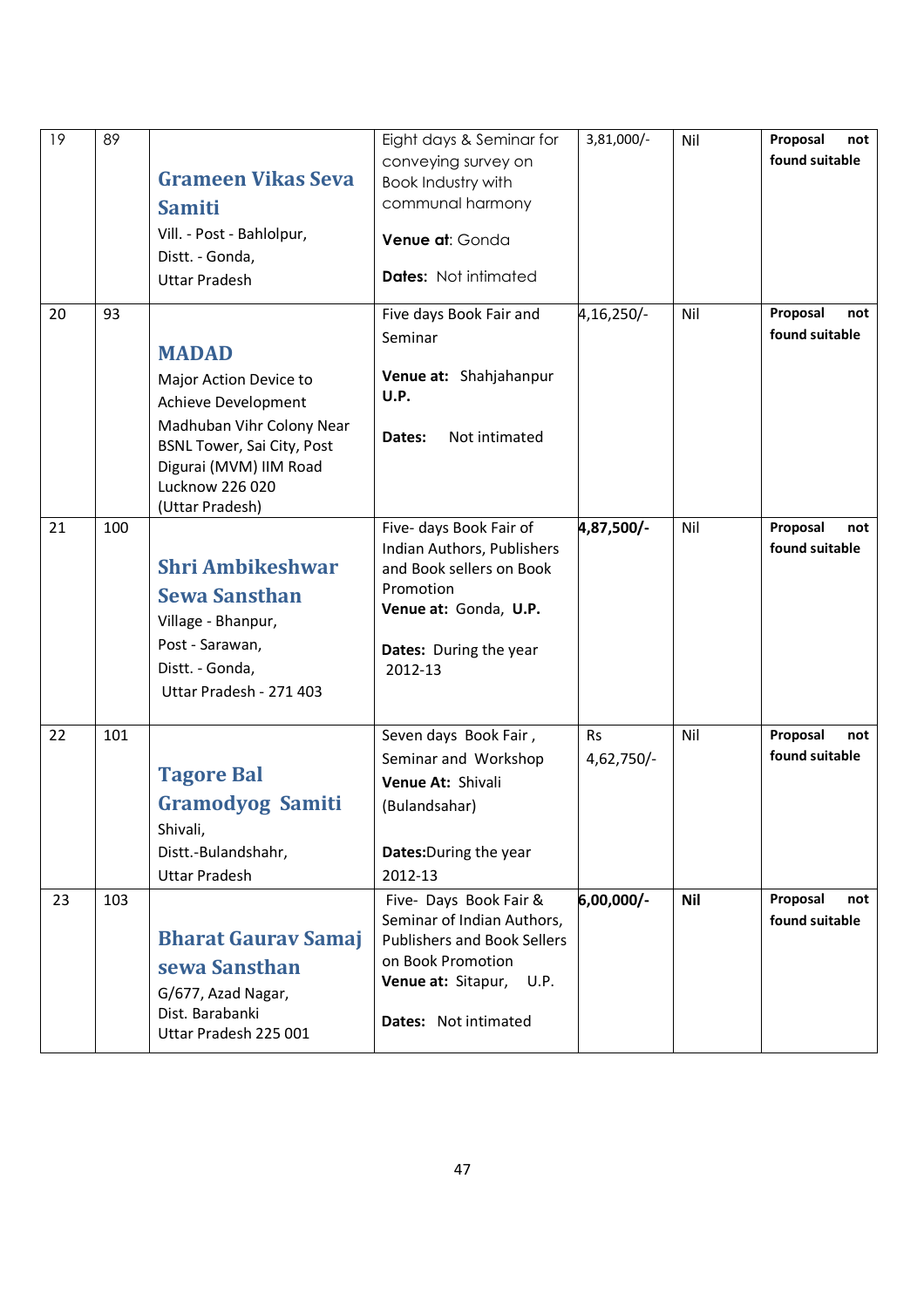| 24 | 104 |                              | Four Days Book Fair &                               | 4,31,250/-   | <b>Nil</b> | Proposal<br>not  |
|----|-----|------------------------------|-----------------------------------------------------|--------------|------------|------------------|
|    |     |                              | Seminar for Developments                            |              |            | found suitable   |
|    |     | <b>Jatmalpur Shiksha</b>     | of Books                                            |              |            | due to topic     |
|    |     | <b>Prasar Samiti</b>         |                                                     |              |            | not clear        |
|    |     | Vill-Jatmalpur               | Venue at: Dist. Deoria                              |              |            |                  |
|    |     | P.O.- Piperpatee             | <b>Dates: 20 to 23 Sept' 2012</b>                   |              |            |                  |
|    |     | Block-Rampur Karkhana        |                                                     |              |            |                  |
|    |     | Distt. Deoria                |                                                     |              |            |                  |
| 25 | 107 | Uttar Pradesh 274 001        |                                                     | 2,46,000/-   | <b>Nil</b> | Proposal<br>not  |
|    |     |                              | Four Days Seminar on<br>Indian Authors, Publisher & |              |            | found suitable   |
|    |     | <b>Babu Ram</b>              | <b>Booksellers</b>                                  |              |            | due to topic of  |
|    |     | <b>Gramothan Sansthan</b>    |                                                     |              |            | seminar<br>not   |
|    |     | Vill. - Parmi, P.O. - Fulai, | Venue at: Hardoi                                    |              |            | mentioned        |
|    |     | Block - Mallawa,             | Dates: Not intimated                                |              |            |                  |
|    |     | Distt. - Hardoi,             |                                                     |              |            |                  |
|    |     | Uttar Pradesh - 241 303      |                                                     |              |            |                  |
| 26 | 113 |                              | Five days Book Fair of                              | 4,87,500/-   | Nil        | Proposal<br>not  |
|    |     | <b>Grameen Mahila</b>        | Indian Authors, Publishers                          |              |            | found suitable   |
|    |     |                              | and Book Seller on Book                             |              |            |                  |
|    |     | <b>Shilp Kala Kendra</b>     | Promotion                                           |              |            |                  |
|    |     | Brahmni Tola                 |                                                     |              |            |                  |
|    |     | Tehsil- Fatehpur             | Venue at: Gonda                                     |              |            |                  |
|    |     | Dist. Barabanki              | Dates: 2012-13                                      |              |            |                  |
|    |     | <b>Uttar Pradesh</b>         |                                                     |              |            |                  |
| 27 | 122 |                              | Five days Book Fair                                 | $3,31,875/-$ | 75,000/-   | Subject<br>to    |
|    |     |                              | & Conference on book                                |              |            | organize<br>book |
|    |     | <b>Srajan Samaj Sevi</b>     | <b>Promotional Activates</b>                        |              |            | fair only.       |
|    |     | <b>Sanstha</b>               |                                                     |              |            |                  |
|    |     | Bheem Complex,               | Venue at: Lalitpurt                                 |              |            |                  |
|    |     | Near of Jila Parishad,       |                                                     |              |            |                  |
|    |     | Civil Line Lalitpur,         | Dates: 10 to 14 October                             |              |            |                  |
|    |     | Uttar Pradesh - 284 403      | 2012                                                |              |            |                  |
| 28 | 127 |                              | Five days Book Fair and                             | 2,58,750/-   | Nil        | Proposal<br>not  |
|    |     | Rashtriya Asahaya            | Workshop                                            |              |            | found suitable   |
|    |     | <b>Sewaashram</b>            |                                                     |              |            |                  |
|    |     |                              | Venue at: Manjhanpur                                |              |            |                  |
|    |     | <b>Parishad (RASEP)</b>      | (Koushambi Dist.), U.P.                             |              |            |                  |
|    |     | 62F/14A, Rajapur,            | Dates: 16 to 20 November                            |              |            |                  |
|    |     | Allahabad,                   | 2012                                                |              |            |                  |
|    |     | Uttar Pradesh - 211 209      |                                                     |              |            |                  |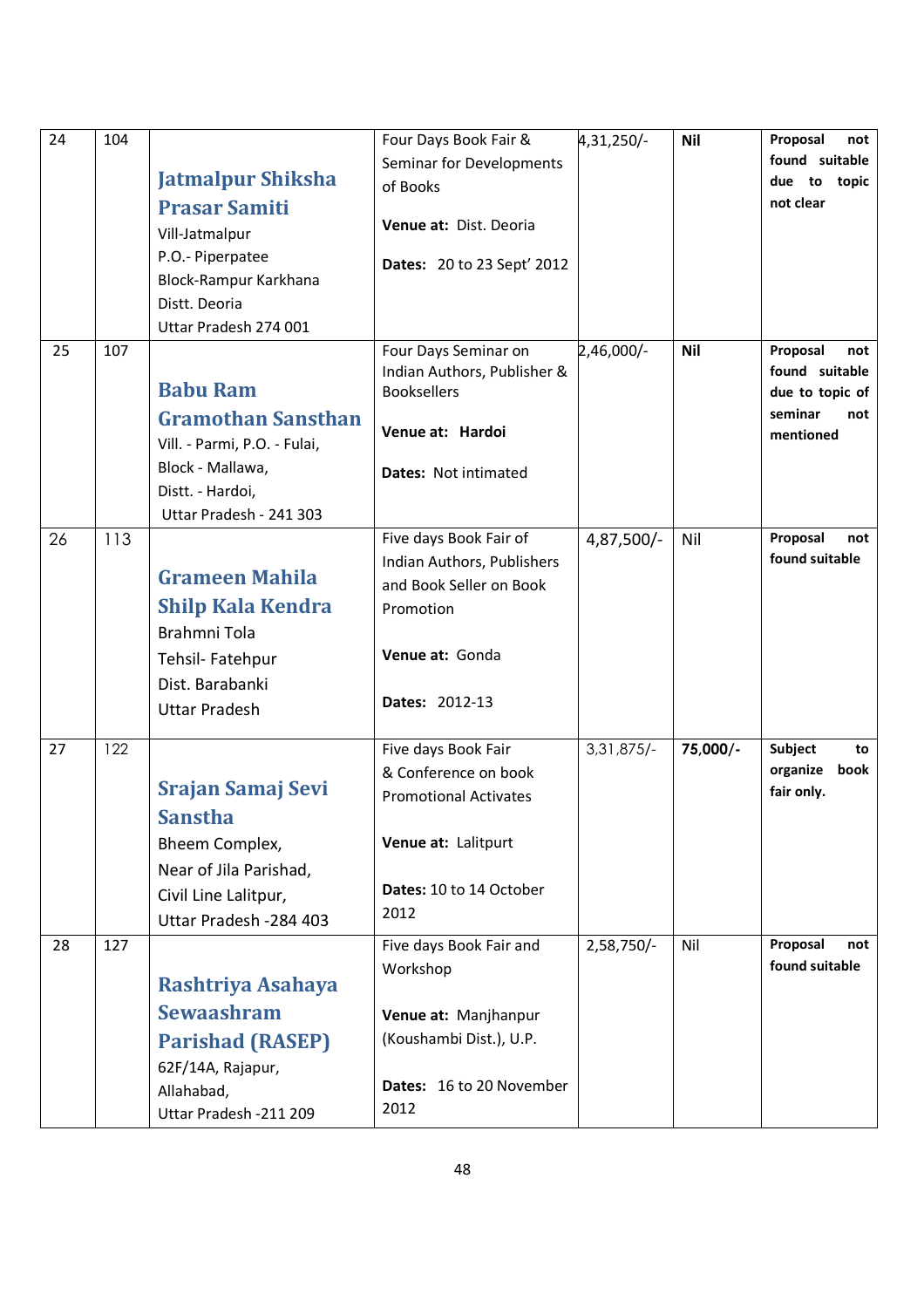| 29       | 128        | Ram Abhilasha<br><b>Memoriyal Shiksha</b><br>Samiti,<br>Gram - Kalchiha,<br>Post - Bargarh Mau,<br>Chitrakoot,<br>Uttar Pradesh - 210 209                                                                                                                                                               | Five days Book Fair and<br>Children's activities<br>Venue at: Mau, Chitrakoot<br>Dates: 22 to 26 November<br>2012                                                                                                                                   | 2,58,750/-                                                                                 | Nil        | Proposal<br>not<br>found suitable<br>because<br>organization<br>has<br>not<br>submitted<br>Registration<br>Certificate&<br><b>Budget</b><br>estimates. |
|----------|------------|---------------------------------------------------------------------------------------------------------------------------------------------------------------------------------------------------------------------------------------------------------------------------------------------------------|-----------------------------------------------------------------------------------------------------------------------------------------------------------------------------------------------------------------------------------------------------|--------------------------------------------------------------------------------------------|------------|--------------------------------------------------------------------------------------------------------------------------------------------------------|
| 30       | 135        | <b>Maha Veer Sewa</b><br><b>Sansthan</b><br>Gram-Koolmajra,<br>Post - Bargarh Mau,<br>Chitrakoot - 210 209,<br><b>Uttar Pradesh</b>                                                                                                                                                                     | Five days Book Fair &<br>Seminar<br>Venue at:<br>Mau, Chitrakoot<br>Dates: 12 to 16 November<br>2012                                                                                                                                                | 2,58,750/-                                                                                 | Nil        | Proposal<br>not<br>found suitable<br><b>Budget</b><br>estimates<br>not<br>enclosed.                                                                    |
| 31       | 137        | <b>Navneet Foundation</b><br>Kallu Ka Purwa<br>215/5, Shri Negar<br>P.O. Ratapur, Raibarelly<br><b>Uttar Pradesh</b>                                                                                                                                                                                    | Five days Book Fair<br>Venue at : Raibareli (U.P.)<br><b>Dates: Not mentioned</b>                                                                                                                                                                   | 3,86,625/-                                                                                 | 75,000/-   |                                                                                                                                                        |
| 32<br>33 | 138<br>143 | <b>Sri Hanumant</b><br><b>Shikshan Sansthan</b><br>Vill. - Raipur,<br>Post - Hakimpur,<br>Tahsil - Kadipur,<br>District - Sultanpur,<br><b>Uttar Pradesh</b><br><b>Human Development</b><br><b>Society</b><br>Vill. - Pandey ka Pura,<br>Post - Zafarpur,<br>Distt. - Azamgarh,<br><b>Uttar Pradesh</b> | Seven days Seminar<br>/Workshop with book<br>promotional activities<br><b>Book Fair</b><br>Venue at : Sultanpur<br>Dates: Not mentioned<br>Seven days Book Fair and<br>One day Seminar<br>Venue: Ambedkar Nagar<br>Ajamgarh<br>Dates: Not mentioned | 4,99,500/-<br>4,44,750/-<br>For Book<br>Fair<br>$1,13,250/-$<br>For two<br><b>Seminars</b> | Nil<br>Nil | Proposal<br>not<br>found suitable<br>Proposal<br>not<br>found suitable                                                                                 |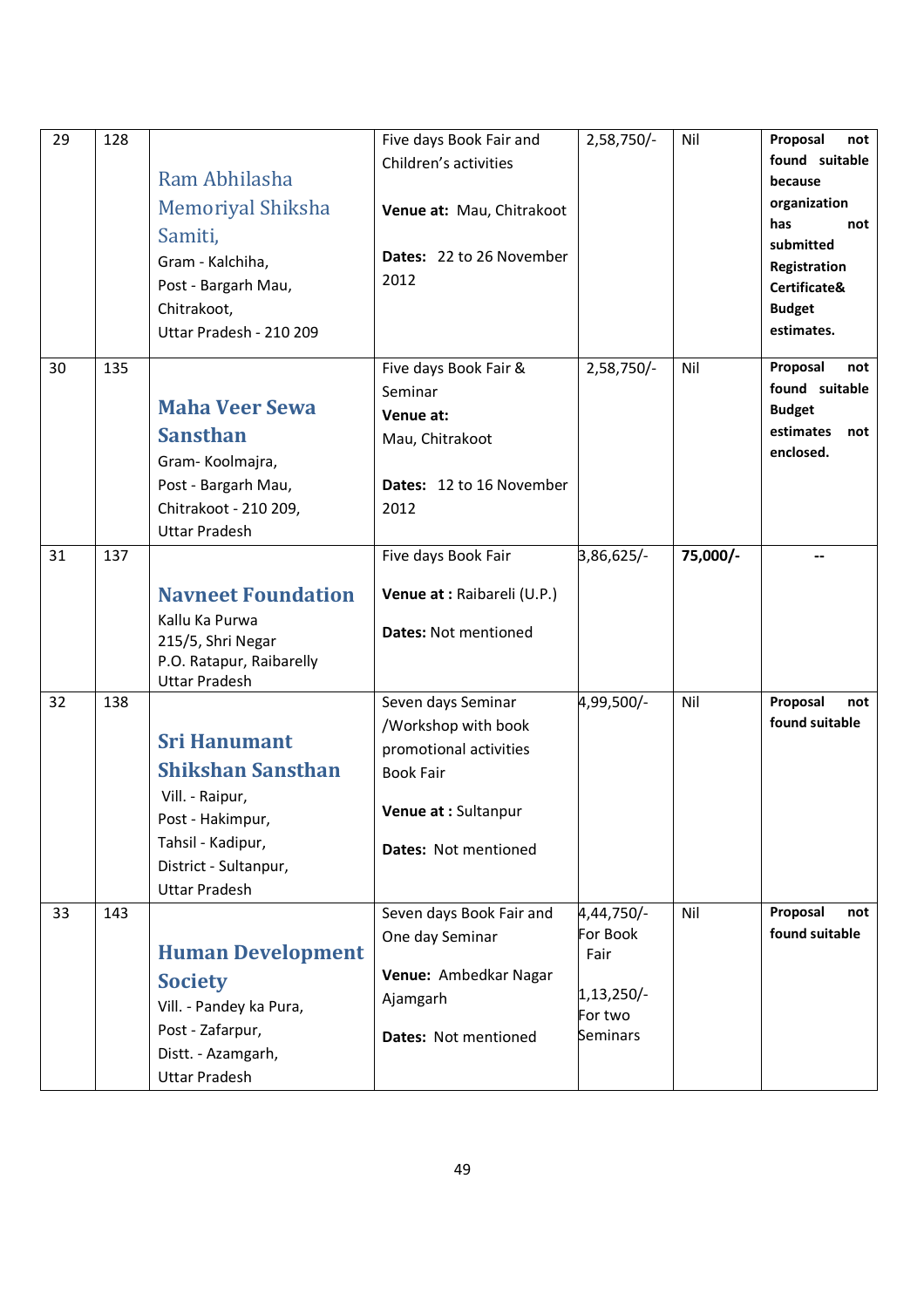| 34 | 147 | <b>GANGA</b><br>32, Ameer Nagar,<br>Moti Nagar,<br>Lucknow- 226 004,<br><b>Uttar Pradesh</b>                                                                                                      | Four Days Seminar on Book<br>Reading leads to systematic<br>and successful life<br>Venue at: Gonda<br>Dates: 17 to 20 November<br>2012 | $2,46,000/-$ | Nil | Proposal<br>not<br>found suitable<br>due to budget<br>estimates and<br>topic are not<br>proper.                             |
|----|-----|---------------------------------------------------------------------------------------------------------------------------------------------------------------------------------------------------|----------------------------------------------------------------------------------------------------------------------------------------|--------------|-----|-----------------------------------------------------------------------------------------------------------------------------|
| 35 | 150 | <b>Gramin Balika Uchatar</b><br><b>Madhyamik Vidhyala</b><br><b>Samiti</b><br>Vill. & Post - Vikas Khand -<br>Harak, Tehsil - Nawabganj,<br>Distt. - Barabanki - 225 121,<br><b>Uttar Pradesh</b> | Five days Book Fair<br>Venue at: Gonda<br>Dates: Not intimated                                                                         | 5,25,000/-   | Nil | Proposal<br>not<br>found suitable<br>due to budget<br>estimates<br>on<br>higher side.                                       |
| 36 | 160 | <b>Jan Jagriti Sewa</b><br><b>Sansthan</b><br>DM Colony,<br>Surat Khana,<br>Distt. - Banda,<br><b>Uttar Pradesh</b>                                                                               | Four days Seminar for<br>conveying Survey on Book<br>Industry<br>Venue at: Banda Dist.<br>(U.P.)<br>Dates: 14 to 16 September<br>2012  | 4,67,190/-   | Nil | Proposal<br>not<br>found suitable<br>due to topic of<br>seminar<br>not<br>proper.                                           |
| 37 | 163 | <b>Shyam Kavi Lok</b><br><b>Kalyan Sansthan</b><br>Vill. - Pindi, Post- Pindi,<br>Block - Lar,<br>Tehsil - Salempur,<br>Distt. - Devria,<br><b>Uttar Pradesh</b>                                  | Five days Book Fair<br>Venue at: Dist Deorioa<br>Dates: 20 to 24 Aug 2012                                                              | $2,06,250/-$ | Nil | Proposal<br>not<br>found suitable<br>because there<br>is<br>no<br>experience<br>found of Book<br>promotional<br>activities. |
| 38 | 167 | <b>Jyoti Gramodyog Sewa</b><br><b>Sansthan</b><br>Vill. - Dhaurahara, P.O. Cunar,<br>Distt. - Mirzapur,<br><b>Block Narayanpur</b><br><b>Uttar Pradesh</b>                                        | Five days Book Fair<br>Venue at:<br>Mrizapur (U.P.)<br>Dates: Not intimated                                                            | 3,49,500/-   | Nil | <b>Financial</b><br><b>Estimates</b><br>not<br>found suitable<br>salary<br>to<br>organizer<br>also<br>mentioned.            |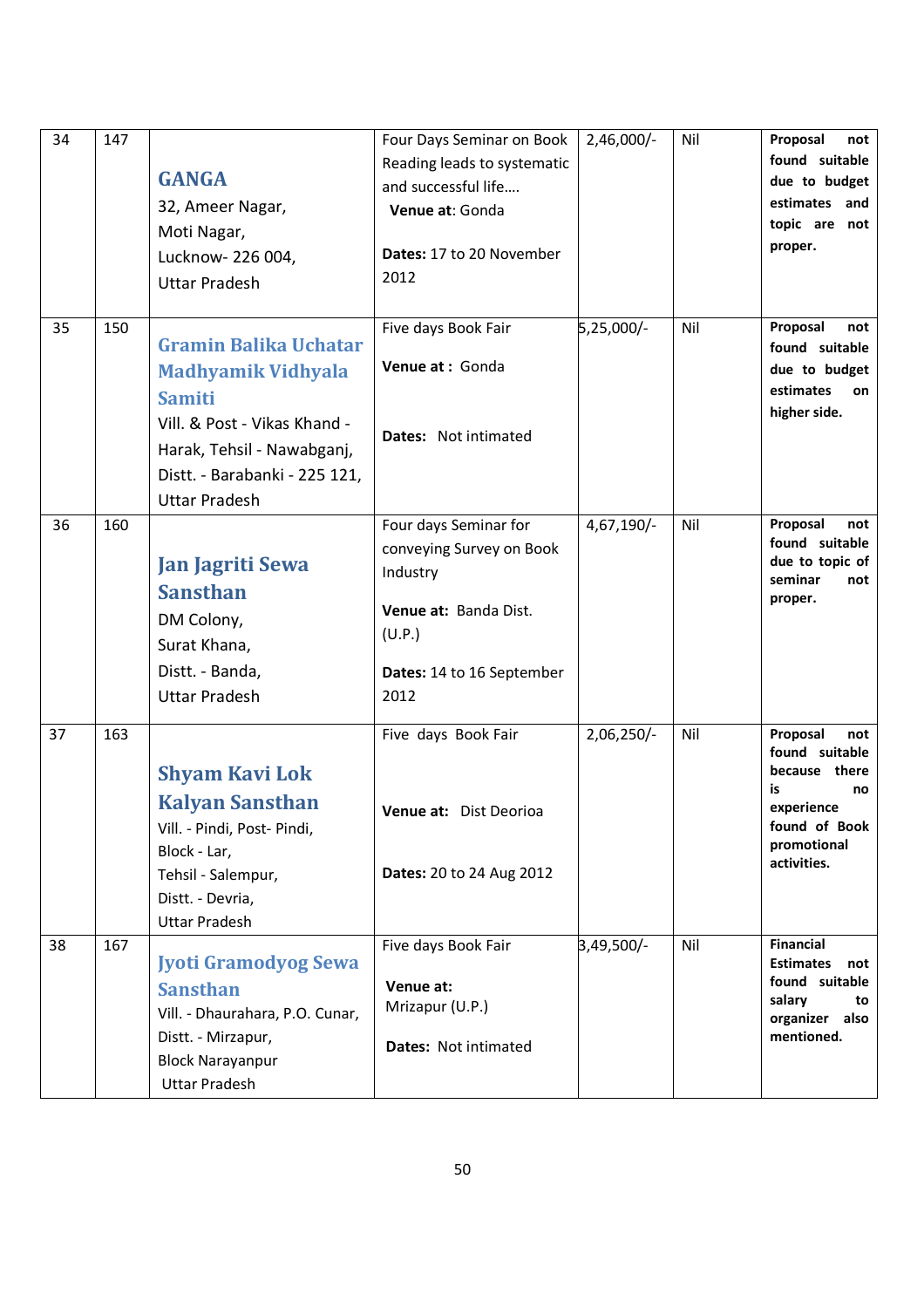| 39 | 170 |                               | Five days Book Fair and            | 4,68,750/- | Nil | Proposal<br>not                 |
|----|-----|-------------------------------|------------------------------------|------------|-----|---------------------------------|
|    |     |                               | Seminar on Indian Authors,         |            |     | found suitable                  |
|    |     | <b>Madarsa Islamia</b>        | <b>Publishers and Book Sellers</b> |            |     |                                 |
|    |     | Samiti,                       | on Book Promotion                  |            |     |                                 |
|    |     | Vill. - Kandhaipur,           | Venue at: Faizabad                 |            |     |                                 |
|    |     | Post - Rasauli,               |                                    |            |     |                                 |
|    |     | Distt. - Barabanki - 225 001, | <b>Dates: Not intimated</b>        |            |     |                                 |
|    |     | <b>Uttar Pradesh</b>          |                                    |            |     |                                 |
| 40 | 171 |                               | Five-Days Books Fair &             | 5,25,000/- | Nil | Proposal<br>not                 |
|    |     | <b>Jai Devi Welfare</b>       | Seminar of Indian                  |            |     | found suitable                  |
|    |     |                               | Authors, Publishers and            |            |     |                                 |
|    |     | <b>Society</b>                | <b>Book Sellers on Book</b>        |            |     |                                 |
|    |     | Vill. - Devli,                | Promotion                          |            |     |                                 |
|    |     | Post - Budwal Sugar Mill,     |                                    |            |     |                                 |
|    |     | Distt. - Barabanki - 225 202, | Venue at : Ramnagar Tehsil         |            |     |                                 |
|    |     | <b>Uttar Pradesh</b>          | (Barabanki)                        |            |     |                                 |
|    |     |                               |                                    |            |     |                                 |
|    |     |                               | Dates: During the year             |            |     |                                 |
| 41 | 176 |                               | 2012-13                            |            | Nil | Recommendat                     |
|    |     |                               | Five days Book Fair                | 3,63,750/- |     | letter<br>ion                   |
|    |     | <b>Prem Lata Jan Kalyan</b>   | Venue at: Banda,                   |            |     | without<br>any                  |
|    |     | <b>Samiti</b>                 | Allahabad, Gorakhpur               |            |     | reference<br>&<br>Dairy Number. |
|    |     | 218- Sangam Vihar,            | <b>Dates: Not intimated</b>        |            |     |                                 |
|    |     | Havelia, Jhoosi,              |                                    |            |     |                                 |
|    |     | Allahabad,                    |                                    |            |     |                                 |
|    |     | <b>Uttar Pradesh</b>          |                                    |            |     |                                 |
| 42 | 181 |                               | Five days Book Fair                | 3,03,750/- | Nil | Proposal<br>not                 |
|    |     |                               |                                    |            |     | found suitable                  |
|    |     | <b>World Welfare</b>          | Venue at: Raibareli                |            |     |                                 |
|    |     | <b>Organization</b>           | Or Fatehpur Or Sultanpur           |            |     |                                 |
|    |     | Ram Chandrapur                |                                    |            |     |                                 |
|    |     | Post, Bhilmpur                | <b>Dates:</b> Not intimated        |            |     |                                 |
|    |     | Distt. - Raebareli,           |                                    |            |     |                                 |
|    |     | Uttar Pradesh - 229 401       |                                    |            |     |                                 |
| 43 | 182 |                               | Four days Seminar on               | 2,91,750/- | Nil | Proposal<br>not                 |
|    |     |                               | Indian Authors, Publishers         |            |     | found suitable<br>Budget is on  |
|    |     | <b>Sagar Sewa Samiti</b>      | & Blook Sellers.                   |            |     | higher side.                    |
|    |     | 951, Manas Nagar,             | Venue at:Sitapur                   |            |     |                                 |
|    |     | Krishna Nagar,                | or Kannauj(U.P.)                   |            |     |                                 |
|    |     | Lucknow,                      |                                    |            |     |                                 |
|    |     | <b>Uttar Pradesh</b>          | Dates: Not intimated               |            |     |                                 |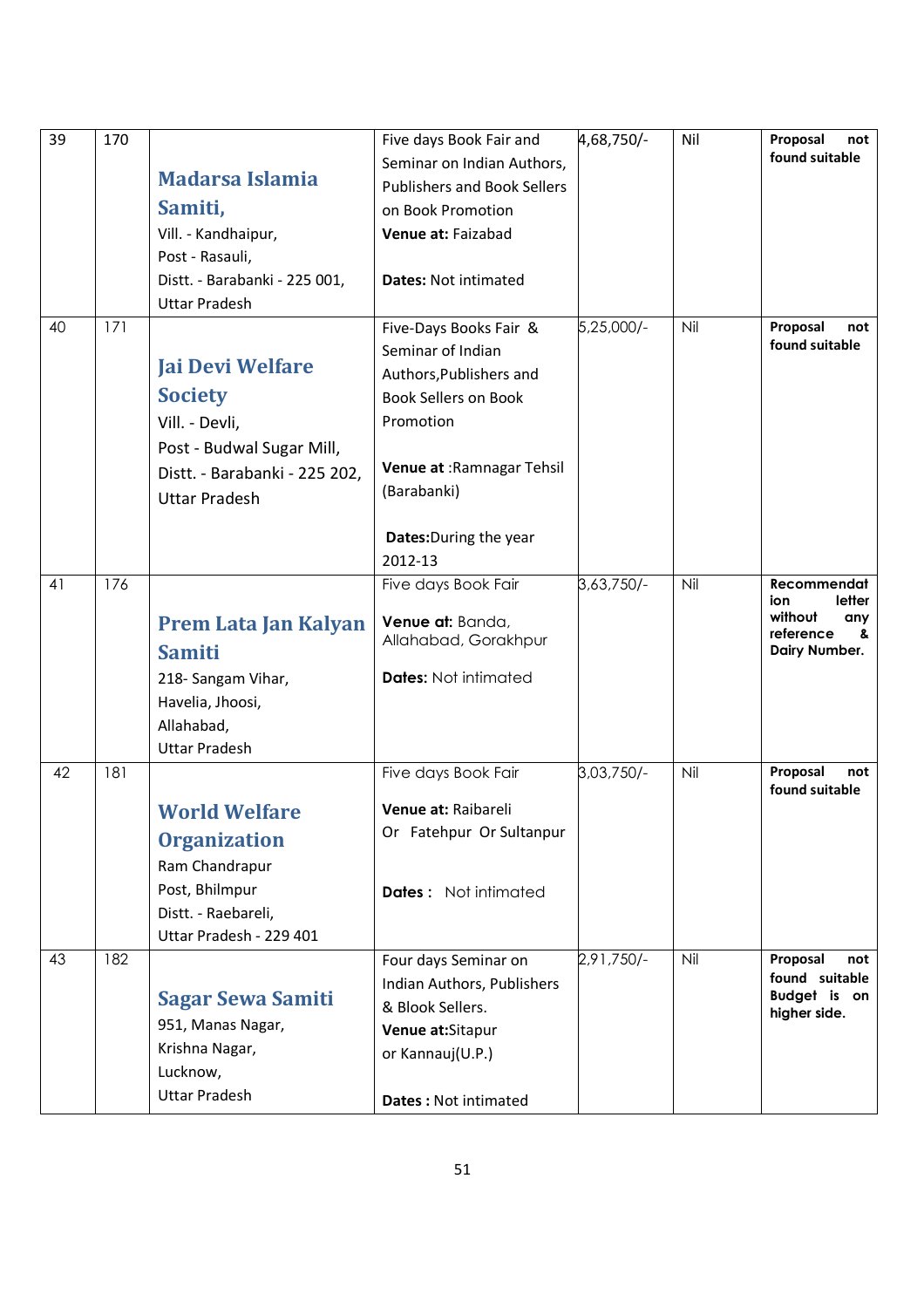| 44 | 183 | <b>Manju Mahila Kadhai</b><br><b>Bunai Prashikshan</b><br><b>Samiti</b><br>Vill. Dharampur Bujurg,<br>P.O.- Pakdi,<br>Distt. - Kushinagar,<br><b>Uttar Pradesh</b>                      | Five days Book Fair<br>Venue at: Gopalganj,<br>Kushinagar (U.P)<br><b>Dates: 2 to 7 December</b><br>2012                         | 5,47,500/-                                                                 | Nil          | Proposal<br>not<br>found suitable<br>due to budget<br>estimate<br>unrealistic.               |
|----|-----|-----------------------------------------------------------------------------------------------------------------------------------------------------------------------------------------|----------------------------------------------------------------------------------------------------------------------------------|----------------------------------------------------------------------------|--------------|----------------------------------------------------------------------------------------------|
| 45 | 185 | <b>Snehi Mahila kalyan</b><br><b>Evam Utthan Samiti</b><br>Off - 132-G, Rajeev Nagar,<br>Yashodha Nagar,<br>Distt.-Kanpur Mahanagar,<br><b>Uttar Pradesh</b>                            | Seven days Book Fair<br>& Seminar<br>Venue at: Kanpur<br><b>Dates:</b> Not intimated                                             | 4,50,000/-                                                                 | Nil          | Proposal<br>not<br>found suitable                                                            |
| 46 | 189 | <b>Soni Gramoudyog</b><br>Sewa Samiti,<br>283/1 Avas vikas colony<br>(Adiyapak Gali)<br>Mainpuri 205 001<br>(U.P)                                                                       | Five-Days Book fair &<br>Seminar<br>Venue at: Mainpuri, U.P.<br>Dates: Not intimated                                             | 6,47,250/-                                                                 | <b>Nil</b>   | Proposal<br>not<br>found suitable                                                            |
| 47 | 190 | <b>Mamta Vikas Samiti</b><br>SS/1210, Sec-H,<br>LDA Colony,<br>Kanpur Road,<br>Lucknow - 226 012<br>(U.P)                                                                               | Four-Days Seminar on<br>Indian Author, Publisher<br>and Book sellers<br>Venue at: Barabanki, U.P.<br><b>Dates: Not intimated</b> | 2,33,550/-                                                                 | Nil          | Without<br>intimating<br>proper topic has<br>of<br>use<br>no<br>implementation<br>of scheme. |
| 48 | 192 | <b>Mattie Health Care</b><br><b>And Social Welfare</b><br><b>Institute</b><br>Sanghatiya Chauraha,<br>(Jalalpur Road), Shahzadpur,<br>Akbarpur, Ambedkar Nagar,<br><b>Uttar Pradesh</b> | Four-Day Fair & One day<br>Seminar<br>Venue at: Ambedkar<br>Nagar, Janpad<br><b>Dates: 24 to 27 Nov.2012</b>                     | $3,71,000/-$<br>requested<br>but budget<br>prepared<br>for<br>Rs.3,86,000/ | $1,50,000/-$ | Proposal<br>recommended<br>for Five days<br>Fair<br><b>Book</b><br>&<br>Seminar.             |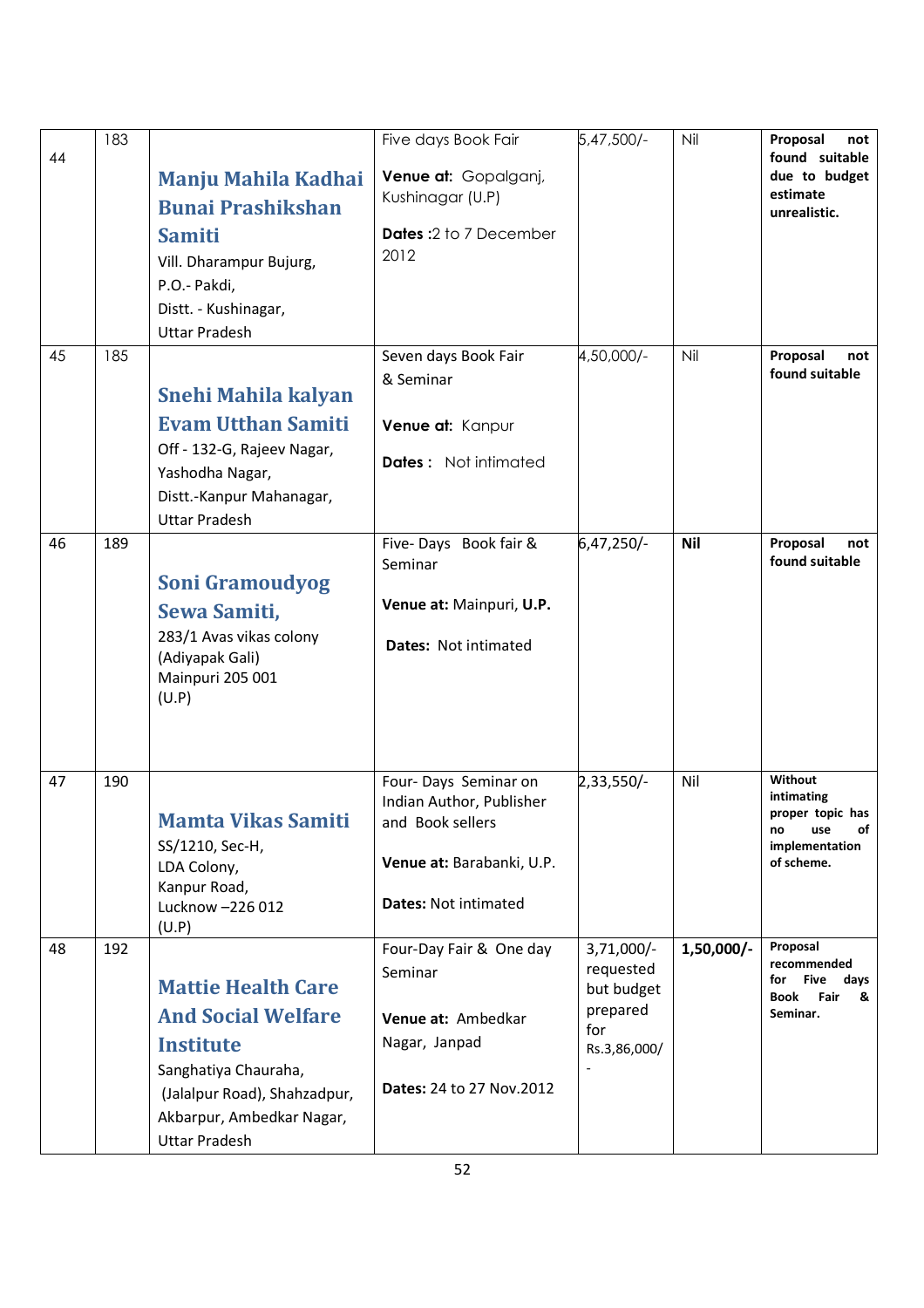| 49 | 195 | Samudayik<br><b>Gramodyog Vikas</b><br><b>Sansthan</b><br>121-A.B. Nagar,<br>Distt. - Unnao,<br><b>Uttar Pradesh</b>                                                | Four-Day Book Fair &<br>Seminar<br>Venue at: Unnao Dist<br>(U.P.)<br>Dates: 7 TO 11 January<br>2013                  | 1,50,000/-   | Nil        | Proposal<br>not<br>found suitable                                                                                              |
|----|-----|---------------------------------------------------------------------------------------------------------------------------------------------------------------------|----------------------------------------------------------------------------------------------------------------------|--------------|------------|--------------------------------------------------------------------------------------------------------------------------------|
| 50 | 198 | <b>Adarsh Bal Kalyan</b><br><b>Sansthan</b><br>Vill. - Patkhule,<br>P.O.- Badgo, Block -<br>Khalilabad,<br>Distt. - Sant Kabir Nagar,<br><b>Uttar Pradesh</b>       | Four days book Fair<br>Venue at: Sant Kabir Nagar<br>(U.P.<br><b>Dates: 24 to 27</b><br>September 2012               | $4,14,000/-$ | <b>Nil</b> | Proposal<br>not<br>found suitable                                                                                              |
| 51 | 202 | <b>Shri Hans</b><br><b>Shakshanik Avam</b><br><b>Sewa Sansthan</b><br>Plot No. - 52, Kailashpuri,<br>Geetapalli Road,<br>Alambagh, Lucknow,<br><b>Uttar Pradesh</b> | Four days Book Fair &<br>Seminar<br>Venue at: Barabanki,<br><b>Uttar Pradesh</b><br>Dates: 25 to 28 November<br>2012 | -/750, 29.   | <b>Nil</b> | <b>Financial</b><br><b>Estimates</b><br>not<br>found suitable                                                                  |
| 52 | 205 | <b>Jeewan Jyoti</b><br><b>Charitable Trust</b><br>H.No. 6/14 A, Sector - II,<br>Rajinder Nagar,<br>Shahibabad,<br>Ghaziabad - 201 005,<br><b>Uttar Pradesh</b>      | Four days Book Fair<br><b>Venue at: Ghaziabad</b><br><b>Uttar Pradesh</b><br><b>Dates:</b> Not intimated             | 5,80,500/-   | Nil        | Proposal<br>not<br>found suitable<br>& no evidence<br>of Registration<br><b>Certificate</b><br>except<br><b>Trust</b><br>Deed. |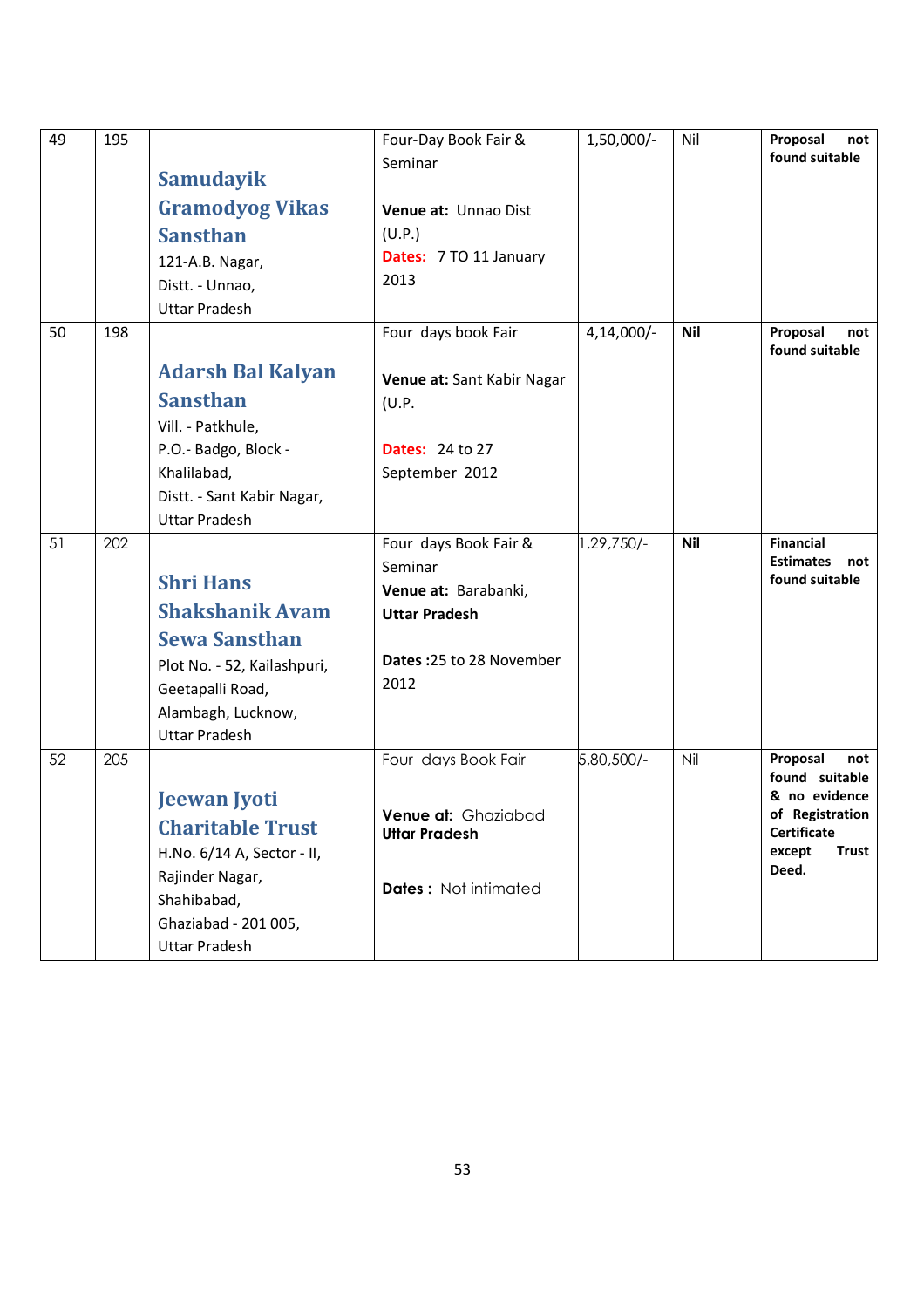| 53 | 207 |                               | Five days Book Fair                             | 3,75,000/- | Nil | Proposal<br>not<br>found suitable  |
|----|-----|-------------------------------|-------------------------------------------------|------------|-----|------------------------------------|
|    |     | <b>Pratapgarh Mahila</b>      |                                                 |            |     |                                    |
|    |     | <b>Kalyan Evam Shiksha</b>    | Venue at: Distt.                                |            |     |                                    |
|    |     | <b>Samiti</b>                 | Chhatrapati Shahuji                             |            |     |                                    |
|    |     | Deokali,                      | Maharaj Nagar, U.P                              |            |     |                                    |
|    |     | Opposite Old Planning Office, |                                                 |            |     |                                    |
|    |     | Post - Pure Narsingh Bhan,    | <b>Dates: Not intimated</b>                     |            |     |                                    |
|    |     | Pratapgarh - 230 001,         |                                                 |            |     |                                    |
|    |     | <b>Uttar Pradesh</b>          |                                                 |            |     |                                    |
| 54 | 208 |                               | Five days Book Fair                             | 3,09,000/- | Nil | Proposal<br>not<br>found suitable  |
|    |     | <b>Rameshawari Dayal</b>      | Venue at: Distt. Lucknow                        |            |     |                                    |
|    |     | <b>Sewa Sansthan</b>          | <b>Uttar Pradesh</b>                            |            |     |                                    |
|    |     | Off. - E -168, Sec-M,         |                                                 |            |     |                                    |
|    |     | L.D.A. Colony,                | Dates: During the year                          |            |     |                                    |
|    |     | Kanpur Road,                  | 2012-2013                                       |            |     |                                    |
|    |     | Distt. - Lucknow,             |                                                 |            |     |                                    |
|    |     | <b>Uttar Pradesh</b>          |                                                 |            |     |                                    |
| 55 | 209 |                               | Seven days Book<br>Fair & Seminar               | 2,32,500/- | Nil | Proposal<br>not<br>found suitable. |
|    |     | <b>Shiv Shakti Mahila</b>     |                                                 |            |     | No evidence of                     |
|    |     | Jagriti Seva Samiti           | Venue at: Distt. Unnao,<br><b>Uttar Pradesh</b> |            |     | activity<br>enclosed also.         |
|    |     | 229-S, Yashoda Nagar,         |                                                 |            |     |                                    |
|    |     | Distt. - Kanpur Nagar,        |                                                 |            |     |                                    |
|    |     | Uttar Pradesh - 208 011       | Dates: 15 to 22-12-2012                         |            |     |                                    |
| 56 | 210 |                               | Five days Book Fair                             | 3,75,000/- | Nil | Proposal<br>not<br>found suitable  |
|    |     | <b>Sagar Sewa Sansthan</b>    | Venue at: Distt.                                |            |     |                                    |
|    |     | Block - Gauri Ganj,           | Chhatrapati Shahuji                             |            |     |                                    |
|    |     | Distt. - Chatrapati Shahu Ji  | Maharaj Nagar, U.P                              |            |     |                                    |
|    |     | Maharaj Nagar,                |                                                 |            |     |                                    |
|    |     | <b>Uttar Pradesh</b>          | Dates: Not intimated                            |            |     |                                    |
| 57 | 211 |                               | Five days Book Fair                             | 3,09,000/- | Nil | Proposal<br>not                    |
|    |     |                               |                                                 |            |     | found suitable                     |
|    |     | Ziya Islamic School           | Venue at: Distt. Bahraich,                      |            |     |                                    |
|    |     | <b>Samiti</b>                 | <b>Uttar Pradesh</b>                            |            |     |                                    |
|    |     | Kasba & Post - Jarwal Kasba,  |                                                 |            |     |                                    |
|    |     | Distt. - Bahraich,            | Dates: During the year                          |            |     |                                    |
|    |     | Uttar Pradesh - 271 904       | 2012-2013                                       |            |     |                                    |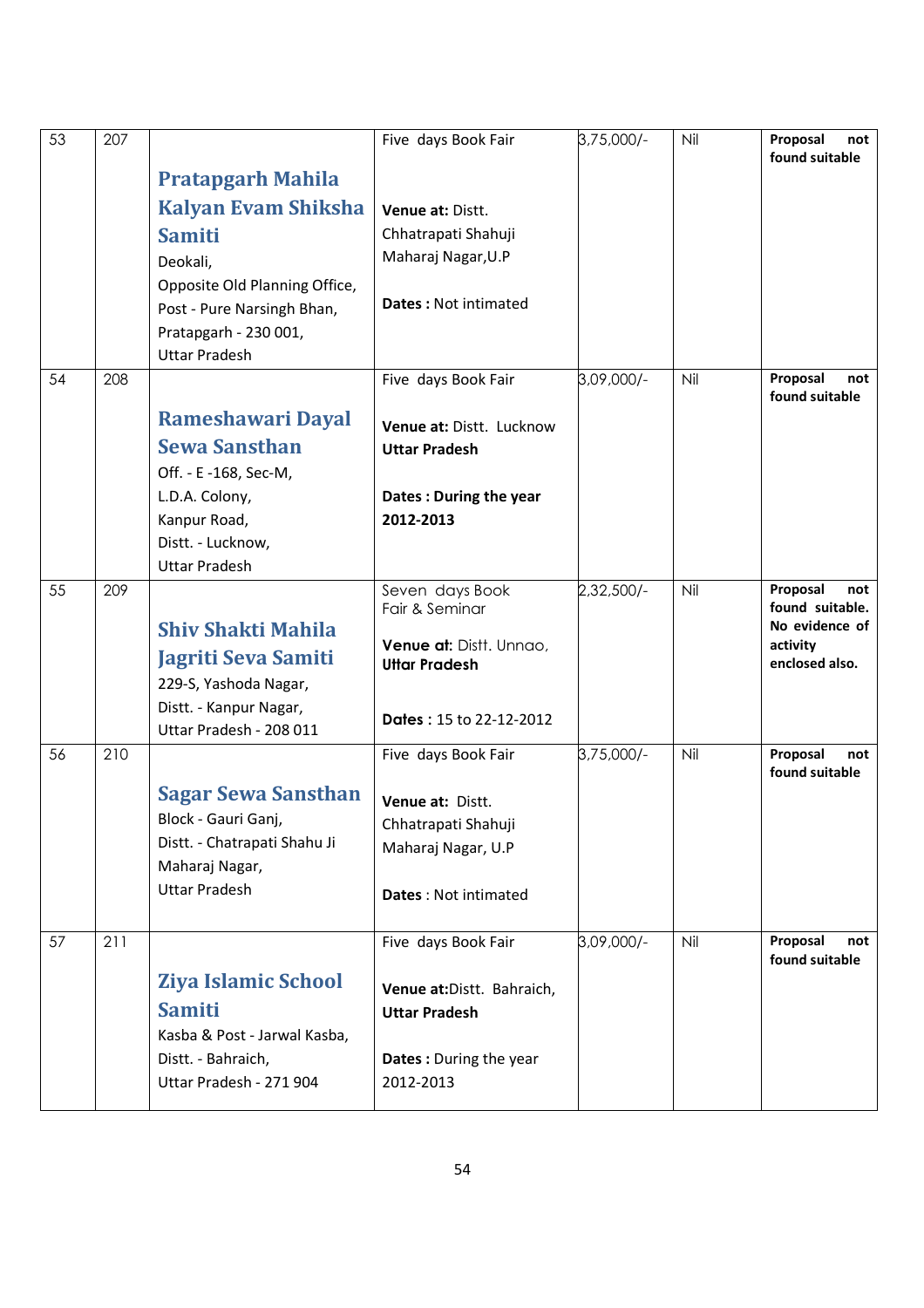| 58  | 217 | <b>Brij Bhushan</b>                | Ten days Book Fair and<br>Seminar                    | 8,03,250/- | Nil          | Venue already<br>covered<br>last<br>year |
|-----|-----|------------------------------------|------------------------------------------------------|------------|--------------|------------------------------------------|
|     |     | <b>Memorial Society</b>            | Venue at:Firozabad,                                  |            |              |                                          |
|     |     | 91, Old Avedesh Puri,              | <b>Uttar Pradesh</b>                                 |            |              |                                          |
|     |     | Kamla Nagar,                       |                                                      |            |              |                                          |
|     |     | Agra - 282 005,                    | <b>Dates: Not intimated</b>                          |            |              |                                          |
|     |     | <b>Uttar Pradesh</b>               |                                                      |            |              |                                          |
| 59  | 218 |                                    | 1) Four days Book Fair &                             | 5,04,750/- | Nil          | Proposal<br>not<br>found suitable        |
|     |     | <b>Manav Seva Samaj</b>            | Seminar                                              |            |              |                                          |
|     |     | A1/71, Gyan Khand - I,             | Venue at: Palampur,                                  |            |              |                                          |
|     |     | Indirapuram,                       | <b>Himanchal Pradesh</b>                             |            |              |                                          |
|     |     | Ghaziabad - 201 010,               | Dates: 25 <sup>th</sup> Sept. to 28 <sup>th</sup>    |            |              |                                          |
|     |     | <b>Uttar Pradesh</b>               | Sept 2012                                            | 7,14,750/- |              |                                          |
|     |     |                                    | 2) Four days Book Fair &                             |            |              |                                          |
|     |     |                                    | Seminar                                              |            |              |                                          |
|     |     |                                    | Venue at:                                            |            |              |                                          |
|     |     |                                    | Amritsar, Punjab                                     |            |              |                                          |
|     |     |                                    | Dates: 15 <sup>th</sup> Oct. to 18 <sup>th</sup> Oct |            |              |                                          |
|     |     |                                    | 2012                                                 |            |              |                                          |
| 60  | 219 |                                    | Three days Seminar cum                               | 4,90,000/- | $2,50,000/-$ | Subject<br>to<br>submission<br>of        |
|     |     | <b>Indian Society of</b>           | workshop on Translation :                            |            |              | <b>Utilization</b>                       |
|     |     |                                    | A Money Faceted Boon                                 |            |              | Certificate<br>for<br>grant<br>оf        |
|     |     | <b>Authors</b>                     |                                                      |            |              | Rs.2,50,000/-                            |
|     |     | B-490, Sector - 19,                | Venue at: , Jaipur                                   |            |              | during<br>the                            |
|     |     | Noida                              | Rajasthan                                            |            |              | year 2011-12                             |
|     |     | Uttar Pradesh - 201 301            | <b>Dates: Not intimated</b>                          |            |              |                                          |
| 6 I | 222 |                                    | Two days Seminar &                                   | 1,50,000/- | Nil          | Subject of the                           |
|     |     |                                    | Workshop on the subject                              |            |              | proposal<br>not                          |
|     |     | <b>Janta Sewa Samiti</b>           | role of Literature Educating                         |            |              | found suitable                           |
|     |     | SD-34,                             | of Child & Women in                                  |            |              |                                          |
|     |     | Shastri Nagar,                     | villages.                                            |            |              |                                          |
|     |     | Ghaziabad,<br><b>Uttar Pradesh</b> | <b>Venue at: Not intimated</b>                       |            |              |                                          |
|     |     |                                    | Dates: In the Month of                               |            |              |                                          |
|     |     |                                    | October2012 to                                       |            |              |                                          |
|     |     |                                    | Feburary2013                                         |            |              |                                          |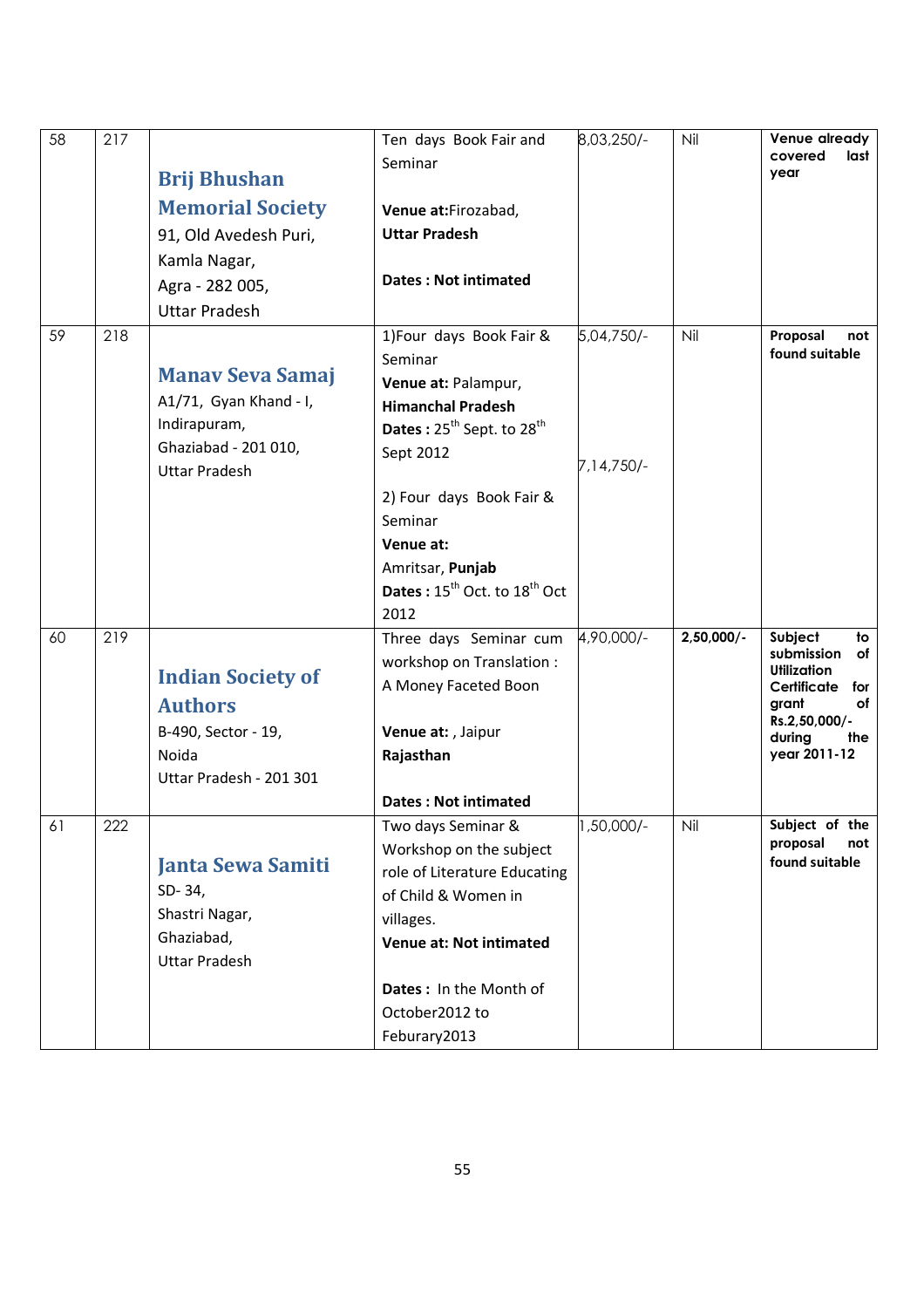| 62 | 227 |                                                                                                                                                                                                                                                                                                              | Seven days Book Fair &                                                                                                                            | 5,84,250/- | Nil | Proposal<br>not                                       |
|----|-----|--------------------------------------------------------------------------------------------------------------------------------------------------------------------------------------------------------------------------------------------------------------------------------------------------------------|---------------------------------------------------------------------------------------------------------------------------------------------------|------------|-----|-------------------------------------------------------|
|    |     | <b>Search Club</b>                                                                                                                                                                                                                                                                                           | Seminar                                                                                                                                           |            |     | found suitable                                        |
|    |     | nil436, Lakhanpur Housing                                                                                                                                                                                                                                                                                    | Venue at: Rawatpur,                                                                                                                               |            |     |                                                       |
|    |     | Society, Vikas Nagar,                                                                                                                                                                                                                                                                                        | Kanpur, Uttar Pradesh                                                                                                                             |            |     |                                                       |
|    |     | Kanpur Nagar,                                                                                                                                                                                                                                                                                                |                                                                                                                                                   |            |     |                                                       |
|    |     | <b>Uttar Pradesh</b>                                                                                                                                                                                                                                                                                         | Dates: $12^{Th}$ to $18^{th}$                                                                                                                     |            |     |                                                       |
|    |     |                                                                                                                                                                                                                                                                                                              | Dec2012                                                                                                                                           |            |     |                                                       |
| 63 | 233 |                                                                                                                                                                                                                                                                                                              | Four days Book Fair &                                                                                                                             | 3,01,500/- | Nil | Proposal<br>not<br>found suitable                     |
|    |     | <b>Shri Krishna</b>                                                                                                                                                                                                                                                                                          | Training Workshop of<br>Publishers & Printers for                                                                                                 |            |     |                                                       |
|    |     | <b>Educational Society</b>                                                                                                                                                                                                                                                                                   | their skill upgradation in                                                                                                                        |            |     |                                                       |
|    |     | Vill. - Bharehatha,                                                                                                                                                                                                                                                                                          | pre & post publications of                                                                                                                        |            |     |                                                       |
|    |     | Post - Bharehatha (Chunar),                                                                                                                                                                                                                                                                                  | Books.                                                                                                                                            |            |     |                                                       |
|    |     |                                                                                                                                                                                                                                                                                                              |                                                                                                                                                   |            |     |                                                       |
|    |     |                                                                                                                                                                                                                                                                                                              |                                                                                                                                                   |            |     |                                                       |
|    |     |                                                                                                                                                                                                                                                                                                              |                                                                                                                                                   |            |     |                                                       |
|    |     |                                                                                                                                                                                                                                                                                                              | Dates: Not intimated                                                                                                                              |            |     |                                                       |
| 64 | 234 |                                                                                                                                                                                                                                                                                                              | Four days Seminar on                                                                                                                              | $91,800/-$ | Nil | Proposal<br>not                                       |
|    |     |                                                                                                                                                                                                                                                                                                              | Indian Authors, Publishers                                                                                                                        |            |     | found suitable                                        |
|    |     |                                                                                                                                                                                                                                                                                                              | & Booksellers on Book                                                                                                                             |            |     |                                                       |
|    |     |                                                                                                                                                                                                                                                                                                              | <b>Promotion Activities</b>                                                                                                                       |            |     |                                                       |
|    |     | <b>Society</b>                                                                                                                                                                                                                                                                                               |                                                                                                                                                   |            |     |                                                       |
|    |     | 556/12-A, Sujanpura,                                                                                                                                                                                                                                                                                         | Venue at: Distt. - Unnao,                                                                                                                         |            |     |                                                       |
|    |     | Near Sujan Pura Post Office,                                                                                                                                                                                                                                                                                 | <b>Uttar Pradesh</b>                                                                                                                              |            |     |                                                       |
|    |     | Alambagh, Lucknow,                                                                                                                                                                                                                                                                                           | <b>Dates: Not intimated</b>                                                                                                                       |            |     |                                                       |
|    |     | <b>Uttar Pradesh</b>                                                                                                                                                                                                                                                                                         |                                                                                                                                                   |            |     |                                                       |
| 65 | 236 |                                                                                                                                                                                                                                                                                                              | Five days Book Fair for                                                                                                                           | 5,47,500/- | Nil | Proposal<br>not                                       |
|    |     |                                                                                                                                                                                                                                                                                                              | <b>Book Promotion Activities</b>                                                                                                                  |            |     |                                                       |
|    |     |                                                                                                                                                                                                                                                                                                              | Venue at: Sant Kabir                                                                                                                              |            |     |                                                       |
|    |     |                                                                                                                                                                                                                                                                                                              | Nagar, Uttar Pradesh                                                                                                                              |            |     |                                                       |
|    |     |                                                                                                                                                                                                                                                                                                              |                                                                                                                                                   |            |     |                                                       |
|    |     |                                                                                                                                                                                                                                                                                                              | Dates: 24 to 28 Dec. 2012                                                                                                                         |            |     |                                                       |
|    |     |                                                                                                                                                                                                                                                                                                              |                                                                                                                                                   |            |     |                                                       |
|    |     |                                                                                                                                                                                                                                                                                                              |                                                                                                                                                   |            |     | not                                                   |
|    |     | <b>Tulsidas Smark</b>                                                                                                                                                                                                                                                                                        |                                                                                                                                                   |            |     | because budget                                        |
|    |     |                                                                                                                                                                                                                                                                                                              |                                                                                                                                                   |            |     | is on<br>higher                                       |
|    |     |                                                                                                                                                                                                                                                                                                              |                                                                                                                                                   |            |     |                                                       |
|    |     |                                                                                                                                                                                                                                                                                                              |                                                                                                                                                   |            |     |                                                       |
|    |     |                                                                                                                                                                                                                                                                                                              |                                                                                                                                                   |            |     |                                                       |
|    |     | <b>Uttar Pradesh</b>                                                                                                                                                                                                                                                                                         |                                                                                                                                                   |            |     |                                                       |
| 66 | 237 | Distt. - Mirzapur - 231 304,<br><b>Uttar Pradesh</b><br>Capt. Y.P. Chopra<br><b>Memorial Welfare</b><br><b>Sewa Samiti</b><br>Vill. - Bashartpur,<br>P.O. - Bashartpur,<br>Distt. - Gorakhpur,<br>Uttar Pradesh - 273 004<br><b>Shiksha Samiti</b><br>70, Chaknouniya,<br>Triveni Nagar,<br>Naini Allahabad, | Venue at: Distt. -<br>Mirzapur, Uttar Pradesh<br>Five days Book Fair<br>Venue at: Distt. - Banda,<br><b>Uttar Pradesh</b><br>Dates: Not intimated | 3,60,000/- | Nil | found suitable<br>Proposal<br>found suitable<br>side. |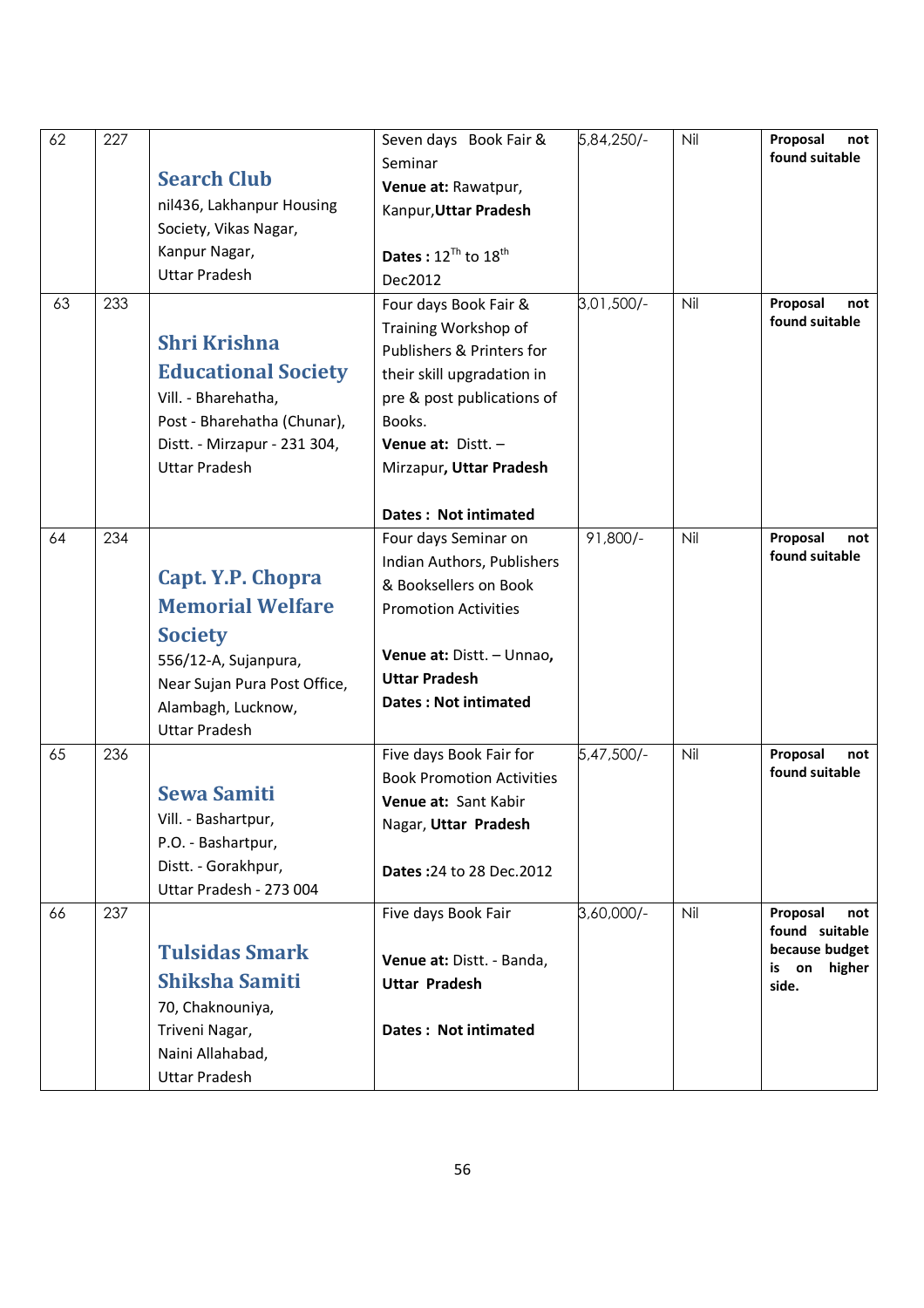| 67 | 238 | <b>Pragati Seva Santhan</b><br>117/32, M Block,<br>Kakadev,<br>Kanpur - 208 019,<br><b>Uttar Pradesh</b>                                                | <b>Total Number of Book</b><br>Exhibition is 35 Each<br>Exhibition will be for Three<br>days<br>Venue at: Distt. - Kanpur,<br><b>Uttar Pradesh</b><br>Dates: Not infimated | $5,77,512/-$ | Nil | Proposal<br>to<br>organize<br>35<br>exhibitions not<br>found Suitable.                      |
|----|-----|---------------------------------------------------------------------------------------------------------------------------------------------------------|----------------------------------------------------------------------------------------------------------------------------------------------------------------------------|--------------|-----|---------------------------------------------------------------------------------------------|
| 68 | 240 | <b>Sardar Bhagat Singh</b><br><b>Jan Kalyan Samiti</b><br>Vill. - Pahadpur,                                                                             | Ten daysBook Fair<br>Venue at: Mainpuri,<br><b>Uttar Pradesh</b>                                                                                                           | 5,62,500/-   | Nil | Proposal<br>not<br>found suitable                                                           |
|    |     | Post - Kalua Teelpur,<br>Tehsil - Aliganj, Etah,<br><b>Uttar Pradesh</b>                                                                                | <b>Dates: Not intimated</b>                                                                                                                                                |              |     |                                                                                             |
| 69 | 246 | Nari Prashikshan<br><b>Kendra</b><br>EWS H.No. - 4669,<br>Panki, Avas Vikas Colony,<br>No. -3, Kanpur Nagar,<br><b>Uttar Pradesh</b>                    | Seven days Book Fair &<br>Seminar cum Workshop<br>Venue at: Distt. - Kanpur,<br><b>Uttar Pradesh</b><br><b>Dates: Not infimated</b>                                        | 3,20,775/-   | Nil | Proposal<br>not<br>found suitable<br>&<br>financial<br>estimates<br>is<br>also unrealistic. |
| 70 | 247 | <b>Kumaon Parishad,</b><br><b>Lucknow</b><br>Ramlilla Maidan,<br>Kurmachal Nagar,<br>Lucknow,<br><b>Uttar Pradesh</b>                                   | Four days Book Fair &<br>Seminar cum Workshop<br>Venue at: Not intimated<br>Dates: 24 to 27 Sep2012                                                                        | 3,75,000/-   | Nil | Proposal<br>not<br>found suitable                                                           |
| 71 | 248 | <b>Raj Narayan Smark</b><br><b>Shiksha Samiti</b><br>Vill. - Thadhavilar,<br>Post - Pindi,<br>Tehsil - Karchhana,<br>Allahabad,<br><b>Uttar Pradesh</b> | Ten days Book Fair<br>Venue at: (1) Banda<br>(2) Chitrakoot,<br><b>Uttar Pradesh</b><br>Dates: Not intimated                                                               | 5,25,000/-   | Nil | Proposal<br>not<br>found suitable<br>budget<br>and<br>estimates is on<br>higher side.       |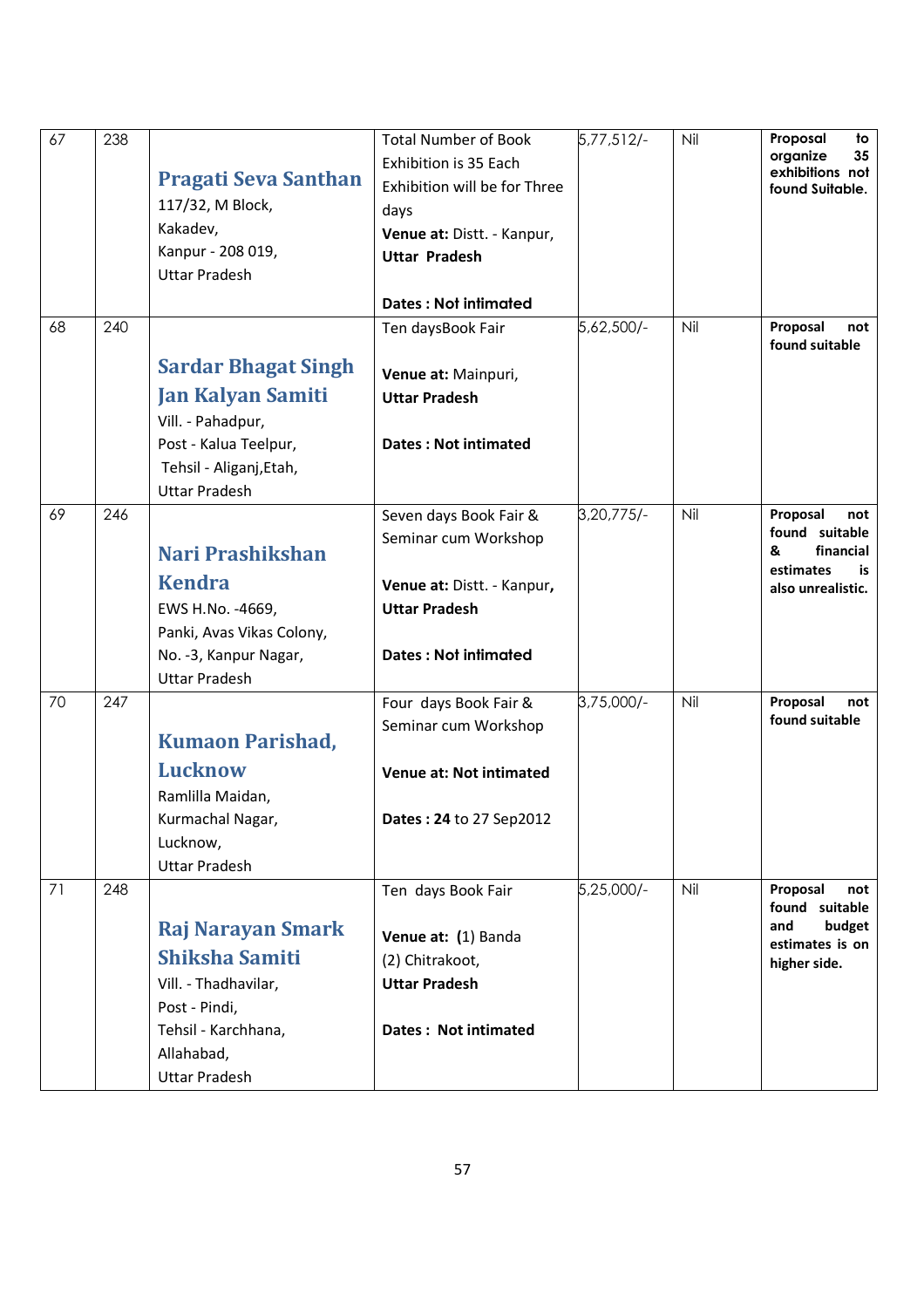| 72 | 249 |                                | Five days Book Fair            | 3,60,000/- | Nil      | Proposal<br>not<br>found suitable |
|----|-----|--------------------------------|--------------------------------|------------|----------|-----------------------------------|
|    |     | <b>Samarpan Manav</b>          | Venue at: Fatepur,             |            |          |                                   |
|    |     | <b>Kalyan Samiti</b>           | <b>Uttar Pradesh</b>           |            |          |                                   |
|    |     | 110 KA/2, Shivkuti,            |                                |            |          |                                   |
|    |     | Allahabad - 211 004,           | <b>Dates: Not intimated</b>    |            |          |                                   |
|    |     | <b>Uttar Pradesh</b>           |                                |            |          |                                   |
| 73 | 252 |                                | Three months program of        | 5,80,312/- | Nil      | Proposal<br>not                   |
|    |     |                                | thirty book exhibition in      |            |          | found suitable                    |
|    |     | <b>Bharti Mahila Kalyan</b>    | <b>Educational institution</b> |            |          |                                   |
|    |     | <b>Samiti</b>                  |                                |            |          |                                   |
|    |     | $117/H - 32,$                  | Venue at: Distt. - Unnao,      |            |          |                                   |
|    |     | Padu Nagar, Kanpur,            | <b>Uttar Pradesh</b>           |            |          |                                   |
|    |     | Uttar Pradesh - 208 219        |                                |            |          |                                   |
|    |     |                                | <b>Dates: Not intimated</b>    |            |          |                                   |
| 74 | 253 |                                | Four days Book Fair & one      | 4,92,000/- | 75,000/- | ۰.                                |
|    |     |                                | day Seminar                    |            |          |                                   |
|    |     | <b>Jan Sewa Sansthan</b>       | Venue at: Distt. - Fatehpur    |            |          |                                   |
|    |     | Vill. & P.O.- Bhelampur,       | Or Unnao,                      |            |          |                                   |
|    |     | Distt. - Lucknow,              | <b>Uttar Pradesh</b>           |            |          |                                   |
|    |     | <b>Uttar Pradesh</b>           |                                |            |          |                                   |
|    |     |                                | <b>Dates: Not intimated</b>    |            |          |                                   |
| 75 | 257 |                                | Four Days Seminar on           | 2,85,750/- | Nil      | Proposal<br>not<br>found suitable |
|    |     | <b>Akhil Bhartiya</b>          | Indian Authors, Publishers     |            |          |                                   |
|    |     | <b>Mahila Avam Bal</b>         | & Book sellers                 |            |          |                                   |
|    |     |                                |                                |            |          |                                   |
|    |     | <b>Kalyan Samiti</b>           | Venue at: Distt. Raigarh,      |            |          |                                   |
|    |     | nil41/135,                     | Chhattisgarh                   |            |          |                                   |
|    |     | Murari Lal Chaturvedi Marg,    | Dates: 8 to 12 Jul2012         |            |          |                                   |
|    |     | Narhi, Lucknow,                |                                |            |          |                                   |
|    |     | <b>Uttar Pradesh</b>           |                                |            |          |                                   |
| 76 | 258 |                                | Four Days Book Fair &          | 91,500/-   | 75,000/- | $\overline{\phantom{a}}$          |
|    |     | <b>Ambedkar Shiksha</b>        | Seminar on Indian Authors,     |            |          |                                   |
|    |     | <b>Samiti</b>                  | Publishers & Book sellers      |            |          |                                   |
|    |     |                                | Venue at: Distt. -             |            |          |                                   |
|    |     | 126, Samar Vihar,<br>Alambagh, | Lakhimpur Kheri, U.P           |            |          |                                   |
|    |     | Lucknow - 226 005,             |                                |            |          |                                   |
|    |     | <b>Uttar Pradesh</b>           | <b>Dates:</b> In the month of  |            |          |                                   |
|    |     |                                | December 2012                  |            |          |                                   |
|    |     |                                |                                |            |          |                                   |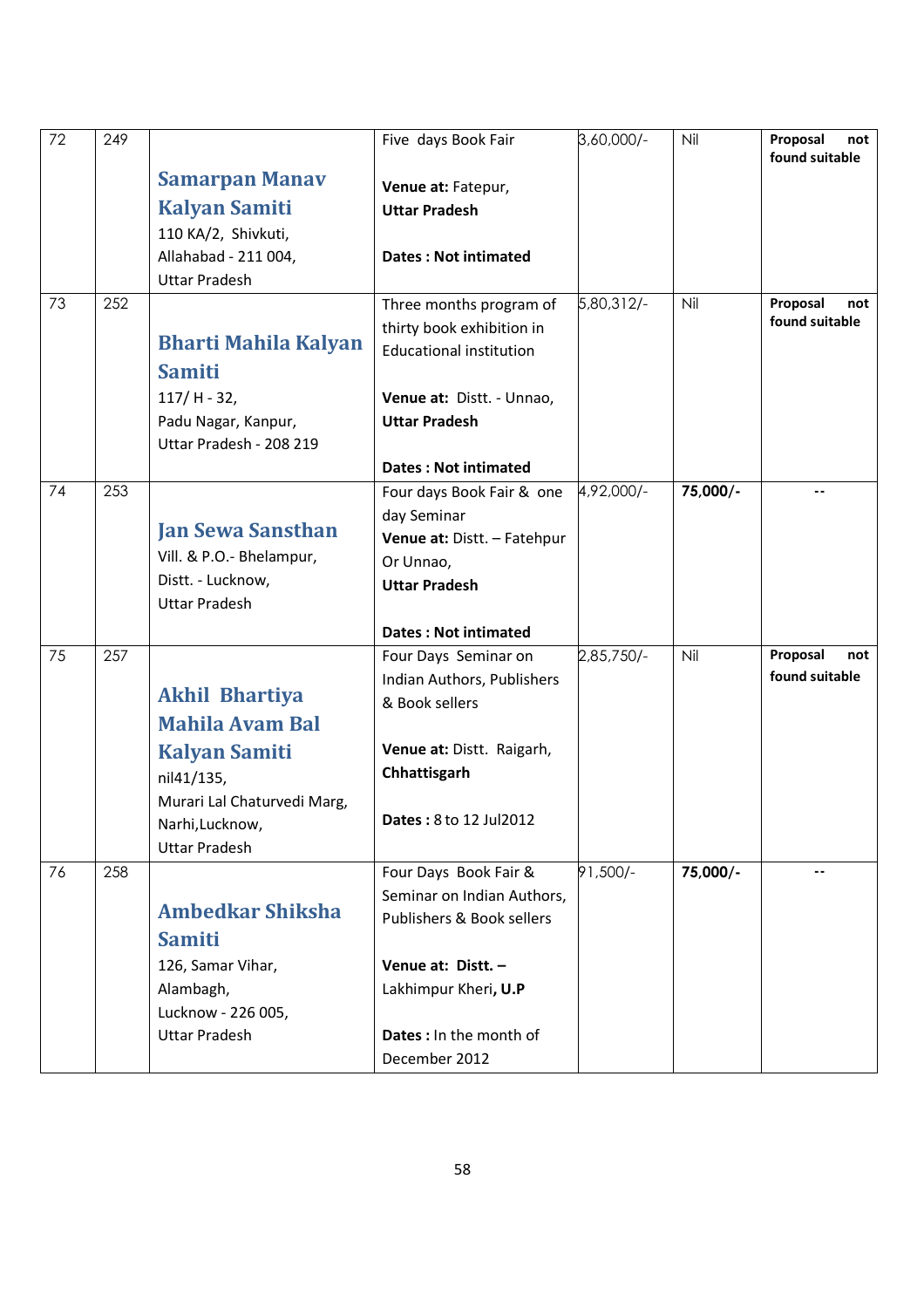| 77 | 264 | <b>Kranti Welfare</b><br><b>Society</b><br>414, Hata Ram Das<br>(New Bagiya), Sadar Cantt,<br>Distt. - Lucknow,                                                     | Seven Days Book<br>Exhibition for the<br>Promotional of books<br>Venue at:<br>Distt. - Etawah,<br><b>Uttar Pradesh</b>                                                                                                                                                           | $3,37,500/-$ | Nil | Proposal<br>not<br>found suitable<br>budget<br>and<br>estimates is on<br>higher side.     |
|----|-----|---------------------------------------------------------------------------------------------------------------------------------------------------------------------|----------------------------------------------------------------------------------------------------------------------------------------------------------------------------------------------------------------------------------------------------------------------------------|--------------|-----|-------------------------------------------------------------------------------------------|
| 78 | 265 | Uttar Pradesh - 226 002                                                                                                                                             | <b>Dates: 14 to 20 Nov. 2012</b><br>Five Days Book Fair                                                                                                                                                                                                                          | 3,75,000/-   | Nil | Proposal<br>not                                                                           |
|    |     | <b>Swami Vivekanand</b><br><b>Shikshan Sansthan</b><br>Vill. & Post - Durjanpurghat,<br>Distt. - Gonda,<br>Uttar Pradesh - 271 309                                  | Authors, Publishers and<br><b>Book Sellers on Book</b><br>Promotion<br>Venue at: Distt. Gonda,<br><b>Uttar Pradesh</b>                                                                                                                                                           |              |     | found suitable                                                                            |
| 79 | 266 | <b>Manay Gauray</b><br>Nirman Sansthan<br>Vill. - Ramraipur,<br>Gangapur,<br>Distt. - Varanasi,<br>Uttar Pradesh - 221 302                                          | <b>Dates: Not intimated</b><br>Five Days Book Fair &<br>Seminar on "Local<br>Hindrances in Book<br>Promotion among Women<br>Present Status & Future<br>Strategies"<br>Venue at: Distt. - Sant<br>Ravidas Nagar (Bhadohi),<br><b>Uttar Pradesh</b><br><b>Dates: Not intimated</b> | 4, 15, 875/- | Nil | Proposal<br>not<br>found suitable<br>subject<br>of<br>proposal is also<br>not convincing. |
| 80 | 268 | <b>Avadh samaj Sewa</b><br>sansthan<br>Vill.- Mangrounda, Post -<br>Jariyari,<br>Tehsil - Sirauli Gauspur,<br>Distt. - Barabanki - 225 405,<br><b>Uttar Pradesh</b> | Five Days Book Fair of<br>Indian Authors, Publishers<br>& Book Sellers on Book<br>Promotion<br>Venue at:<br>Distt. - Barabanki, U.P<br>Dates: During the year<br>2012-13                                                                                                         | 4,27,500/-   | Nil | Proposal<br>not<br>found suitable                                                         |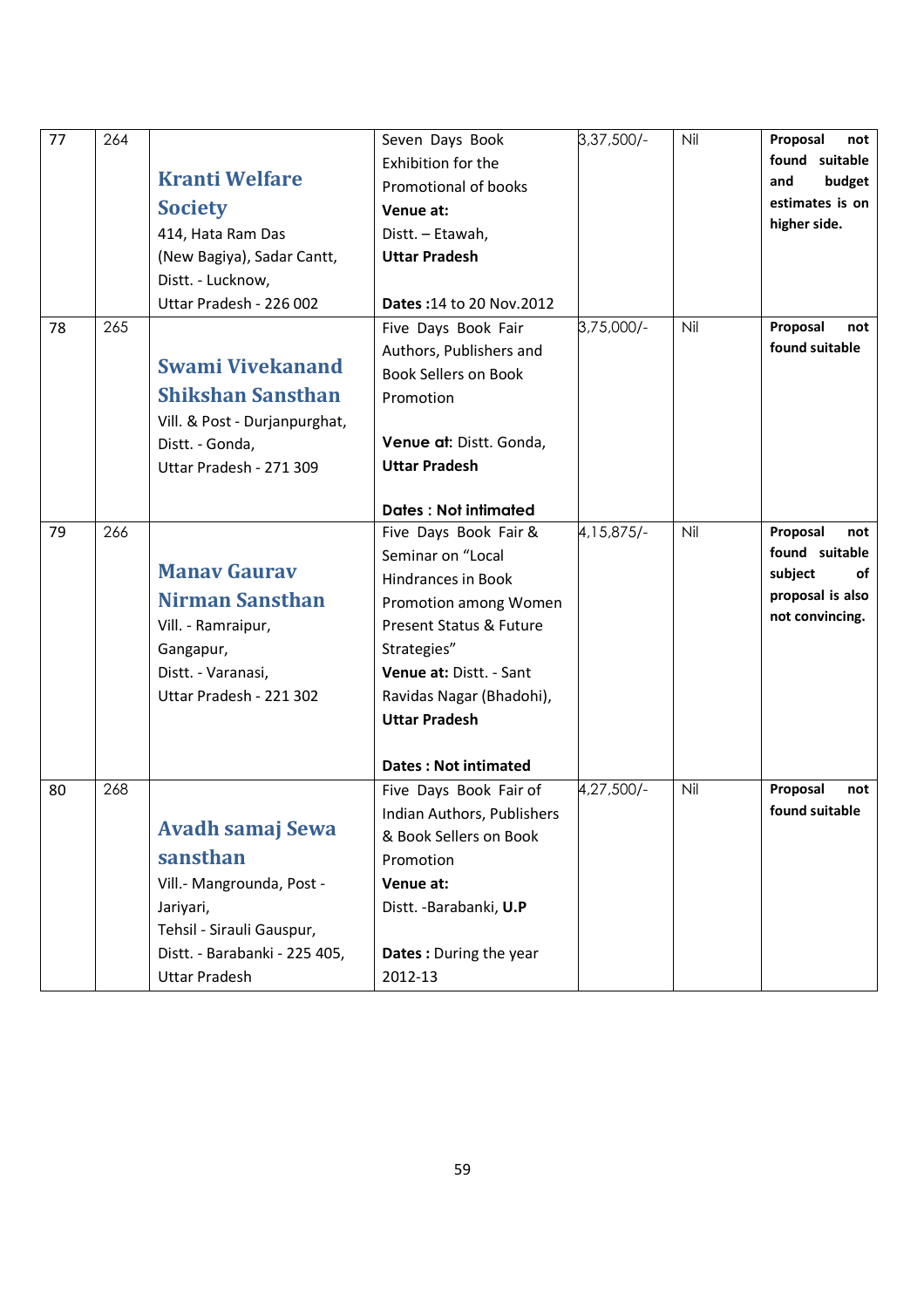| 81 | 274 | <b>Himayat Memorial</b><br><b>Seva Samiti</b><br>213, Pathar Katra Chouraha,<br>Dr. Verma. Civil Line,<br>Fatehpur,<br><b>Uttar Pradesh</b>                         | Five days Event to create<br>Habit of Book reading and<br>create Moral Education<br>among the Peoples.<br>Venue at:<br>Distt. - Fatehpur City, Uttar<br>Pradesh<br>Dates: Not intimated | 4,01,250/- | Nil | Proposal<br>not<br>found suitable<br>financial<br>&<br>estimates is on<br>higher side. |
|----|-----|---------------------------------------------------------------------------------------------------------------------------------------------------------------------|-----------------------------------------------------------------------------------------------------------------------------------------------------------------------------------------|------------|-----|----------------------------------------------------------------------------------------|
| 82 | 278 | <b>Kamla Gram Vikas</b><br><b>Sansthan</b><br>Vill. & Post - Kathouli,<br>Meja Road,<br>Allahabad,<br><b>Uttar Pradesh</b>                                          | Ten days Book Fair<br>Venue at:<br>Distt. - Allahabad,<br><b>Uttar Pradesh</b><br>Dates: Not intimated                                                                                  | 5,62,500/- | Nil | No experience<br>found<br>is<br>in<br>book<br>Promotional<br>activities.               |
| 83 | 279 | <b>Bhartiya Lok Kalyan</b><br><b>Sewa Sansthan</b><br>EA-1/318,<br>ADA Colony,<br>Naini, Allahabad,<br><b>Uttar Pradesh</b>                                         | Ten days Book Fair<br>Venue at:<br>Distt. - Allahabad,<br><b>Uttar Pradesh</b><br>Dates: Not intimated                                                                                  | 5,62,500/- | Nil | No experience<br>found<br>is<br>in<br>book<br>Promotional<br>activities.               |
| 84 | 281 | <b>Research &amp;</b><br><b>Development</b><br>Institute<br>541-A/191,<br>Aman Vihar Colony,<br>Behind Iram School,<br>Post-Rajaji Puram,<br>Lucknow, Uttar Pradesh | Four days Seminar on<br><b>Indian Authorized</b><br>Publishers & Book Seller<br>Promotion<br>Venue at: Distt. -<br>Sultanpur, Uttar Pradesh<br><b>Dates: Not intimated</b>              | 2,46,000/- | Nil | Proposal<br>not<br>found suitable                                                      |
| 85 | 285 | <b>Upkar Samajik Sewa</b><br><b>Sansthan</b><br>51/2, N.L.C,<br>Babupurwa, Kidwai Nagar,<br>Kanpur - 208 011,<br><b>Uttar Pradesh</b>                               | Seven days Book Fair &<br>Seminar<br>Venue at: Kanpur,<br><b>Uttar Pradesh</b><br>Dates: $12^{th}$ to $18^{th}$<br>Dec.2012                                                             | 5,95,500/- | Nil | Proposal<br>not<br>found suitable<br>and<br>budget<br>estimates is on<br>higher side.  |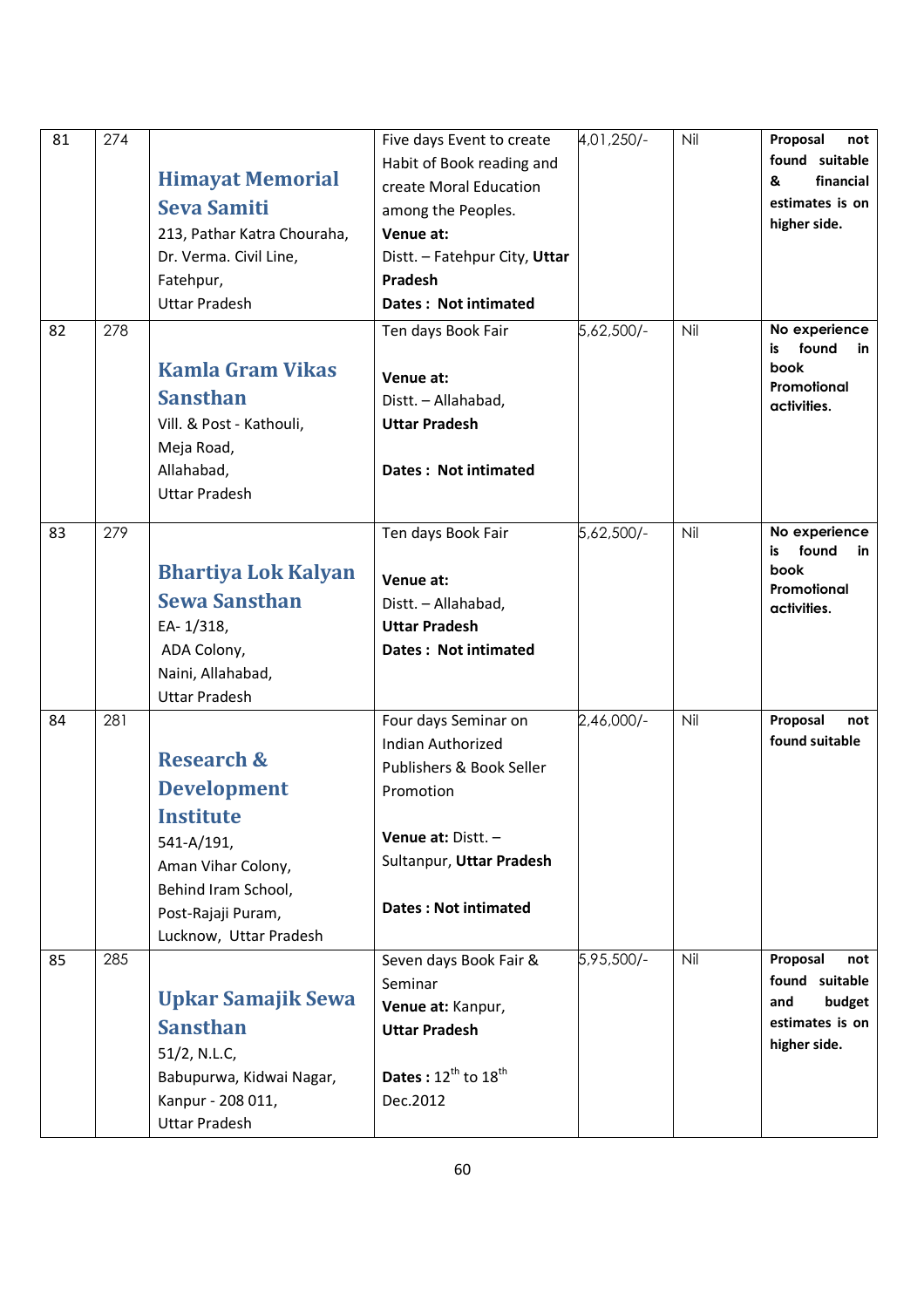| 86 | 287 | <b>Yishu Vani Masihi</b><br>Samajik Sanskritik<br><b>Sansthan</b><br>568/8, Kailashpuri,<br>Alambagh,<br>Lucknow,<br><b>Uttar Pradesh</b>                      | Seven days Book Exhibition 2.47.500/-<br>for the Promotion of<br>Books.<br>Venue at: Lucknow,<br><b>Uttar Pradesh</b><br>Dates: 10 to 16 October<br>2012                    |              | Nil | Venue<br>not<br>found suitable<br>and is already<br>covered. |
|----|-----|----------------------------------------------------------------------------------------------------------------------------------------------------------------|-----------------------------------------------------------------------------------------------------------------------------------------------------------------------------|--------------|-----|--------------------------------------------------------------|
| 87 | 294 | <b>Piyush Prasar</b><br><b>Sansthan</b><br>Vill. & P.O.- Semrota,<br>Distt. - Raibareli - 229 126,<br><b>Uttar Pradesh</b>                                     | One Day Seminar &<br>thereafter follow up<br>action in six month &<br>conclusion on it by<br>organizing meetings.<br>Venue at: Not intimated<br><b>Dates: Not intimated</b> | 50,000/-     | Nil | Proposal<br>not<br>found suitable                            |
| 88 | 297 | <b>Bhartiya Gramya</b><br><b>Vikas Samiti</b><br>Vill. - Mawai Brahman,<br>Laghlekhra,<br>Distt.- Unnao,<br>Uttar pradesh                                      | Seven Days Book Exhibition 3,00,000/-<br>Venue at:<br>Distt. - Ramabai Nagar,<br>U.P.<br>Dates: 10 to 170ct.2012                                                            |              | Nil | Proposal<br>not<br>found suitable                            |
| 89 | 298 | <b>Roshni National</b><br><b>Sewa Grmodhyog</b><br><b>Sansthan</b><br>Mohalla - Kulhan Sarai,<br>Post-Kherabad,<br>Distt.- Sitapur,<br>Uttar Pradesh - 261 131 | Five Days Book Fair<br>Venue at:<br>Distt. - Sitapur,<br><b>Uttar Pradesh</b><br><b>Dates: Not intimated</b>                                                                | $6,37,500/-$ | Nil | Proposal<br>not<br>found suitable                            |
| 90 | 299 | <b>Vishal Jan Kalyan</b><br><b>Samiti</b><br>163, Amarjai,<br>Fatehpur,<br><b>Uttar Pradesh</b>                                                                | Four Days Seminar on<br>Indian Authors, Publishers<br>& Booksellers,<br>Venue at:<br>Distt. - Fatehpur,<br><b>Uttar Pradesh</b>                                             | 2,61,000/-   | Nil | Proposal<br>not<br>found suitable                            |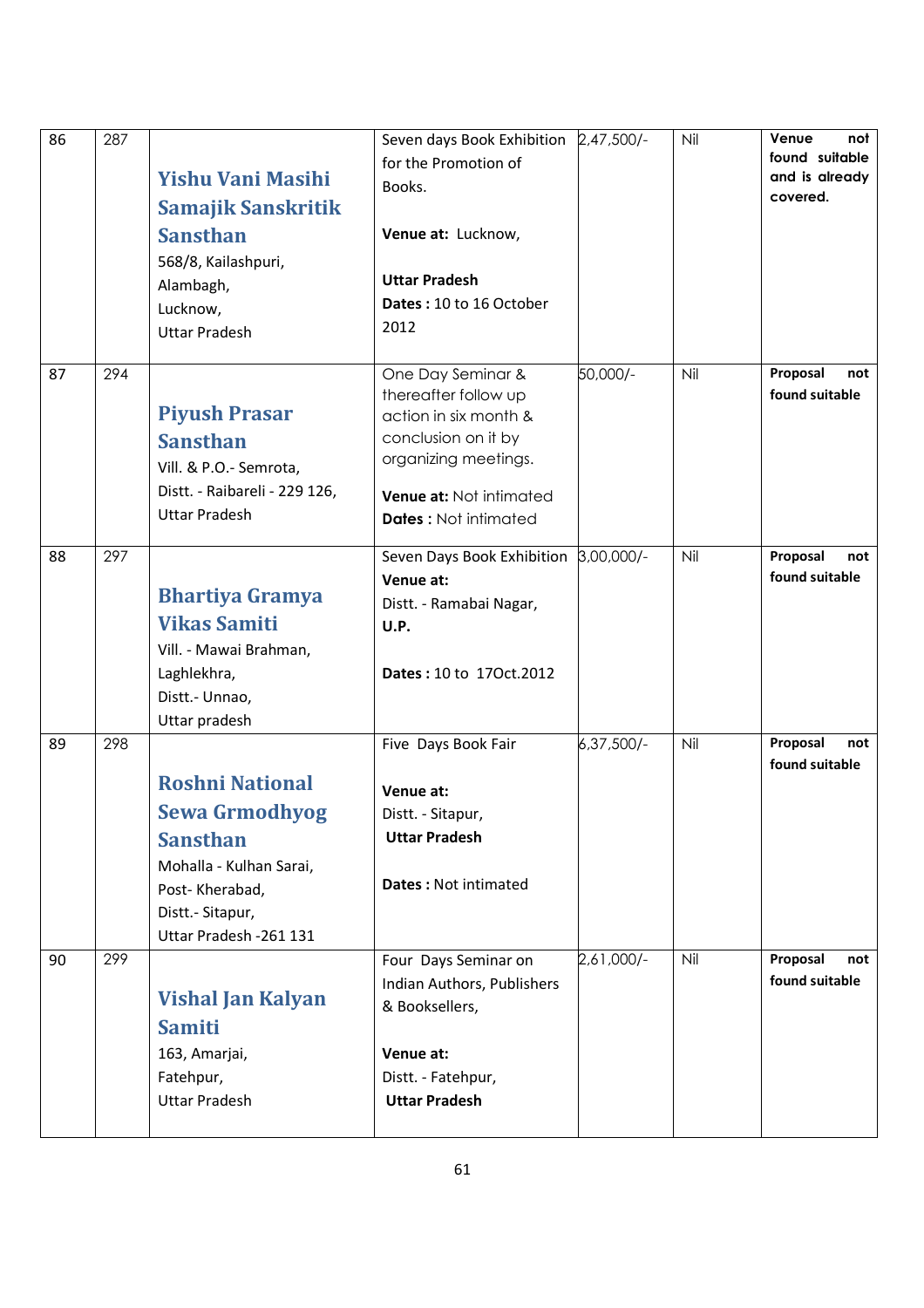|    |     |                                                                                                                                                                       | <b>Dates: Not intimated</b>                                                                                                                                                                                          |            |     |                                                                                     |
|----|-----|-----------------------------------------------------------------------------------------------------------------------------------------------------------------------|----------------------------------------------------------------------------------------------------------------------------------------------------------------------------------------------------------------------|------------|-----|-------------------------------------------------------------------------------------|
|    |     |                                                                                                                                                                       |                                                                                                                                                                                                                      |            |     |                                                                                     |
| 91 | 300 | Khadi Pragati Evam<br><b>Gram Utthan</b><br><b>Sansthan</b><br>Jarwal Road,<br>Distt.- Bahraich,<br>Block - Jarwal,<br>Tehsil- Kaiserganj,<br>Uttar Pradesh - 271 901 | Two Days Workshop Of<br>Indian Authors,<br>Publishers & Booksellers on<br>Book Promotion.<br>Venue at: Distt. - Bahraich,<br><b>Uttar Pradesh</b><br><b>Dates: Not intimated</b>                                     | 1,15,125/- | Nil | Proposal<br>not<br>found suitable<br>without<br>specific<br>subject.                |
| 92 | 305 | <b>Uttam Kala Kendra</b><br>$L-2/501$ ,<br>Vineet Khand,<br>Distt-Lucknow,<br>Uttar Pradesh - 226 010                                                                 | Five Days Book Fair &<br>Seminar of Indian Authors,<br><b>Publishers &amp; Book Sellers</b><br>on Book Promotion<br>Activities.<br>Venue at: Barabanki,<br><b>Uttar Pradesh</b><br>Dates: During the year<br>2012-13 | 4,50,000/- | Nil | Proposal<br>not<br>found suitable                                                   |
| 93 | 308 | <b>Social Development</b><br><b>Alternate</b><br>Garhiya Road,<br>Firoz Nagar, Ajitmal,<br>Distt.- Auraiya,<br>Uttar pradesh - 206121                                 | Seven Days Book Exhibition 3,22,500/-<br>for the Promotion of<br>Books.<br>Venue at: Distt. - Auraiya,<br><b>Uttar Pradesh</b><br>Dates: 20 to 26Dec.2012                                                            |            | Nil | Proposal<br>not<br>found suitable<br>budget<br>and<br>estimates is not<br>in order. |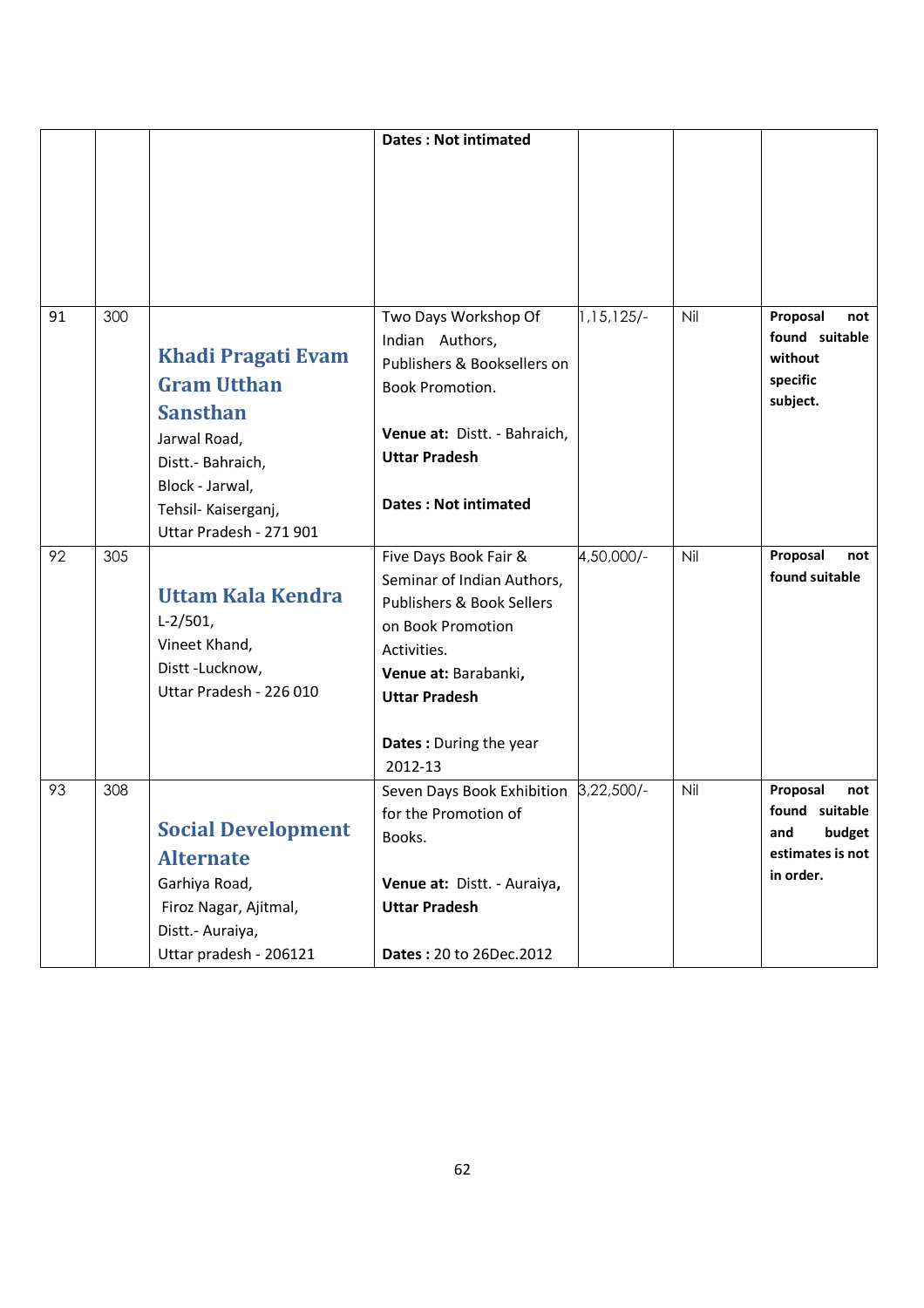| 94 | 310 | <b>Gramodyog Vikas</b><br><b>Samiti</b><br>Vill.- Khandia,<br>Post - Khod,<br>Block - Said Nagar,<br>Tehsil - Sadar,<br>Distt. - Rampur,<br><b>Uttar Pradesh</b> | Seven Days Book Fair cum<br>& Seminar cum Workshop.<br>Venue at: Moradabad,<br><b>Uttar Pradesh</b><br>Dates: Book Fair: 21 to 27<br><b>July 2012</b><br>Seminar cum Workshop:<br>26 to 27 <sup>th</sup> July 2012 | $3,20,775/-$                                                       | Nil | Proposal<br>not<br>found suitable<br>venue is also<br>not convincing<br>and<br>no<br>experience<br>is<br>found. |
|----|-----|------------------------------------------------------------------------------------------------------------------------------------------------------------------|--------------------------------------------------------------------------------------------------------------------------------------------------------------------------------------------------------------------|--------------------------------------------------------------------|-----|-----------------------------------------------------------------------------------------------------------------|
| 95 | 314 | <b>Manay Shiksha</b><br><b>Krishi Sewa</b><br><b>Sansthan</b><br>Tehsil Road Ramnagar,<br>Distt. - Barabanki,<br><b>Uttar Pradesh</b>                            | Five Days Book Fair<br>Venue at: Dist.-Devariya,<br><b>Uttar Pradesh</b><br>Dates: During the year<br>2012-13                                                                                                      | 7,50,000/-                                                         | Nil | Proposal<br>not<br>found suitable                                                                               |
| 96 | 317 | <b>R.K.Singh Shiksha</b><br><b>Samiti</b><br>27/7 A, Chaukdauad Nagar,<br>Naini, Allahabad,<br><b>Uttar Pradesh</b>                                              | Five Days Book Fair.<br>Venue at: Dist.-Banda,<br><b>Uttar Pradesh</b><br><b>Dates: Not intimated</b>                                                                                                              | 3,60,000/-                                                         | Nil | Proposal<br>not<br>found suitable<br>budget<br>and<br>estimates is on<br>higher side.                           |
| 97 | 330 | <b>Yuva Vikas Samiti</b><br>Vill.- Tharauli,<br>Post-Gaura Upadhyay,<br>Distt. - Basti,<br><b>Uttar Pradesh</b>                                                  | Seven Days Book Fair &<br>One day Seminar.<br>Venue at:<br>Distt.-Ambedkar Nagar<br><b>Uttar Pradesh</b><br><b>Dates: Not intimated</b>                                                                            | $3,85,500/-$<br>(For Book<br>Fair)<br>62,600/-<br>(For<br>Seminar) | Nil | Proposal<br>not<br>found suitable<br>and<br>budget<br>estimates is on<br>higher side.                           |
| 98 | 332 | <b>Samdars Manav</b><br><b>Sewa Sansthan</b><br>17 B, Kaushalpuri,<br>Khargapur,<br>Gomti Nagar,<br>Lucknow,<br><b>Uttar Pradesh</b>                             | <b>Fourteen Days Training</b><br>Course in publishing.<br>Venue at: Lucknow,<br><b>Uttar Pradesh</b><br><b>Dates: Not intimated</b>                                                                                | 4, 11, 750/-                                                       | Nil | Event<br>for<br>fourteen days<br>not<br>found<br>suitable<br>and<br>venue already<br>covered.                   |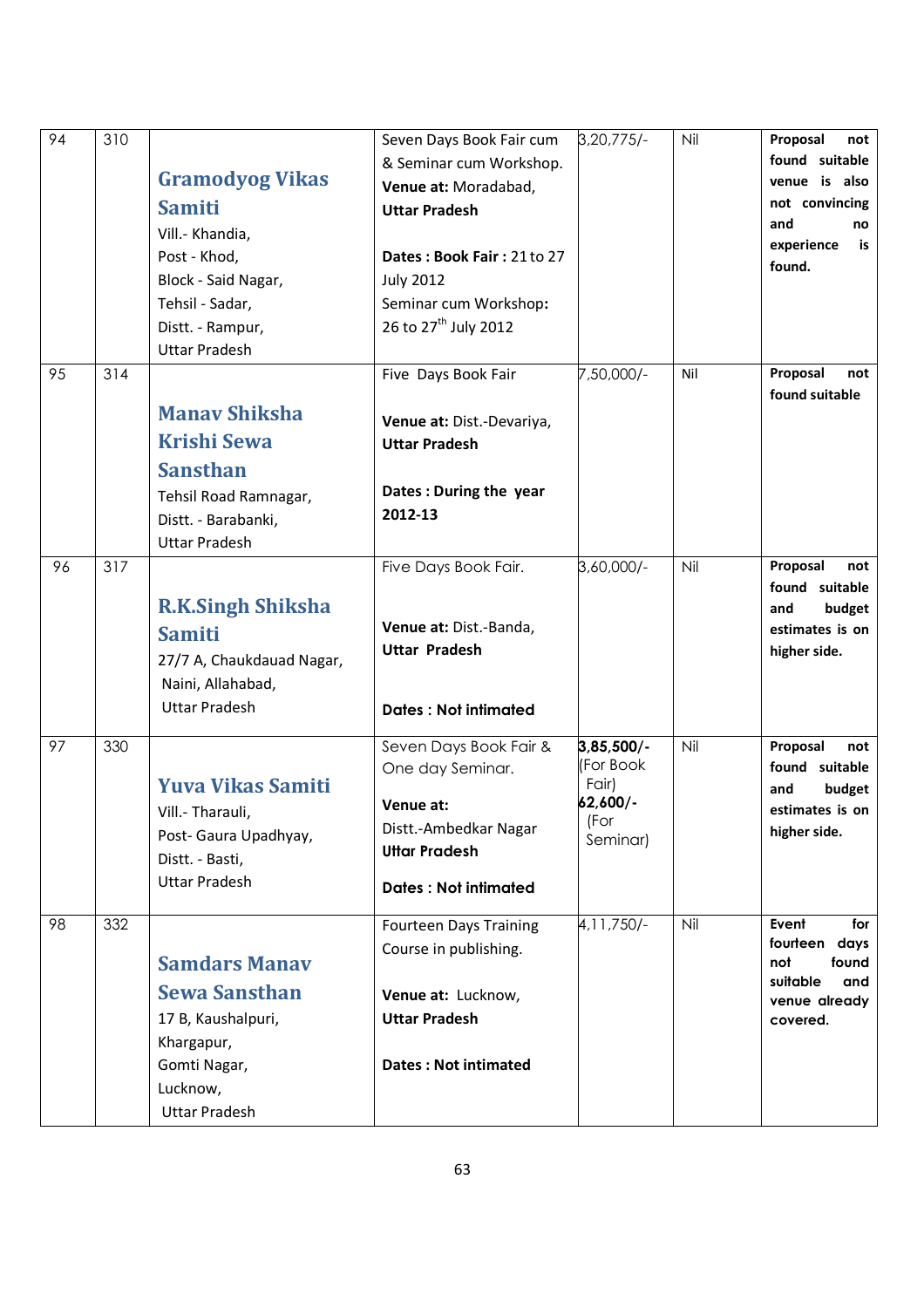| 99  | 333 | <b>Bharat Uday</b><br><b>Education Society</b><br>Vill. & Post- Kheramastan,<br>Distt. - Muzaffar Nagar,<br><b>Uttar Pradesh</b>                                          | Four days workshop<br>Venue at: Not intimated<br><b>Dates: Not intimated</b>                                                                                                                                                | 97,200/-   | Nil | Event for four<br>days<br>workshop not<br>found suitable.                |
|-----|-----|---------------------------------------------------------------------------------------------------------------------------------------------------------------------------|-----------------------------------------------------------------------------------------------------------------------------------------------------------------------------------------------------------------------------|------------|-----|--------------------------------------------------------------------------|
| 100 | 334 | <b>Technica Computer</b><br><b>Education Society</b><br>348/40, G- Laxmanganj,<br>Taalkatora Road,<br>Lucknow,<br><b>Uttar Pradesh</b>                                    | Seven days Book Exhibition<br>for the promotion of<br>Books.<br>Venue at: Lucknow,<br><b>Uttar Pradesh</b><br>Dates: $05^{\text{th}}$ to $11^{\text{th}}$<br>Oct.2012                                                       | 3,90,000/- | Nil | Proposal<br>not<br>found suitable<br>and venue is<br>already<br>covered. |
| 101 | 338 | <b>Jan Jagaran Khadi</b><br><b>Gramodyog Sansthan</b><br>Dhanni Ka Pura,<br>Dharadhanpur,<br>Post - Dumduma,<br>Saidabad,<br>Allahabad - 222 202,<br><b>Uttar Pradesh</b> | Seven days Book Fair &<br>Seminar.<br>Venue at: Allahabad,<br><b>Uttar Pradesh</b><br><b>Dates: Not intimated</b>                                                                                                           | 2,97,000/- | Nil | Proposal<br>not<br>found suitable                                        |
| 102 | 343 | <b>Sarvabhaum Society</b><br>B-34/147, A-C-H-1,<br>Kaushlesh Nagar,<br>Sarainandan,<br>Near Tiwari Printing Press,<br>Varanasi,<br><b>Uttar Pradesh</b>                   | Four days Book Fair &<br>Conducting survey on<br>status of Library Movement<br>in Eastern U.P.in Private &<br>Public sector: An<br>Evaluation<br>Venue at: Varanasi,<br><b>Uttar Pradesh</b><br><b>Dates: Not intimated</b> | 3,99,750/- | Nil | Proposal<br>not<br>found suitable                                        |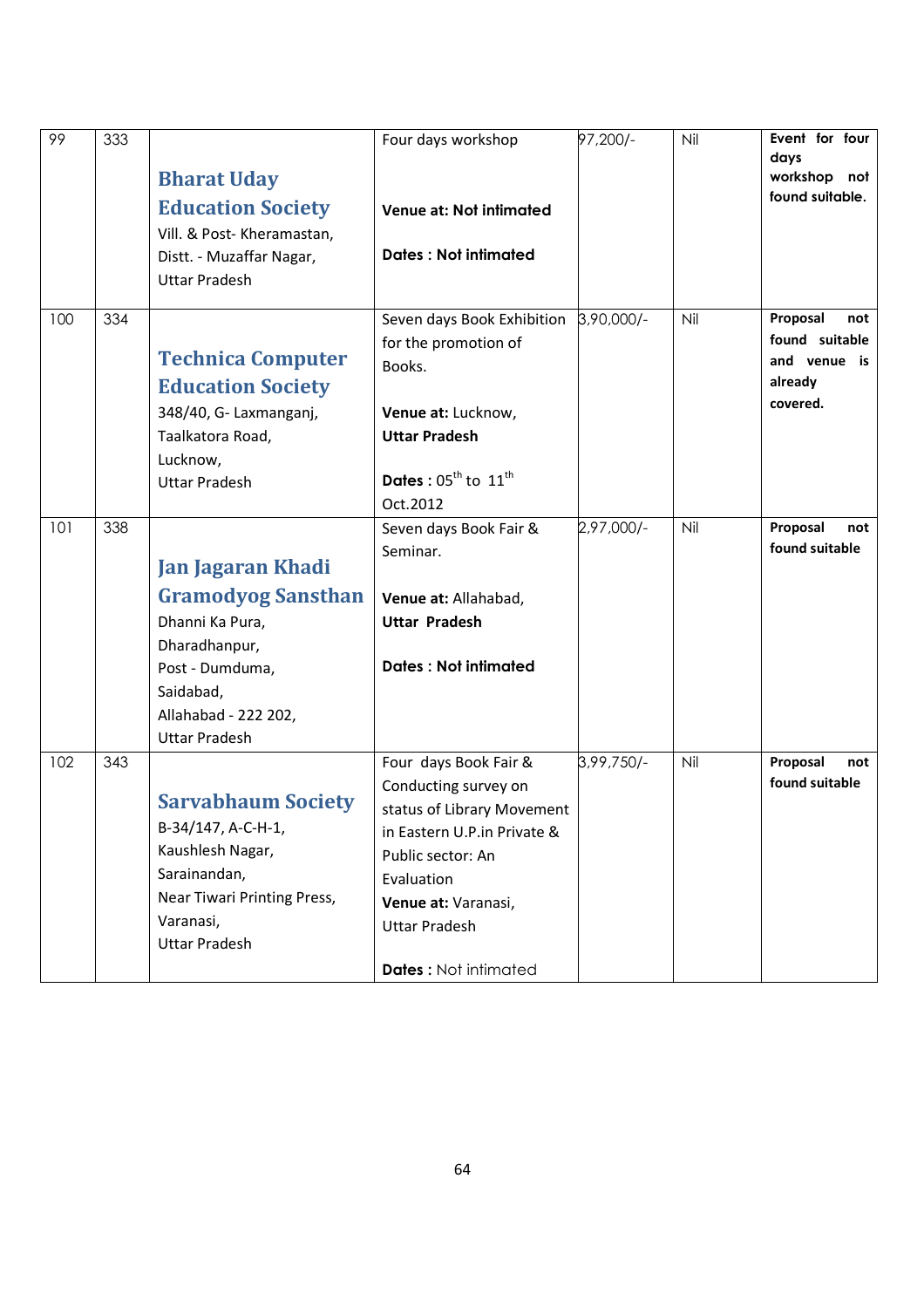| 103 | 345 | <b>Handicraft</b><br><b>Gramodyag Sansthan</b><br>Vill. - Chakmada,<br>P.O. - Handia,<br>Distt. - Allahabad,<br><b>Uttar Pradesh</b>                                                         | Five days Training<br>workshop of Publishers &<br>Printers for the skill<br>upgradation in Pre & Post<br><b>Publication of Books.</b><br>Venue at: Handia,<br>Distt. - Allahabad,<br><b>Uttar Pradesh</b><br><b>Dates: Not intimated</b> | 4, 15, 875/- | Nil | Proposal<br>not<br>found suitable                                                                                                                        |
|-----|-----|----------------------------------------------------------------------------------------------------------------------------------------------------------------------------------------------|------------------------------------------------------------------------------------------------------------------------------------------------------------------------------------------------------------------------------------------|--------------|-----|----------------------------------------------------------------------------------------------------------------------------------------------------------|
| 104 | 346 | <b>Pahal Vikas Samiti</b><br>D-59/373, A-1A-KH,<br>jai Prakash Nagar,<br>Shiv Purawa,<br>Varanasi - 221 010,<br><b>Uttar Pradesh</b>                                                         | Seven days Seminar and<br><b>Book Fair on "Annual</b><br>Convention of Writers and<br>Publishers of Eastern U.P".<br>Venue at: $Dist. -$<br>Azamgarh, Uttar Pradesh<br><b>Dates: Not intimated</b>                                       | 4,92,450/-   | Nil | Proposal<br>not<br>found suitable<br>and topic of<br>Seminar is not<br>specific.                                                                         |
| 105 | 347 | <b>Caring Of People &amp;</b><br><b>Advancing Life</b><br><b>Society</b><br>Vill./ Moh. - Bargaon<br>Tiwaripur,<br>Post - Garhi Manikpur,<br>Distt. - Pratapgarh - 230 303,<br>Uttar pradesh | Ten days Book Fair &<br>Workshop.<br>Venue at: Allahabad,<br><b>Uttar Pradesh</b><br><b>Dates: Not intimated</b>                                                                                                                         | 5,62,500/-   | Nil | Proposal<br>not<br>found suitable<br>Recommendati<br>of<br>Nehru<br>on<br>Kendra<br>does<br>not<br>seem<br>proper. Budget<br>is<br>also<br>unrealistic.  |
| 106 | 442 | <b>Bhartiya Gramin</b><br><b>Vikas Samiti</b><br>261, New Civil Lines,<br>Ambedkar Nagar,<br>Hardoi, Uttar Pradesh                                                                           | Seven days Book Fair and<br>One Day Special Seminar<br>on Kabir Literature<br>Venue at: Distt. - Hardoi<br><b>Uttar Pradesh</b><br><b>Dates: 24 to 30 Sep2012</b>                                                                        | 8,05,500/-   | Nil | Proposal<br>not<br>found suitable.<br>No.<br>proper<br>venue and will<br>be covered by<br><b>Mobile</b><br>Exhibition.<br>Budget is also<br>unrealistic. |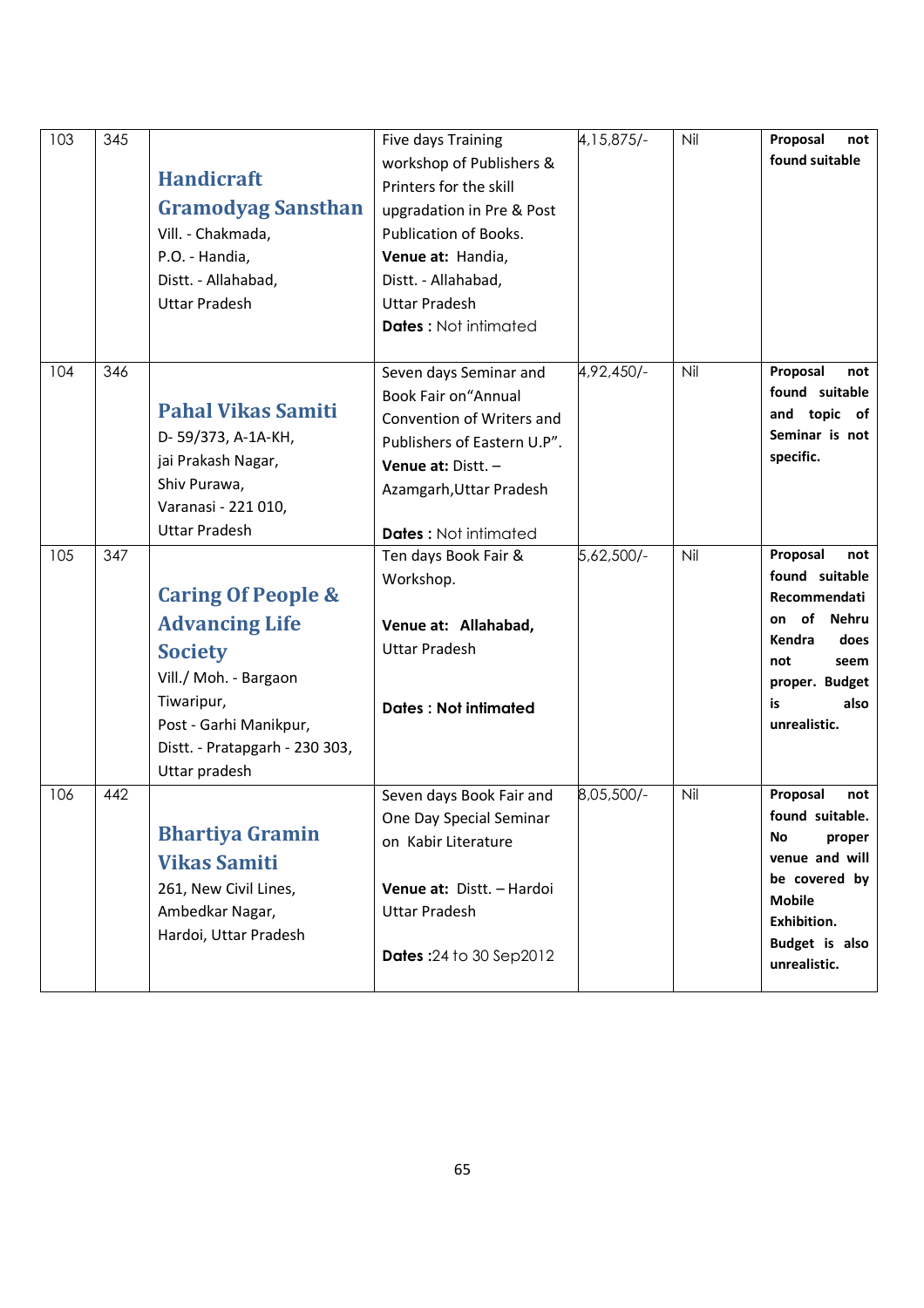| 107 | 762 | <b>Pandit Deen Dayal</b><br><b>Upadhyay And</b><br><b>Siddharth Memorial</b><br><b>Society Ragarganj</b><br>P.O.- Karahiya Gosai, Distt. -<br>Siddharthnagar,<br>Uttar radesh - 272 192 | Eight Days Book Fair<br>Venue at:<br>Dist. Siddharthnagar<br><b>Dates:</b> During the year<br>2012-13  | 5,70,000/- | Nil         | Proposal<br>not<br>found suitable<br>and budget is<br>not submitted |
|-----|-----|-----------------------------------------------------------------------------------------------------------------------------------------------------------------------------------------|--------------------------------------------------------------------------------------------------------|------------|-------------|---------------------------------------------------------------------|
| 108 | 356 | <b>National Charitable</b><br><b>Welfare Society</b><br>198, Paltan Bazar,<br>Pratapgarh,<br><b>Uttar Pradesh</b>                                                                       | Nine days Book Fair and<br>One day Seminar<br>Venue at: Barabanki, U.P.<br><b>Dates: Not intimated</b> | 6,71,250/- | 1,50,000/-  | Subject<br>to<br>participation<br>by N.R.O                          |
|     |     |                                                                                                                                                                                         |                                                                                                        | Total      | 11,50,000/- |                                                                     |

#### **Uttarakhand**

|                | 14 | <b>Bal Vikas Samiti</b><br>Lod Road,<br>Someshwar Market,<br>Post - Someshwar,<br>Block, Taluk & Distt. - Almora<br>263 637, Uttrakhand                                                                                | Five days Book Fair &<br>Seminar<br><b>Venue at: Almora</b><br><b>Dates:</b> 12 to 16 Nov2012                                                  | 2,32,500/- | Nil      | Proposal<br>not<br>found suitable<br>budget<br>and<br>estimates is not<br>in order. |
|----------------|----|------------------------------------------------------------------------------------------------------------------------------------------------------------------------------------------------------------------------|------------------------------------------------------------------------------------------------------------------------------------------------|------------|----------|-------------------------------------------------------------------------------------|
| $\overline{2}$ | 33 | <b>Ishwar Jyoti</b><br><b>Parvatiya Mahila</b><br><b>Gramodyog Vikas</b><br><b>Sansthan</b><br>Village Gorakhapur,<br>P.O. & Block Bhimtal<br><b>Block office</b><br><b>District Nainital</b><br>263 136<br>Uttrakhand | Four Days Book Fair and<br>Seminar on Book<br><b>Promotion Activities</b><br>Venue at: Bhimtal,<br>Uttrakhand<br><b>Dates:</b> 1 to 4 Oct 2012 | 4,85,250/- | 75,000/- |                                                                                     |
| $\mathbf{3}$   | 38 | <b>Surbhi Gramine</b>                                                                                                                                                                                                  | Five Days District level<br><b>Book Fair</b>                                                                                                   | 5,32,500/- | Nil      | Registration<br><b>Certificate</b><br>already                                       |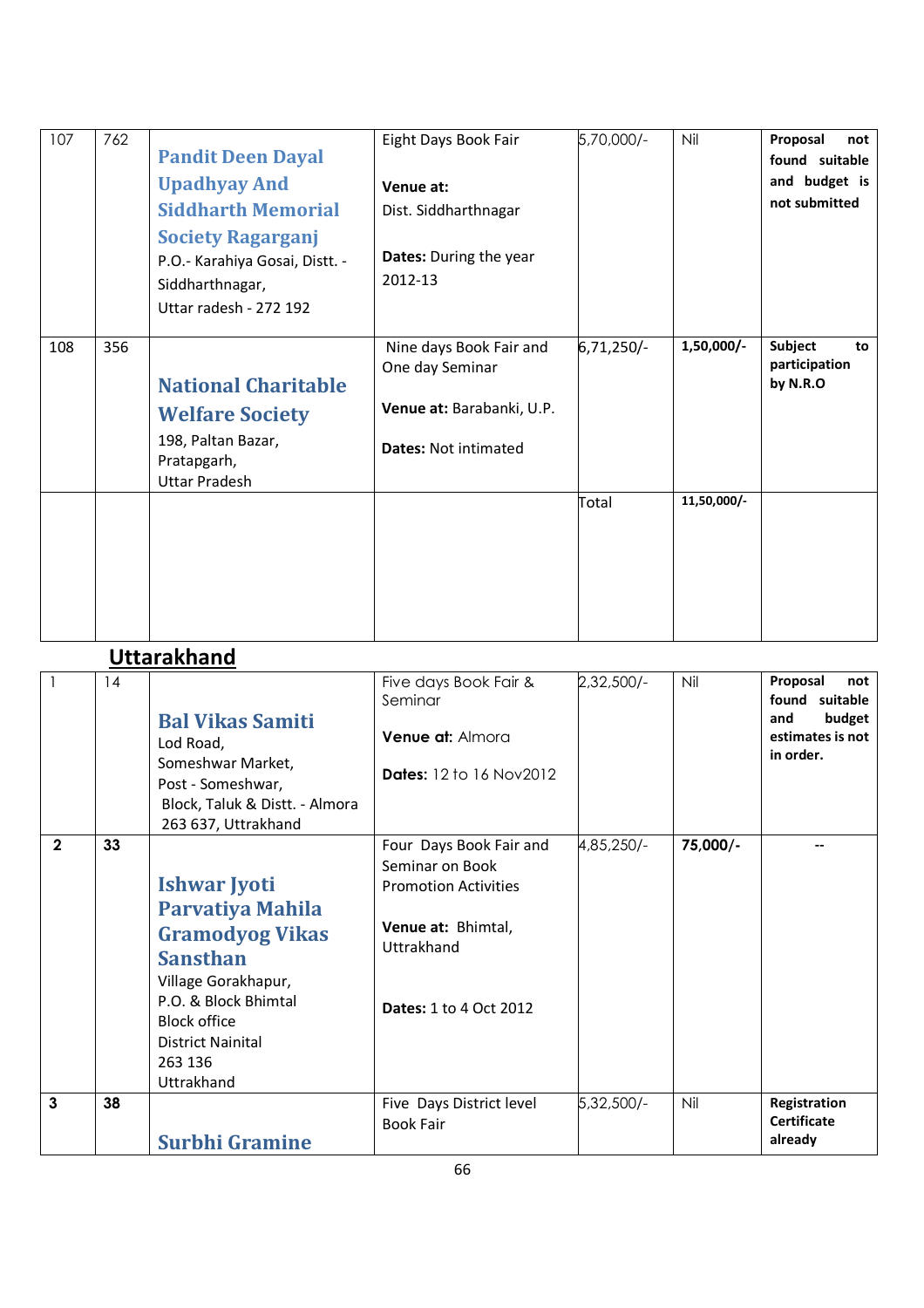|                |     | <b>Vikas Samiti</b><br>Vill- Cheque Anu Patti<br>P O Bhimtal<br><b>Block Bhimtal</b>                                                                                   | Venue at: Bhowali,<br>(Uttrakhand)<br><b>Dates: 11 to 15 Oct 2012</b>                                                    |                          |            | expired.                                                                                                    |
|----------------|-----|------------------------------------------------------------------------------------------------------------------------------------------------------------------------|--------------------------------------------------------------------------------------------------------------------------|--------------------------|------------|-------------------------------------------------------------------------------------------------------------|
|                |     | Nainital<br>Uttrakhand                                                                                                                                                 |                                                                                                                          |                          |            |                                                                                                             |
| $\overline{4}$ | 59  | <b>Manav Uthan Society</b><br>Vill - 123/267, Block - 1st<br>Chukhuwala,<br>Distt. - Dehradun,<br>Uttrakhand                                                           | Five days District level<br>Book fair & Seminar<br>Venue at: Dehradun<br>(Uttrakhand)<br>Dates: 20 to 24 Sep2012         | 5,86,875/-               | Nil        | Proposal<br>not<br>found suitable                                                                           |
| 5              | 106 | <b>Shri Ganpati Sewa</b><br><b>Sanstha</b><br>Sanwal Bhawan, Behind<br>Mahila Degree College, Nawabi<br>Road,<br>Haldwani - 263 141, Distt. -<br>Nainital, Uttarakhand | Not intimated<br>Venue: Not intimated<br>Dates: Not intimated                                                            | $\overline{\phantom{m}}$ | Nil        | Proposal<br>not<br>found suitable<br>& is not applied<br>proper<br>on<br>application.                       |
| 6              | 216 | Sarvodaya Sewa<br><b>Samiti</b><br>Village & Post - Pyura,<br>Block - Ramgarh,<br>Distt. - Nainital,<br>Uttrakhand                                                     | Five days Book Fair<br>Venue at: Rurkee City,<br>Distt. Haridwar,<br><b>Uttrakhand</b><br><b>Dates: 21 to 25 Mar2013</b> | 6,84,000/-               | Nil        | Proposal<br>not<br>found suitable<br>budget<br>and<br>estimates<br>is<br>unrealistic.                       |
| $\overline{7}$ | 220 | <b>Jalgam Samiti</b><br><b>Sajgouri</b><br>Vill. - Sajgouri,<br>P.O.Devli Khet,<br>Distt. - Almora,<br>Uttarakhand - 260 601                                           | Five days Book Fair<br>Venue at: Distt. - Almora,<br><b>Uttarakhand</b><br>Dates: 17 to 21Dec2012                        | 7,83,750/-               | <b>Nil</b> | Proposal<br>not<br>found suitable<br>and Utilization<br>Certificate for<br>grant of 2011-<br>12 is awaited. |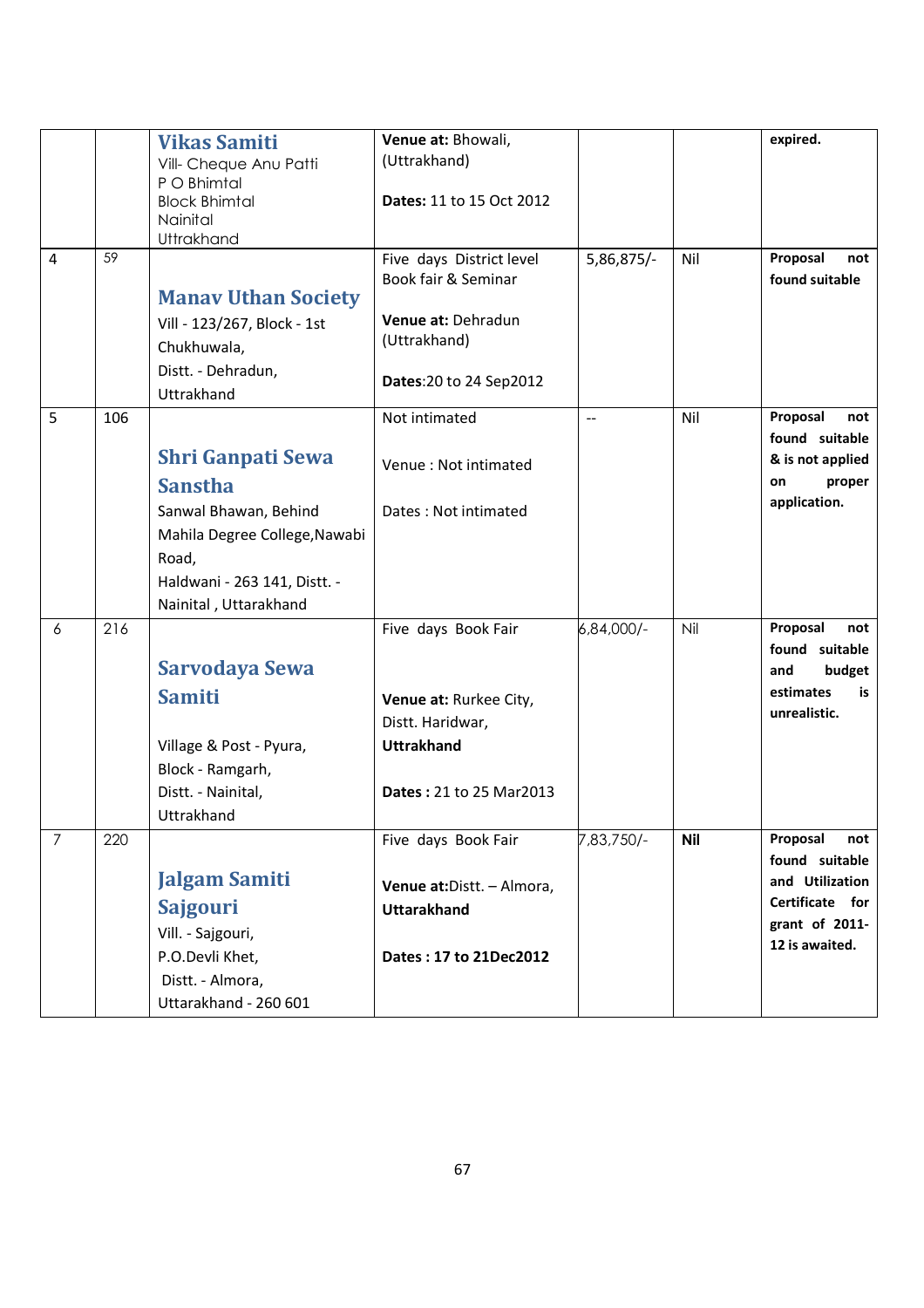| $\,8\,$ | 226 | Sarvodaya Sewa<br><b>Samiti</b><br>Village & Post - Pyura,<br>Block - Ramgarh,<br>Distt. - Nainital,<br>Uttrakhand                                                                                          | Five days Book Fair<br>Venue at: Haldwani,<br>Nainital, Uttrakhand<br><b>Dates: 21 to 25 Mar2013</b>                                                                                     | 6,84,000/-    | <b>Nil</b>                 | <b>District</b><br>already<br>covered at Sl.No.<br>2. This is second<br>& 1st proposal is<br>sl.no.6<br>at<br>(Proposal<br>No.<br>216) |
|---------|-----|-------------------------------------------------------------------------------------------------------------------------------------------------------------------------------------------------------------|------------------------------------------------------------------------------------------------------------------------------------------------------------------------------------------|---------------|----------------------------|----------------------------------------------------------------------------------------------------------------------------------------|
| 9       | 280 | <b>SANKET- (Society</b><br><b>About Natural</b><br><b>Kinetic Energical</b><br><b>Thought</b> )<br>HR Cottage, Vikas Colony,<br>Drug Factory,<br>Ganiadeoli,<br>Ranikhet,<br>Distt.- Almora,<br>Uttarakhand | Seven days Book Fair<br>Venue at:<br>Distt. - Ranikhet, Almora<br><b>Uttarakhand</b><br>Dates: Not intimated                                                                             | 16, 14, 750/- | <b>Nil</b>                 | Proposal<br>not<br>found suitable<br>purchase<br>of<br>books<br>in<br>budget<br>estimate is not<br>proper.                             |
| 10      | 325 | <b>Krida Evam Yuva</b><br><b>Samiti</b><br>Vill. - Sanghar,<br>Post - Baste,<br>Pithoragarh,<br>Uttarakhand                                                                                                 | Five Days Book Fair &<br>Seminar.<br>Venue at: Dist.-<br>Pithoragarh,<br><b>Uttarakhand</b><br><b>Dates: Not intimated</b>                                                               | 4,46,250/-    | 75,000/-                   | --                                                                                                                                     |
| 11      | 350 | <b>National</b><br><b>Development &amp;</b><br><b>Welfare Society</b><br>$D - 787$ ,<br>Line Jeevangadh,<br>Vikasnagar,<br>Dehradun, Uttarakhand                                                            | Five days National Level<br>seminar of India Authors,<br>Publishers & Booksellers on<br><b>Book Promotion Activities.</b><br>Venue at: Dehradun<br>(U.K.)<br><b>Dates: Not intimated</b> | $5,25,000/-$  | <b>Nil</b><br>$1,50,000/-$ | Event for Five<br>days Seminar<br>found<br>not<br>suitable<br>without proper<br>topic.                                                 |
|         |     |                                                                                                                                                                                                             |                                                                                                                                                                                          | Total         |                            |                                                                                                                                        |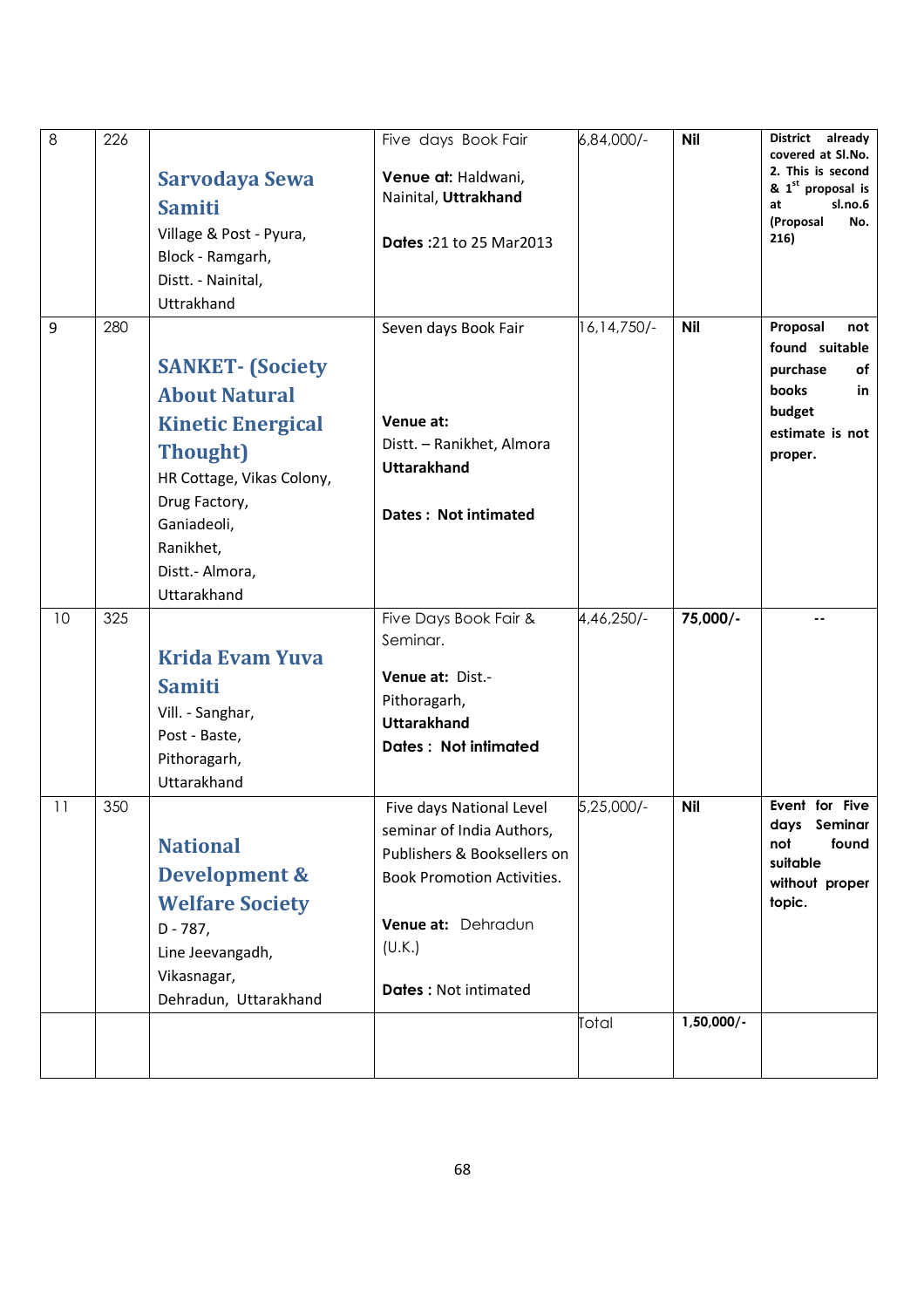### West Bengal

| $\mathbf{1}$   | 91  | <b>Mandir Bazar Young</b><br><b>Fighters Club (MYFC)</b><br>Vill. Mallick Pur, P.O. & P.S. +<br>Block - Mandir Bazar,<br>Distt. - South 24 Parganas - 743<br>394, West Bengal | One year programme<br>As under:<br>A.Two Seminar at<br>Mallickpur Mandir Bazar<br>G.P. Office on 2 to 5 July<br>2012<br><b>B.Annual Conference of</b><br>Booksellers, Publisher,<br>Printers and writers to be<br>conducted by Educationists<br>at Mandir Bazar Block<br>Office on 20.6.2013<br>C.5 Days Book Fair at<br>Diamond Harbour Sub<br>Division from 20 to 24 June<br>2012 | $3,06,000/-$ | Nil          | <b>Purpose</b><br>of<br>event<br>not<br>found feasible |
|----------------|-----|-------------------------------------------------------------------------------------------------------------------------------------------------------------------------------|-------------------------------------------------------------------------------------------------------------------------------------------------------------------------------------------------------------------------------------------------------------------------------------------------------------------------------------------------------------------------------------|--------------|--------------|--------------------------------------------------------|
| $\overline{2}$ | 159 | <b>Poets Foundation</b><br>8/20, Fern Road,<br>Kolkata - 700 019<br><b>West Bengal</b>                                                                                        | Three days Seminar on<br><b>Problems and Prospects</b><br>of Publication and Selling<br>of Books connected with<br><b>Book Promotional</b><br>Activities.<br>Venue at: Kolkata<br><b>Dates: 14 to 16 Sep 2012</b>                                                                                                                                                                   | $1,91,125/-$ | Nil          | Proposal<br>not<br>found suitable                      |
| 3              | 187 | <b>Sonarpur Thana Club</b><br>Samannay Sammilani,<br>Samannay<br>Bhawan,<br>Rail Quarter Park,<br>Kolkata,<br>West Bengal - 700 150                                           | Ten days 23rd Sonarpur<br>Book Fair 2012<br>Venue at: Sonarpur<br>Dates: 7 to 16 Dec 2012                                                                                                                                                                                                                                                                                           | 3,00,000/-   | $1,00,000/-$ |                                                        |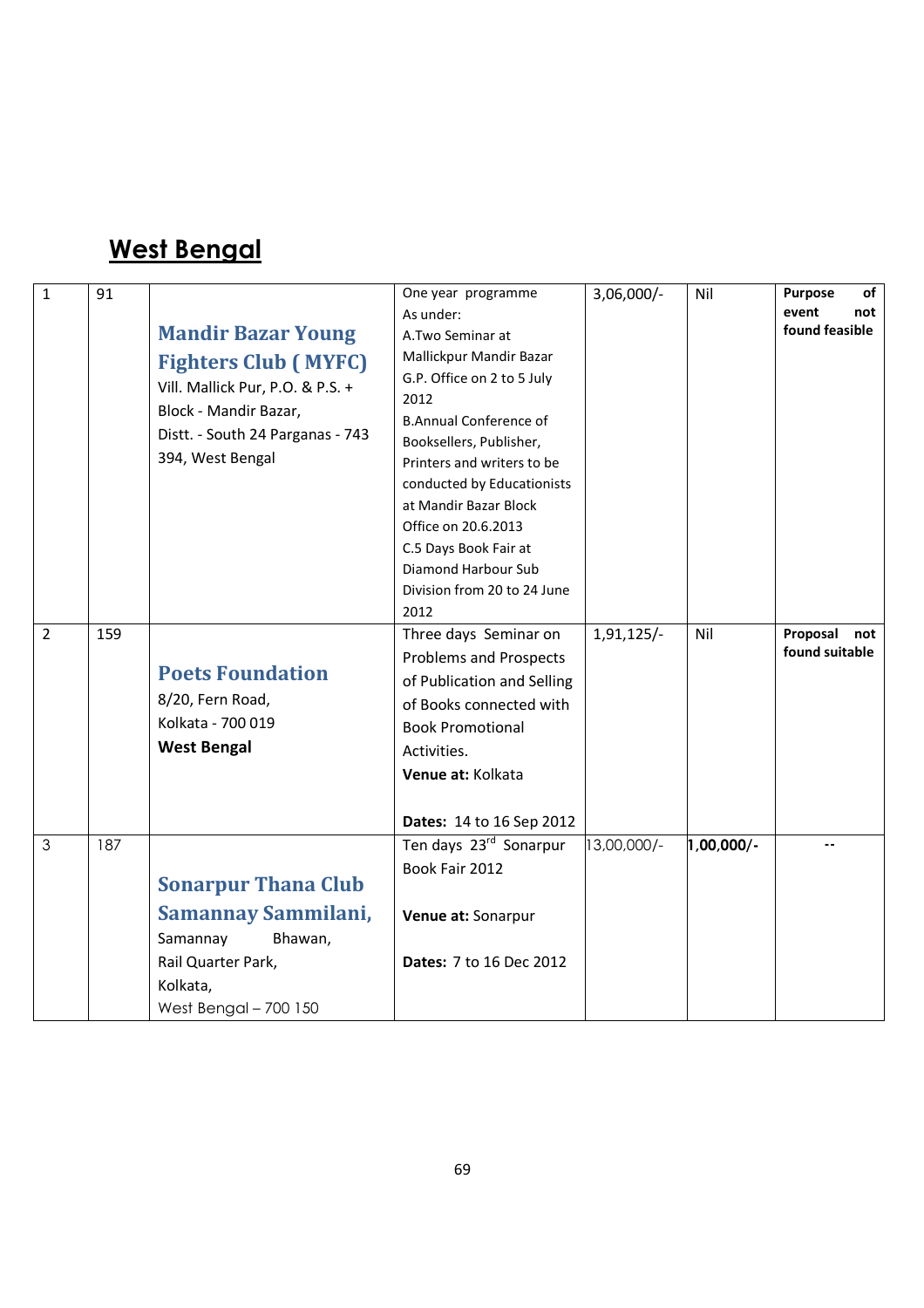| $\overline{4}$ | 250 | <b>Nutan Alo</b><br>Flat - A, 16/4,<br>Central Park,<br>Kolkata- 700 032,<br>West Bengal                                                                               | Regional language<br>Literary Festival with<br>the Bengali Focal<br>Theme<br>Venue at: Not intimated<br><b>Dates: Not intimated</b>                                                                                                                                                                   | 7,50,000/- | $1,00,000/-$ | Subject<br>to<br>organize<br>Author's meet<br>& atleast four<br>days<br>book<br>fair. |
|----------------|-----|------------------------------------------------------------------------------------------------------------------------------------------------------------------------|-------------------------------------------------------------------------------------------------------------------------------------------------------------------------------------------------------------------------------------------------------------------------------------------------------|------------|--------------|---------------------------------------------------------------------------------------|
| 5              | 284 | <b>Bankshimul Gramin</b><br><b>Unnayan Samiti</b><br>Vill. - Bankshimul,<br>P.O. - Saldiha Pithabide,<br>P.S. - Chhatna,<br>Distt. - Bankura - 722 139, West<br>Bengal | Two days Seminar . On<br>Identification of target<br>readers and their choice.<br>Development of a<br>website on books to<br>grow interest of readers<br>and reach them with the<br>latest information of<br>books.<br>Venue at: Distt. Bankura,<br><b>West Bengal</b><br><b>Dates: Not intimated</b> | 66,000/-   | Nil          | Proposal<br>not<br>found suitable                                                     |
| 6              | 312 | <b>SAFALYA</b><br>10 Nirmal Sen Gupta,<br>Sarani North Badra,<br>Near Power House,<br>Town/City-Kolkata,<br>Dist.-North 24 Parganas,<br>West Bengal - 700 079          | Small Book Fair 2012<br>Namely Rural Books<br>Hat2012.<br>Venue at: Bashirhat<br>Dist.-North 24 Parganas,<br>WestBengal<br><b>Dates</b> : $1^{st}$ to $8^{th}$ Dec.<br>2012                                                                                                                           | 4,42,500/- | Nil          | <b>District</b><br>already<br>covered                                                 |